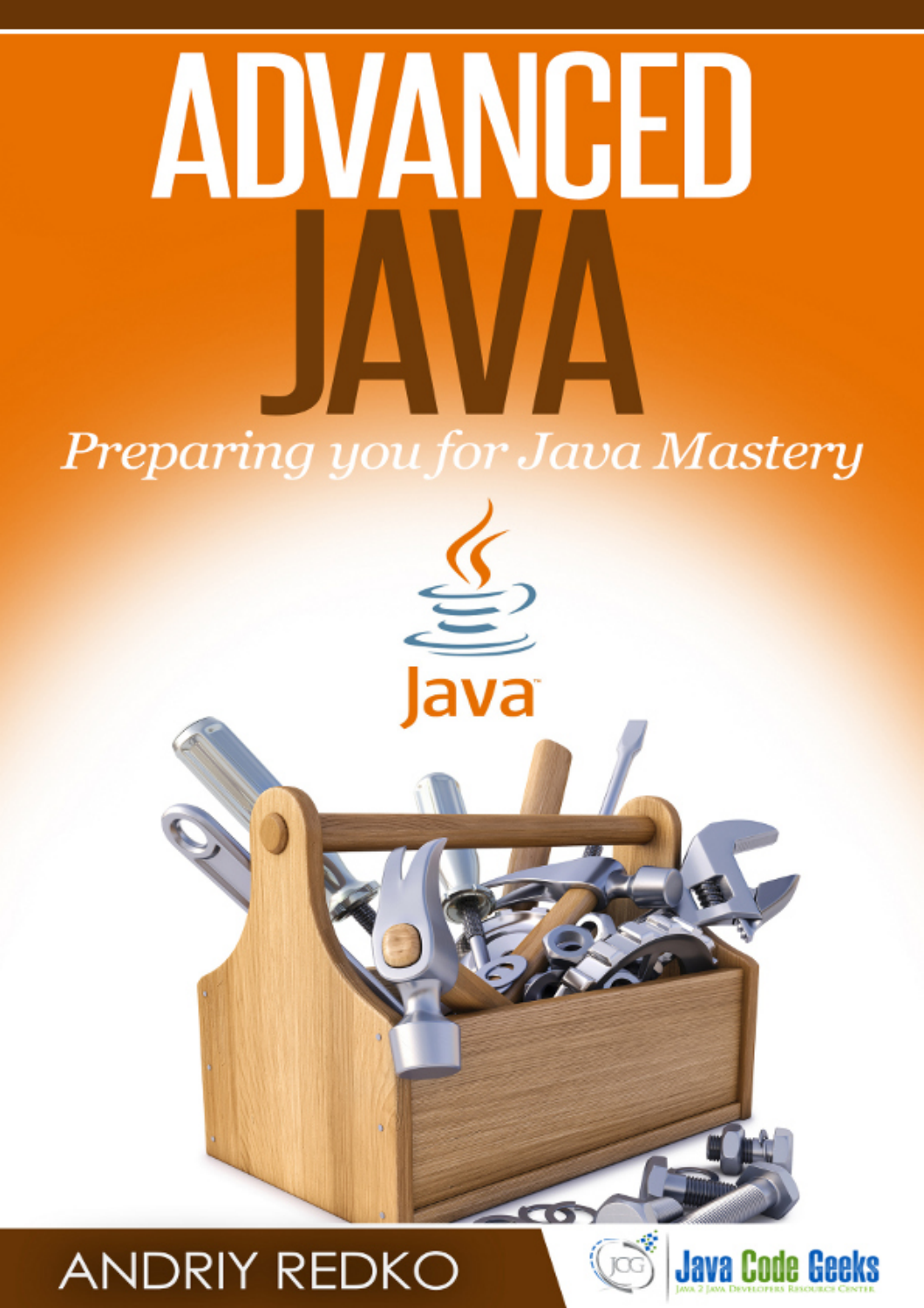<span id="page-1-0"></span>**Advanced java**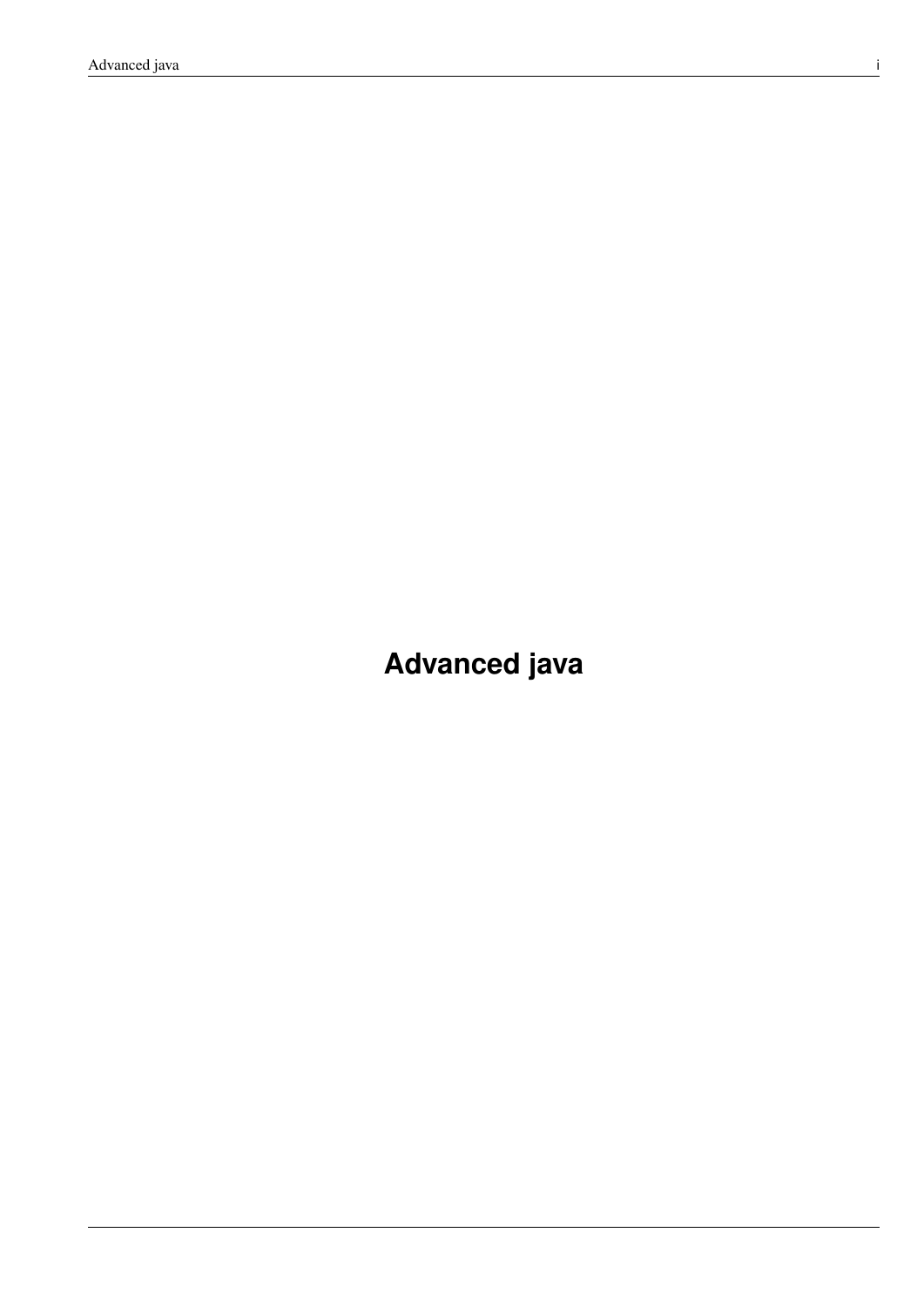# **Contents**

| 1                       |     | How to create and destroy objects                                                                                                                                                                                                       | 1              |
|-------------------------|-----|-----------------------------------------------------------------------------------------------------------------------------------------------------------------------------------------------------------------------------------------|----------------|
|                         | 1.1 |                                                                                                                                                                                                                                         | 1              |
|                         | 1.2 |                                                                                                                                                                                                                                         | 1              |
|                         |     | 1.2.1                                                                                                                                                                                                                                   | 1              |
|                         |     | 1.2.2                                                                                                                                                                                                                                   | $\mathbf{1}$   |
|                         |     | Constructors with Arguments (a) and a construction of the constructors with Arguments (a) and a construction of the constant of the constant of the constant of the constant of the constant of the constant of the constant o<br>1.2.3 | $\overline{2}$ |
|                         |     | 1.2.4                                                                                                                                                                                                                                   | $\overline{2}$ |
|                         |     | 1.2.5                                                                                                                                                                                                                                   | 3              |
|                         |     | 1.2.6                                                                                                                                                                                                                                   | 4              |
|                         |     | 1.2.7                                                                                                                                                                                                                                   | 4              |
|                         |     | 1.2.8                                                                                                                                                                                                                                   | 5              |
|                         | 1.3 | Static initialization experience in the contract of the contract of the contract of the contract of the contract of the contract of the contract of the contract of the contract of the contract of the contract of the contra          | 5              |
|                         | 1.4 |                                                                                                                                                                                                                                         | 5              |
|                         |     | 1.4.1                                                                                                                                                                                                                                   | 6              |
|                         |     | 1.4.2                                                                                                                                                                                                                                   | $\overline{7}$ |
|                         |     | 1.4.3                                                                                                                                                                                                                                   | 7              |
|                         |     | 1.4.4                                                                                                                                                                                                                                   | 8              |
|                         | 1.5 |                                                                                                                                                                                                                                         | 9              |
|                         | 1.6 |                                                                                                                                                                                                                                         | 9              |
|                         |     |                                                                                                                                                                                                                                         |                |
| $\overline{\mathbf{2}}$ |     | Using methods common to all objects                                                                                                                                                                                                     | 10             |
|                         | 2.1 |                                                                                                                                                                                                                                         |                |
|                         | 2.2 |                                                                                                                                                                                                                                         |                |
|                         | 2.3 |                                                                                                                                                                                                                                         |                |
|                         | 2.4 | Method clone (a) respectively. The contract of the contract of the contract of the contract of the contract of the contract of the contract of the contract of the contract of the contract of the contract of the contract of          |                |
|                         | 2.5 |                                                                                                                                                                                                                                         |                |
|                         | 2.6 |                                                                                                                                                                                                                                         |                |
|                         | 2.7 |                                                                                                                                                                                                                                         |                |
|                         | 2.8 |                                                                                                                                                                                                                                         |                |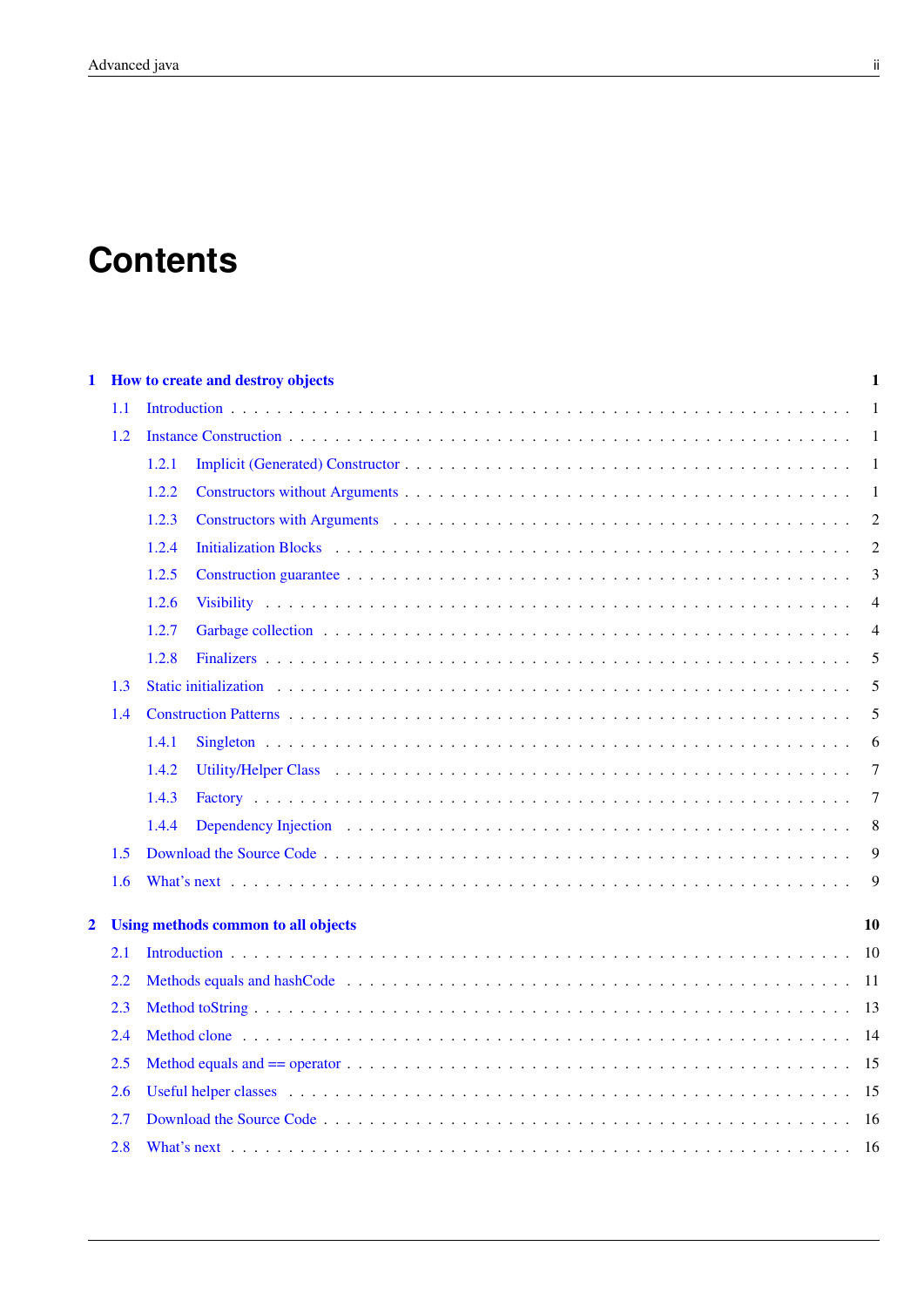| 3 |     | <b>How to design Classes and Interfaces</b>                                                                                                                                                                                    | 17 |
|---|-----|--------------------------------------------------------------------------------------------------------------------------------------------------------------------------------------------------------------------------------|----|
|   | 3.1 |                                                                                                                                                                                                                                | 17 |
|   | 3.2 |                                                                                                                                                                                                                                |    |
|   | 3.3 |                                                                                                                                                                                                                                |    |
|   | 3.4 |                                                                                                                                                                                                                                | 19 |
|   | 3.5 |                                                                                                                                                                                                                                | 20 |
|   | 3.6 |                                                                                                                                                                                                                                | 20 |
|   | 3.7 |                                                                                                                                                                                                                                |    |
|   | 3.8 |                                                                                                                                                                                                                                | 22 |
|   | 3.9 |                                                                                                                                                                                                                                |    |
|   |     |                                                                                                                                                                                                                                | 24 |
|   |     |                                                                                                                                                                                                                                | 25 |
|   |     |                                                                                                                                                                                                                                | 26 |
|   |     |                                                                                                                                                                                                                                | 27 |
|   |     |                                                                                                                                                                                                                                | 27 |
|   |     |                                                                                                                                                                                                                                | 27 |
| 4 |     | <b>How and when to use Generics</b>                                                                                                                                                                                            | 28 |
|   | 4.1 |                                                                                                                                                                                                                                | 28 |
|   | 4.2 |                                                                                                                                                                                                                                |    |
|   | 4.3 | Generics and classes entertainment in the contract of the contract of the contract of the contract of the contract of the contract of the contract of the contract of the contract of the contract of the contract of the cont | 29 |
|   | 4.4 |                                                                                                                                                                                                                                | 29 |
|   | 4.5 |                                                                                                                                                                                                                                |    |
|   | 4.6 |                                                                                                                                                                                                                                |    |
|   | 4.7 |                                                                                                                                                                                                                                |    |
|   | 4.8 |                                                                                                                                                                                                                                |    |
|   | 4.9 |                                                                                                                                                                                                                                | 33 |
|   |     |                                                                                                                                                                                                                                | 34 |
|   |     |                                                                                                                                                                                                                                | 35 |
|   |     |                                                                                                                                                                                                                                | 35 |
| 5 |     | <b>How and when to use Enums and Annotations</b>                                                                                                                                                                               | 36 |
|   | 5.1 |                                                                                                                                                                                                                                | 36 |
|   | 5.2 |                                                                                                                                                                                                                                | 36 |
|   | 5.3 |                                                                                                                                                                                                                                | 37 |
|   | 5.4 |                                                                                                                                                                                                                                | 38 |
|   | 5.5 |                                                                                                                                                                                                                                | 39 |
|   | 5.6 | Convenient Enums methods (a) respectively and the context of the convenient Enums methods (a) respectively and the context of the context of the context of the context of the context of the context of the context of the co | 39 |
|   | 5.7 |                                                                                                                                                                                                                                | 40 |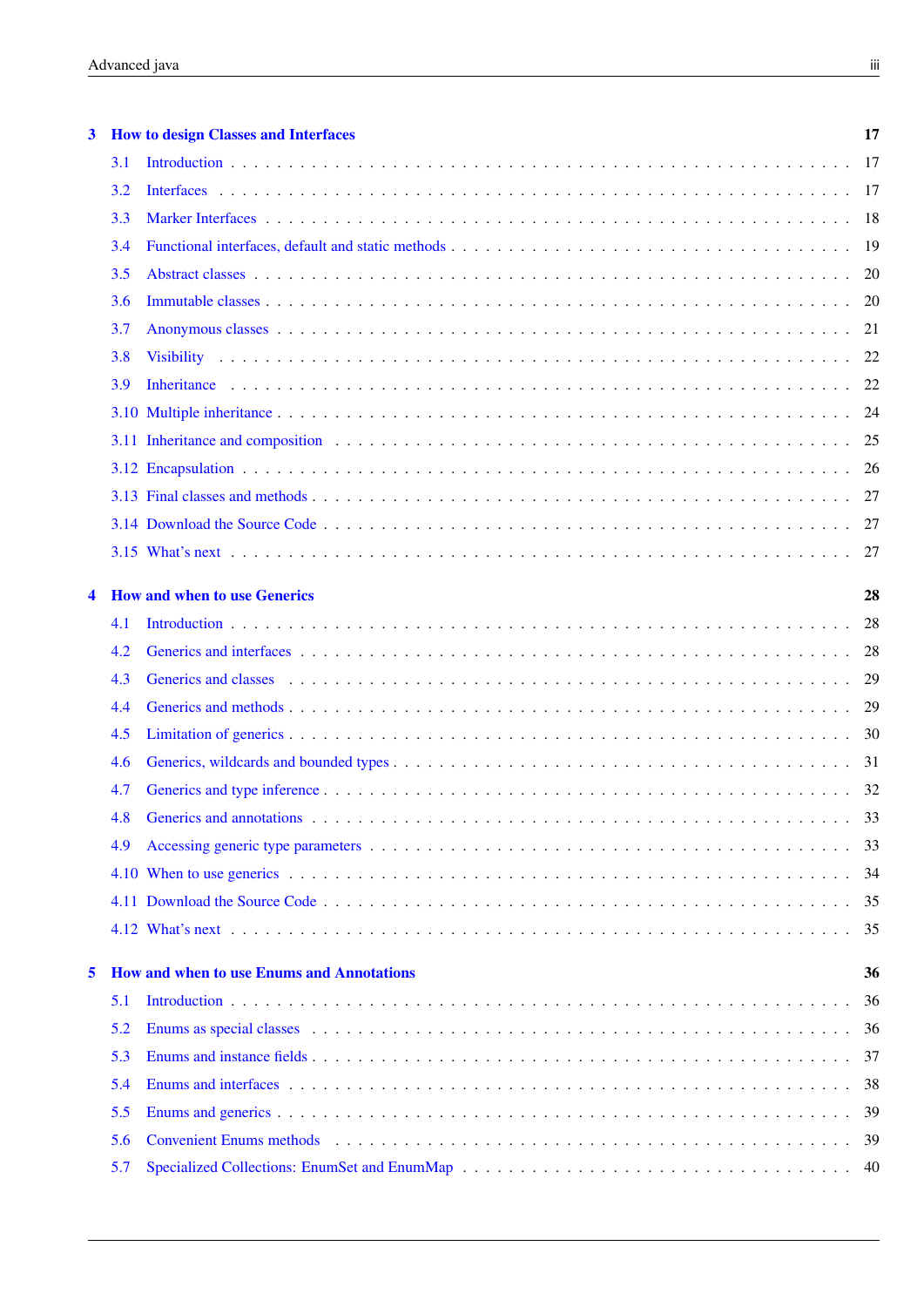|   | 5.8  |                                                                                                                                                                                                                                |     |
|---|------|--------------------------------------------------------------------------------------------------------------------------------------------------------------------------------------------------------------------------------|-----|
|   | 5.9  |                                                                                                                                                                                                                                |     |
|   |      |                                                                                                                                                                                                                                |     |
|   | 5.11 |                                                                                                                                                                                                                                |     |
|   |      | 5.12 Annotations and inheritance entries in the contract of the contract of the contract of the contract of the contract of the contract of the contract of the contract of the contract of the contract of the contract of th |     |
|   |      |                                                                                                                                                                                                                                |     |
|   |      |                                                                                                                                                                                                                                | 44  |
|   |      |                                                                                                                                                                                                                                | -44 |
|   |      | 5.16 When to use annotations experience in the contract of the contract of the contract of the contract of the contract of the contract of the contract of the contract of the contract of the contract of the contract of the |     |
|   |      |                                                                                                                                                                                                                                |     |
|   |      |                                                                                                                                                                                                                                | 46  |
| 6 |      | How to write methods efficiently                                                                                                                                                                                               | 47  |
|   | 6.1  |                                                                                                                                                                                                                                | 47  |
|   | 6.2  |                                                                                                                                                                                                                                |     |
|   | 6.3  |                                                                                                                                                                                                                                |     |
|   | 6.4  |                                                                                                                                                                                                                                | 48  |
|   | 6.5  |                                                                                                                                                                                                                                |     |
|   | 6.6  |                                                                                                                                                                                                                                |     |
|   | 6.7  |                                                                                                                                                                                                                                |     |
|   | 6.8  |                                                                                                                                                                                                                                |     |
|   | 6.9  |                                                                                                                                                                                                                                |     |
|   |      |                                                                                                                                                                                                                                |     |
|   |      |                                                                                                                                                                                                                                |     |
|   |      |                                                                                                                                                                                                                                |     |
|   |      |                                                                                                                                                                                                                                |     |
|   |      |                                                                                                                                                                                                                                |     |
| 7 |      | <b>General programming guidelines</b>                                                                                                                                                                                          | 55  |
|   | 7.1  |                                                                                                                                                                                                                                | 55  |
|   | 7.2  |                                                                                                                                                                                                                                | 55  |
|   | 7.3  |                                                                                                                                                                                                                                |     |
|   | 7.4  |                                                                                                                                                                                                                                |     |
|   | 7.5  |                                                                                                                                                                                                                                | 57  |
|   | 7.6  |                                                                                                                                                                                                                                |     |
|   | 7.7  |                                                                                                                                                                                                                                |     |
|   | 7.8  |                                                                                                                                                                                                                                |     |
|   | 7.9  |                                                                                                                                                                                                                                | -60 |
|   | 7.10 |                                                                                                                                                                                                                                | -60 |
|   |      |                                                                                                                                                                                                                                | -60 |
|   |      |                                                                                                                                                                                                                                | -61 |
|   |      |                                                                                                                                                                                                                                |     |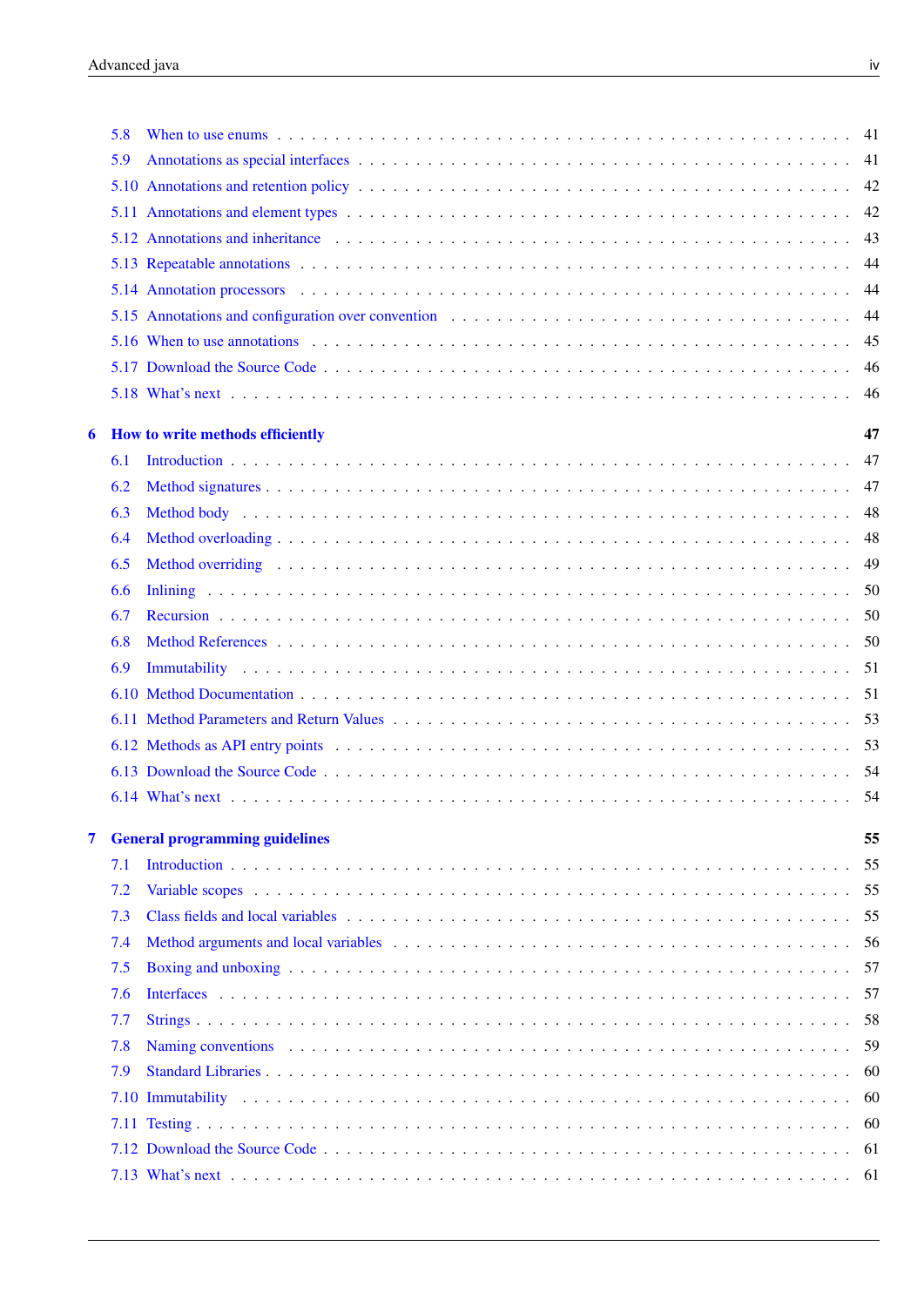| 8 |     | <b>How and when to use Exceptions</b>                                                                                                                                                                                          | 62  |
|---|-----|--------------------------------------------------------------------------------------------------------------------------------------------------------------------------------------------------------------------------------|-----|
|   | 8.1 |                                                                                                                                                                                                                                | 62  |
|   | 8.2 |                                                                                                                                                                                                                                | 62  |
|   | 8.3 | Checked and unchecked exceptions enterity and the set of the set of the set of the set of the set of the set of the set of the set of the set of the set of the set of the set of the set of the set of the set of the set of  | 62  |
|   | 8.4 |                                                                                                                                                                                                                                | 63  |
|   | 8.5 | Exceptions and lambdas enterprise on the contract of the contract of the contract of the contract of the contract of the contract of the contract of the contract of the contract of the contract of the contract of the contr | 64  |
|   | 8.6 |                                                                                                                                                                                                                                | 65  |
|   | 8.7 | Defining your own exceptions example.                                                                                                                                                                                          | 65  |
|   | 8.8 |                                                                                                                                                                                                                                | -66 |
|   | 8.9 |                                                                                                                                                                                                                                | 67  |
|   |     |                                                                                                                                                                                                                                | -67 |
|   |     |                                                                                                                                                                                                                                | 67  |
| 9 |     | <b>Concurrency best practices</b>                                                                                                                                                                                              | 68  |
|   | 9.1 |                                                                                                                                                                                                                                | 68  |
|   | 9.2 |                                                                                                                                                                                                                                | 68  |
|   | 9.3 |                                                                                                                                                                                                                                | 69  |
|   | 9.4 |                                                                                                                                                                                                                                | 70  |
|   | 9.5 |                                                                                                                                                                                                                                | 71  |
|   | 9.6 |                                                                                                                                                                                                                                | 73  |
|   | 9.7 |                                                                                                                                                                                                                                | 73  |
|   | 9.8 |                                                                                                                                                                                                                                | 74  |
|   | 9.9 |                                                                                                                                                                                                                                | 74  |
|   |     |                                                                                                                                                                                                                                | 75  |
|   |     |                                                                                                                                                                                                                                | -75 |
|   |     |                                                                                                                                                                                                                                | -76 |
|   |     | 9.13 Download.                                                                                                                                                                                                                 | 76  |
|   |     |                                                                                                                                                                                                                                | 77  |
|   |     |                                                                                                                                                                                                                                |     |
|   |     | <b>10 Built-in Serialization techniques</b>                                                                                                                                                                                    | 78  |
|   |     |                                                                                                                                                                                                                                | 78  |
|   |     |                                                                                                                                                                                                                                | 78  |
|   |     |                                                                                                                                                                                                                                | 79  |
|   |     |                                                                                                                                                                                                                                | -80 |
|   |     |                                                                                                                                                                                                                                | 81  |
|   |     |                                                                                                                                                                                                                                | 82  |
|   |     |                                                                                                                                                                                                                                | 83  |
|   |     |                                                                                                                                                                                                                                | 84  |
|   |     |                                                                                                                                                                                                                                | -84 |
|   |     |                                                                                                                                                                                                                                | -84 |
|   |     |                                                                                                                                                                                                                                | -84 |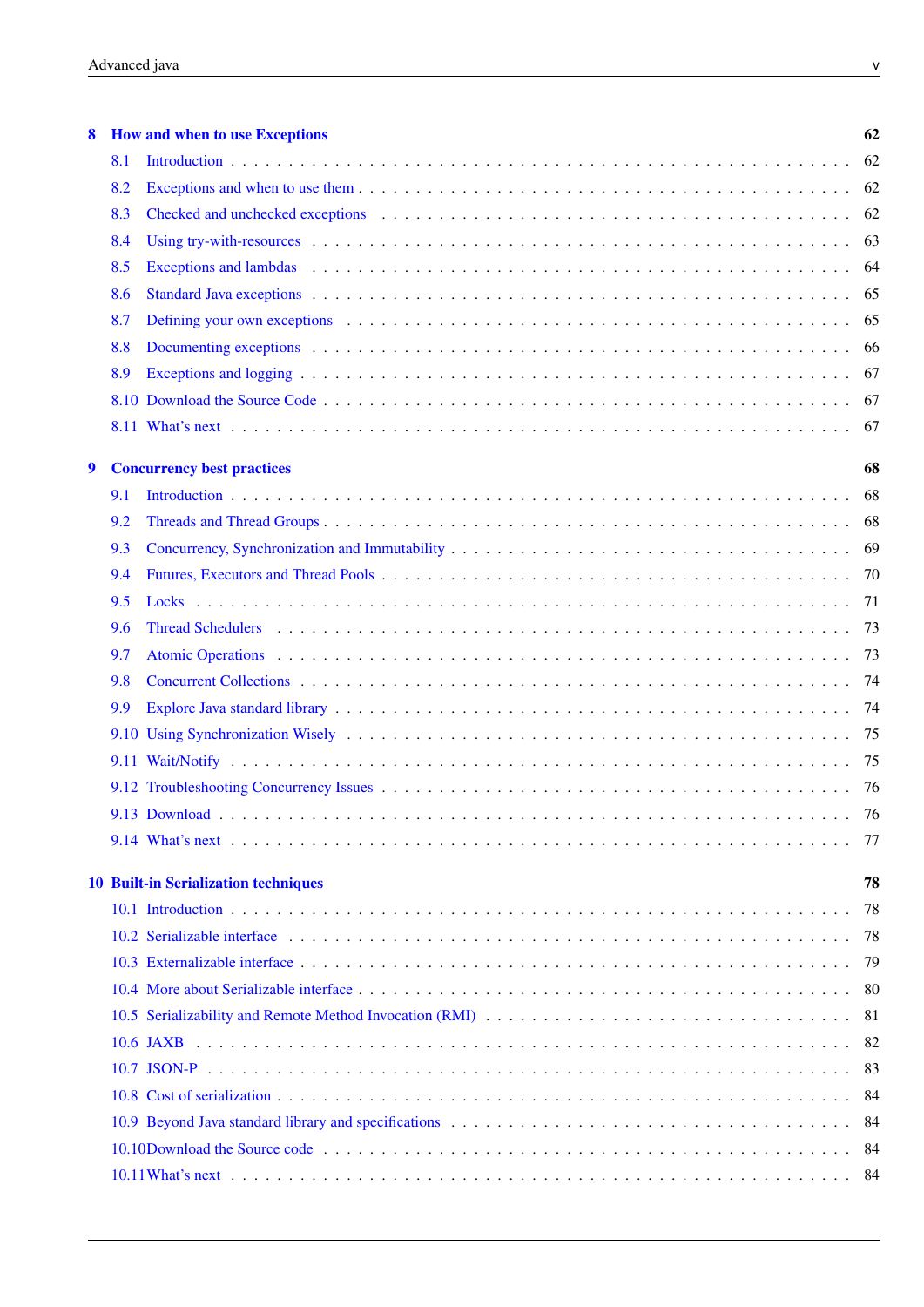|  | 11 How to use Reflection effectively | 85  |
|--|--------------------------------------|-----|
|  |                                      | 85  |
|  |                                      |     |
|  |                                      |     |
|  |                                      |     |
|  |                                      |     |
|  |                                      |     |
|  |                                      |     |
|  |                                      | -89 |
|  |                                      | -89 |
|  | <b>12 Dynamic languages support</b>  | 90  |
|  |                                      |     |
|  |                                      |     |
|  |                                      |     |
|  |                                      |     |
|  |                                      |     |
|  |                                      |     |
|  |                                      |     |
|  |                                      |     |
|  |                                      |     |
|  |                                      | 95  |
|  | <b>13 Java Compiler API</b>          | 96  |
|  |                                      | 96  |
|  |                                      | 96  |
|  |                                      | 98  |
|  |                                      |     |
|  |                                      |     |
|  |                                      |     |
|  |                                      |     |
|  | <b>14 Java Annotation Processors</b> | 103 |
|  |                                      |     |
|  |                                      |     |
|  |                                      |     |
|  |                                      |     |
|  |                                      |     |
|  |                                      |     |
|  |                                      |     |
|  |                                      |     |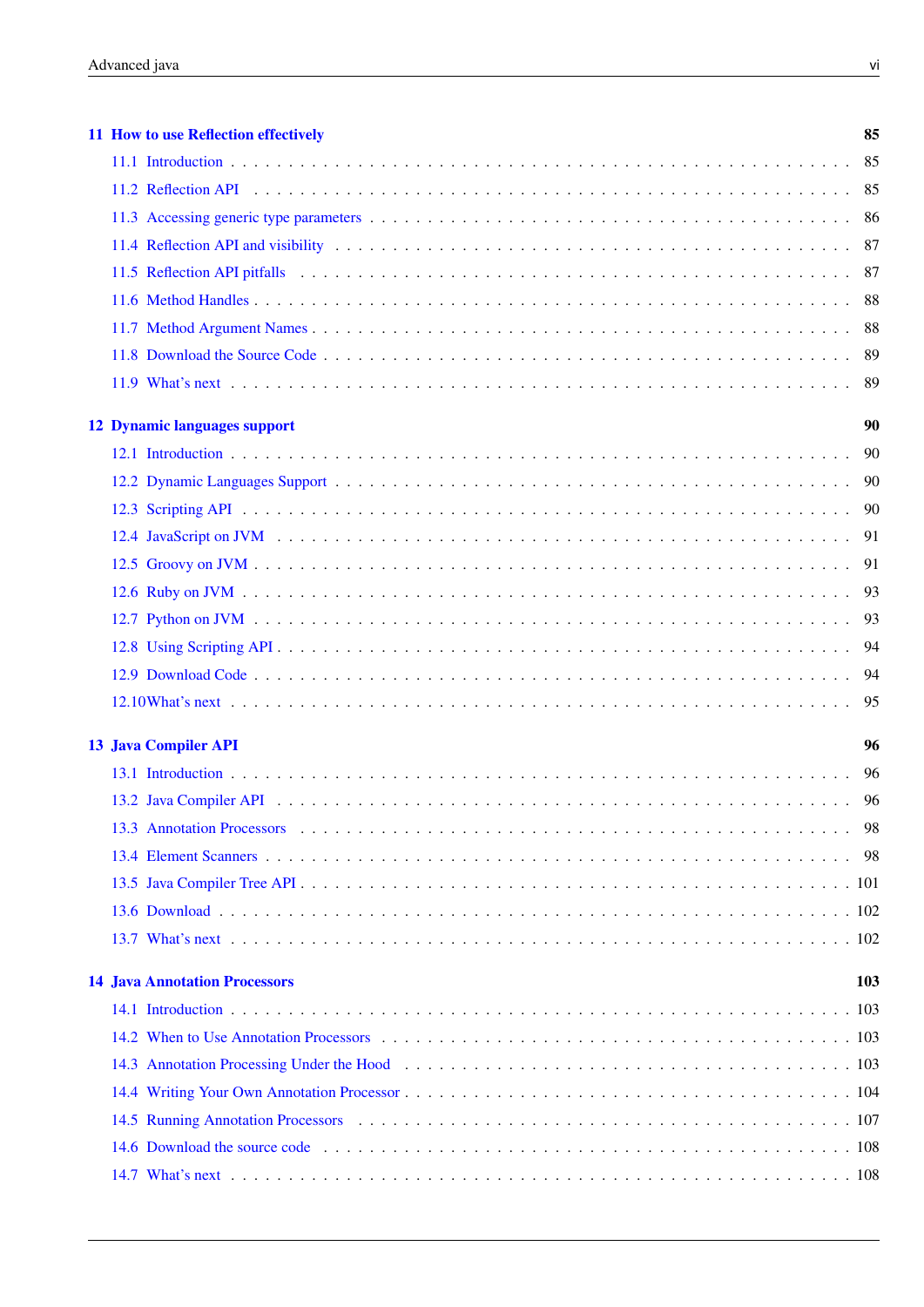# [15 Java Agents](#page-119-0) 109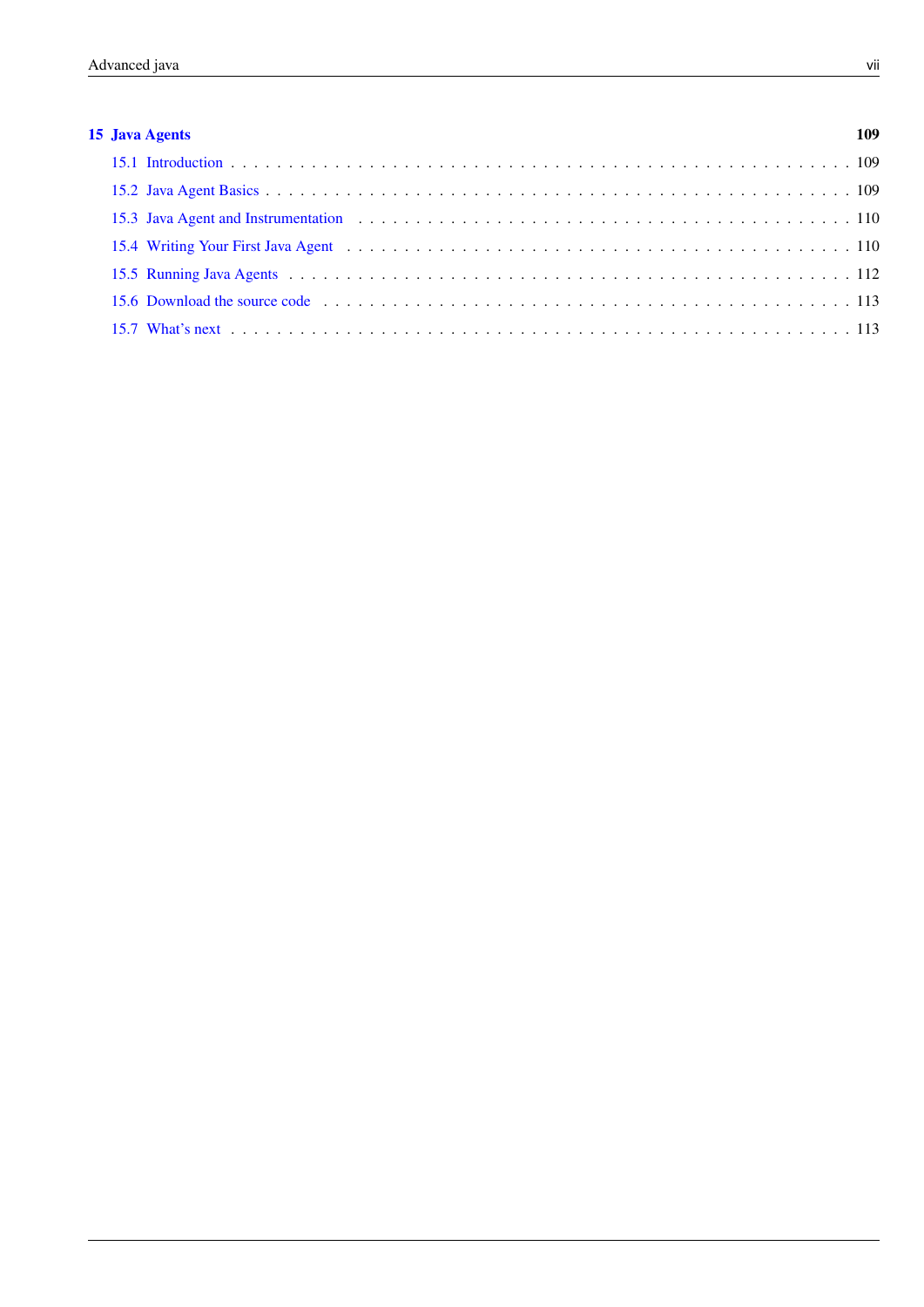Copyright (c) Exelixis Media P.C., 2015

All rights reserved. Without limiting the rights under copyright reserved above, no part of this publication may be reproduced, stored or introduced into a retrieval system, or transmitted, in any form or by any means (electronic, mechanical, photocopying, recording or otherwise), without the prior written permission of the copyright owner.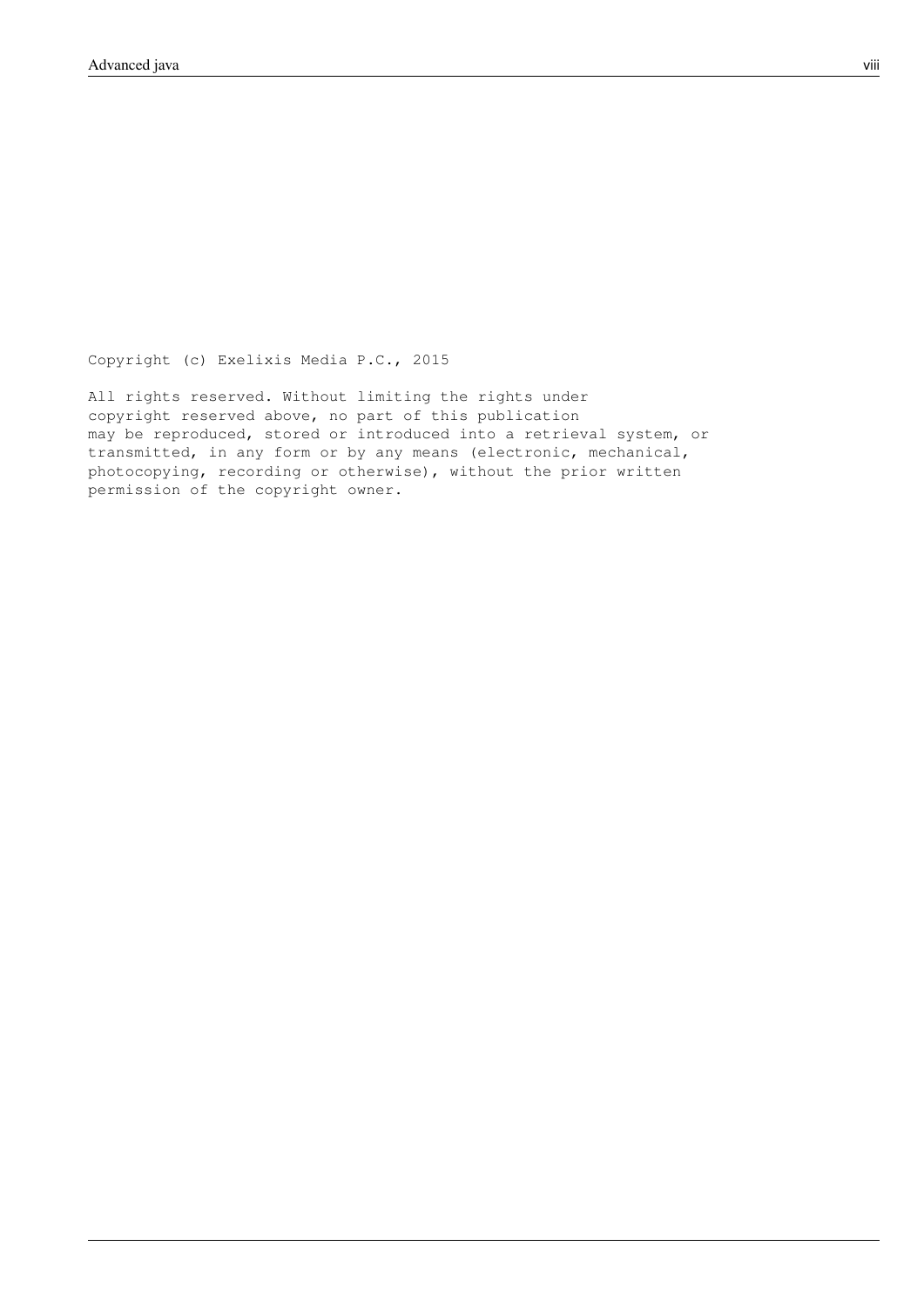# **Preface**

Learning the basics of Java is easy. But really delving into the language and studying its more advanced concepts and nuances is what will make you a great Java developer. The web is abundant with "soft", "cheap", "low end" Java tutorials, but what it is missing is material to really take you to the next level.

This book is designed to help you make the most effective use of Java. It discusses advanced topics, including object creation, concurrency, serialization, reflection and many more. It will guide you through your journey to Java mastery!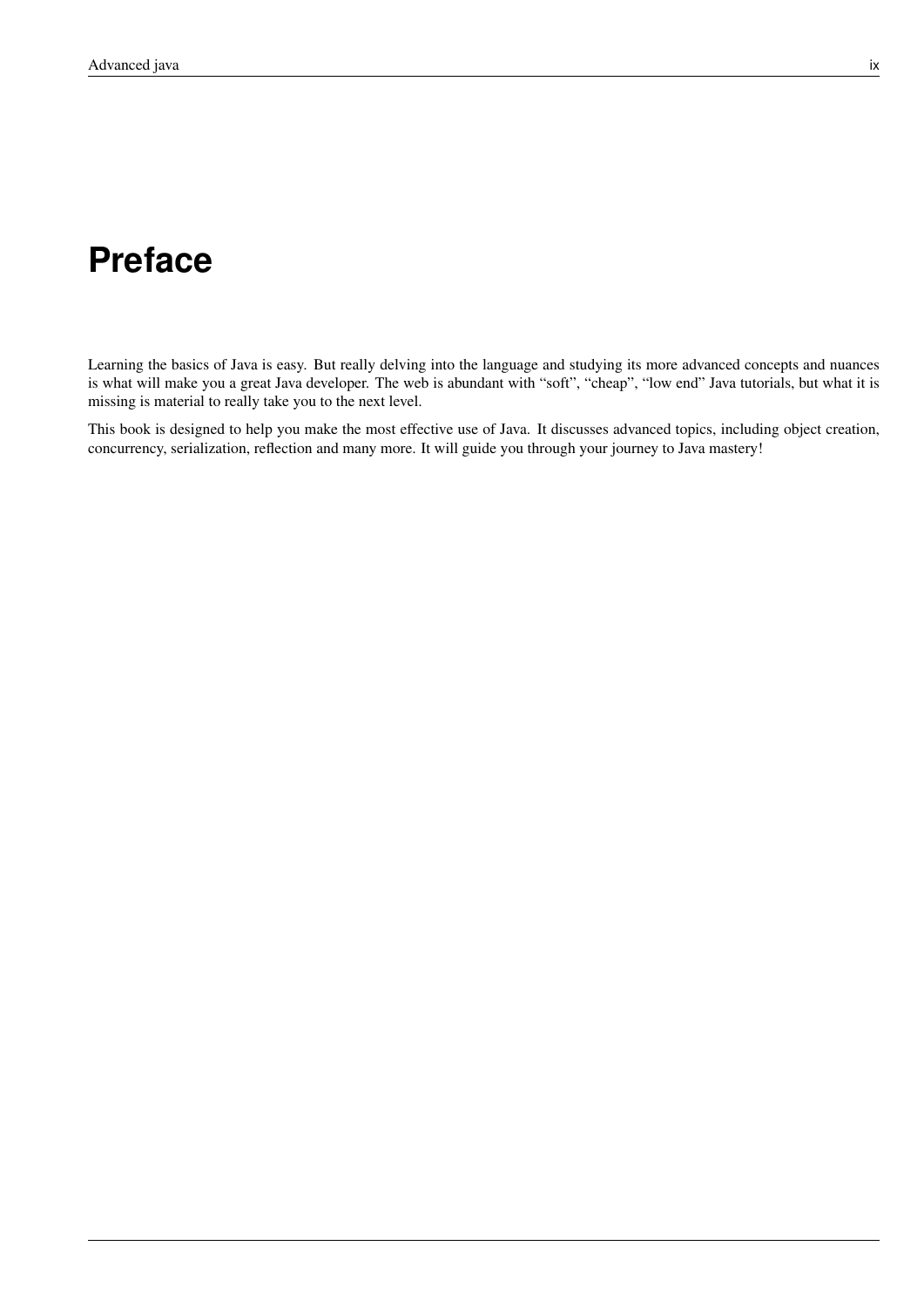# **About the Author**

Andriy completed his Master Degree in Computer Science at Zhitomir Institute of Engineering and Technologies, Ukraine. For the last fifteen years he has been working as the Consultant/Software Developer/Senior Software Developer/Team Lead for a many successful projects including several huge software systems for customers from North America and Europe.

Through his career Andriy has gained a great experience in enterprise architecture, web development (ASP.NET, Java Server Faces, Play Framework), software development practices (test-driven development, continious integration) and software platforms (Sun JEE, Microsoft .NET), object-oriented analysis and design, development of the rich user interfaces (MFC, Swing, Windows Forms/WPF), relational database management systems (MySQL, SQL Server, PostgreSQL, Oracle), NoSQL solutions (MongoDB, Redis) and operating systems (Linux/Windows).

Andriy has a great experience in development of distributed (multi-tier) software systems, multi-threaded applications, desktop applications, service-oriented architecture and rich Internet applications. Since 2006 he is actively working primarily with JEE / JSE platforms.

As a professional he is always open to continuous learning and self-improvement to be more productive in the job he is really passioned about.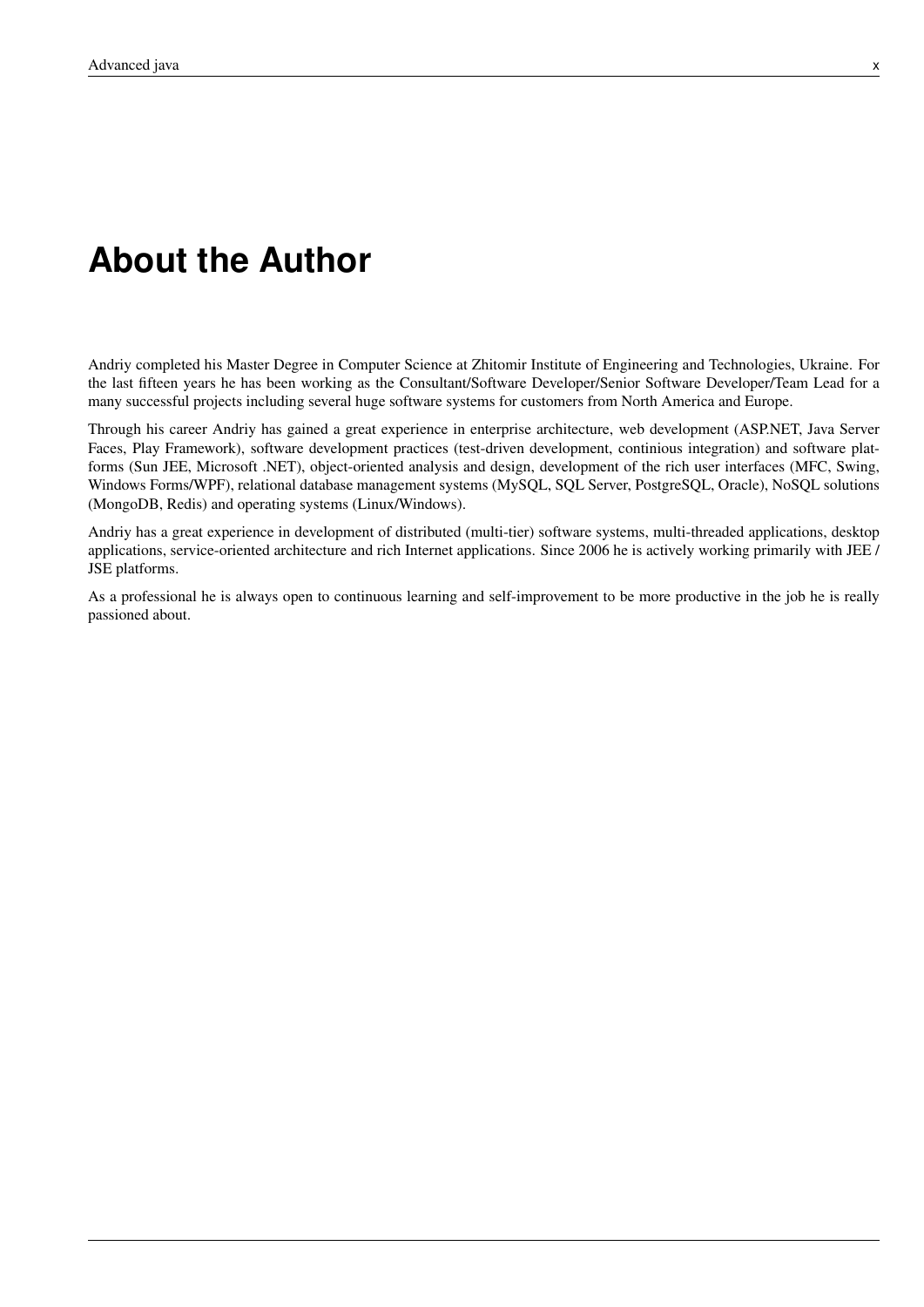# <span id="page-11-0"></span>**Chapter 1**

# **How to create and destroy objects**

# <span id="page-11-1"></span>**1.1 Introduction**

Java programming language, originated in Sun Microsystems and released back in 1995, is one of the most widely used programming languages in the world, according to [TIOBE Programming Community Index.](http://www.tiobe.com/index.php/content/paperinfo/tpci/index.html) Java is a general-purpose programming language. It is attractive to software developers primarily due to its powerful library and runtime, simple syntax, rich set of supported platforms (Write Once, Run Anywhere - WORA) and awesome community.

In this tutorial we are going to cover advanced Java concepts, assuming that our readers already have some basic knowledge of the language. It is by no means a complete reference, rather a detailed guide to move your Java skills to the next level.

Along the course, there will be a lot of code snippets to look at. Where it makes sense, the same example will be presented using Java 7 syntax as well as Java 8 one.

# <span id="page-11-2"></span>**1.2 Instance Construction**

Java is object-oriented language and as such the creation of new class instances (objects) is, probably, the most important concept of it. Constructors are playing a central role in new class instance initialization and Java provides a couple of favors to define them.

#### <span id="page-11-3"></span>**1.2.1 Implicit (Generated) Constructor**

Java allows to define a class without any constructors but it does not mean the class will not have any. For example, let us consider this class:

```
package com.javacodegeeks.advanced.construction;
public class NoConstructor {
}
```
This class has no constructor but Java compiler will generate one implicitly and the creation of new class instances will be possible using new keyword.

final NoConstructor noConstructorInstance = new NoConstructor();

#### <span id="page-11-4"></span>**1.2.2 Constructors without Arguments**

The constructor without arguments (or no-arg constructor) is the simplest way to do Java compiler's job explicitly.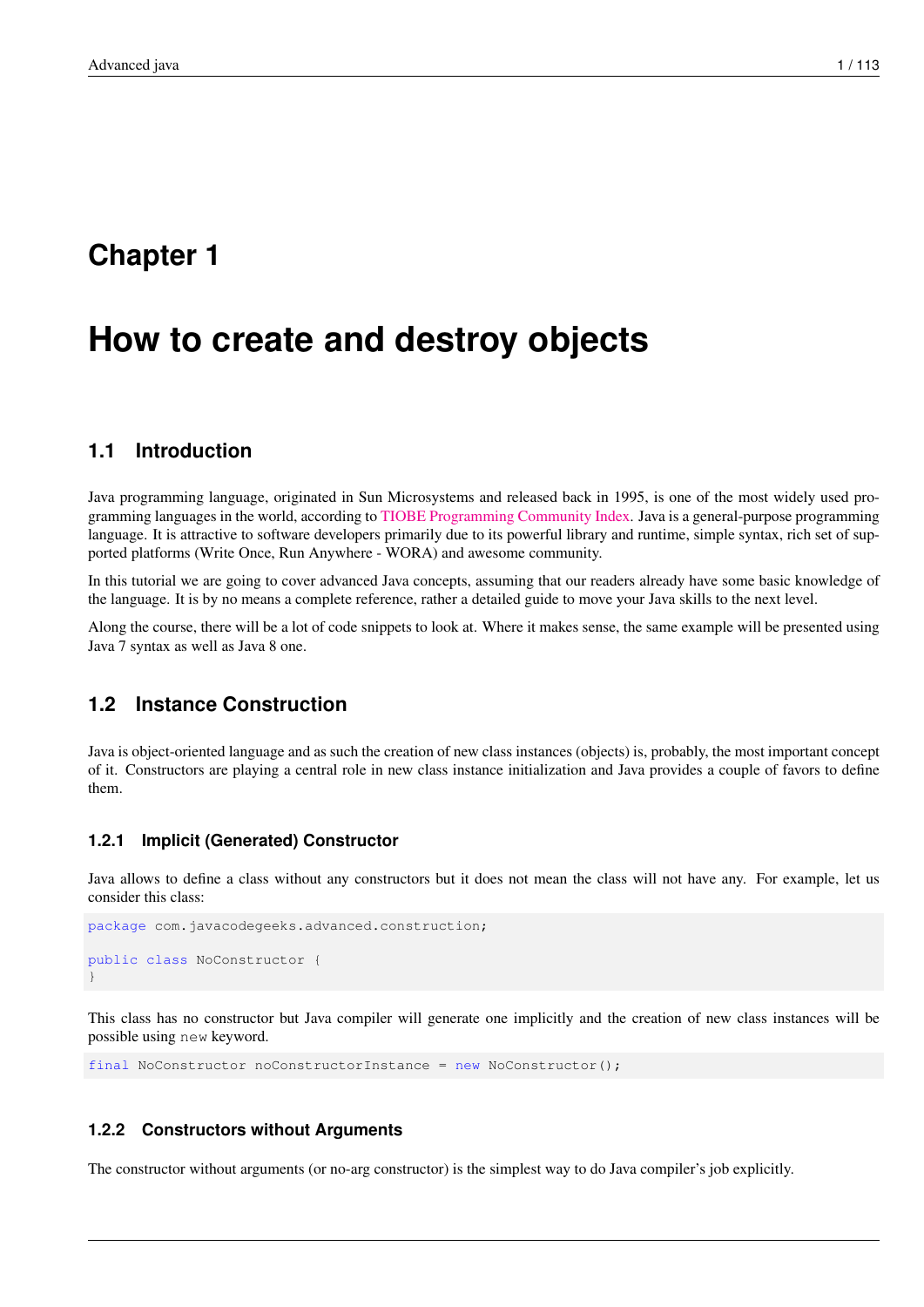```
package com.javacodegeeks.advanced.construction;
public class NoArgConstructor {
   public NoArgConstructor() {
       // Constructor body here
    }
}
```
This constructor will be called once new instance of the class is created using the new keyword.

final NoArgConstructor noArgConstructor = new NoArgConstructor();

#### <span id="page-12-0"></span>**1.2.3 Constructors with Arguments**

The constructors with arguments are the most interesting and useful way to parameterize new class instances creation. The following example defines a constructor with two arguments.

```
package com.javacodegeeks.advanced.construction;
public class ConstructorWithArguments {
   public ConstructorWithArguments(final String arg1,final String arg2) {
       // Constructor body here
    }
}
```
In this case, when class instance is being created using the new keyword, both constructor arguments should be provided.

```
final ConstructorWithArguments constructorWithArguments =
   new ConstructorWithArguments( "arg1", "arg2");
```
Interestingly, the constructors can call each other using the special this keyword. It is considered a good practice to chain constructors in such a way as it reduces code duplication and basically leads to having single initialization entry point. As an example, let us add another constructor with only one argument.

```
public ConstructorWithArguments(final String arg1) {
   this(arg1, null);
}
```
## <span id="page-12-1"></span>**1.2.4 Initialization Blocks**

Java has yet another way to provide initialization logic using initialization blocks. This feature is rarely used but it is better to know it exists.

```
package com.javacodegeeks.advanced.construction;
public class InitializationBlock {
    {
        // initialization code here
    }
}
```
In a certain way, the initialization block might be treated as anonymous no-arg constructor. The particular class may have multiple initialization blocks and they all will be called in the order they are defined in the code. For example:

```
package com.javacodegeeks.advanced.construction;
```

```
public class InitializationBlocks {
```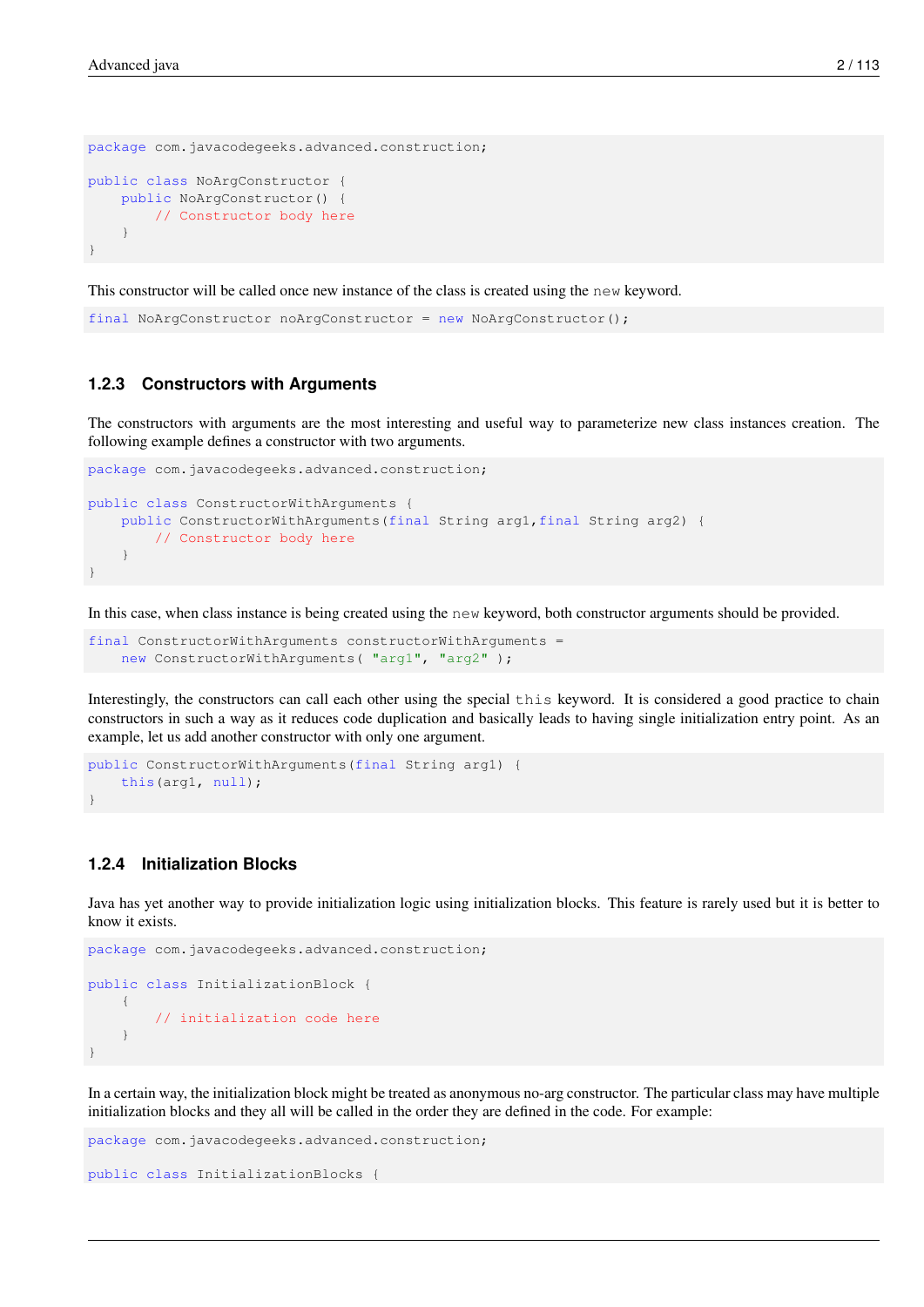```
{
        // initialization code here
    }
    {
        // initialization code here
    }
}
```
Initialization blocks do not replace the constructors and may be used along with them. But it is very important to mention that initialization blocks are always called before any constructor.

```
package com.javacodegeeks.advanced.construction;
public class InitializationBlockAndConstructor {
    {
        // initialization code here
    }
    public InitializationBlockAndConstructor() {
    }
}
```
## <span id="page-13-0"></span>**1.2.5 Construction guarantee**

Java provides certain initialization guarantees which developers may rely on. Uninitialized instance and class (static) variables are automatically initialized to their default values.

| <b>Type</b>      | Default Value  |
|------------------|----------------|
| boolean          | False          |
| byte             | $\overline{0}$ |
| short            | $\Omega$       |
| int              | $\overline{0}$ |
| long             | 0 <sub>L</sub> |
| char             | u0000          |
| float            | 0.0f           |
| double           | 0.0d           |
| object reference | null           |

```
Table 1.1: datasheet
```
Let us confirm that using following class as a simple example:

```
package com.javacodegeeks.advanced.construction;
public class InitializationWithDefaults {
   private boolean booleanMember;
   private byte byteMember;
   private short shortMember;
   private int intMember;
   private long longMember;
   private char charMember;
   private float floatMember;
   private double doubleMember;
  private Object referenceMember;
```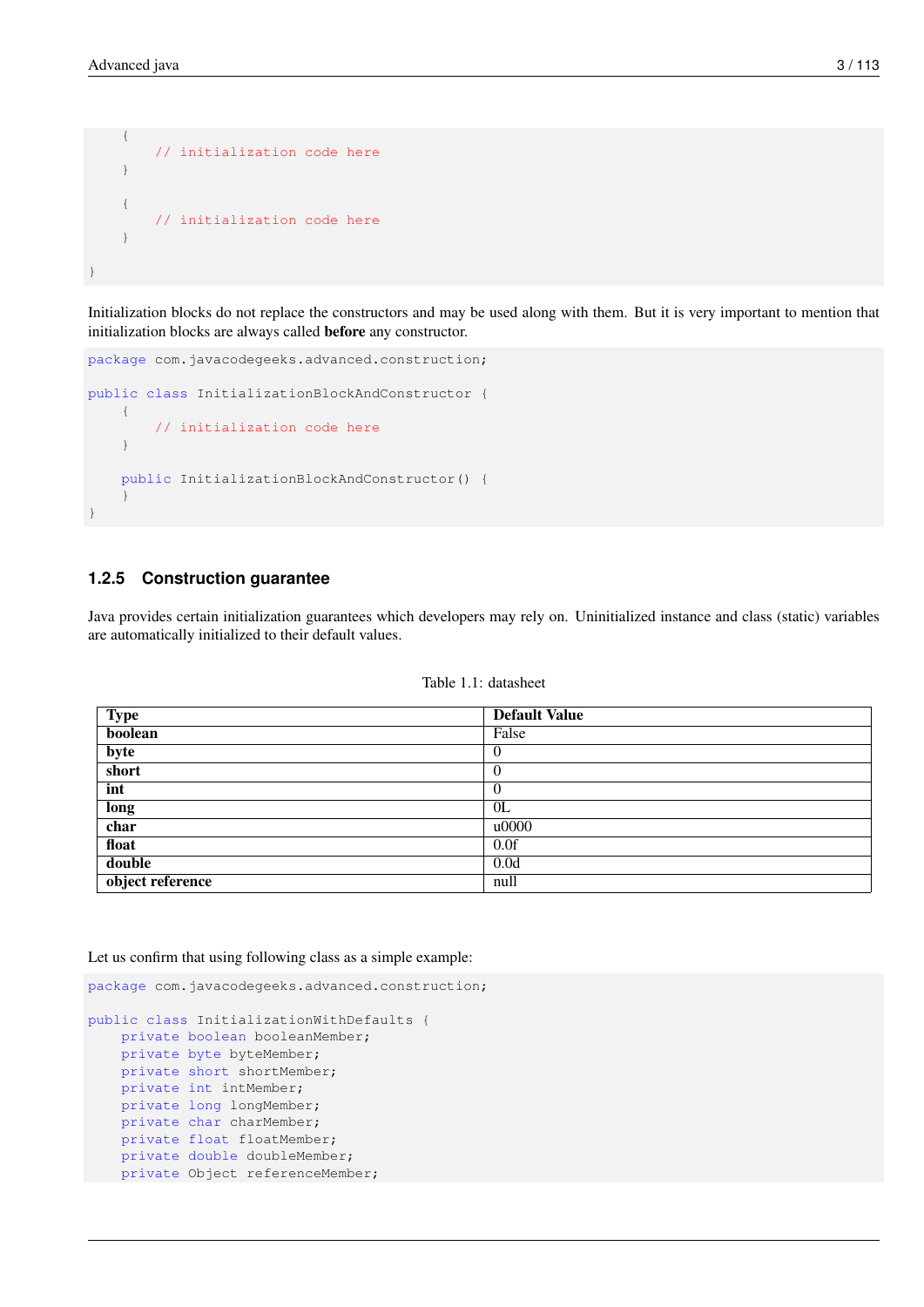}

```
public InitializationWithDefaults() {
    System.out.println( "booleanMember = " + booleanMember );
    System.out.println( "byteMember = " + byteMember );
    System.out.println( "shortMember = " + shortMember );
    System.out.println( "intMember = " + intMember );
    System.out.println( "longMember = " + longMember );
    System.out.println( "charMember = " +
        Character.codePointAt ( new char[] { charMember }, 0 ) );
    System.out.println( "floatMember = " + floatMember );
    System.out.println( "doubleMember = " + doubleMember );
    System.out.println( "referenceMember = " + referenceMember );
}
```
Once instantiated using new keyword:

```
final InitializationWithDefaults initializationWithDefaults = new
   InitializationWithDefaults(),
```
The following output will be shown in the console:

```
booleanMember = false
byteMember = 0
shortMember = 0
intMember = 0
longMember = 0
charMember = 0floatMember = 0.0
doubleMember = 0.0
referenceMember = null
```
## <span id="page-14-0"></span>**1.2.6 Visibility**

Constructors are subject to Java visibility rules and can have access control modifiers which determine if other classes may invoke a particular constructor.

| <b>Modifier</b>       | Package        | <b>Subclass</b> | <b>Evervone Else</b> |
|-----------------------|----------------|-----------------|----------------------|
| public                | accessible     | accessible      | accessible           |
| protected             | accessible     | accessible      | not accessible       |
| <no modifier=""></no> | accessible     | not accessible  | not accessible       |
| private               | not accessible | not accessible  | not accessible       |

Table 1.2: datasheet

#### <span id="page-14-1"></span>**1.2.7 Garbage collection**

Java (and JVM in particular) uses automatic garbage collection. To put it simply, whenever new objects are created, the memory is automatically allocated for them. Consequently, whenever the objects are not referenced anymore, they are destroyed and their memory is reclaimed.

Java garbage collection is generational and is based on assumption that most objects die young (not referenced anymore shortly after their creation and as such can be destroyed safely). Most developers used to believe that objects creation in Java is slow and instantiation of the new objects should be avoided as much as possible. In fact, it does not hold true: the objects creation in Java is quite cheap and fast. What is expensive though is an unnecessary creation of long-lived objects which eventually may fill up old generation and cause stop-the-world garbage collection.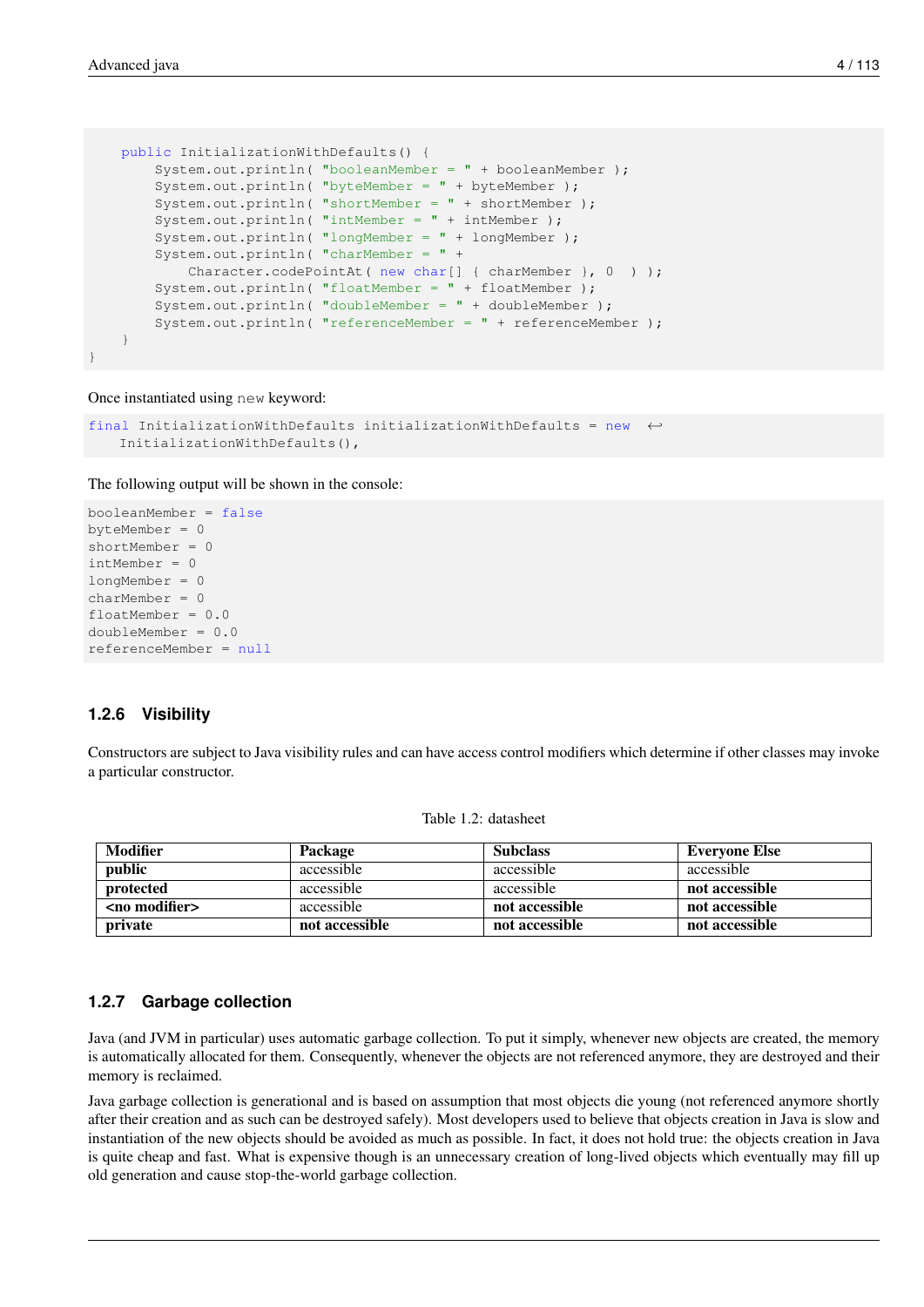#### <span id="page-15-0"></span>**1.2.8 Finalizers**

So far we have talked about constructors and objects initialization but have not actually mentioned anything about their counterpart: objects destruction. That is because Java uses garbage collection to manage objects lifecycle and it is the responsibility of garbage collector to destroy unnecessary objects and reclaim the memory.

However, there is one particular feature in Java called finalizers which resemble a bit the destructors but serves the different purpose of performing resources cleanup. Finalizers are considered to be a dangerous feature (which leads to numerous sideeffects and performance issues). Generally, they are not necessary and should be avoided (except very rare cases mostly related to native objects). A much better alternative to **finalizers** is the introduced by **Java 7** language construct called [try-with-resources](http://docs.oracle.com/javase/tutorial/essential/exceptions/tryResourceClose.html) and [AutoCloseable](http://docs.oracle.com/javase/7/docs/api/java/lang/AutoCloseable.html) interface which allows to write clean code like this:

```
try ( final InputStream in = Files.newInputStream( path ) ) {
    // code here
}
```
# <span id="page-15-1"></span>**1.3 Static initialization**

So far we have looked through class instance construction and initialization. But Java also supports class-level initialization constructs called **static initializers**. There are very similar to the initialization blocks except for the additional static keyword. Please notice that static initialization is performed once per class-loader. For example:

```
package com.javacodegeeks.advanced.construction;
public class StaticInitializationBlock {
    static {
        // static initialization code here
    }
}
```
Similarly to initialization blocks, you may include any number of static initializer blocks in the class definition and they will be executed in the order in which they appear in the code. For example:

package com.javacodegeeks.advanced.construction;

```
public class StaticInitializationBlocks {
   static {
        // static initialization code here
    }
    static {
        // static initialization code here
    }
}
```
Because static initialization block can be triggered from multiple parallel threads (when the loading of the class happens in the first time), Java runtime guarantees that it will be executed only once and in thread-safe manner.

## <span id="page-15-2"></span>**1.4 Construction Patterns**

Over the years a couple of well-understood and widely applicable construction (or creation) patterns have emerged within Java community. We are going to cover the most famous of them: singleton, helpers, factory and dependency injection (also known as inversion of control).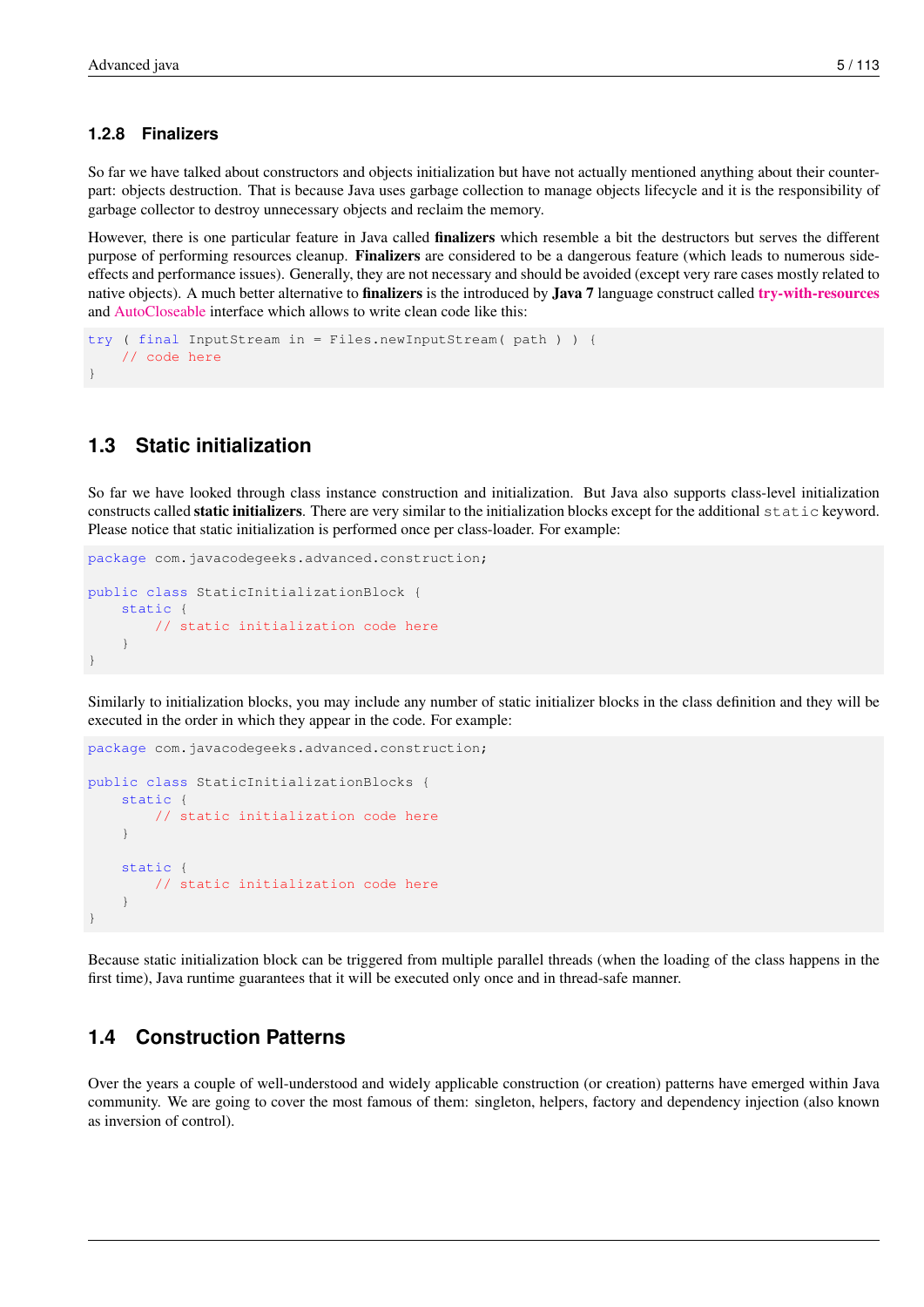## <span id="page-16-0"></span>**1.4.1 Singleton**

Singleton is one of the oldest and controversial patterns in software developer's community. Basically, the main idea of it is to ensure that only one single instance of the class could be created at any given time. Being so simple however, singleton raised a lot of the discussions about how to make it right and, in particular, thread-safe. Here is how a naive version of singleton class may look like:

```
package com.javacodegeeks.advanced.construction.patterns;
public class NaiveSingleton {
    private static NaiveSingleton instance;
    private NaiveSingleton() {
    }
    public static NaiveSingleton getInstance() {
        if( instance == null) {
            instance = new NaiveSingleton();
        }
        return instance;
    }
}
```
At least one problem with this code is that it may create many instances of the class if called concurrently by multiple threads. One of the ways to design singleton properly (but in non-lazy fashion) is using the static final property of the class.

```
final property of the class.
package com.javacodegeeks.advanced.construction.patterns;
public class EagerSingleton {
    private static final EagerSingleton instance = new EagerSingleton();
    private EagerSingleton() {
    }
    public static EagerSingleton getInstance() {
       return instance;
    }
}
```
If you do not want to waste your resources and would like your singletons to be lazily created when they are really needed, the explicit synchronization is required, potentially leading to lower concurrency in a multithreaded environments (more details about concurrency in Java will be discussing in part 9 of the tutorial, Concurrency best practices).

```
package com.javacodegeeks.advanced.construction.patterns;
```

```
public class LazySingleton {
   private static LazySingleton instance;
    private LazySingleton() {
    }
    public static synchronized LazySingleton getInstance() {
        if( instance == null) {
            instance = new LazySingleton();
        }
        return instance;
    }
}
```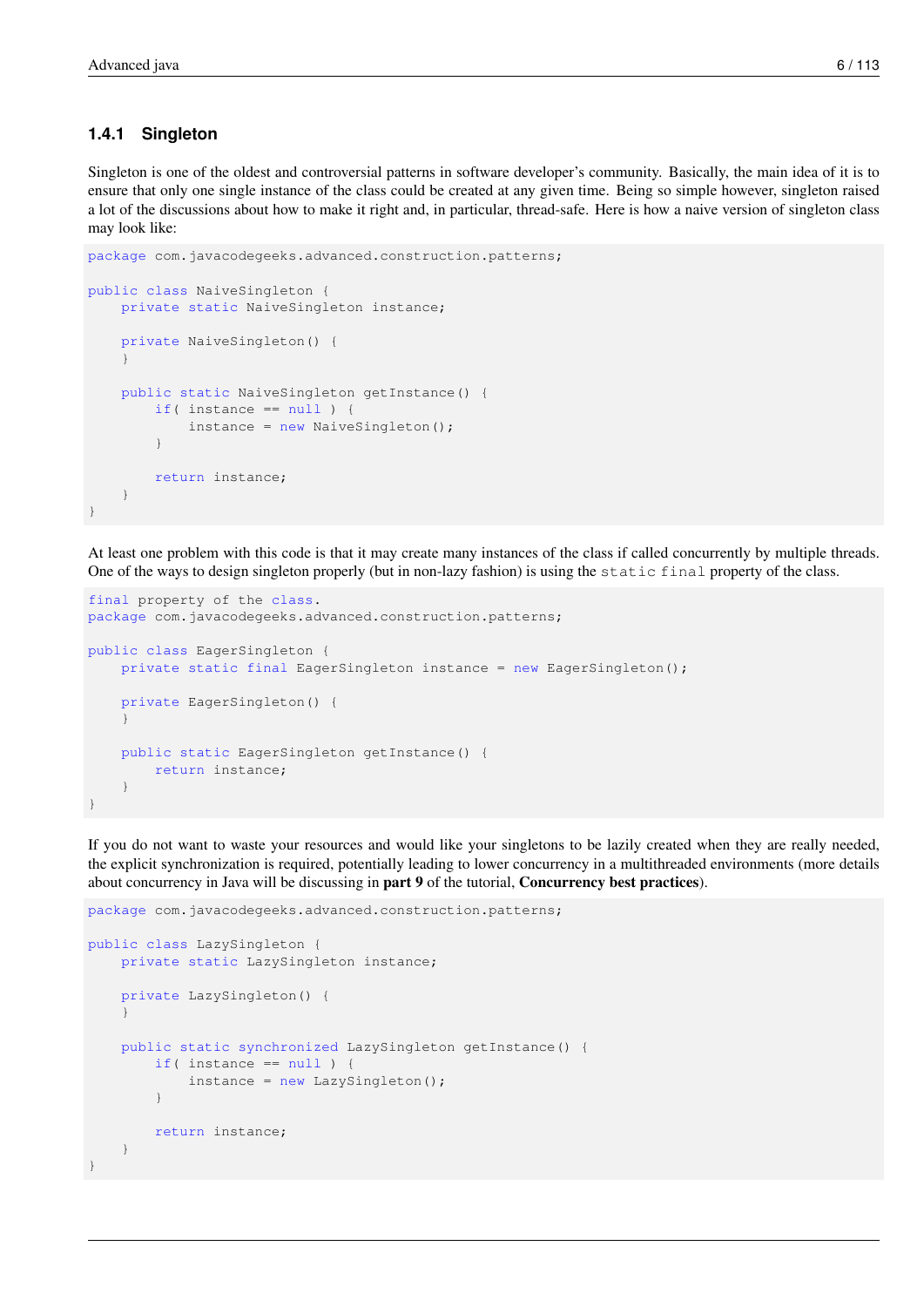Nowadays, singletons are not considered to be a good choice in most cases, primarily because they are making a code very hard to test. The domination of dependency injection pattern (please see the Dependency Injection section below) also makes singletons unnecessary.

## <span id="page-17-0"></span>**1.4.2 Utility/Helper Class**

The utility or helper classes are quite popular pattern used by many Java developers. Basically, it represents the non-instantiable class (with constructor declared as private), optionally declared as final (more details about declaring classes as final will be provided in **part 3** of the tutorial, **How to design Classes and Interfaces**) and contains static methods only. For example:

```
package com.javacodegeeks.advanced.construction.patterns;
public final class HelperClass {
    private HelperClass() {
    }
    public static void helperMethod1() {
       // Method body here
    }
    public static void helperMethod2() {
       // Method body here
    }
}
```
From seasoned software developer standpoint, such helpers often become containers for all kind of non-related methods which have not found other place to be put in but should be shared somehow and used by other classes. Such design decisions should be avoided in most cases: it is always possible to find another way to reuse the required functionality, keeping the code clean and concise.

#### <span id="page-17-1"></span>**1.4.3 Factory**

Factory pattern is proven to be extremely useful technique in the hands of software developers. As such, it has several flavors in Java, ranging from factory method to abstract factory. The simplest example of factory pattern is a static method which returns new instance of a particular class (factory method). For example:

```
package com.javacodegeeks.advanced.construction.patterns;
public class Book {
    private Book( final String title) {
    }
    public static Book newBook( final String title ) {
        return new Book( title );
    }
}
```
The one may argue that it does not make a lot of sense to introduce the newBook **factory method** but using such a pattern often makes the code more readable. Another variance of factory pattern involves interfaces or abstract classes (abstract factory). For example, let us define a factory interface:

```
public interface BookFactory {
    Book newBook();
}
```
With couple of different implementations, depending on the library type: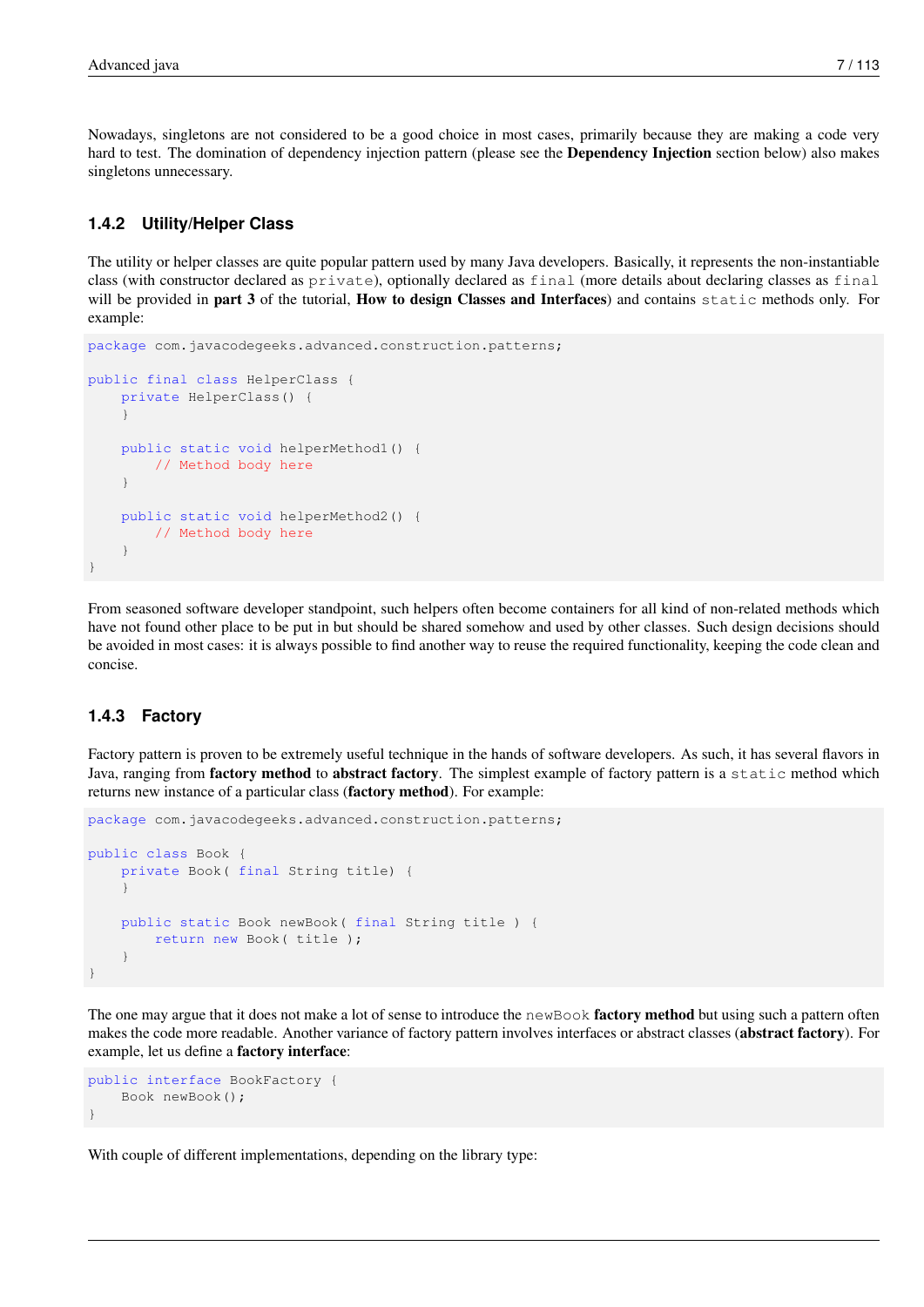```
public class Library implements BookFactory {
    @Override
    public Book newBook() {
        return new PaperBook();
    }
}
public class KindleLibrary implements BookFactory {
    @Override
    public Book newBook() {
        return new KindleBook();
    }
}
```
Now, the particular class of the Book is hidden behind BookFactory interface implementation, still providing the generic way to create books.

#### <span id="page-18-0"></span>**1.4.4 Dependency Injection**

Dependency injection (also known as inversion of control) is considered as a good practice for class designers: if some class instance depends on the other class instances, those dependencies should be provided (injected) to it by means of constructors (or setters, strategies, etc.) but not created by the instance itself. Let us consider the following example:

```
package com.javacodegeeks.advanced.construction.patterns;
import java.text.DateFormat;
import java.util.Date;
public class Dependant {
    private final DateFormat format = DateFormat.getDateInstance();
    public String format( final Date date ) {
        return format.format( date );
    }
}
```
The class Dependant needs an instance of DateFormat and it just creates one by calling DateFormat.getDateInstanc  $e$ () at construction time. The better design would be to use constructor argument to do the same thing:

```
package com.javacodegeeks.advanced.construction.patterns;
import java.text.DateFormat;
import java.util.Date;
public class Dependant {
    private final DateFormat format;
    public Dependant( final DateFormat format ) {
        this.format = format;
    }
    public String format( final Date date ) {
       return format.format( date );
    }
}
```
In this case the class has all its dependencies provided from outside and it would be very easy to change date format and write test cases for it.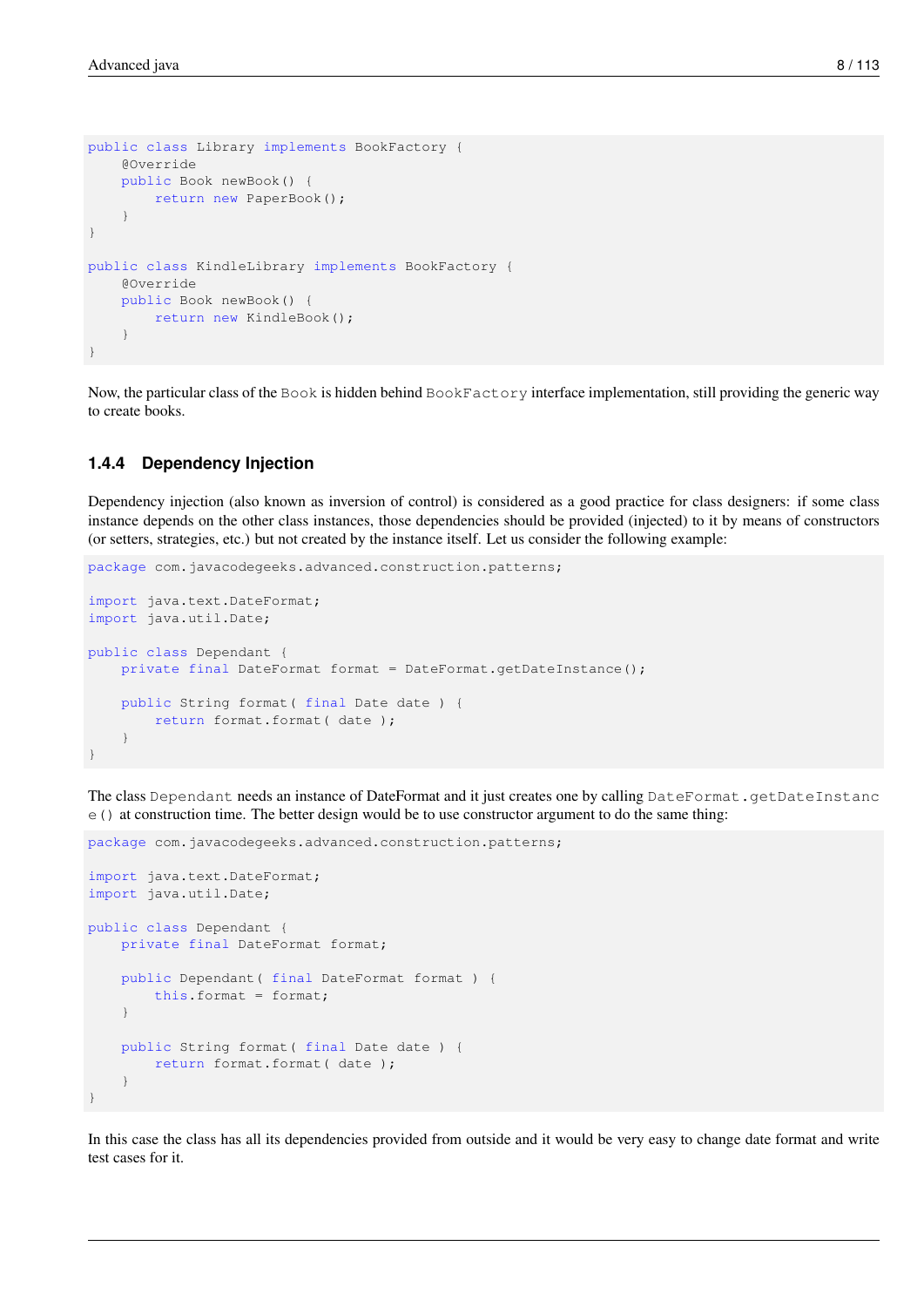# <span id="page-19-0"></span>**1.5 Download the Source Code**

• You may download the source code here: [com.javacodegeeks.advanced.java](http://www.javacodegeeks.com/wp-content/uploads/2015/09/com.javacodegeeks.advanced.java_.zip)

# <span id="page-19-1"></span>**1.6 What's next**

In this part of the tutorial we have looked at classes and class instances construction and initialization techniques, along the way covering several widely used patterns. In the next part we are going to dissect the Object class and usage of its well-known methods: equals, hashCode, toString and clone.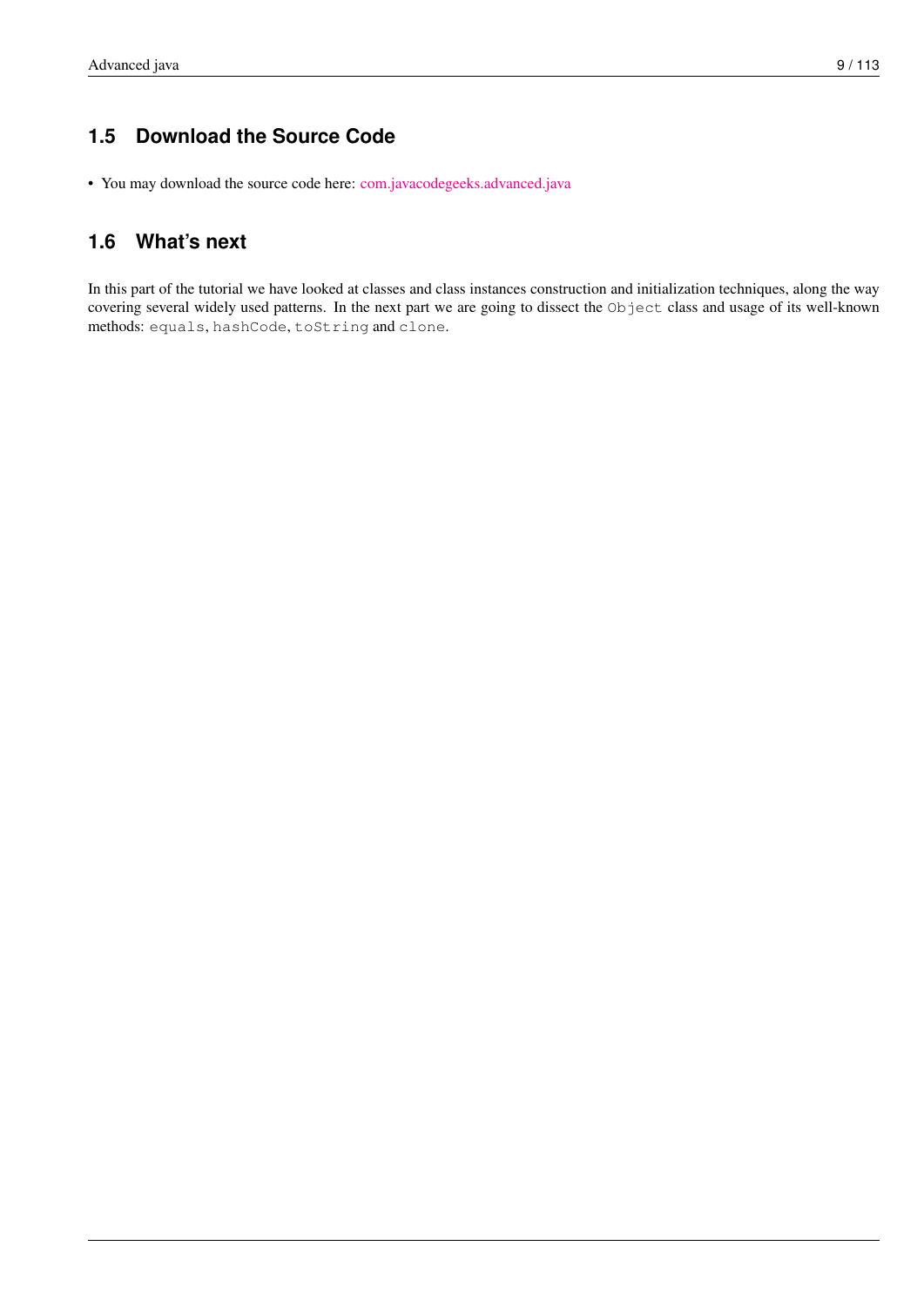# <span id="page-20-0"></span>**Chapter 2**

# **Using methods common to all objects**

# <span id="page-20-1"></span>**2.1 Introduction**

From part 1 of the tutorial, [How to create and destroy objects](http://www.javacodegeeks.com/2015/09/how-to-create-and-destroy-objects/), we already know that Java is an object-oriented language (however, not a pure object-oriented one). On top of the Java class hierarchy sits the [Object](http://docs.oracle.com/javase/7/docs/api/java/lang/Object.html) class and every single class in Java implicitly is inherited from it. As such, all classes inherit the set of methods declared in Object class, most importantly the following ones:

| Table 2.1: datasheet |  |
|----------------------|--|
|                      |  |

| <b>Method</b>                       | <b>Description</b>                                                   |  |
|-------------------------------------|----------------------------------------------------------------------|--|
| protected Object clone()            | Creates and returns a copy of this object.                           |  |
| protected void finalize()           | Called by the garbage collector on an object when garbage            |  |
|                                     | collection determines that there are no more references to           |  |
|                                     | the object. We have discussed finalizers in the <b>part 1</b> of the |  |
|                                     | tutorial, How to create and destroy objects.                         |  |
| boolean equals (Object obj)         | Indicates whether some other object is "equal to" this one.          |  |
| int hashCode()                      | Returns a hash code value for the object.                            |  |
| String toString()                   | Returns a string representation of the object.                       |  |
| void $notify()$                     | Wakes up a single thread that is waiting on this object's            |  |
|                                     | monitor. We are going to discuss this method in the part 9           |  |
|                                     | of the tutorial, Concurrency best practices.                         |  |
| void notifyAll()                    | Wakes up all threads that are waiting on this object's               |  |
|                                     | monitor. We are going to discuss this method in the part 9           |  |
|                                     | of the tutorial, Concurrency best practices.                         |  |
| void wait()                         | Causes the current thread to wait until another thread               |  |
| void wait (long timeout)            | invokes the notify () method or the notify $All()$                   |  |
| void wait (long timeout, int nanos) | method for this object. We are going to discuss these                |  |
|                                     | methods in the part 9 of the tutorial, Concurrency best              |  |
|                                     | practices.                                                           |  |

In this part of the tutorial we are going to look at equals,hashCode,toString and clone methods, their usage and important constraints to keep in mind.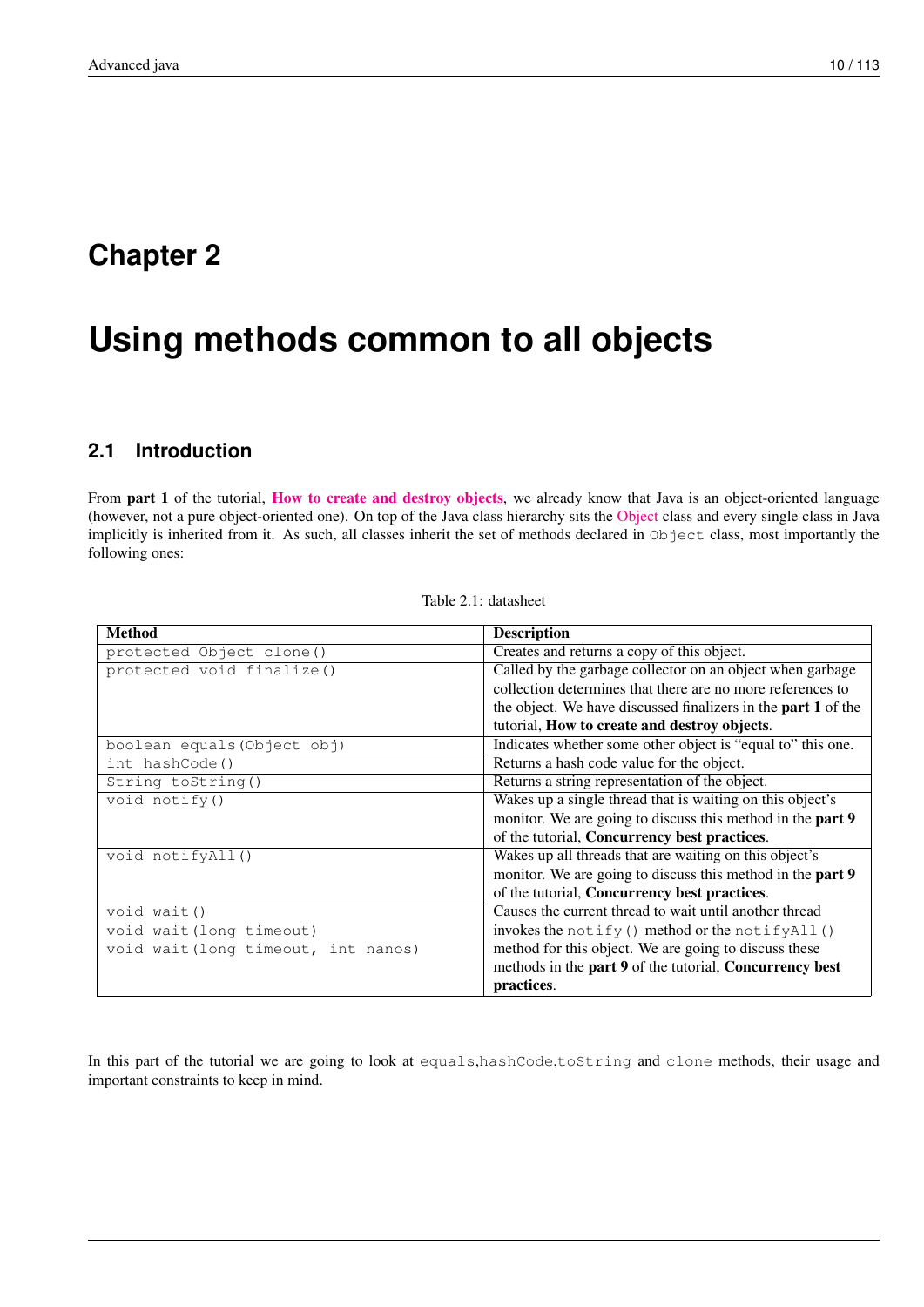# <span id="page-21-0"></span>**2.2 Methods equals and hashCode**

By default, any two object references (or class instance references) in Java are equal only if they are referring to the same memory location (reference equality). But Java allows classes to define their own equality rules by overriding the equals() method of the Object class. It sounds like a powerful concept, however the correct equals() method implementation should conform to a set of rules and satisfy the following constraints:

- Reflexive. Object x must be equal to itself and equals(x) must return true.
- Symmetric. If equals(y) returns true then y.equals(x) must also return true.
- Transitive. If equals(y) returns true and y.equals(z) returns true, then x.equals(z) must also return true.
- Consistent. Multiple invocation of equals() method must result into the same value, unless any of the properties used for equality comparison are modified.
- Equals To Null. The result of equals(null) must be always false.

Unfortunately, the Java compiler is not able to enforce those constraints during the compilation process. However, not following these rules may cause very weird and hard to troubleshoot issues. The general advice is this: if you ever are going to write your own equals() method implementation, think twice if you really need it. Now, armed with all these rules, let us write a simple implementation of the equals() method for the Person class.

```
package com.javacodegeeks.advanced.objects;
public class Person {
    private final String firstName;
    private final String lastName;
    private final String email;
    public Person( final String firstName, final String lastName, final String email ) {
        this.firstName = firstName;
        this.lastName = lastName;
        this.email = email;
    }
    public String getEmail() {
        return email;
    }
    public String getFirstName() {
        return firstName;
    }
    public String getLastName() {
        return lastName;
    }
    // Step 0: Please add the @Override annotation, it will ensure that your
    // intention is to change the default implementation.
    @Override
    public boolean equals( Object obj ) {
        // Step 1: Check if the 'obj' is null
        if ( obj == null ) {
            return false;
        }
        // Step 2: Check if the 'obj' is pointing to the this instance
        if ( this == obj ) {
            return true;
        }
```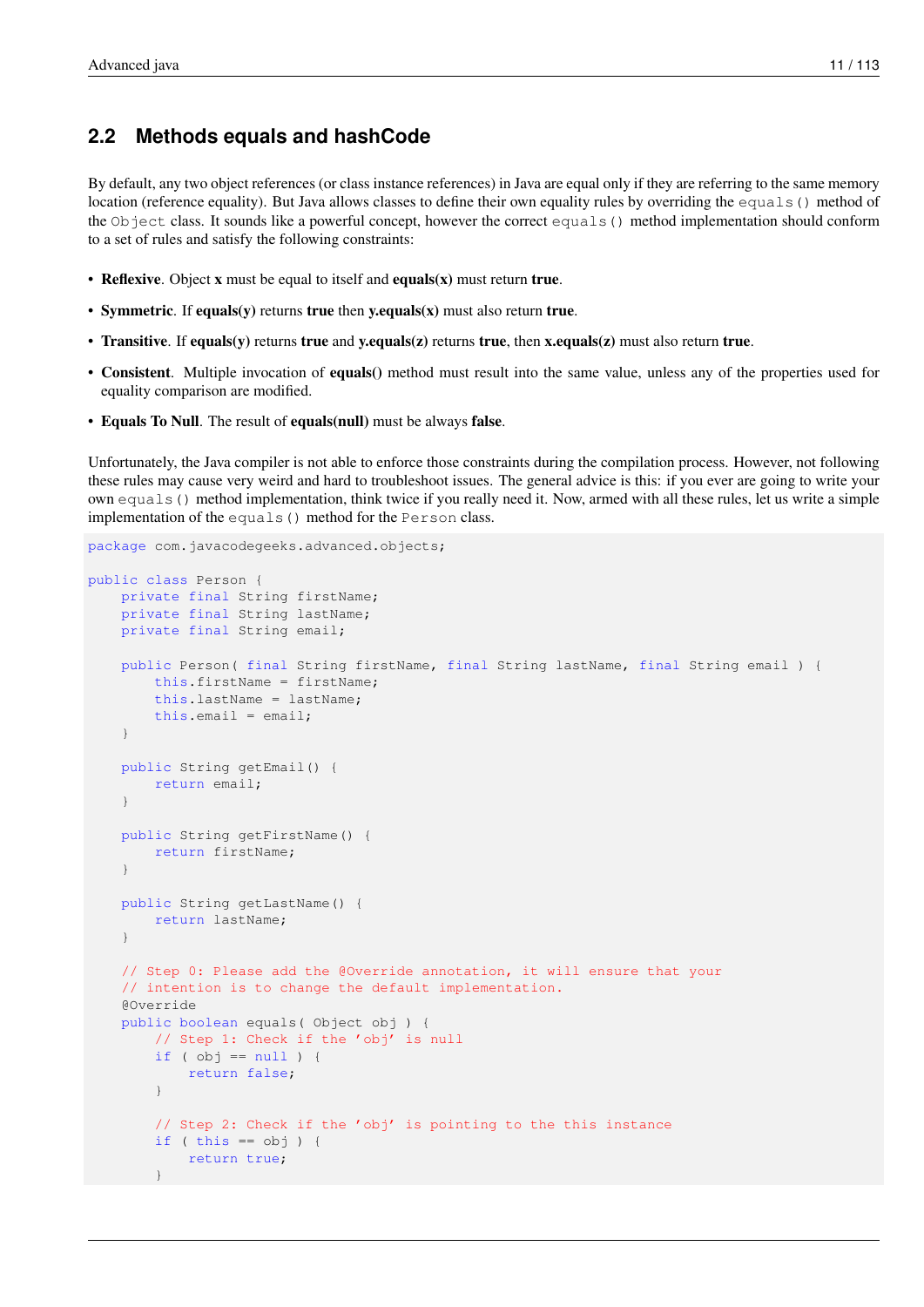}

```
// Step 3: Check classes equality. Note of caution here: please do not use the
    // 'instanceof' operator unless class is declared as final. It may cause
    // an issues within class hierarchies.
    if ( getClass() != obj.getClass() ) {
        return false;
    }
    // Step 4: Check individual fields equality
    final Person other = (Person) obj;
    if ( email == null ) {
        if ( other.email != null ) {
            return false;
        }
    } else if( !email.equals( other.email ) ) {
        return false;
    }
    if ( firstName == null ) {
        if ( other.firstName != null ) {
           return false;
        }
    } else if ( !firstName.equals( other.firstName ) ) {
        return false;
    }
    if ( lastName == null ) {
        if ( other.lastName != null ) {
           return false;
        }
    } else if ( !lastName.equals( other.lastName ) ) {
       return false;
    }
    return true;
}
```
It is not by accident that this section also includes the hashCode() method in its title. The last, but not least, rule to remember: whenever you override equals() method, always override the hashCode() method as well. If for any two objects the equals() method returns true, then the hashCode() method on each of those two objects must return the same integer value (however the opposite statement is not as strict: if for any two objects the equals () method returns **false**, the hashCode() method on each of those two objects may or may not return the same integer value). Let us take a look on hashCode() method for the Person class.

```
// Please add the @Override annotation, it will ensure that your
// intention is to change the default implementation.
@Override
public int hashCode() {
   final int prime = 31;
   int result = 1:
   result = prime * result + ( ( email == null ) ? 0 : email.hashCode() );
   result = prime * result + ( ( firstName == null ) ? 0 : firstName.hashCode() );
   result = prime * result + ( ( lastName == null ) ? 0 : lastName.hashCode() );
   return result;
}
```
To protect yourself from surprises, whenever possible try to use final fields while implementing equals() and hashCod e(). It will guarantee that behavior of those methods will not be affected by the field changes (however, in real-world projects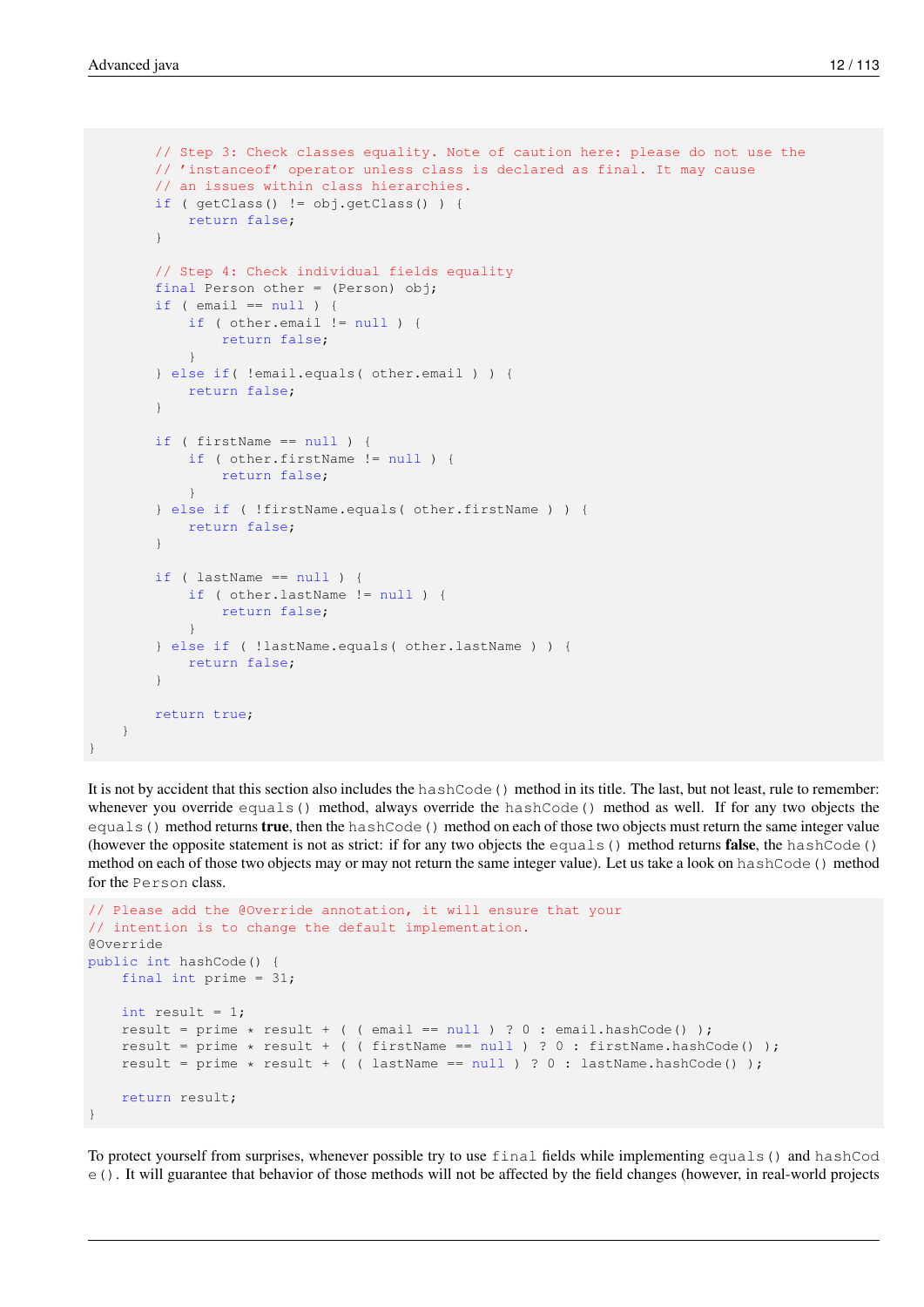it is not always possible).

Finally, always make sure that the same fields are used within implementation of equals() and hashCode() methods. It will guarantee consistent behavior of both methods in case of any change affecting the fields in question.

# <span id="page-23-0"></span>**2.3 Method toString**

The toString() is arguably the most interesting method among the others and is being overridden more frequently. Its purpose is it to provide the string representation of the object (class instance). The properly written toString() method can greatly simplify debugging and troubleshooting of the issues in real-live systems.

The default tostring () implementation is not very useful in most cases and just returns the full class name and object hash code, separated by @, f.e.:

com.javacodegeeks.advanced.objects.Person@6104e2ee

Let us try to improve the implementation and override the toString() method for our **Person** class example. Here is a one of the ways to make toString() more useful.

```
// Please add the @Override annotation, it will ensure that your
// intention is to change the default implementation.
@Override
public String toString() {
    return String.format( "%s[email=%s, first name=%s, last name=%s]",
        getClass().getSimpleName(), email, firstName, lastName );
}
```
Now, the toString() method provides the string version of the Person class instance with all its fields included. For example, while executing the code snippet below:

```
final Person person = new Person( "John", "Smith", "john.smith@domain.com" );
System.out.println( person.toString() );
```
The following output will be printed out in the console:

Person[email=john.smith@domain.com, first name=John, last name=Smith]

Unfortunately, the standard Java library has a limited support to simplify toString() method implementations, notably, the most useful methods are Objects.toString(), Arrays.toString() /Arrays.deepToString(). Let us take a look on the Office class and its possible toString() implementation.

```
package com.javacodegeeks.advanced.objects;
import java.util.Arrays;
public class Office {
   private Person[] persons;
    public Office( Person ... persons ) {
         this.persons = Arrays.copyOf( persons, persons.length );
    }
    @Override
    public String toString() {
        return String.format( "%s{persons=%s}",
            getClass().getSimpleName(), Arrays.toString( persons ) );
    }
    public Person[] getPersons() {
        return persons;
    }
}
```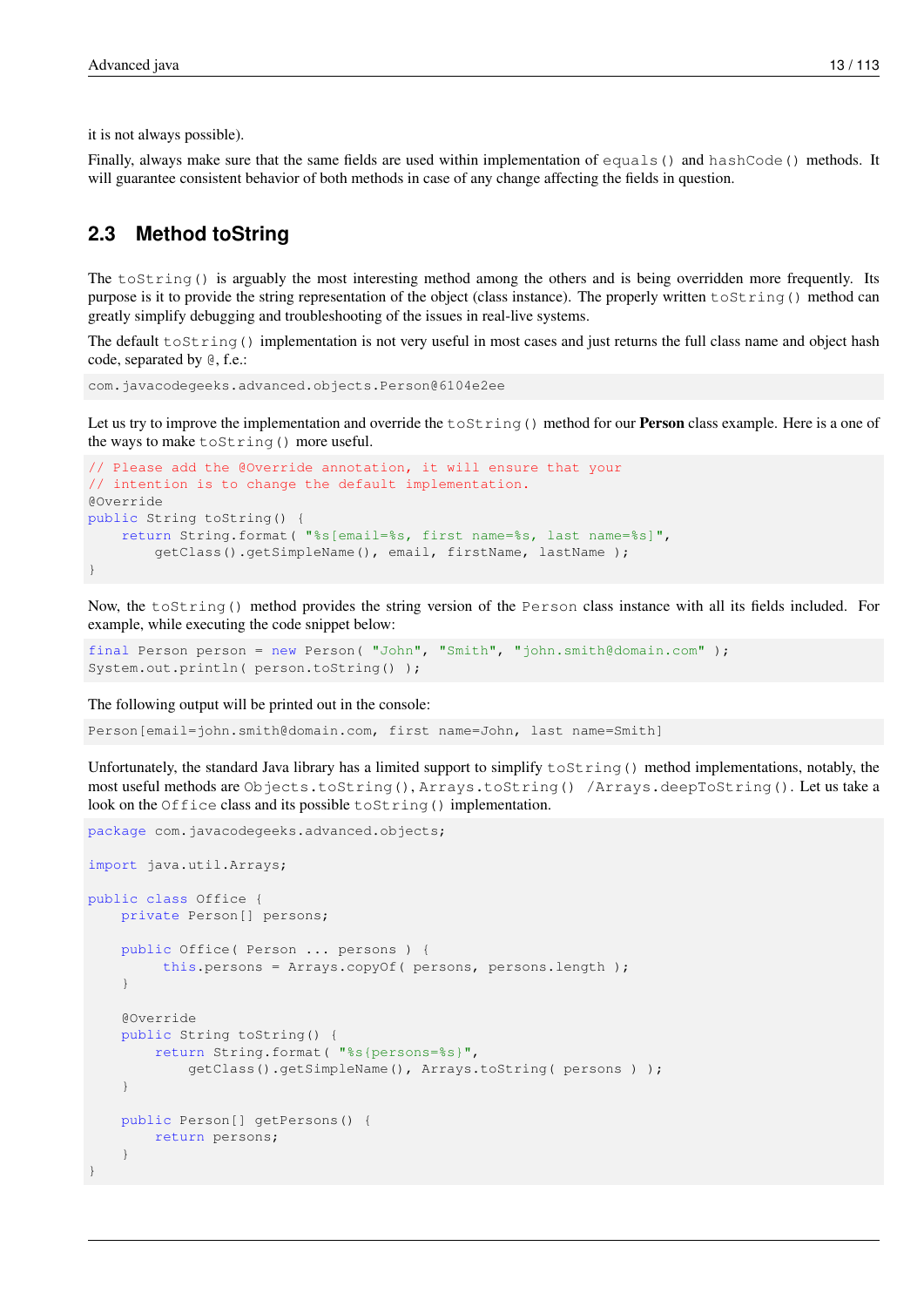The following output will be printed out in the console (as we can see the Person class instances are properly converted to string as well):

Office{persons=[Person[email=john.smith@domain.com, first name=John, last name=Smith]]}

The Java community has developed a couple of quite comprehensive libraries which help a lot to make  $\text{toString}$  () implementations painless and easy. Among those are [Google Guava's](http://code.google.com/p/guava-libraries/) [Objects.toStringHelper](http://docs.guava-libraries.googlecode.com/git/javadoc/com/google/common/base/Objects.ToStringHelper.html) and [Apache Commons Lang](http://commons.apache.org/proper/commons-lang/) [ToStringBuilder.](http://commons.apache.org/proper/commons-lang/apidocs/org/apache/commons/lang3/builder/ToStringBuilder.html)

# <span id="page-24-0"></span>**2.4 Method clone**

If there is a method with a bad reputation in Java, it is definitely clone(). Its purpose is very clear - return the exact copy of the class instance it is being called on, however there are a couple of reasons why it is not as easy as it sounds.

First of all, in case you have decided to implement your own clone() method, there are a lot of conventions to follow as stated in [Java documentation.](http://docs.oracle.com/javase/7/docs/api/java/lang/Object.html#clone()) Secondly, the method is declared protected in Object class so in order to make it visible, it should be overridden as public with return type of the overriding class itself. Thirdly, the overriding class should implement the Clo neable interface (which is just a marker or mixin interface with no methods defined) otherwise [CloneNotSupportedException](http://docs.oracle.com/javase/7/docs/api/java/lang/CloneNotSupportedException.html) exception will be raised. And lastly, the implementation should call super.clone() first and then perform additional actions if needed. Let us see how it could be implemented for our sample Person class.

```
public class Person implements Cloneable {
    // Please add the @Override annotation, it will ensure that your
    // intention is to change the default implementation.
    @Override
    public Person clone() throws CloneNotSupportedException {
        return ( Person )super.clone();
    }
}
```
The implementation looks quite simple and straightforward, so what could go wrong here? Couple of things, actually. While the cloning of the class instance is being performed, no class constructor is being called. The consequence of such a behavior is that unintentional data sharing may come out. Let us consider the following example of the  $\text{Office class}$ , introduced in previous section:

```
package com.javacodegeeks.advanced.objects;
import java.util.Arrays;
public class Office implements Cloneable {
    private Person[] persons;
    public Office( Person ... persons ) {
         this.persons = Arrays.copyOf( persons, persons.length );
    }
    @Override
    public Office clone() throws CloneNotSupportedException {
        return ( Office ) super.clone();
    }
    public Person[] getPersons() {
        return persons;
    }
}
```
In this implementation, all the clones of the Office class instance will share the same persons array, which is unlikely the desired behavior. A bit of work should be done in order to make the clone() implementation to do the right thing.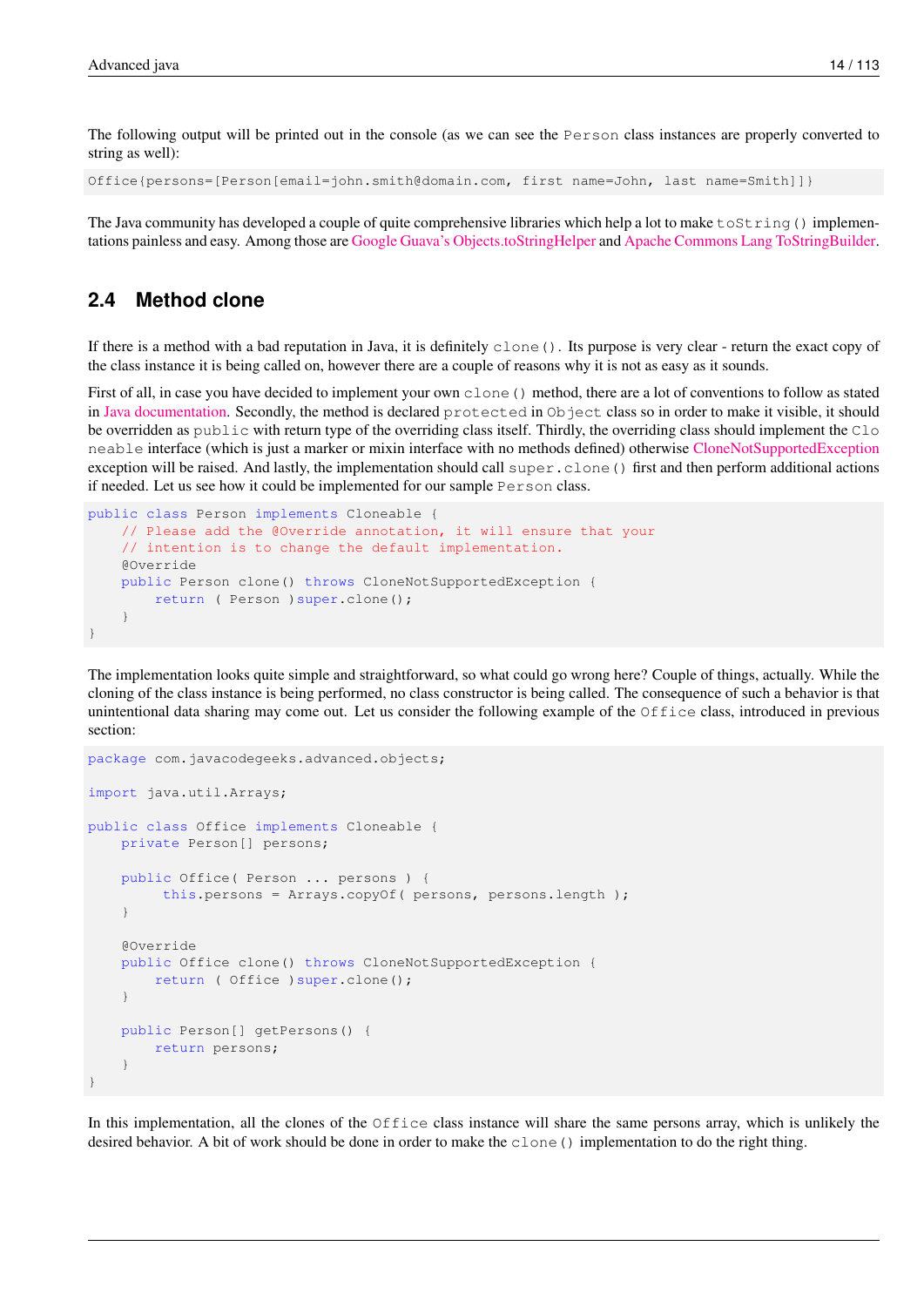```
@Override
public Office clone() throws CloneNotSupportedException {
    final Office clone = ( Office ) super.clone();
    clone.persons = persons.clone();
    return clone;
}
```
It looks better now but even this implementation is very fragile as making the persons field to be final will lead to the same data sharing issues (as final cannot be reassigned).

By and large, if you would like to make exact copies of your classes, probably it is better to avoid clone() and Cloneable and use much simpler alternatives (for example, copying constructor, quite familiar concept to developers with C++ background, or factory method, a useful construction pattern we have discussed in part 1 of the tutorial, How to create and destroy objects).

# <span id="page-25-0"></span>**2.5 Method equals and == operator**

There is an interesting relation between Java == operator and **equals**() method which causes a lot of issues and confusion. In most cases (except comparing primitive types), == operator performs referential equality: it returns **true** if both references point to the same object, and false otherwise. Let us take a look on a simple example which illustrates the differences:

```
final String str1 = new String( "bbb" ):
System.out.println( "Using == operator: " + ( strl == "bbb" ));
System.out.println( "Using equals() method: " + str1.equals( "bbb" ) );
```
From the human being prospective, there are no differences between str1=="bbb" and str1.equals("bbb"): in both cases the result should be the same as str1 is just a reference to "bbb" string. But in Java it is not the case:

Using == operator: false Using equals() method: true

Even if both strings look exactly the same, in this particular example they exist as two different string instances. As a rule of thumb, if you deal with object references, always use the equals() or Objects, equals() (see please next section [Useful](#page-1-0) [helper classes](#page-1-0) for more details) to compare for equality, unless you really have an intention to compare if object references are pointing to the same instance.

# <span id="page-25-1"></span>**2.6 Useful helper classes**

Since the release of Java 7, there is a couple of very useful helper classes included with the standard Java library. One of them is class [Objects.](http://docs.oracle.com/javase/7/docs/api/java/util/Objects.html) In particular, the following three methods can greatly simplify your own equals() and hashCode() method implementations.

| Method                                  | <b>Description</b>                                               |
|-----------------------------------------|------------------------------------------------------------------|
| static boolean equals (Object a, Object | Returns <b>true</b> if the arguments are equal to each other and |
| b)                                      | false otherwise.                                                 |
| static int hash (Objectvalues)          | Generates a hash code for a sequence of input values.            |
| static int hashCode (Object o)          | Returns the hash code of a non-null argument and 0 for a         |
|                                         | null argument.                                                   |

Table 2.2: datasheet

If we rewrite equals() and hashCode() method for our Person's class example using these helper methods, the amount of the code is going to be significantly smaller, plus the code becomes much more readable.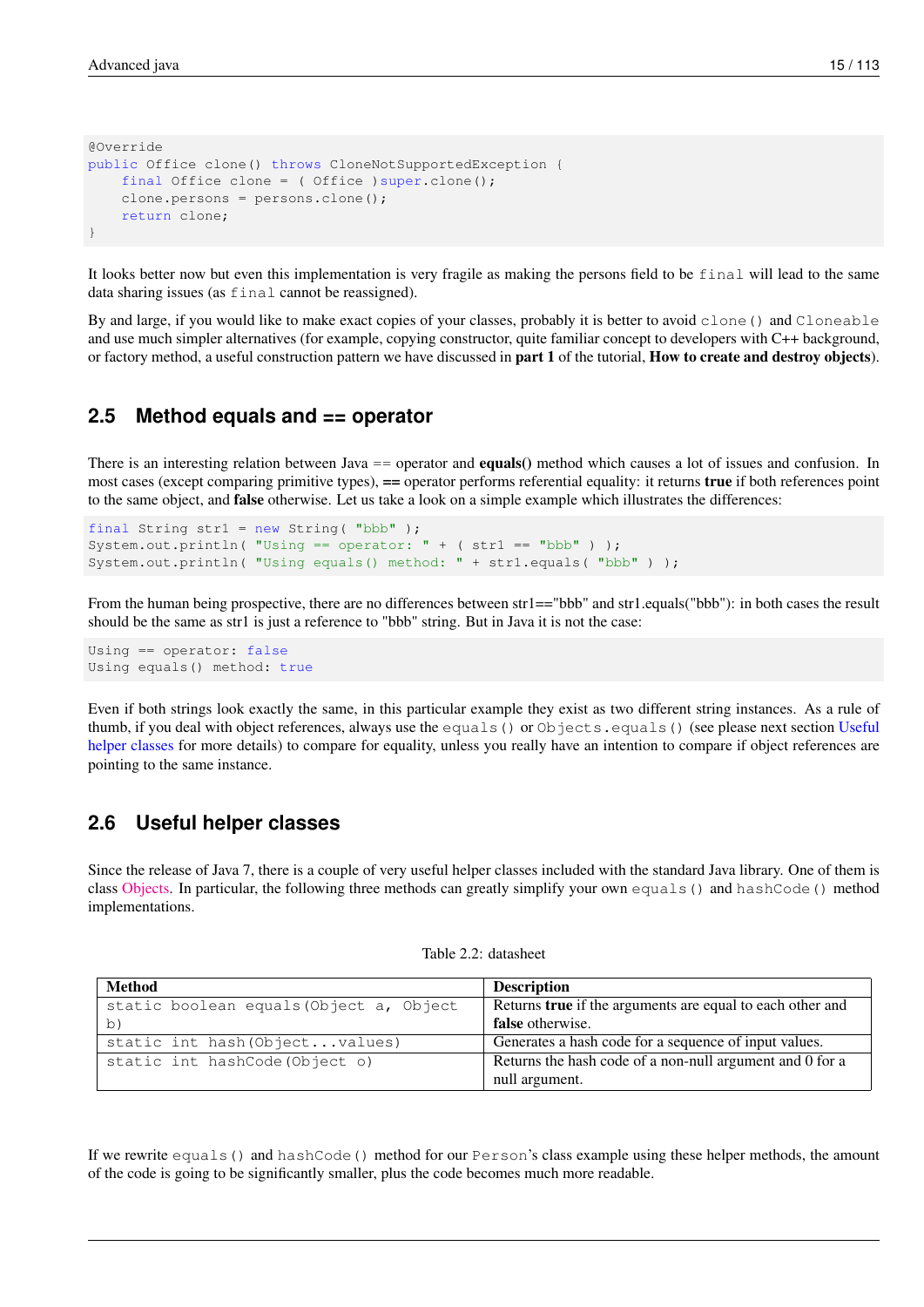```
@Override
public boolean equals( Object obj ) {
    if ( obj == null ) {
        return false;
    }
    if ( this == obj ) {
        return true;
    }
    if ( getClass() != obj.getClass() ) {
        return false;
    }
    final PersonObjects other = (PersonObjects) obj;
    if( !Objects.equals( email, other.email ) ) {
        return false;
    } else if( !Objects.equals( firstName, other.firstName ) ) {
        return false;
    } else if( !Objects.equals( lastName, other.lastName ) ) {
        return false;
    }
    return true;
}
@Override
public int hashCode() {
    return Objects.hash( email, firstName, lastName );
}
```
# <span id="page-26-0"></span>**2.7 Download the Source Code**

• You may download the source code here: [advanced-java-part-2](http://www.javacodegeeks.com/wp-content/uploads/2015/09/advanced-java-part-2.zip)

## <span id="page-26-1"></span>**2.8 What's next**

In this section we have covered the Object class which is the foundation of object-oriented programming in Java. We have seen how each class may override methods inherited from Object class and impose its own equality rules. In the next section we are going to switch our gears from coding and discuss how to properly design your classes and interfaces.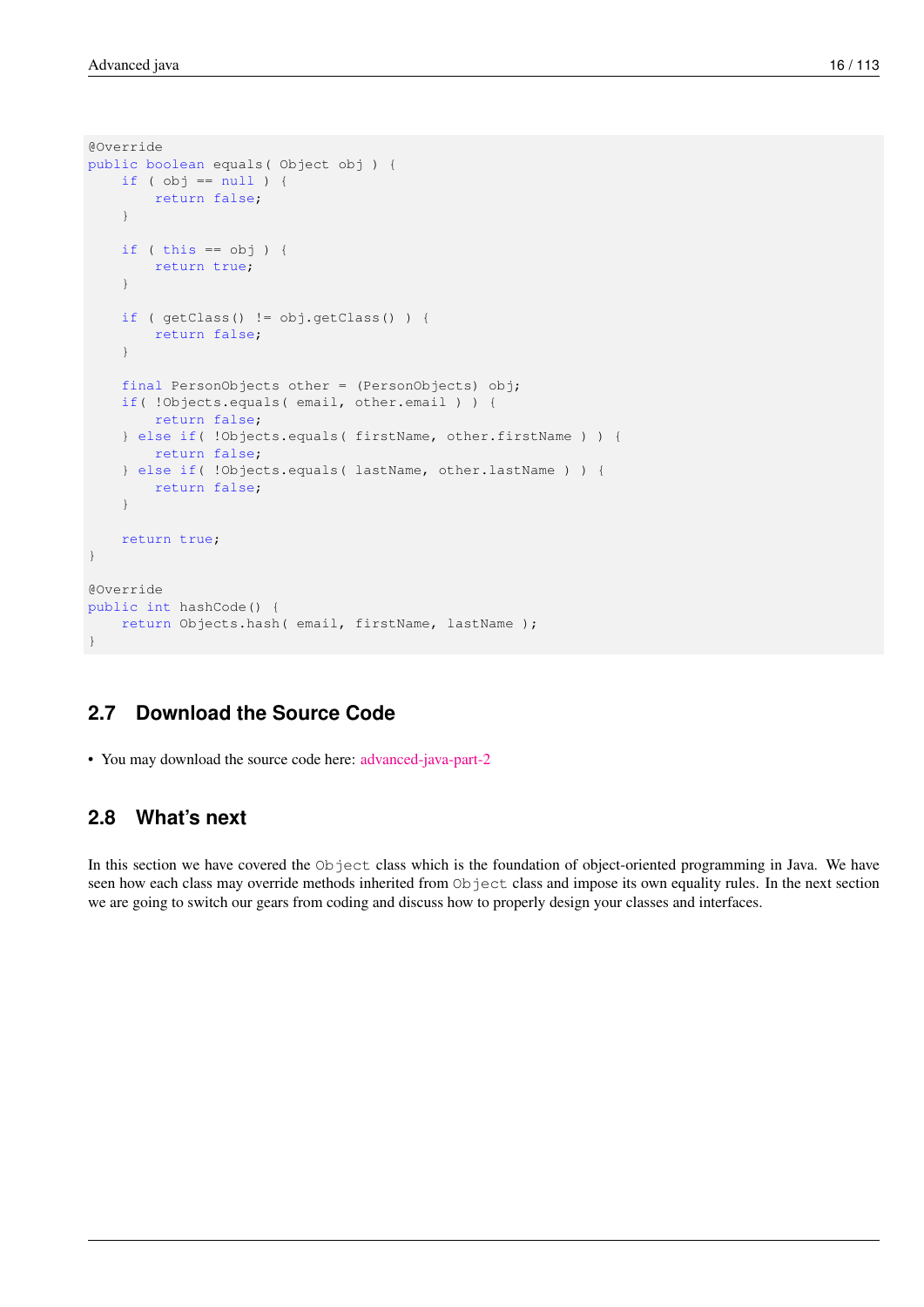# <span id="page-27-0"></span>**Chapter 3**

# **How to design Classes and Interfaces**

# <span id="page-27-1"></span>**3.1 Introduction**

Whatever programming language you are using (and Java is not an exception here), following good design principles is a key factor to write clean, understandable, testable code and deliver long-living, easy to maintain solutions. In this part of the tutorial we are going to discuss the foundational building blocks which the Java language provides and introduce a couple of design principles, aiming to help you to make better design decisions.

More precisely, we are going to discuss interfaces and interfaces with default methods (new feature of Java 8), abstract and final classes, immutable classes, inheritance, composition and revisit a bit the visibility (or accessibility) rules we have briefly touched in part 1 of the tutorial, [How to create and destroy objects](http://www.javacodegeeks.com/2015/09/how-to-create-and-destroy-objects/).

## <span id="page-27-2"></span>**3.2 Interfaces**

In object-oriented programming, the concept of interfaces forms the basics of contract-driven (or contract-based) development. In a nutshell, interfaces define the set of methods (contract) and every class which claims to support this particular interface must provide the implementation of those methods: a pretty simple, but powerful idea.

Many programming languages do have interfaces in one form or another, but Java particularly provides language support for that. Let take a look on a simple interface definition in Java.

```
package com.javacodegeeks.advanced.design;
public interface SimpleInterface {
   void performAction();
}
```
In the code snippet above, the interface which we named SimpleInterface declares just one method with name perfo rmAction. The principal differences of interfaces in respect to classes is that interfaces outline what the contact is (declare methods), but do not provide their implementations.

However, interfaces in Java can be more complicated than that: they can include nested interfaces, classes, enumerations, annotations (enumerations and annotations will be covered in details in part 5 of the tutorial, How and when to use Enums and Annotations) and constants. For example:

```
package com.javacodegeeks.advanced.design;
public interface InterfaceWithDefinitions {
   String CONSTANT = "CONSTANT";
   enum InnerEnum {
        E1, E2;
```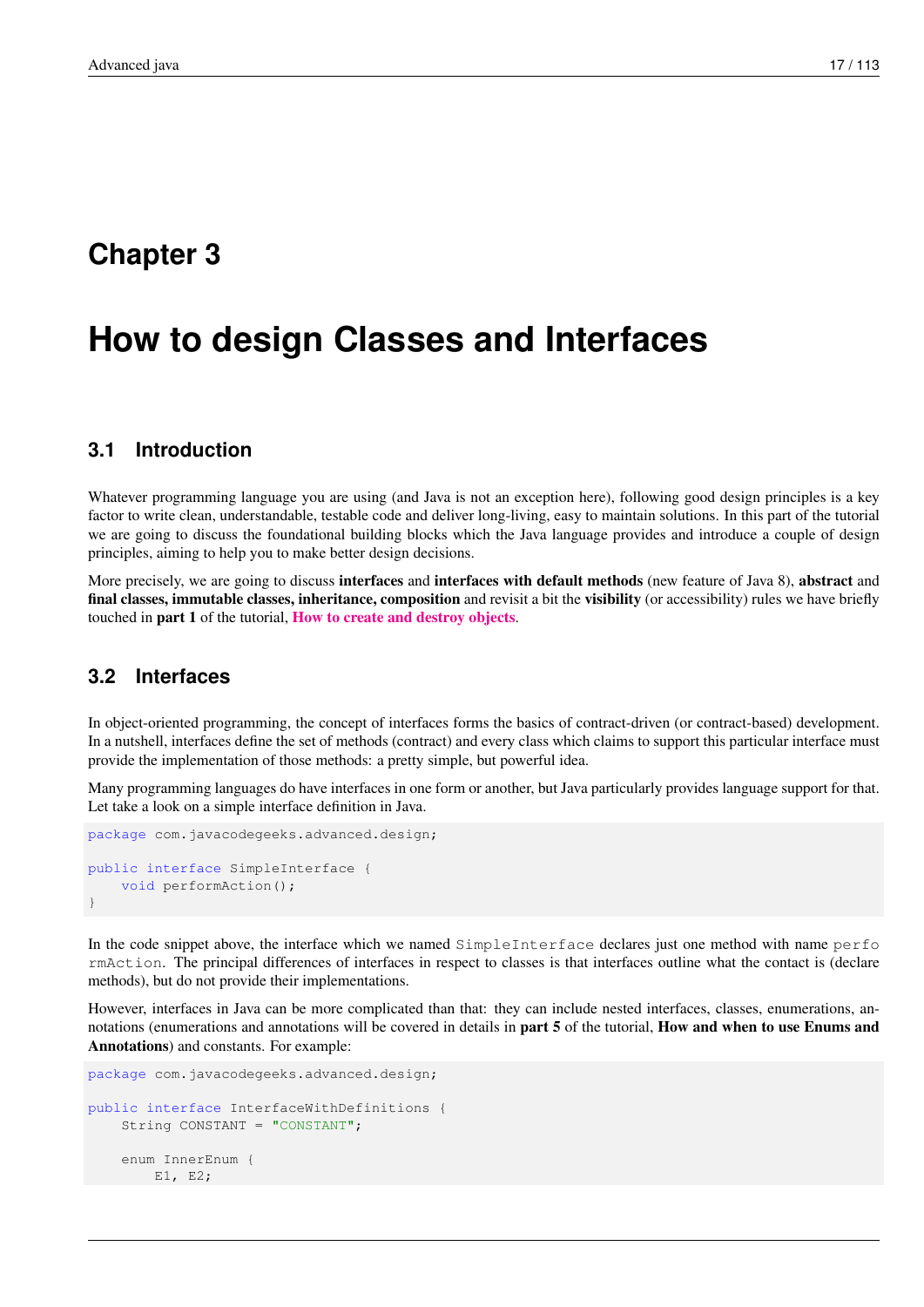```
}
    class InnerClass {
    }
    interface InnerInterface {
        void performInnerAction();
    }
    void performAction();
}
```
With this more complicated example, there are a couple of constraints which interfaces implicitly impose with respect to the nested constructs and method declarations, and Java compiler enforces that. First and foremost, even if it is not being said explicitly, every declaration in the interface is **public** (and can be only **public**, for more details about visibility and accessibility rules, please refer to section [Visibility\)](#page-1-0). As such, the following method declarations are equivalent:

```
public void performAction();
void performAction();
```
Worth to mention that every single method in the interface is implicitly declared as **abstract** and even these method declarations are equivalent:

```
public abstract void performAction();
public void performAction();
void performAction();
```
As for the constant field declarations, additionally to being public, they are implicitly static and final so the following declarations are also equivalent:

```
String CONSTANT = "CONSTANT";
public static final String CONSTANT = "CONSTANT";
```
And finally, the nested classes, interfaces or enumerations, additionally to being public, are implicitly declared as static. For example, those class declarations are equivalent as well:

```
class InnerClass {
}
static class InnerClass {
}
```
Which style you are going to choose is a personal preference, however knowledge of those simple qualities of interfaces could save you from unnecessary typing.

# <span id="page-28-0"></span>**3.3 Marker Interfaces**

Marker interfaces are a special kind of interfaces which have no methods or other nested constructs defined. We have already seen one example of the marker interface in part 2 of the tutorial [Using methods common to all objects](http://www.javacodegeeks.com/2015/09/using-methods-common-to-all-objects/), the interface Cloneable. Here is how it is defined in the Java library:

```
public interface Cloneable {
}
```
Marker interfaces are not contracts per se but somewhat useful technique to "attach" or "tie" some particular trait to the class. For example, with respect to Cloneable, the class is marked as being available for cloning however the way it should or could be done is not a part of the interface. Another very well-known and widely used example of marker interface is Serializable: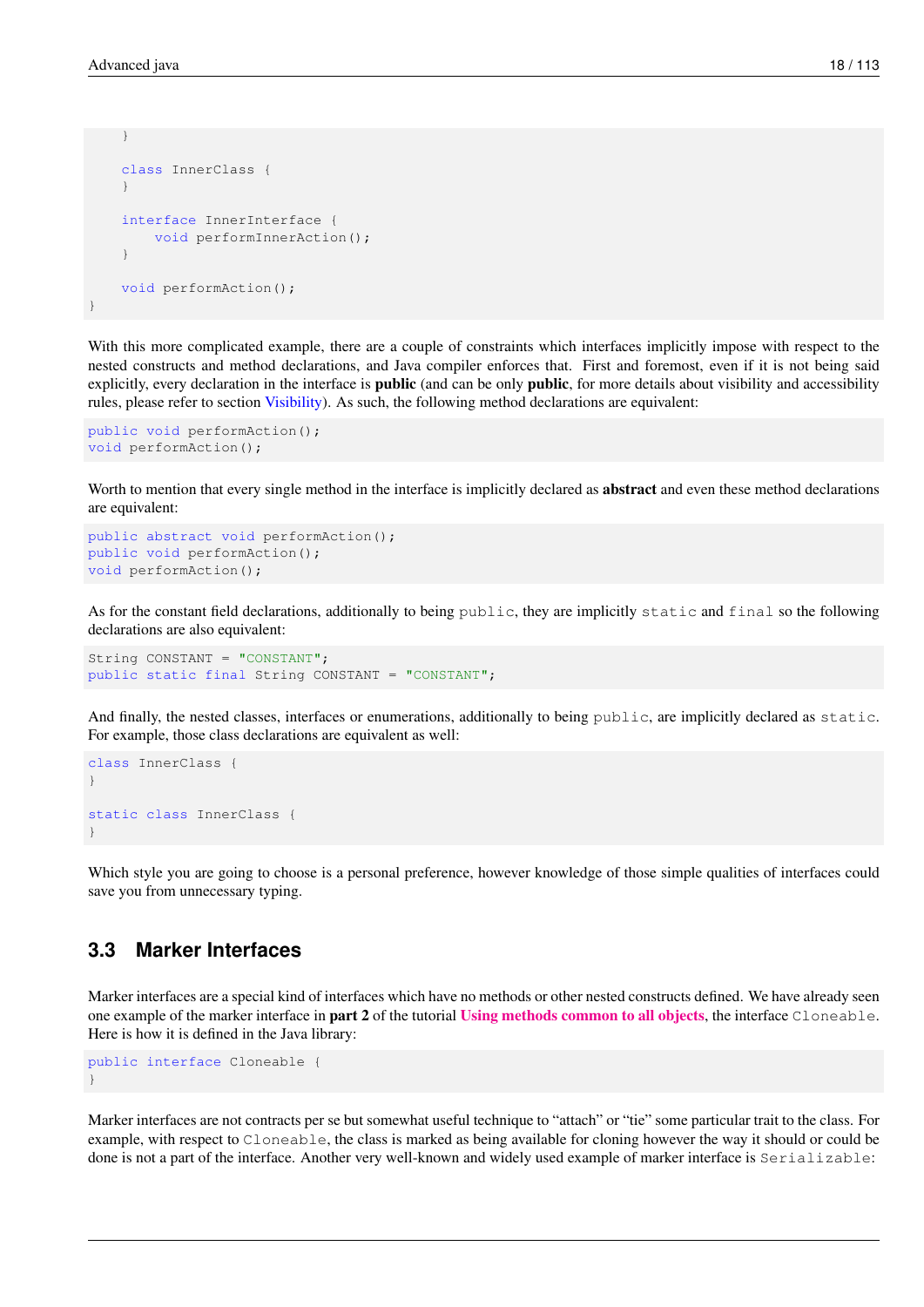```
public interface Serializable {
}
```
This interface marks the class as being available for serialization and deserialization, and again, it does not specify the way it could or should be done.

The marker interfaces have their place in object-oriented design, although they do not satisfy the main purpose of interface to be a contract.

## <span id="page-29-0"></span>**3.4 Functional interfaces, default and static methods**

With the [release of Java 8,](http://www.javacodegeeks.com/2014/05/java-8-features-tutorial.html) interfaces have obtained new very interesting capabilities: static methods, default methods and automatic conversion from lambdas (functional interfaces).

In section [Interfaces](#page-1-0) we have emphasized on the fact that interfaces in Java can only declare methods but are not allowed to provide their implementations. With default methods it is not true anymore: an interface can mark a method with the default keyword and provide the implementation for it. For example:

```
package com.javacodegeeks.advanced.design;
public interface InterfaceWithDefaultMethods {
    void performAction();
    default void performDefaulAction() {
        // Implementation here
    }
}
```
Being an instance level, defaults methods could be overridden by each interface implementer, but from now, interfaces may also include static methods, for example:

```
package com.javacodegeeks.advanced.design;
public interface InterfaceWithDefaultMethods {
    static void createAction() {
        // Implementation here
    }
}
```
One may say that providing an implementation in the interface defeats the whole purpose of contract-based development, but there are many reasons why these features were introduced into the Java language and no matter how useful or confusing they are, they are there for you to use.

The functional interfaces are a different story and they are proven to be very helpful add-on to the language. Basically, the functional interface is the interface with just a single abstract method declared in it. The Runnable interface from Java standard library is a good example of this concept:

```
@FunctionalInterface
public interface Runnable {
    void run();
}
```
The Java compiler treats functional interfaces differently and is able to convert the lambda function into the functional interface implementation where it makes sense. Let us take a look on following function definition:

```
public void runMe( final Runnable r ) {
    r.run();
}
```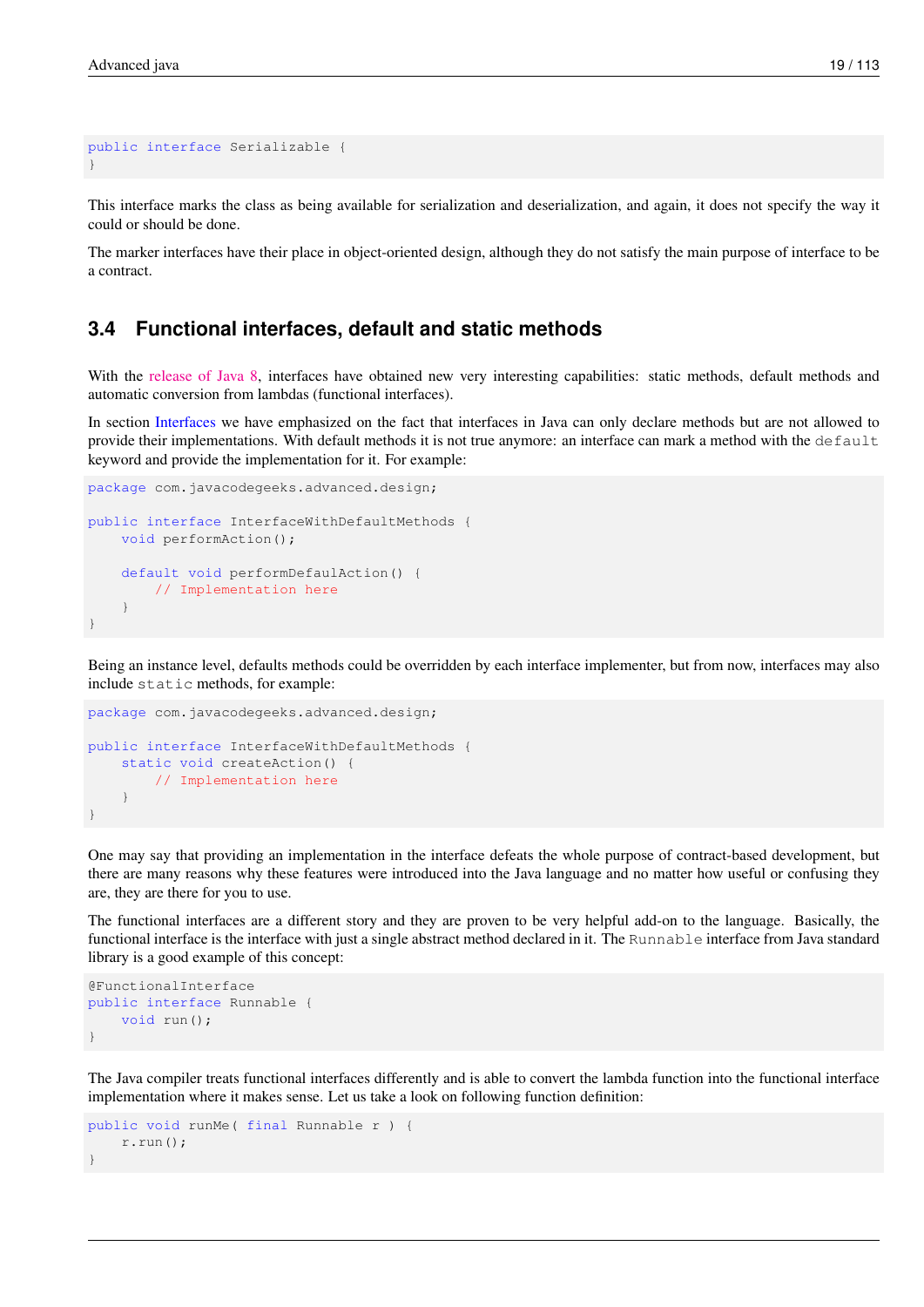To invoke this function in Java 7 and below, the implementation of the Runnable interface should be provided (for example using [Anonymous classes\)](#page-1-0), but in Java 8 it is enough to pass run() method implementation using lambda syntax:

```
runMe( () -> System.out.println( "Run!" ) );
```
Additionally, the  $\&$ FunctionalInterface annotation (annotations will be covered in details in part 5 of the tutorial, How and when to use Enums and Annotations) hints the compiler to verify that the interface contains only one abstract method so any changes introduced to the interface in the future will not break this assumption.

# <span id="page-30-0"></span>**3.5 Abstract classes**

Another interesting concept supported by Java language is the notion of abstract classes. Abstract classes are somewhat similar to the interfaces in Java 7 and very close to interfaces with default methods in Java 8. By contrast to regular classes, abstract classes cannot be instantiated but could be subclassed (please refer to the section [Inheritance](#page-1-0) for more details). More importantly, abstract classes may contain abstract methods: the special kind of methods without implementations, much like interfaces do. For example:

```
package com.javacodegeeks.advanced.design;
public abstract class SimpleAbstractClass {
    public void performAction() {
        // Implementation here
    }
    public abstract void performAnotherAction();
}
```
In this example, the class SimpleAbstractClass is declared as abstract and has one abstract method declaration as well. Abstract classes are very useful when most or even some part of implementation details could be shared by many subclasses. However, they still leave the door open and allow customizing the intrinsic behavior of each subclass by means of abstract methods.

One thing to mention, in contrast to interfaces which can contain only public declarations, abstract classes may use the full power of accessibility rules to control abstract methods visibility (please refer to the sections [Visibility](#page-1-0) and [Inheritance](#page-1-0) for more details).

# <span id="page-30-1"></span>**3.6 Immutable classes**

Immutability is becoming more and more important in the software development nowadays. The rise of multi-core systems has raised a lot of concerns related to data sharing and concurrency (in the part 9, Concurrency best practices, we are going to discuss in details those topics). But the one thing definitely emerged: less (or even absence of) mutable state leads to better scalability and simpler reasoning about the systems.

Unfortunately, the Java language does not provide strong support for class immutability. However using a combination of techniques it is possible to design classes which are immutable. First and foremost, all fields of the class should be final. It is a good start but does not guarantee immutability alone.

package com.javacodegeeks.advanced.design;

```
import java.util.Collection;
public class ImmutableClass {
    private final long id;
    private final String[] arrayOfStrings;
    private final Collection< String > collectionOfString;
}
```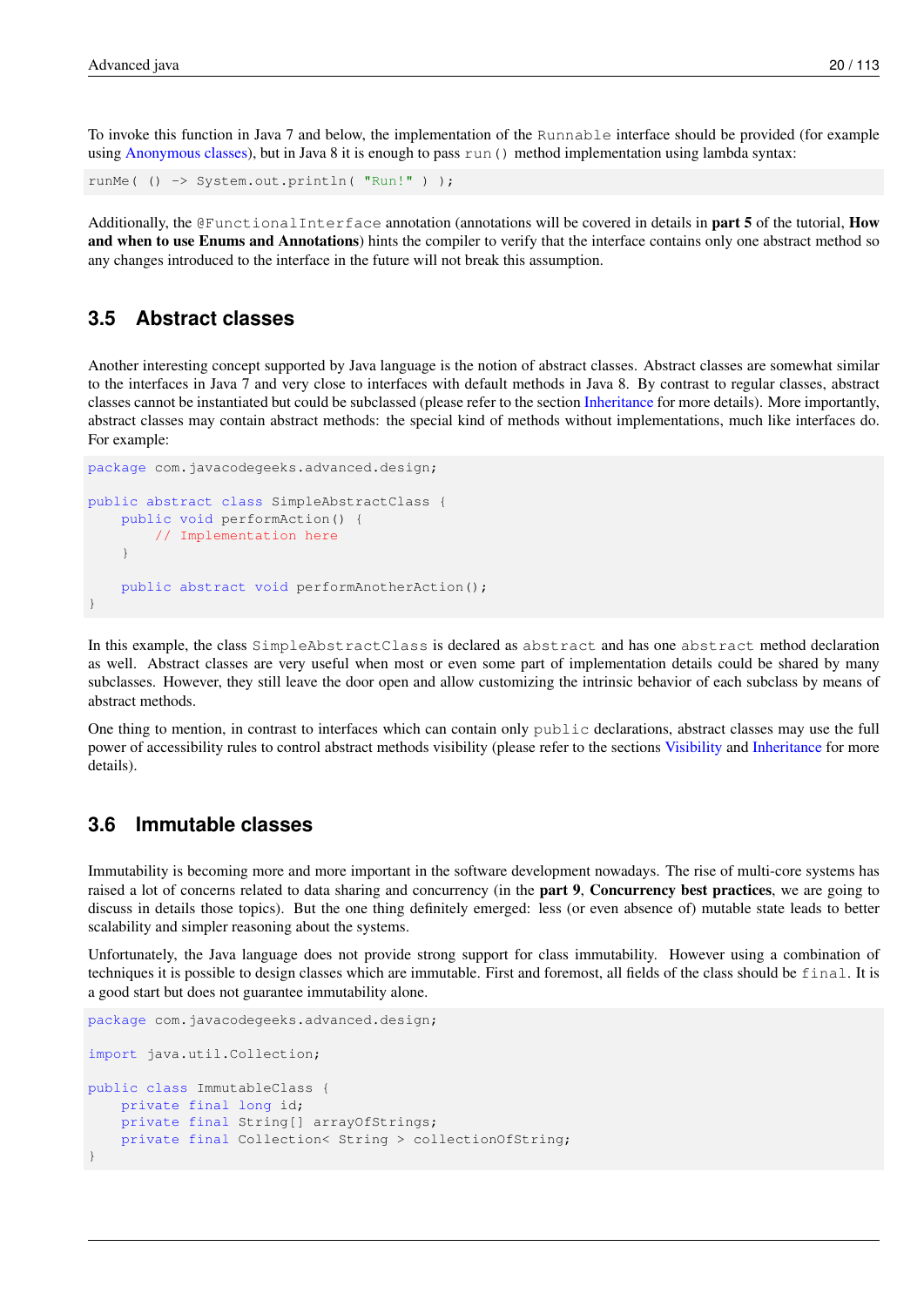Secondly, follow the proper initialization: if the field is the reference to a collection or an array, do not assign those fields directly from constructor arguments, make the copies instead. It will guarantee that state of the collection or array will not be changed from outside.

```
public ImmutableClass( final long id, final String[] arrayOfStrings,
        final Collection< String > collectionOfString) {
   this.id = id;
   this.arrayOfStrings = Arrays.copyOf( arrayOfStrings, arrayOfStrings.length );
   this.collectionOfString = new ArrayList<>( collectionOfString );
}
```
And lastly, provide the proper accessors (getters). For the collection, the immutable view should be exposed using Collecti ons.unmodifiableXxx wrappers.

```
public Collection<String> getCollectionOfString() {
   return Collections.unmodifiableCollection( collectionOfString );
}
```
With arrays, the only way to ensure true immutability is to provide a copy instead of returning reference to the array. That might not be acceptable from a practical standpoint as it hugely depends on array size and may put a lot of pressure on garbage collector.

```
public String[] getArrayOfStrings() {
    return Arrays.copyOf( arrayOfStrings, arrayOfStrings.length );
}
```
Even this small example gives a good idea that immutability is not a first class citizen in Java yet. Things can get really complicated if an immutable class has fields referencing another class instances. Those classes should also be immutable however there is no simple way to enforce that.

There are a couple of great Java source code analyzers like **[FindBugs](http://findbugs.sourceforge.net/)**) and **[PMD](http://pmd.sourceforge.net/)**) which may help a lot by inspecting your code and pointing to the common Java programming flaws. Those tools are great friends of any Java developer.

# <span id="page-31-0"></span>**3.7 Anonymous classes**

In the pre-Java 8 era, anonymous classes were the only way to provide in-place class definitions and immediate instantiations. The purpose of the anonymous classes was to reduce boilerplate and provide a concise and easy way to represent classes as expressions. Let us take a look on the typical old-fashioned way to spawn new thread in Java:

```
package com.javacodegeeks.advanced.design;
public class AnonymousClass {
    public static void main( String[] args ) {
        new Thread(
            // Example of creating anonymous class which implements
            // Runnable interface
            new Runnable() {
                @Override
                public void run() {
                    // Implementation here
                }
            }
        ).start();
    }
}
```
In this example, the implementation of the Runnable interface is provided in place as anonymous class. Although there are some limitations associated with anonymous classes, the fundamental disadvantages of their usage are a quite verbose syntax constructs which Java imposes as a language. Even the simplest anonymous class which does nothing requires at least 5 lines of code to be written every time.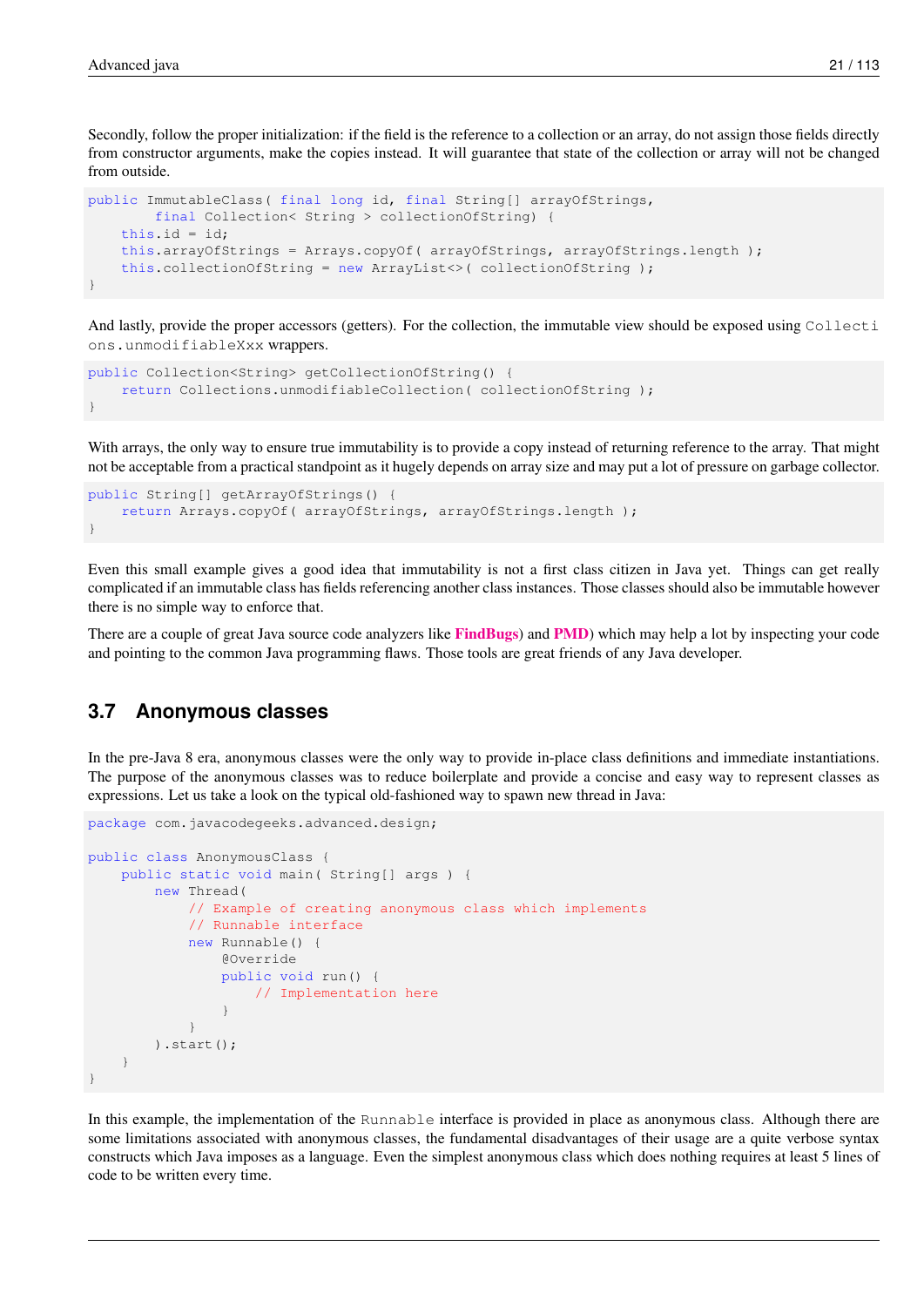```
new Runnable() {
   @Override
   public void run() {
   }
}
```
Luckily, with Java 8, lambdas and functional interfaces all this boilerplate is about to gone away, finally making the Java code to look truly concise.

```
package com.javacodegeeks.advanced.design;
public class AnonymousClass {
    public static void main( String[] args ) {
        new Thread( () -> { /* Implementation here */ } ).start();
    }
}
```
# <span id="page-32-0"></span>**3.8 Visibility**

We have already talked a bit about Java visibility and accessibility rules in **part 1** of the tutorial, **[How to design Classes and](http://www.javacodegeeks.com/2015/09/how-to-create-and-destroy-objects/)** [Interfaces](http://www.javacodegeeks.com/2015/09/how-to-create-and-destroy-objects/). In this part we are going to get back to this subject again but in the context of subclassing.

| <b>Modifier</b>       | Package        | <b>Subclass</b> | <b>Everyone Else</b> |
|-----------------------|----------------|-----------------|----------------------|
| public                | accessible     | accessible      | Accessible           |
| protected             | accessible     | accessible      | not accessible       |
| <no modifier=""></no> | accessible     | not accessible  | not accessible       |
| private               | not accessible | not accessible  | not accessible       |

Table 3.1: datasheet

Different visibility levels allow or disallow the classes to see other classes or interfaces (for example, if they are in different packages or nested in one another) or subclasses to see and access methods, constructors and fields of their parents.

In next section, [Inheritance,](#page-1-0) we are going to see that in action.

# <span id="page-32-1"></span>**3.9 Inheritance**

Inheritance is one of the key concepts of object-oriented programming, serving as a basis of building class relationships. Combined together with visibility and accessibility rules, inheritance allows designing extensible and maintainable class hierarchies.

Conceptually, inheritance in Java is implemented using subclassing and the extends keyword, followed by the parent class. The subclass inherits all of the public and protected members of its parent class. Additionally, a subclass inherits the packageprivate members of the parent class if both reside in the same package. Having said that, it is very important no matter what you are trying to design, to keep the minimal set of the methods which class exposes publicly or to its subclasses. For example, let us take a look on a class Parent and its subclass Child to demonstrate different visibility levels and their effect:

package com.javacodegeeks.advanced.design;

```
public class Parent {
    // Everyone can see it
   public static final String CONSTANT = "Constant";
    // No one can access it
```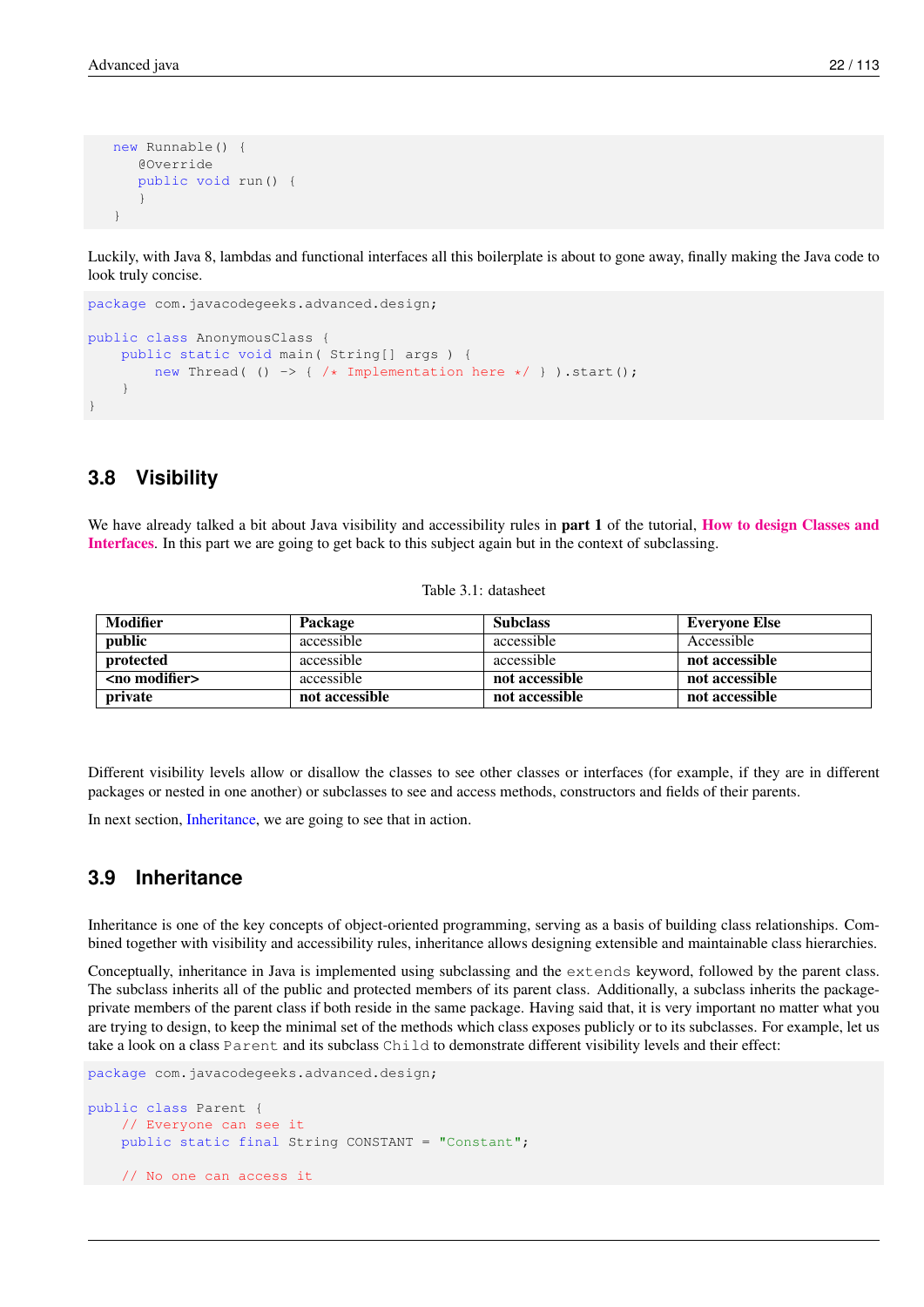```
private String privateField;
   // Only subclasses can access it
   protected String protectedField;
   // No one can see it
   private class PrivateClass {
   }
   // Only visible to subclasses
   protected interface ProtectedInterface {
   }
   // Everyone can call it
   public void publicAction() {
   }
   // Only subclass can call it
   protected void protectedAction() {
   }
   // No one can call it
   private void privateAction() {
   }
   // Only subclasses in the same package can call it
   void packageAction() {
   }
}
```
package com.javacodegeeks.advanced.design;

```
// Resides in the same package as parent class
public class Child extends Parent implements Parent.ProtectedInterface {
    @Override
    protected void protectedAction() {
        // Calls parent's method implementation
        super.protectedAction();
    }
    @Override
    void packageAction() {
        // Do nothing, no call to parent's method implementation
    }
    public void childAction() {
       this.protectedField = "value";
    }
}
```
Inheritance is a very large topic by itself, with a lot of subtle details specific to Java. However, there are a couple of easy to follow rules which could help a lot to keep your class hierarchies concise. In Java, every subclass may override any inherited method of its parent unless it was declared as final (please refer to the section [Final classes and methods\)](#page-1-0).

However, there is no special syntax or keyword to mark the method as being overridden which may cause a lot of confusion. That is why the @Override annotation has been introduced: whenever your intention is to override the inherited method, please always use the @Override annotation to indicate that.

Another dilemma Java developers are often facing in design is building class hierarchies (with concrete or abstract classes) versus interface implementations. It is strongly advised to prefer interfaces to classes or abstract classes whenever possible. Interfaces are much more lightweight, easier to test (using mocks) and maintain, plus they minimize the side effects of implementation changes. Many advanced programming techniques like creating class proxies in standard Java library heavily rely on interfaces.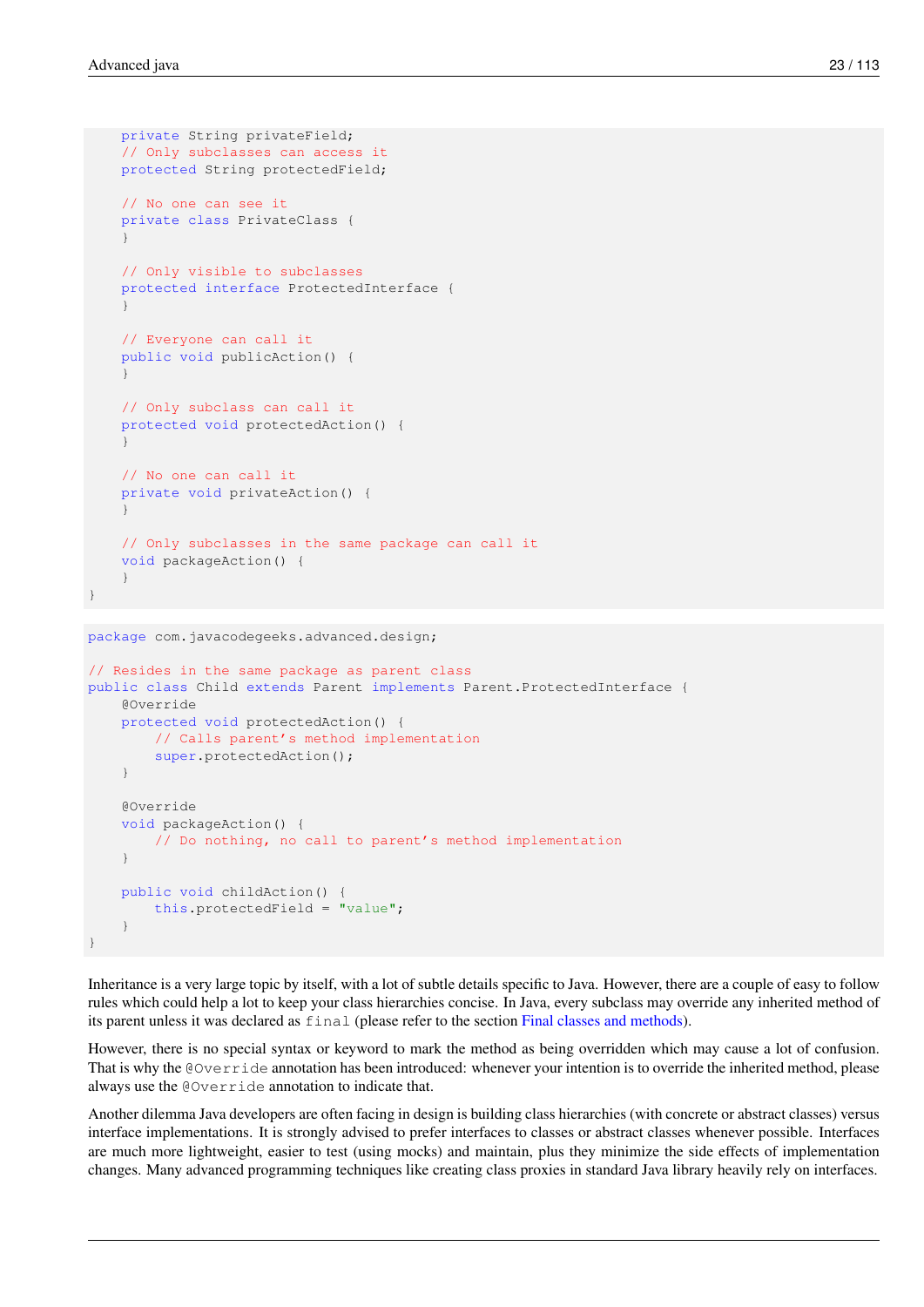# <span id="page-34-0"></span>**3.10 Multiple inheritance**

In contrast to C++ and some other languages, Java does not support multiple inheritance: in Java every class has exactly one direct parent (with  $Ob$  ject class being on top of the hierarchy as we have already known from **part 2** of the tutorial, [Using](http://www.javacodegeeks.com/2015/09/using-methods-common-to-all-objects/) [methods common to all objects](http://www.javacodegeeks.com/2015/09/using-methods-common-to-all-objects/)). However, the class may implement multiple interfaces and as such, stacking interfaces is the only way to achieve (or mimic) multiple inheritance in Java.

```
package com.javacodegeeks.advanced.design;
public class MultipleInterfaces implements Runnable, AutoCloseable {
    @Override
    public void run() {
        // Some implementation here
    }
    @Override
    public void close() throws Exception {
      // Some implementation here
    }
}
```
Implementation of multiple interfaces is in fact quite powerful, but often the need to reuse an implementation leads to deep class hierarchies as a way to overcome the absence of multiple inheritance support in Java.

```
public class A implements Runnable {
   @Override
    public void run() {
      // Some implementation here
    }
}
// Class B wants to inherit the implementation of run() method from class A.
public class B extends A implements AutoCloseable {
    @Override
   public void close() throws Exception {
       // Some implementation here
    }
}
// Class C wants to inherit the implementation of run() method from class A
// and the implementation of close() method from class B.
public class C extends B implements Readable {
   @Override
    public int read(java.nio.CharBuffer cb) throws IOException {
       // Some implementation here
    }
}
```
And so on... The recent Java 8 release somewhat addressed the problem with the introduction of default methods. Because of default methods, interfaces actually have started to provide not only contract but also implementation. Consequently, the classes which implement those interfaces are automatically inheriting these implemented methods as well. For example:

```
package com.javacodegeeks.advanced.design;
public interface DefaultMethods extends Runnable, AutoCloseable {
    @Override
    default void run() {
        // Some implementation here
    }
```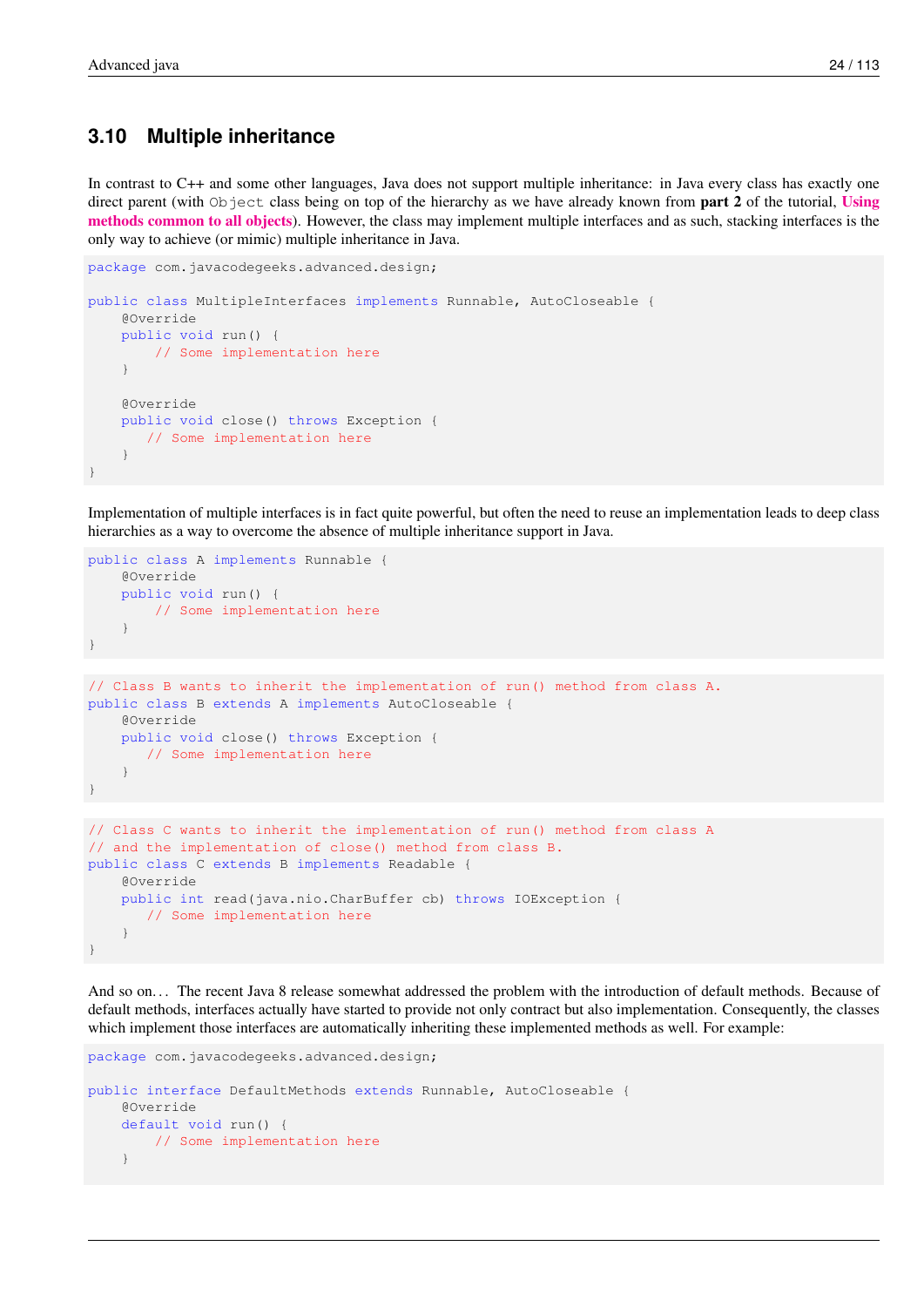}

```
@Override
    default void close() throws Exception {
       // Some implementation here
    }
}
// Class C inherits the implementation of run() and close() methods from the
// DefaultMethods interface.
public class C implements DefaultMethods, Readable {
    @Override
    public int read(java.nio.CharBuffer cb) throws IOException {
       // Some implementation here
    }
```
Be aware that multiple inheritance is a powerful, but at the same time a dangerous tool to use. The well known "Diamond of Death" problem is often cited as the fundamental flaw of multiple inheritance implementations, so developers are urged to design class hierarchies very carefully. Unfortunately, the Java 8 interfaces with default methods are becoming the victims of those flaws as well.

```
interface A {
    default void performAction() {
    }
}
interface B extends A {
    @Override
    default void performAction() {
    }
}
interface C extends A {
    @Override
    default void performAction() {
    }
}
```
For example, the following code snippet fails to compile:

```
// E is not compilable unless it overrides performAction() as well
interface E extends B, C {
}
```
At this point it is fair to say that Java as a language always tried to escape the corner cases of object-oriented programming, but as the language evolves, some of those cases are started to pop up.

# <span id="page-35-0"></span>**3.11 Inheritance and composition**

Fortunately, inheritance is not the only way to design your classes. Another alternative, which many developers consider being better than inheritance, is composition. The idea is very simple: instead of building class hierarchies, the classes should be composed from other classes.

Let us take a look on this example:

```
public class Vehicle {
   private Engine engine;
   private Wheels[] wheels;
    // ...
}
```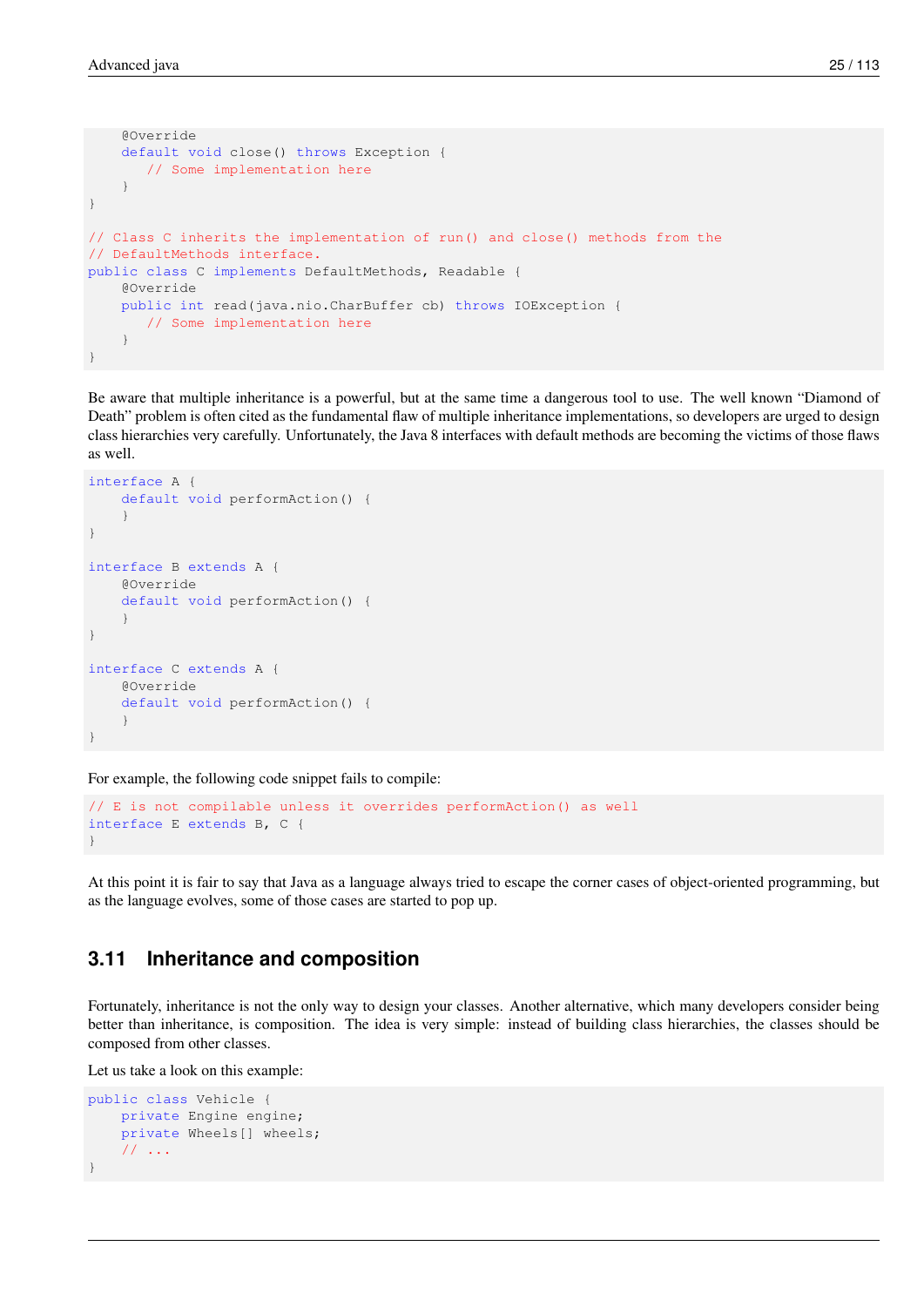The Vehicle class is composed out of engine and wheels (plus many other parts which are left aside for simplicity). However, one may say that Vehicle class is also an engine and so could be designed using the inheritance.

```
public class Vehicle extends Engine {
    private Wheels[] wheels;
    // ...
}
```
Which design decision is right? The general guidelines are known as **IS-A** and **HAS-A** principles. **IS-A** is the inheritance relationship: the subclass also satisfies the parent class specification and a such IS-A variation of parent class. Consequently, HAS-A is the composition relationship: the class owns (or HAS-A) the objects which belong to it. In most cases, the HAS-A principle works better then IS-A for couple of reasons:

- The design is more flexible in a way it could be changed
- The model is more stable as changes are not propagating through class hierarchies
- The class and its composites are loosely coupled compared to inheritance which tightly couples parent and its subclasses
- The reasoning about class is simpler as all its dependencies are included in it, in one place

However, the inheritance has its own place, solves real design issues in different way and should not be neglected. Please keep those two alternatives in mind while designing your object-oriented models.

### **3.12 Encapsulation**

The concept of encapsulation in object-oriented programming is all about hiding the implementation details (like state, internal methods, etc.) from the outside world. The benefits of encapsulation are maintainability and ease of change. The less intrinsic details classes expose, the more control the developers have over changing their internal implementation, without the fear to break the existing code (a real problem if you are developing a library or framework used by many people).

Encapsulation in Java is achieved using visibility and accessibility rules. It is considered a best practice in Java to never expose the fields directly, only by means of getters and setters (if the field is not declared as final). For example:

```
package com.javacodegeeks.advanced.design;
public class Encapsulation {
    private final String email;
    private String address;
    public Encapsulation( final String email ) {
        this.email = email;
    }
    public String getAddress() {
        return address;
    }
    public void setAddress(String address) {
        this.address = address;
    }
    public String getEmail() {
        return email;
    }
}
```
This example resembles what is being called [JavaBeans](http://docs.oracle.com/javase/tutorial/javabeans/) in Java language: the regular Java classes written by following the set of conventions, one of those being allow the access to fields using getter and setter methods only.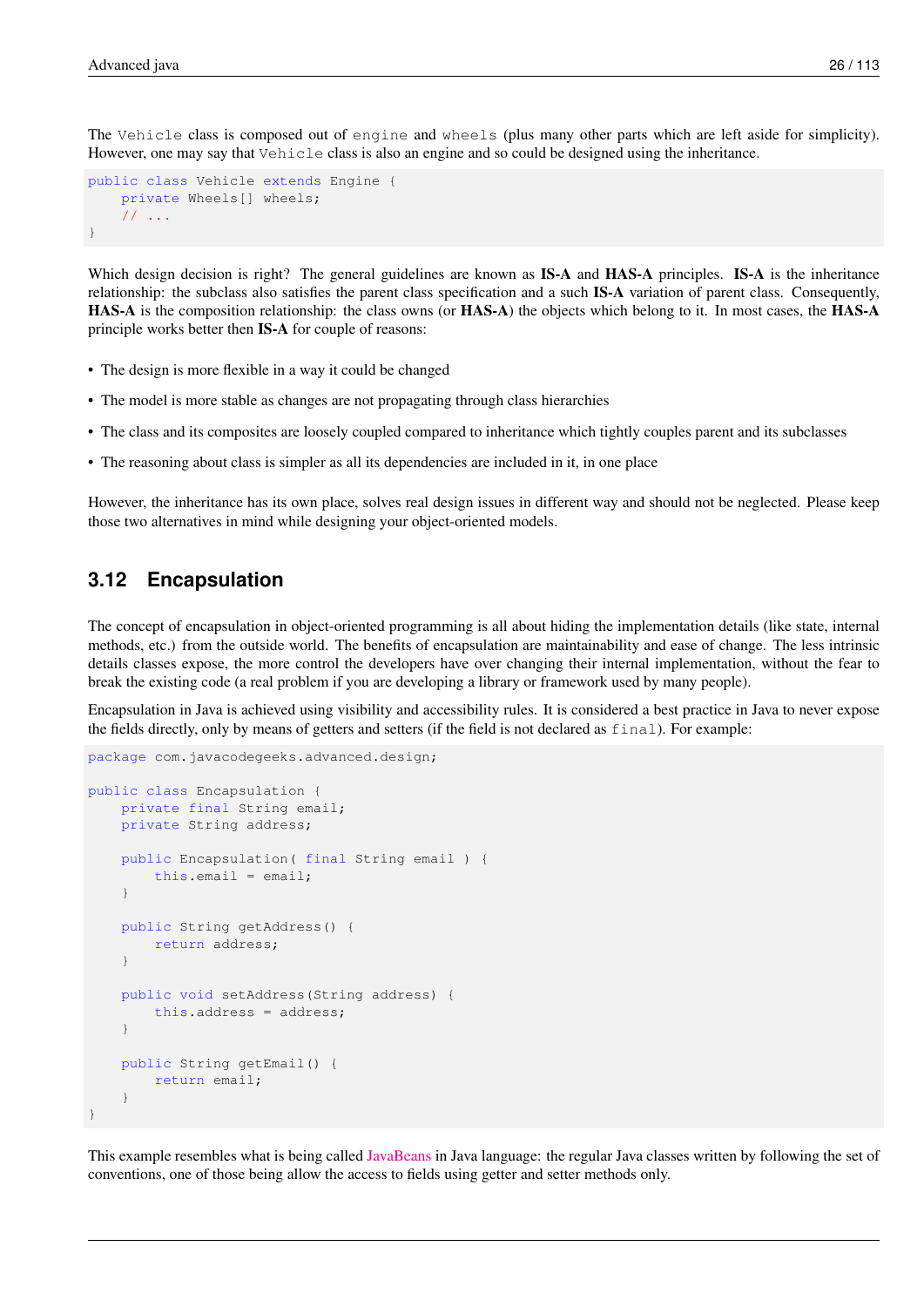As we already emphasized in the [Inheritance](#page-1-0) section, please always try to keep the class public contract minimal, following the encapsulation principle. Whatever should not be public, should be private instead (or protected / package priv ate, depending on the problem you are solving). In long run it will pay off, giving you the freedom to evolve your design without introducing breaking changes (or at least minimize them).

# **3.13 Final classes and methods**

In Java, there is a way to prevent the class to be subclassed by any other class: it should be declared as final.

```
package com.javacodegeeks.advanced.design;
public final class FinalClass {
}
```
The same final keyword in the method declaration prevents the method in question to be overridden in subclasses.

```
package com.javacodegeeks.advanced.design;
public class FinalMethod {
    public final void performAction() {
    }
}
```
There are no general rules to decide if class or method should be final or not. Final classes and methods limit the extensibility and it is very hard to think ahead if the class should or should not be subclassed, or method should or should not be overridden. This is particularly important to library developers as the design decisions like that could significantly limit the applicability of the library.

Java standard library has some examples of final classes, with most known being String class. On an early stage, the decision has been taken to proactively prevent any developer's attempts to come up with own, "better" string implementations.

# **3.14 Download the Source Code**

This was a lesson on How to design Classes and Interfaces.

• You may download the source code here: [advanced-java-part-3](http://www.javacodegeeks.com/wp-content/uploads/2015/09/advanced-java-part-3.zip)

# **3.15 What's next**

In this part of the tutorial we have looked at object-oriented design concepts in Java. We also briefly walked through contractbased development, touched some functional concepts and saw how the language evolved over time. In next part of the tutorial we are going to meet generics and how they are changing the way we approach type-safe programming.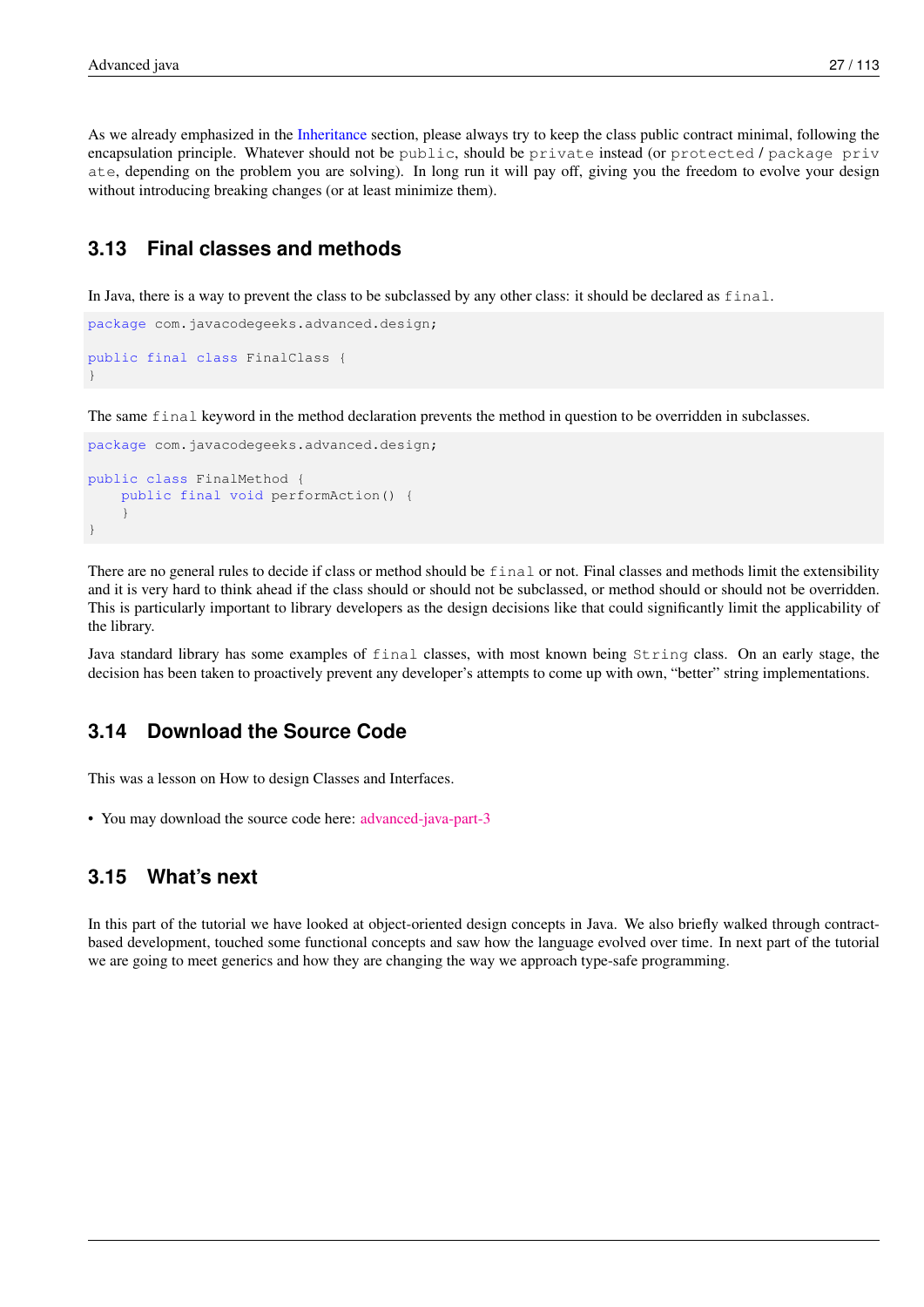# **Chapter 4**

# **How and when to use Generics**

# **4.1 Introduction**

The idea of generics represents the abstraction over types (well-known to C++ developers as templates). It is a very powerful concept (which came up quite a while ago) that allows to develop abstract algorithms and data structures and to provide concrete types to operate on later. Interestingly, generics were not present in the early versions of Java and were added along the way only in Java 5 release. And since then, it is fair to say that generics revolutionized the way Java programs are being written, delivering much stronger type guaranties and making code significantly safer.

In this section we are going to cover the usage of generics everywhere, starting from interfaces, classes and methods. Providing a lot of benefits, generics however do introduce some limitations and side-effects which we also are going to cover.

# **4.2 Generics and interfaces**

In contrast to regular interfaces, to define a generic interface it is sufficient to provide the type (or types) it should be parameterized with. For example:

```
package com.javacodegeeks.advanced.generics;
public interface GenericInterfaceOneType< T > {
    void performAction ( final T action );
}
```
The GenericInterfaceOneType is parameterized with single type T, which could be used immediately by interface declarations. The interface may be parameterized with more than one type, for example:

```
package com.javacodegeeks.advanced.generics;
public interface GenericInterfaceSeveralTypes< T, R > {
    R performAction( final T action );
}
```
Whenever any class wants to implement the interface, it has an option to provide the exact type substitutions, for example the ClassImplementingGenericInterface class provides String as a type parameter T of the generic interface:

```
package com.javacodegeeks.advanced.generics;
```

```
public class ClassImplementingGenericInterface
       implements GenericInterfaceOneType< String > {
   @Override
   public void performAction( final String action ) {
```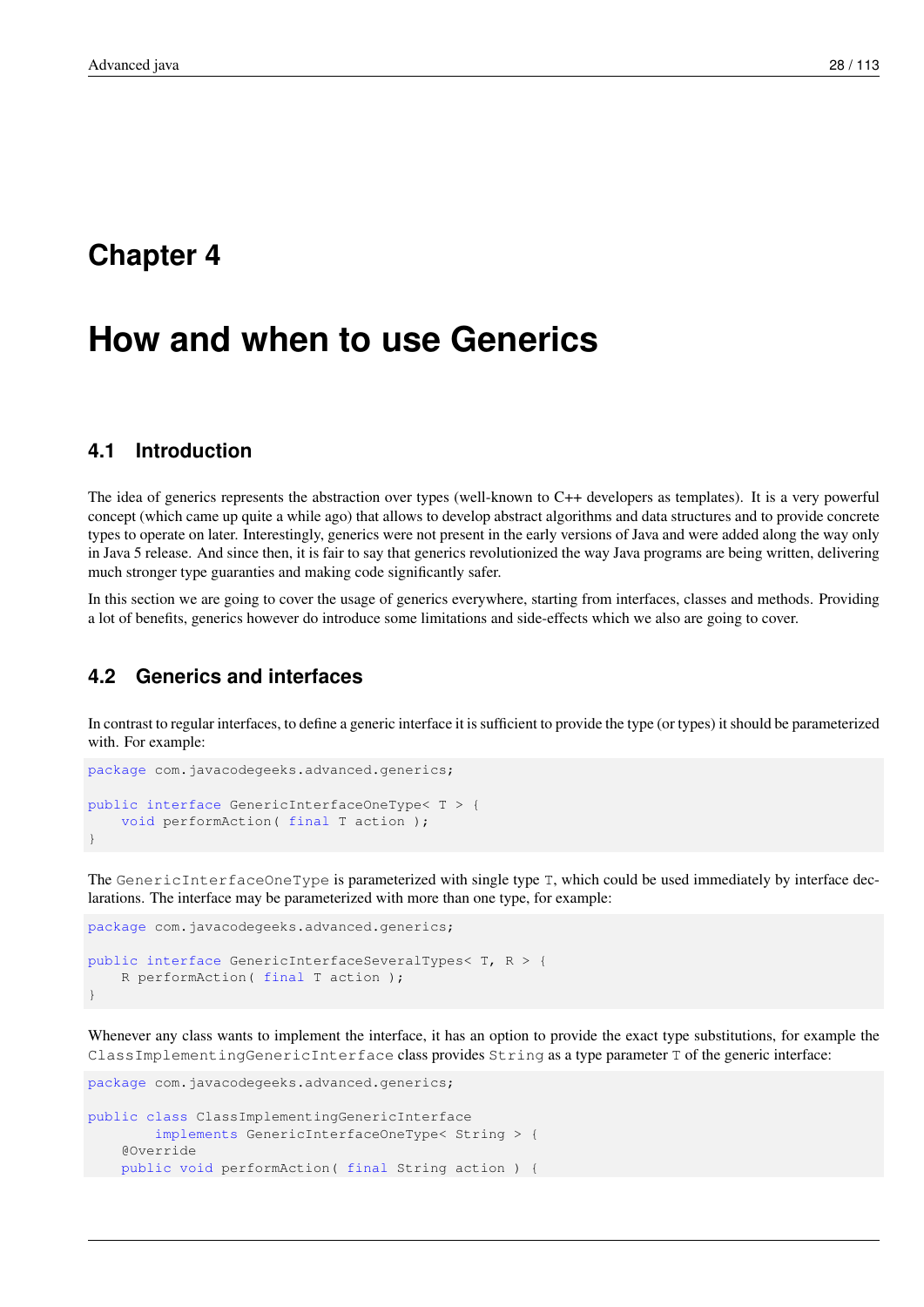```
// Implementation here
    }
}
```
The Java standard library has a plenty of examples of the generic interfaces, primarily within collections library. It is very easy to declare and use generic interfaces however we are going to get back to them once again when discussing bounded types [\(wildcards and bounded types\)](#page-1-0) and generic limitations [\(Limitation of generics\)](#page-1-0).

## **4.3 Generics and classes**

Similarly to interfaces, the difference between regular and generic classes is only the type parameters in the class definitions. For example:

```
package com.javacodegeeks.advanced.generics;
public class GenericClassOneType< T > {
    public void performAction( final T action ) {
        // Implementation here
    }
}
```
Please notice that any class (**concrete, abstract** or **final**) could be parameterized using generics. One interesting detail is that the class may pass (or may not) its generic type (or types) down to the interfaces and parent classes, without providing the exact type instance, for example:

```
package com.javacodegeeks.advanced.generics;
public class GenericClassImplementingGenericInterface< T >
       implements GenericInterfaceOneType< T > {
    @Override
    public void performAction( final T action ) {
        // Implementation here
    }
}
```
It is a very convenient technique which allows classes to impose additional bounds on generic type still conforming the interface (or parent class) contract, as we will see in section [wildcards and bounded types.](#page-1-0)

# **4.4 Generics and methods**

We have already seen a couple of generic methods in the previous sections while discussing classes and interfaces. However, there is more to say about them. Methods could use generic types as part of arguments declaration or return type declaration. For example:

```
public< T, R > R performAction( final T action ) {
   final R result = \ldots;
    // Implementation here
    return result;
}
```
There are no restrictions on which methods can use generic types, they could be concrete, **abstract**, **static** or **final**. Here is a couple of examples:

```
protected abstract< T, R > R performAction( final T action );
static< T, R > R performActionOn( final Collection< T > action ) {
    final R result = \ldots;
```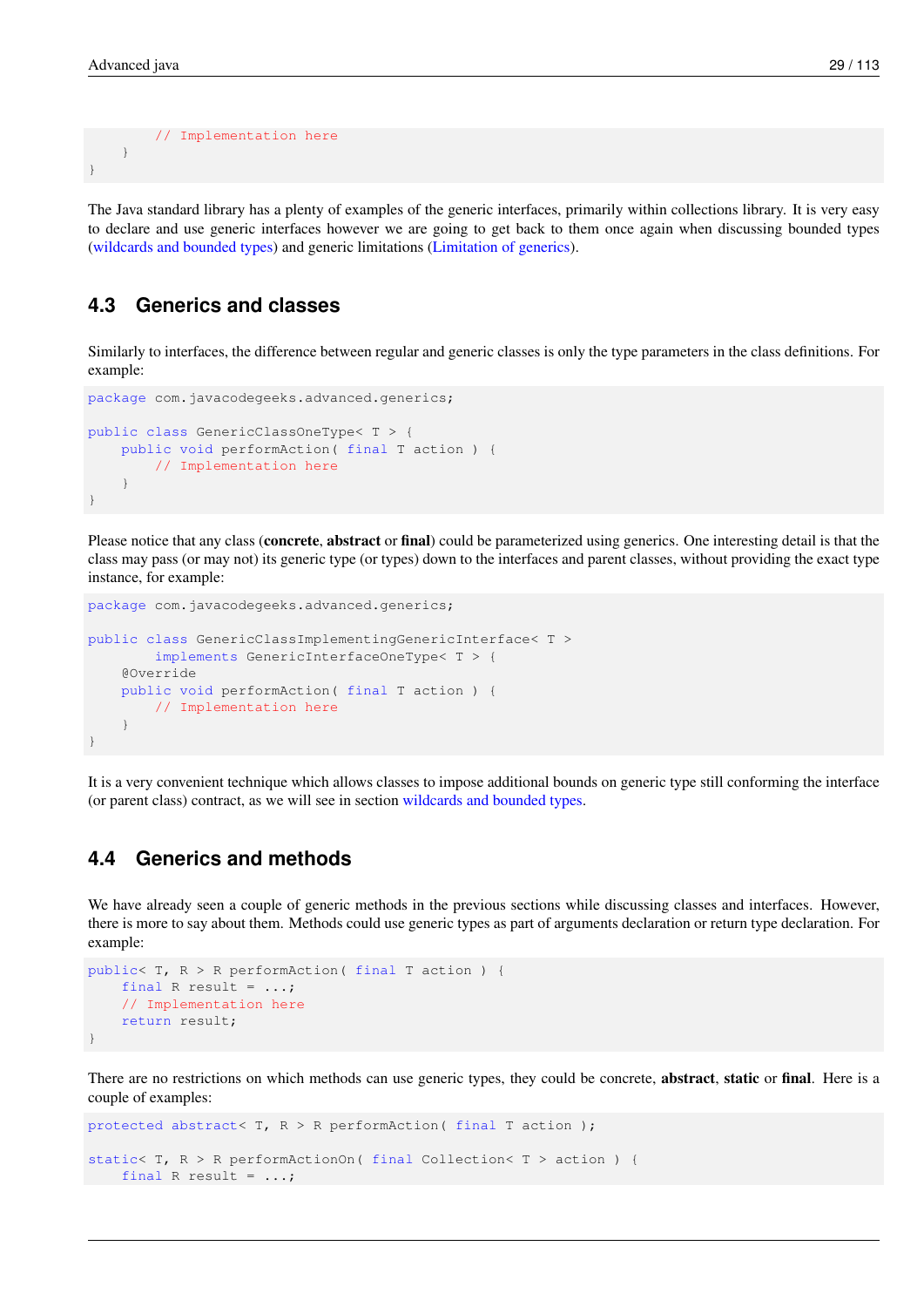}

```
// Implementation here
return result;
```
If methods are declared (or defined) as part of generic interface or class, they may (or may not) use the generic types of their owner. They may define own generic types or mix them with the ones from their class or interface declaration. For example:

```
package com.javacodegeeks.advanced.generics;
public class GenericMethods< T > {
    public< R > R performAction( final T action ) {
        final R result = \dots;
        // Implementation here
        return result;
    }
    public< U, R > R performAnotherAction( final U action ) {
        final R result = \ldots;
        // Implementation here
        return result;
    }
}
```
Class constructors are also considered to be kind of initialization methods, and as such, may use the generic types declared by their class, declare own generic types or just mix both (however they cannot return values so the return type parameterization is not applicable to constructors), for example:

```
public class GenericMethods< T > {
    public GenericMethods( final T initialAction ) {
        // Implementation here
    }
    public< J > GenericMethods( final T initialAction, final J nextAction ) {
        // Implementation here
    }
}
```
It looks very easy and simple, and it surely is. However, there are some restrictions and side-effects caused by the way generics are implemented in Java language and the next section is going to address that.

#### **4.5 Limitation of generics**

Being one of the brightest features of the language, generics unfortunately have some limitations, mainly caused by the fact that they were introduced quite late into already mature language. Most likely, more thorough implementation required significantly more time and resources so the trade-offs had been made in order to have generics delivered in a timely manner.

Firstly, primitive types (like int, long, byte, ...) are not allowed to be used in generics. It means whenever you need to parameterize your generic type with a primitive one, the respective class wrapper (Integer, Long, Byte, . . . ) has to be used instead.

```
final List< Long > longs = new ArrayList<>();
final Set< Integer > integers = new HashSet<>();
```
Not only that, because of necessity to use class wrappers in generics, it causes implicit boxing and unboxing of primitive values (this topic will be covered in details in the part 7 of the tutorial, General programming guidelines), for example:

```
final List< Long > longs = new ArrayList<>();
longs.add( 0L ); // 'long' is boxed to 'Long'
long value = longs.get( 0 ); // 'Long' is unboxed to 'long'
// Do something with value
```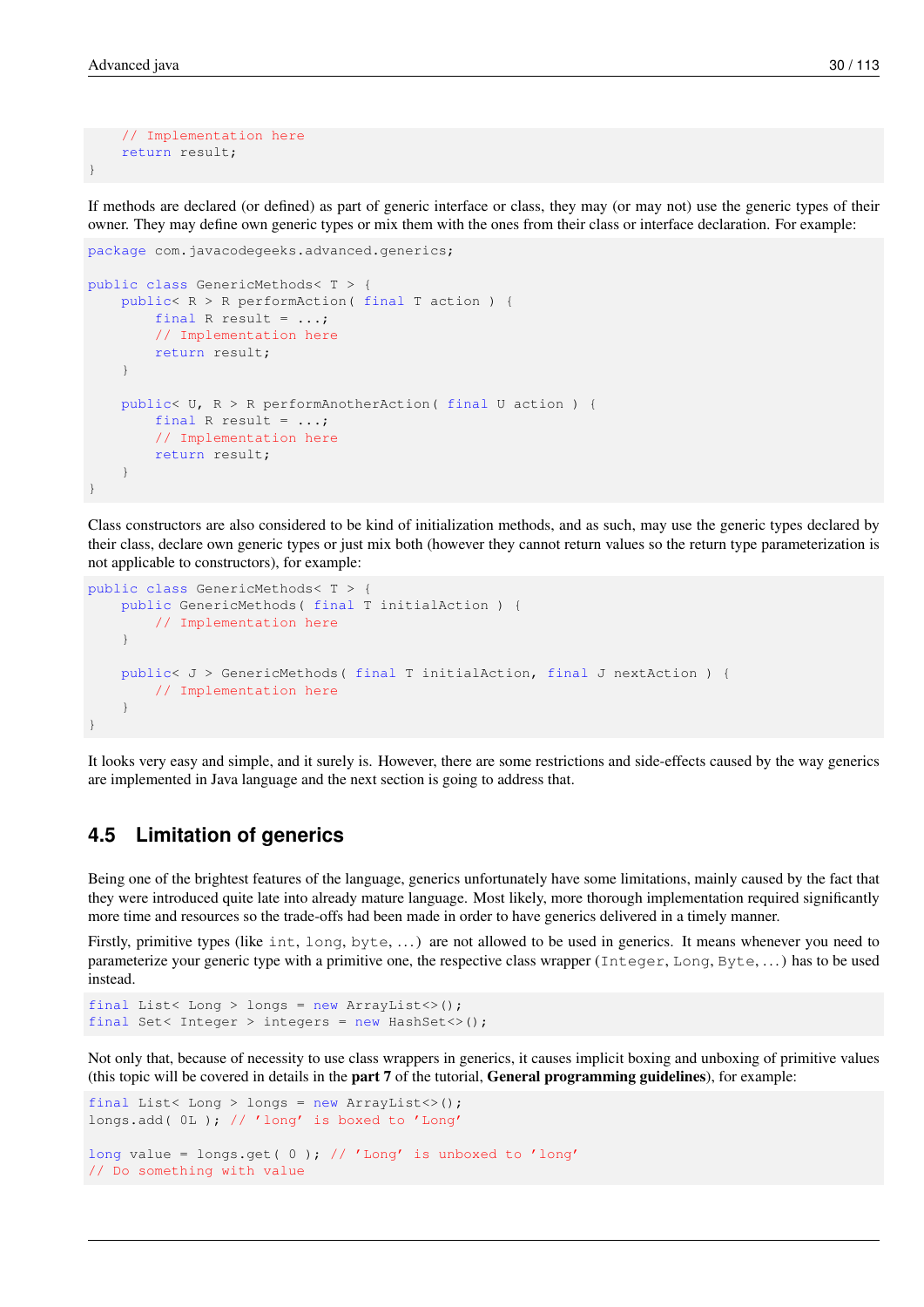But primitive types are just one of generics pitfalls. Another one, more obscure, is type erasure. It is important to know that generics exist only at compile time: the Java compiler uses a complicated set of rules to enforce type safety with respect to generics and their type parameters usage, however the produced JVM bytecode has all concrete types erased (and replaced with the Object class). It could come as a surprise first that the following code does not compile:

```
void sort( Collection< String > strings ) {
    // Some implementation over strings heres
}
void sort( Collection< Number > numbers ) {
    // Some implementation over numbers here
}
```
From the developer's standpoint, it is a perfectly valid code, however because of type erasure, those two methods are narrowed down to the same signature and it leads to compilation error (with a weird message like "Erasure of method sort(Collection<String>) is the same as another method  $\ldots$ "):

```
void sort( Collection strings )
void sort( Collection numbers )
```
Another disadvantage caused by type erasure come from the fact that it is not possible to use generics' type parameters in any meaningful way, for example to create new instances of the type, or get the concrete class of the type parameter or use it in the instanceof operator. The examples shown below do no pass compilation phase:

```
public< T > void action( final T action ) {
   if( action instanceof T ) {
        // Do something here
    }
}
public< T > void action( final T action ) {
    if( T.class.isAssignableFrom( Number.class ) ) {
     // Do something here
    }
}
```
And lastly, it is also not possible to create the array instances using generics' type parameters. For example, the following code does not compile (this time with a clean error message "Cannot create a generic array of T"):

```
public< T > void performAction( final T action ) {
   T[] actions = new T[0];
}
```
Despite all these limitations, generics are still extremely useful and bring a lot of value. In the section [Accessing generic](#page-1-0) [type parameters](#page-1-0) we are going to take a look on the several ways to overcome some of the constraints imposed by generics implementation in Java language.

# **4.6 Generics, wildcards and bounded types**

So far we have seen the examples using generics with unbounded type parameters. The extremely powerful ability of generics is imposing the constraints (or bounds) on the type they are parameterized with using the extends and super keywords.

The extends keyword restricts the type parameter to be a subclass of some other class or to implement one or more interfaces. For example:

```
public< T extends InputStream > void read( final T stream ) {
   // Some implementation here
}
```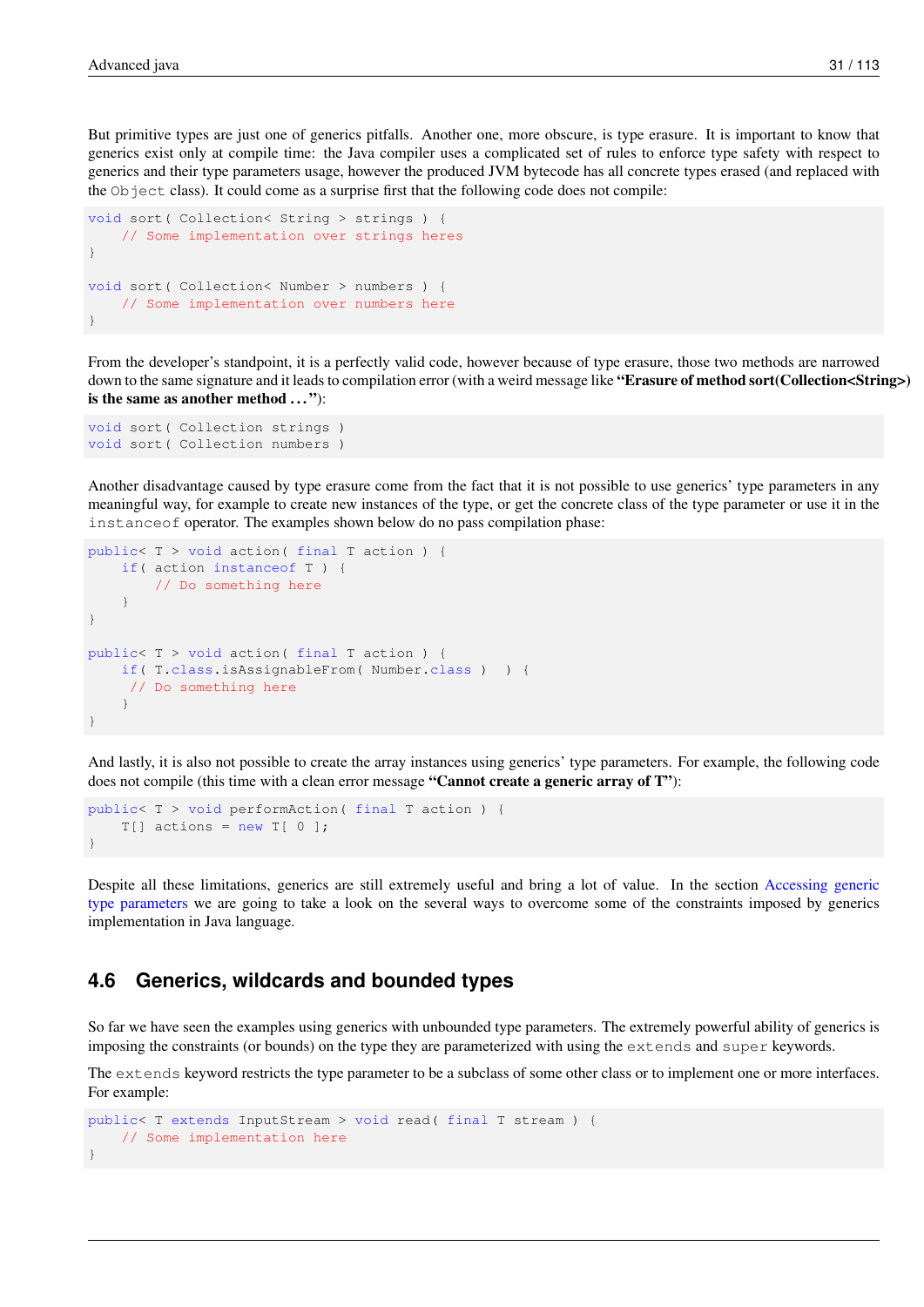The type parameter T in the read method declaration is required to be a subclass of the InputStream class. The same keyword is used to restrict interface implementations. For example:

```
public< T extends Serializable > void store( final T object ) {
    // Some implementation here
}
```
Method store requires its type parameter T to implement the Serializable interface in order for the method to perform the desired action. It is also possible to use other type parameter as a bound for extends keyword, for example:

```
public< T, J extends T > void action( final T initial, final J next ) {
     // Some implementation here
}
```
The bounds are not limited to single constraints and could be combined using the  $\&z$ ; operator. There could be multiple interfaces specified but only single class is allowed. The combination of class and interfaces is also possible, with a couple of examples show below:

```
public< T extends InputStream & amp; Serializable > void storeToRead( final T stream ) {
    // Some implementation here
}
public< T extends Serializable & amp; Externalizable & amp; Cloneable > void persist (
        final T object ) {
    // Some implementation here
}
```
Before discussing the super keyword, we need to get familiarized with the concepts of wildcards. If the type parameter is not of the interest of the generic class, interface or method, it could be replaced by the ? wildcard. For example:

```
public void store( final Collection< ? extends Serializable > objects ) {
    // Some implementation here
}
```
The method store does not really care what type parameters it is being called with, the only thing it needs to ensure that every type implements Serializable interface. Or, if this is not of any importance, the wildcard without bounds could be used instead:

```
public void store( final Collection< ? > objects ) {
    // Some implementation here
}
```
In contrast to extends, the super keyword restricts the type parameter to be a superclass of some other class. For example:

```
public void interate( final Collection< ? super Integer > objects ) {
   // Some implementation here
}
```
By using upper and lower type bounds (with extends and super) along with type wildcards, the generics provide a way to fine-tune the type parameter requirements or, is some cases, completely omit them, still preserving the generics type-oriented semantic.

# **4.7 Generics and type inference**

When generics found their way into the Java language, they blew up the amount of the code developers had to write in order to satisfy the language syntax rules. For example:

```
final Map< String, Collection< String > > map =
   new HashMap< String, Collection< String > >();
```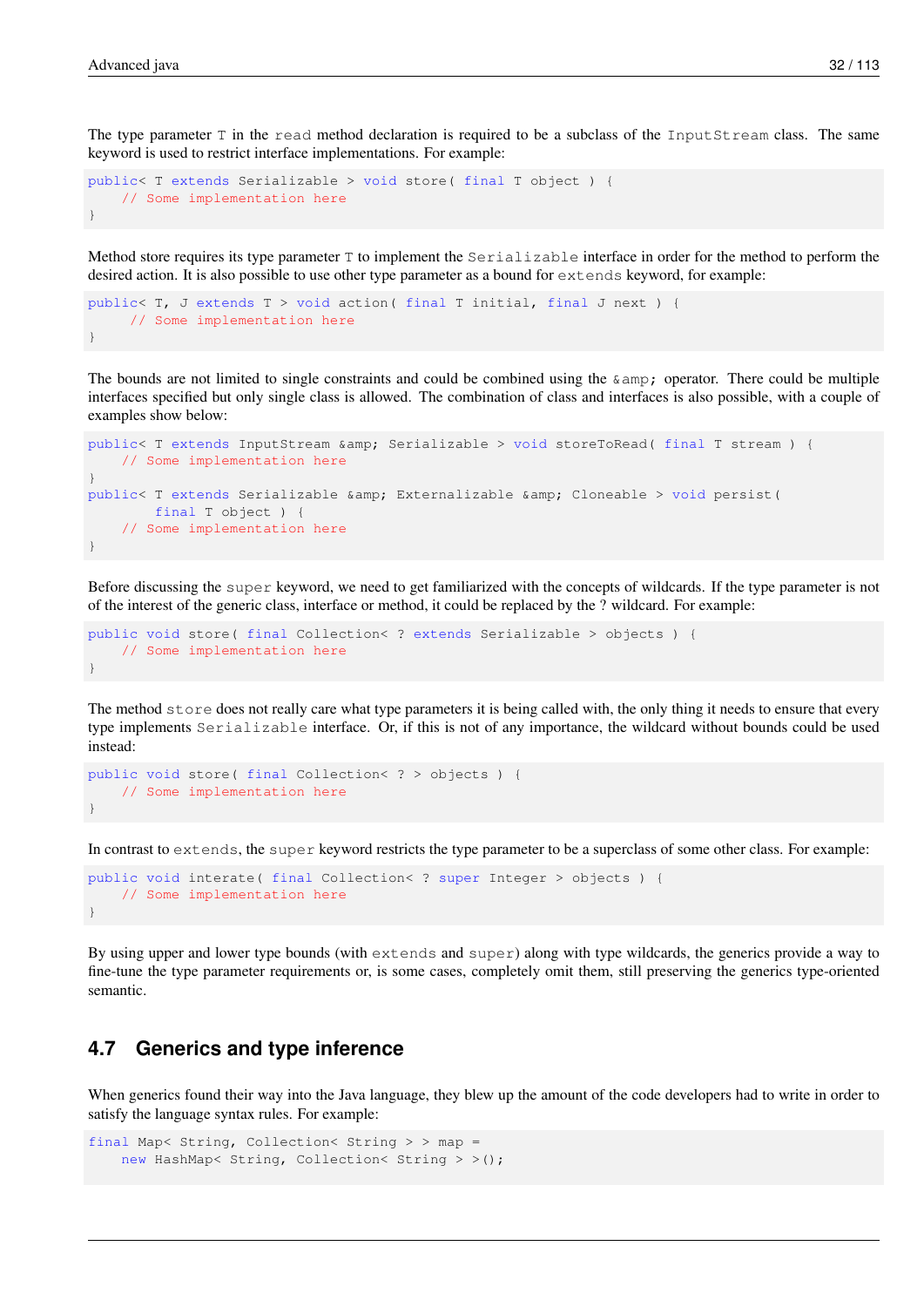```
for( final Map.Entry< String, Collection< String > > entry: map.entrySet() ) {
   // Some implementation here
}
```
The Java 7 release somewhat addressed this problem by making changes in the compiler and introducing the new diamond operator <>. For example:

final Map< String, Collection< String > > map = new HashMap<>();

The compiler is able to infer the generics type parameters from the left side and allows omitting them in the right side of the expression. It was a significant progress towards making generics syntax less verbose, however the abilities of the compiler to infer generics type parameters were quite limited. For example, the following code does not compile in Java 7:

```
public static < T > void performAction( final Collection< T > actions,
        final Collection< T > defaults ) {
    // Some implementation here
}
final Collection< String > strings = new ArrayList<>();
performAction( strings, Collections.emptyList() );
```
The Java 7 compiler cannot infer the type parameter for the Collections. emptyList() call and as such requires it to be passed explicitly:

performAction( strings, Collections.< String >emptyList() );

Luckily, the Java 8 release brings more enhancements into the compiler and, particularly, into the type inference for generics so the code snippet shown above compiles successfully, saving the developers from unnecessary typing.

#### **4.8 Generics and annotations**

Although we are going to discuss the annotations in the next part of the tutorial, it is worth mentioning that in the pre-Java 8 era the generics were not allowed to have annotations associated with their type parameters. But Java 8 changed that and now it becomes possible to annotate generics type parameters at the places they are declared or used. For example, here is how the generic method could be declared and its type parameter is adorned with annotations:

```
public< @Actionable T > void performAction( final T action ) {
    // Some implementation here
}
```
Or just another example of applying the annotation when generic type is being used:

```
final Collection< @NotEmpty String > strings = new ArrayList<>();
// Some implementation here
```
In the part 4 of the tutorial, How and when to use Enums and Annotations, we are going to take a look on a couple of examples how the annotations could be used in order to associate some metadata with the generics type parameters. This section just gives you the feeling that it is possible to enrich generics with annotations.

# **4.9 Accessing generic type parameters**

As you already know from the section [Limitation of generics,](#page-1-0) it is not possible to get the class of the generic type parameter. One simple trick to work-around that is to require additional argument to be passed, Class < T >, in places where it is necessary to know the class of the type parameter T. For example: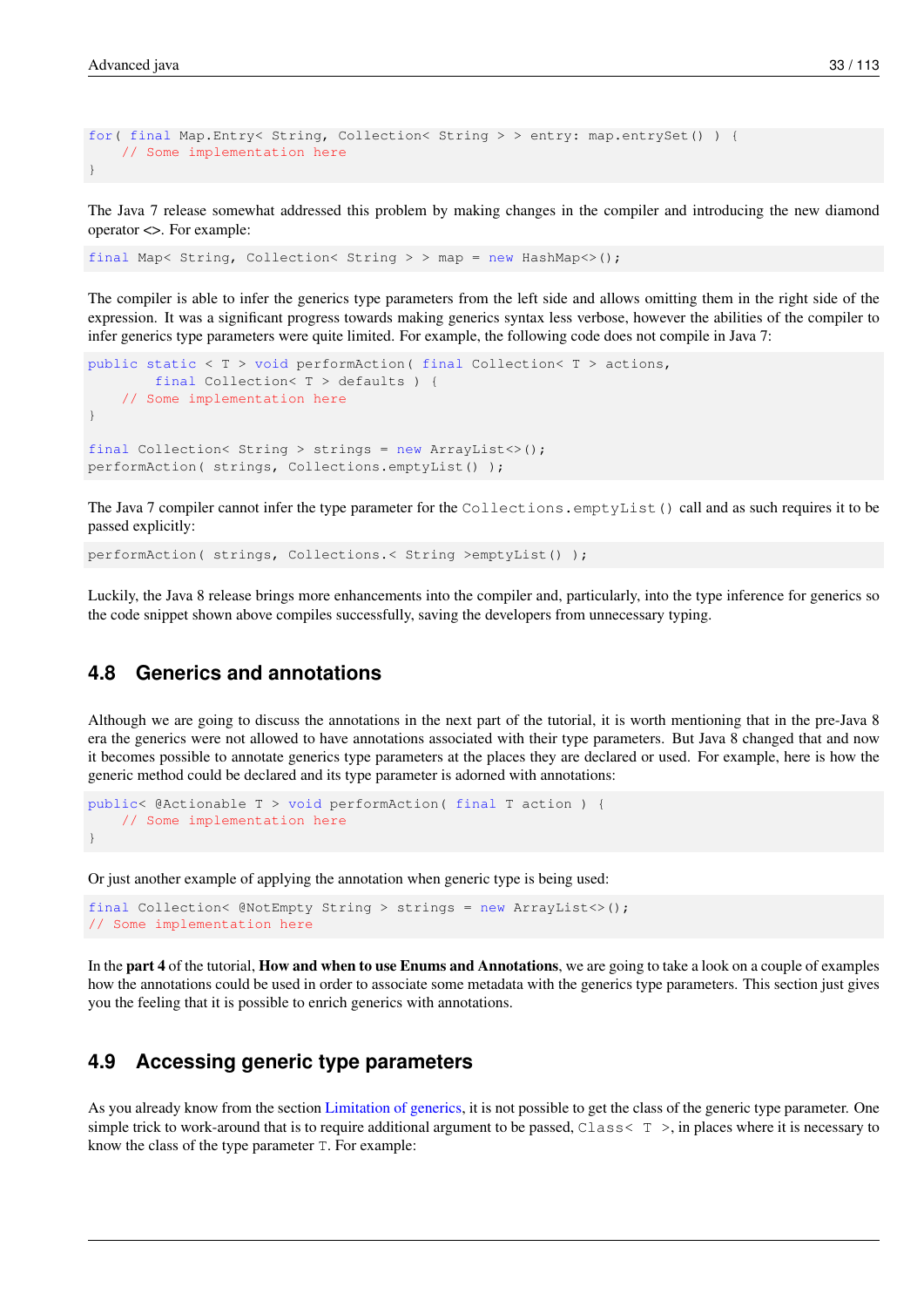```
public< T > void performAction( final T action, final Class< T > clazz ) {
    // Some implementation here
}
```
It might blow the amount of arguments required by the methods but with careful design it is not as bad as it looks at the first glance.

Another interesting use case which often comes up while working with generics in Java is to determine the concrete class of the type which generic instance has been parameterized with. It is not as straightforward and requires Java reflection API to be involved. We will take a look on complete example in the part 11 of the tutorial, Reflection and dynamic languages support but for now just mention that the [ParameterizedType](http://docs.oracle.com/javase/7/docs/api/java/lang/reflect/ParameterizedType.html) instance is the central point to do the reflection over generics.

# **4.10 When to use generics**

Despite all the limitations, the value which generics add to the Java language is just enormous. Nowadays it is hard to imagine that there was a time when Java had no generics support. Generics should be used instead of raw types (Collection< T > instead of Collection, Callable< T > instead of Callable, . . . ) or Object to guarantee type safety, define clear type constraints on the contracts and algorithms, and significantly ease the code maintenance and refactoring.

However, please be aware of the limitations of the current implementation of generics in Java, type erasure and the famous implicit boxing and unboxing for primitive types. Generics are not a silver bullet solving all the problems you may encounter and nothing could replace careful design and thoughtful thinking.

It would be a good idea to look on some real examples and get a feeling how generics make Java developer's life easier.

Example 1: Let us consider the typical example of the method which performs actions against the instance of a class which implements some interface (say, Serializable) and returns back the modified instance of this class.

```
class SomeClass implements Serializable {
}
```
Without using generics, the solution may look like this:

```
public Serializable performAction( final Serializable instance ) {
   // Do something here
   return instance;
}
final SomeClass instance = new SomeClass();
// Please notice a necessary type cast required
final SomeClass modifiedInstance = ( SomeClass )performAction( instance );
```
Let us see how generics improve this solution:

```
public< T extends Serializable > T performAction( final T instance ) {
   // Do something here
   return instance;
}
final SomeClass instance = new SomeClass();
final SomeClass modifiedInstance = performAction( instance );
```
The ugly type cast has gone away as compiler is able to infer the right types and prove that those types are used correctly.

Example 2: A bit more complicated example of the method which requires the instance of the class to implement two interfaces (say, Serializable and Runnable).

```
class SomeClass implements Serializable, Runnable {
   @Override
   public void run() {
```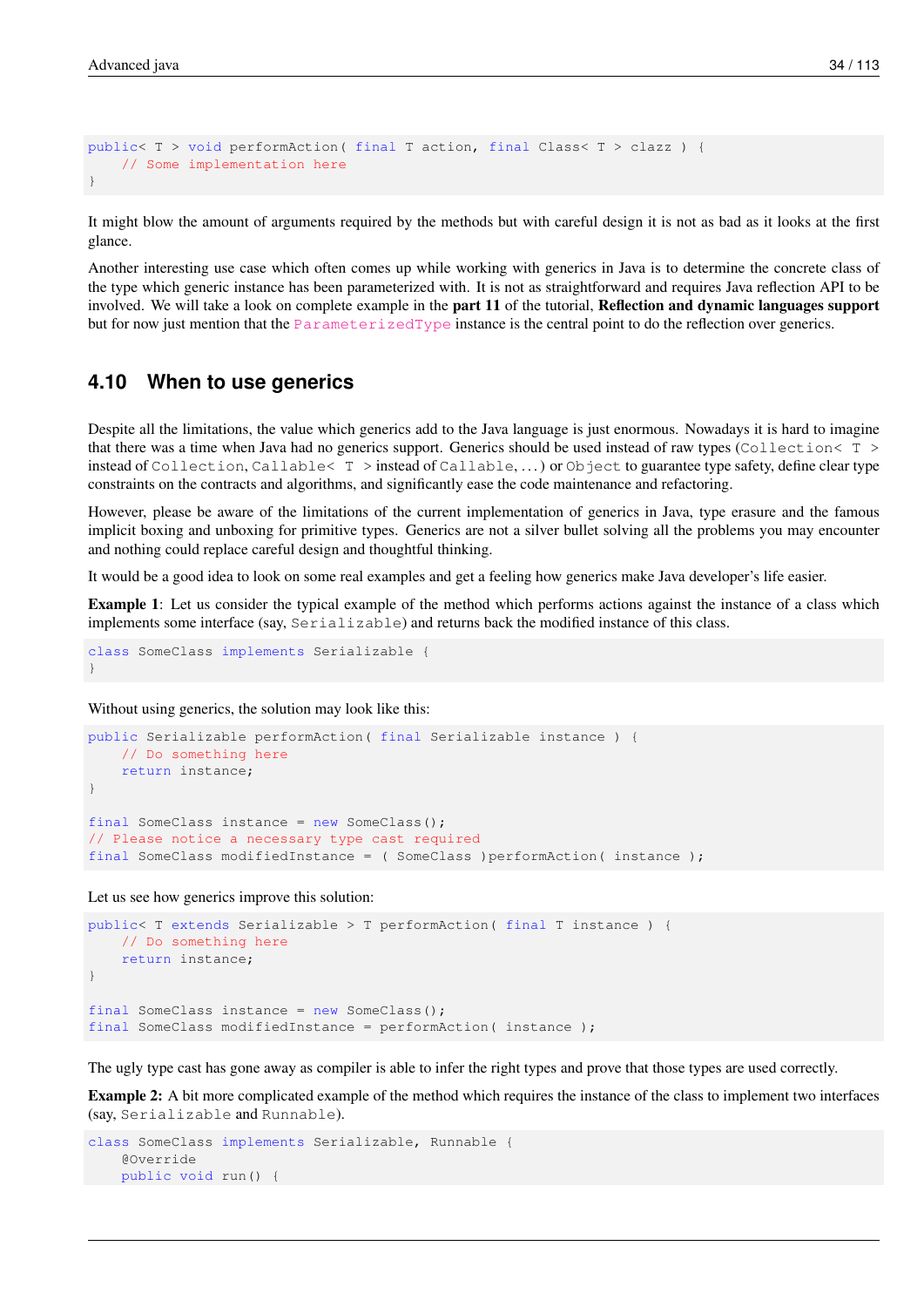```
// Some implementation
    }
}
```
Without using generics, the straightforward solution is to introduce intermediate interface (or use the pure Object as a last resort), for example:

```
// The class itself should be modified to use the intermediate interface
// instead of direct implementations
class SomeClass implements SerializableAndRunnable {
    @Override
    public void run() {
        // Some implementation
    }
}
public void performAction( final SerializableAndRunnable instance ) {
    // Do something here
}
```
Although it is a valid solution, it does not look as the best option and with the growing number of interfaces it could get really nasty and unmanageable. Let us see how generics can help here:

```
public< T extends Serializable & amp; Runnable > void performAction( final T instance ) {
    // Do something here
}
```
Very clear and concise piece of code, no intermediate interface or other tricks are required.

The universe of examples where generics make code readable and straightforward is really endless. In the next parts of the tutorial generics will be often used to demonstrate other features of the Java language.

#### **4.11 Download the Source Code**

• This was a lesson on How to design Classes and Interfaces. You may download the source code here: [advanced-java-part-4](http://www.javacodegeeks.com/wp-content/uploads/2015/09/advanced-java-part-4.zip)

# **4.12 What's next**

In this section we have covered one of very distinguishing features of Java language called generics. We have seen how generics make you code type-safe and concise by checking that the right types (with bounds) are being used everywhere. We also looked through some of the generics limitations and the ways to overcome them. In the next section we are going to discuss enumerations and annotations.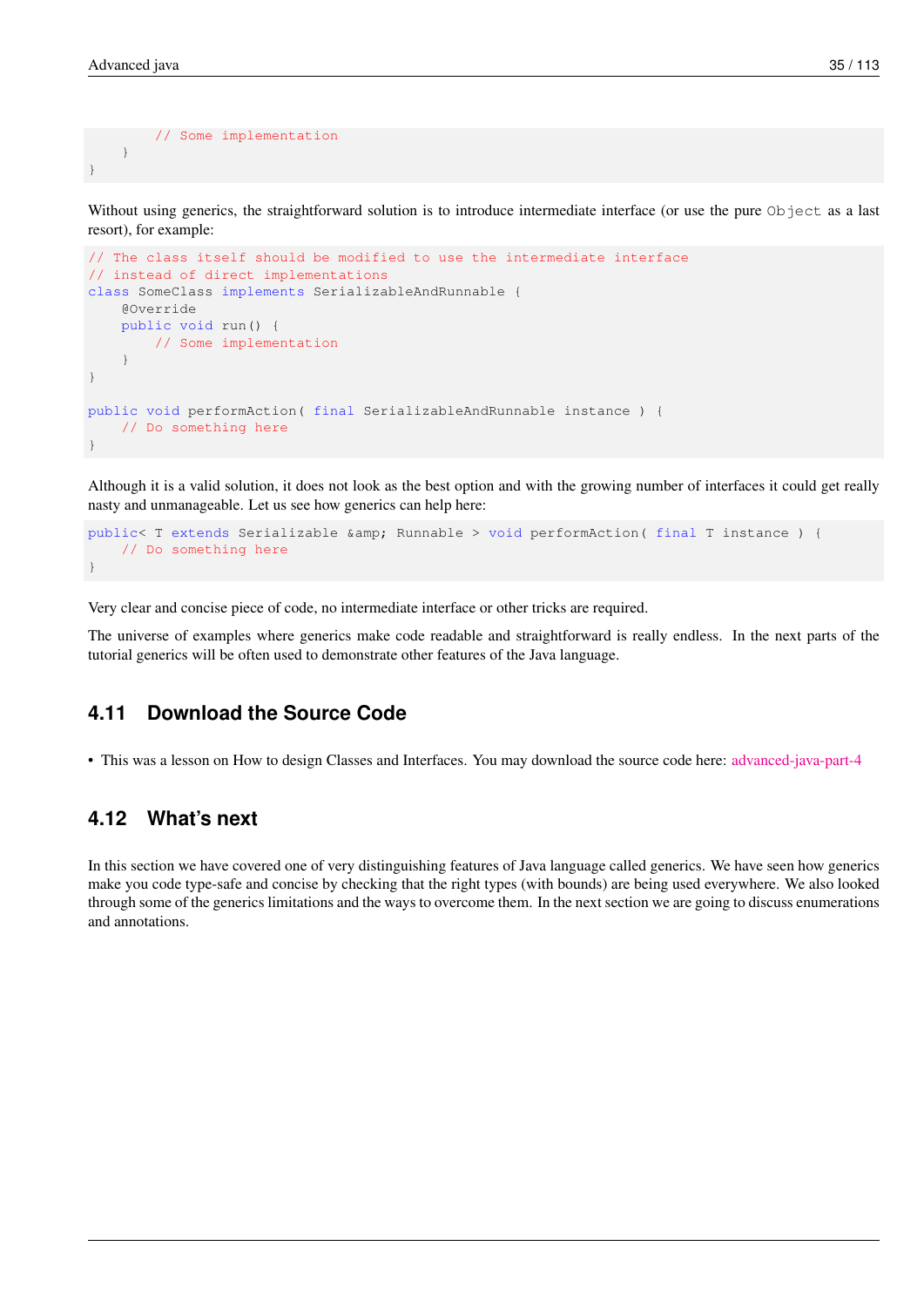# **Chapter 5**

# **How and when to use Enums and Annotations**

# **5.1 Introduction**

In this part of the tutorial we are going to cover yet another two great features introduced into the language as part of Java 5 release along with generics: enums (or enumerations) and annotations. Enums could be treated as a special type of classes and annotations as a special type of interfaces.

The idea of enums is simple, but quite handy: it represents a fixed, constant set of values. What it means in practice is that enums are often used to design the concepts which have a constant set of possible states. For example, the days of week are a great example of the enums: they are limited to Monday, Tuesday, Wednesday, Thursday, Friday, Saturday and Sunday.

From the other side, annotations are a special kind of metadata which could be associated with different elements and constructs of the Java language. Interestingly, annotations have contributed a lot into the elimination of boilerplate XML descriptors used in Java ecosystem mostly everywhere. They introduced the new, type-safe and robust way of configuration and customization techniques.

#### **5.2 Enums as special classes**

Before enums had been introduced into the Java language, the regular way to model the set of fixed values in Java was just by declaring a number of constants. For example:

```
public class DaysOfTheWeekConstants {
   public static final int MONDAY = 0;
   public static final int TUESDAY = 1;
   public static final int WEDNESDAY = 2;
   public static final int THURSDAY = 3;
   public static final int FRIDAY = 4;
   public static final int SATURDAY = 5;
   public static final int SUNDAY = 6;
}
```
Although this approach kind of works, it is far from being the ideal solution. Primarily, because the constants themselves are just values of type int and every place in the code where those constants are expected (instead of arbitrary int values) should be explicitly documented and asserted all the time. Semantically, it is not a type-safe representation of the concept as the following method demonstrates.

```
public boolean isWeekend( int day ) {
   return( day == SATURDAY || day == SUNDAY );
}
```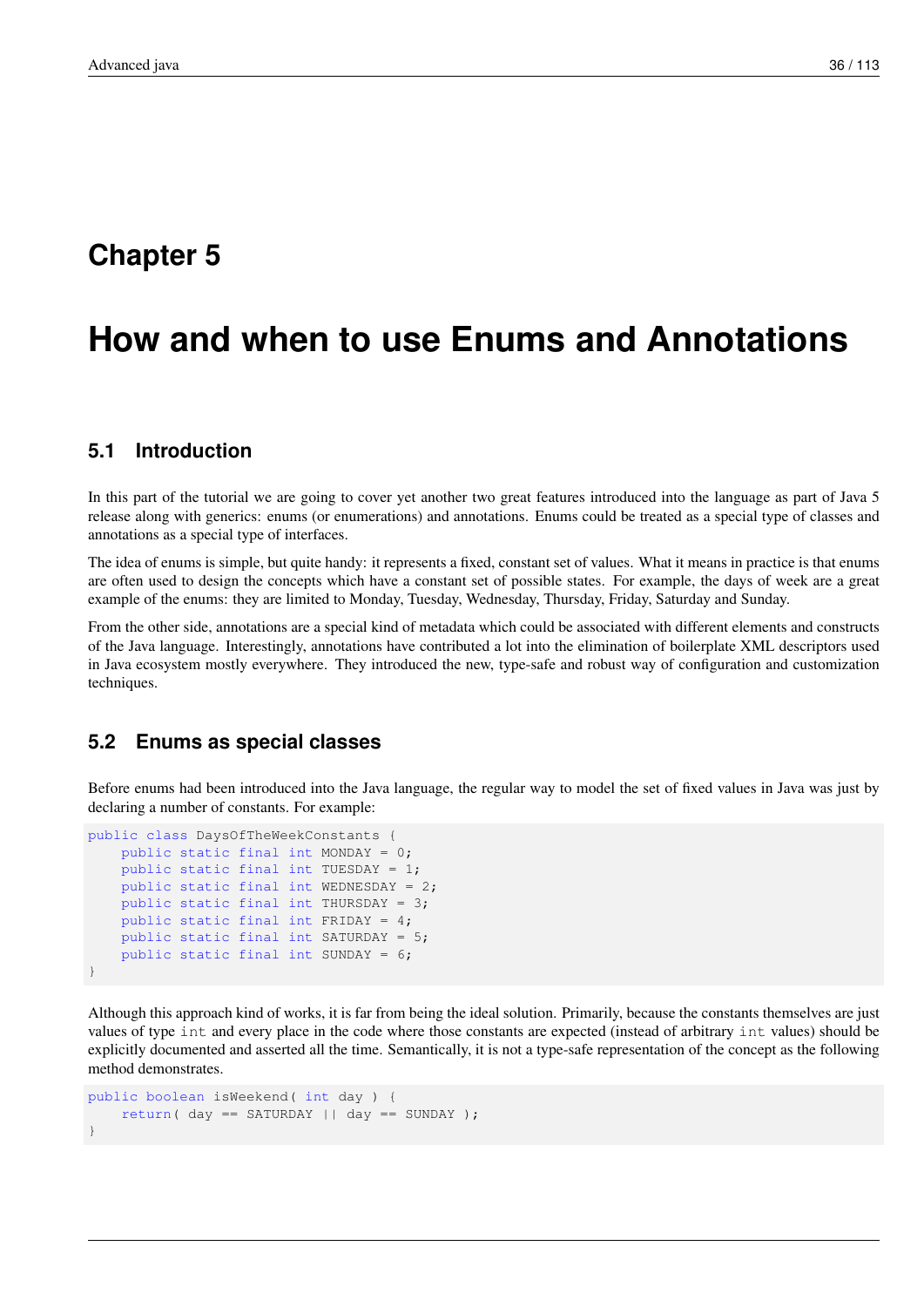From logical point of view, the day argument should have one of the values declared in the DaysOfTheWeekConstants class. However, it is not possible to guess that without additional documentation being written (and read afterwards by someone). For the Java compiler the call like is Weekend  $\star$  (100)  $\star$  looks absolutely correct and raises no concerns.

Here the enums come to the rescue. Enums allow to replace constants with the typed values and to use those types everywhere. Let us rewrite the solution above using enums.

```
public enum DaysOfTheWeek {
    MONDAY,
    TUESDAY,
    WEDNESDAY,
    THURSDAY,
    FRIDAY,
    SATURDAY,
    SUNDAY
}
```
What changed is that the class becomes enum and the possible values are listed in the enum definition. The distinguishing part however is that every single value is the instance of the enum class it is being declared at (in our example,  $DaySOfTheWeek)$ ). As such, whenever enum are being used, the Java compiler is able to do type checking. For example:

```
public boolean isWeekend( DaysOfTheWeek day ) {
    return ( day == SATURDAY || day == SUMDAY);
}
```
Please notice that the usage of the uppercase naming scheme in enums is just a convention, nothing really prevents you from not doing that.

## **5.3 Enums and instance fields**

Enums are specialized classes and as such are extensible. It means they can have instance fields, constructors and methods (although the only limitations are that the default no-args constructor cannot be declared and all constructors must be private). Let us add the property is Weekend to every day of the week using the instance field and constructor.

```
public enum DaysOfTheWeekFields {
   MONDAY( false ),
   TUESDAY( false ),
   WEDNESDAY ( false ),
   THURSDAY( false ),
   FRIDAY (false),
    SATURDAY ( true ),
    SUNDAY( true );
   private final boolean isWeekend;
    private DaysOfTheWeekFields( final boolean isWeekend ) {
        this.isWeekend = isWeekend;
    }
    public boolean isWeekend() {
        return isWeekend;
    }
}
```
As we can see, the values of the enums are just constructor calls with the simplification that the new keyword is not required. The isWeekend() property could be used to detect if the value represents the week day or week-end. For example:

```
public boolean isWeekend( DaysOfTheWeek day ) {
    return day.isWeekend();
}
```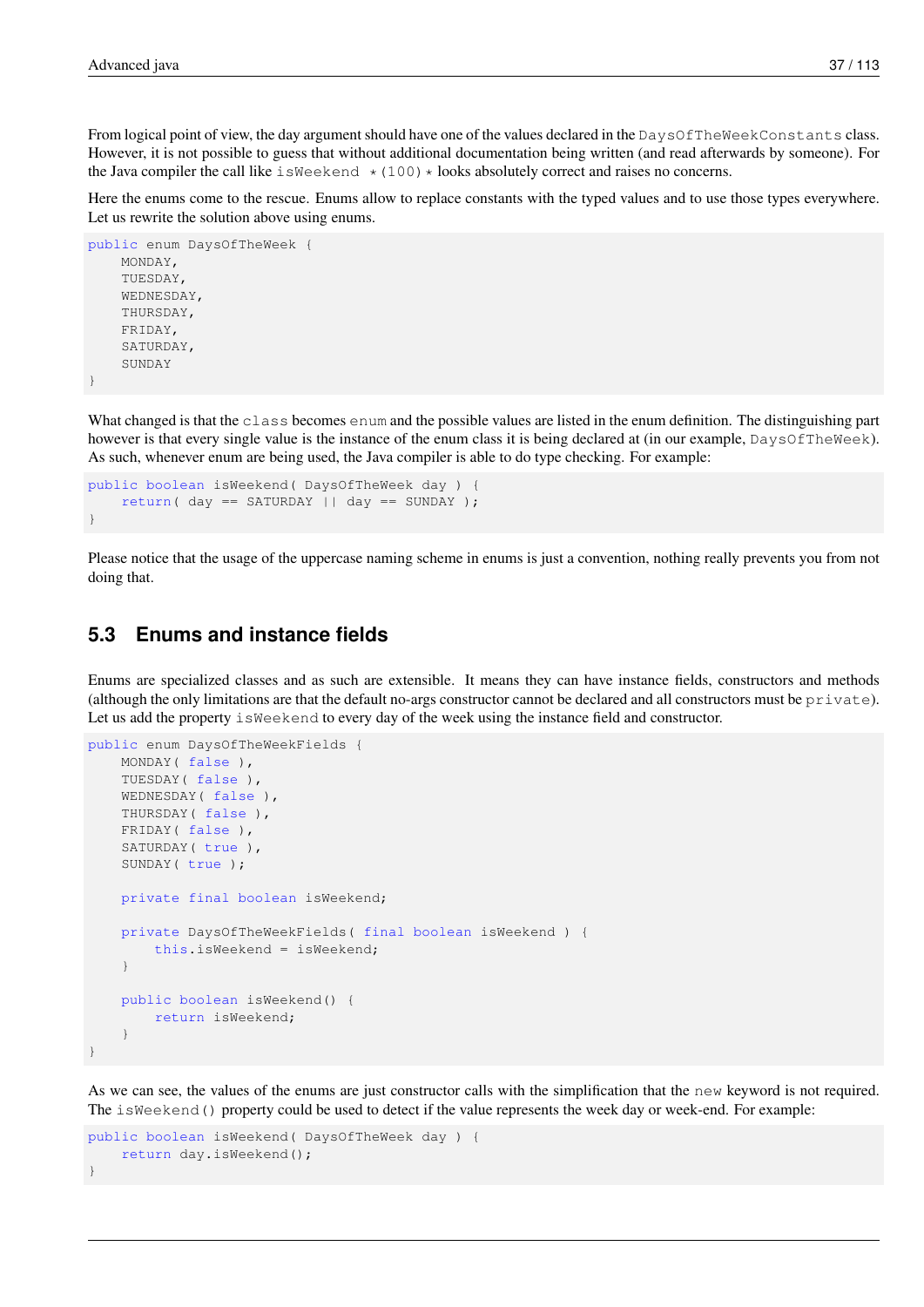Instance fields are an extremely useful capability of the enums in Java. They are used very often to associate some additional details with each value, using regular class declaration rules.

# **5.4 Enums and interfaces**

Another interesting feature, which yet one more time confirms that enums are just specialized classes, is that they can implement interfaces (however enums cannot extend any other classes for the reasons explained later in the [Enums and generics](#page-1-0) section). For example, let us introduce the interface DayOfWeek.

```
interface DayOfWeek {
    boolean isWeekend();
}
```
And rewrite the example from the previous section using interface implementation instead of regular instance fields.

```
public enum DaysOfTheWeekInterfaces implements DayOfWeek {
    MONDAY() {
        @Override
        public boolean isWeekend() {
            return false;
        }
    },
    TUESDAY() {
        @Override
        public boolean isWeekend() {
            return false;
        }
    },
    WEDNESDAY() {
        @Override
        public boolean isWeekend() {
            return false;
        }
    },
    THURSDAY() {
        @Override
        public boolean isWeekend() {
            return false;
        }
    },
    FRIDAY() {
        @Override
        public boolean isWeekend() {
            return false;
        }
    },
    SATURDAY() {
        @Override
        public boolean isWeekend() {
            return true;
        }
    },
    SUNDAY() {
        @Override
        public boolean isWeekend() {
            return true;
        }
    };
}
```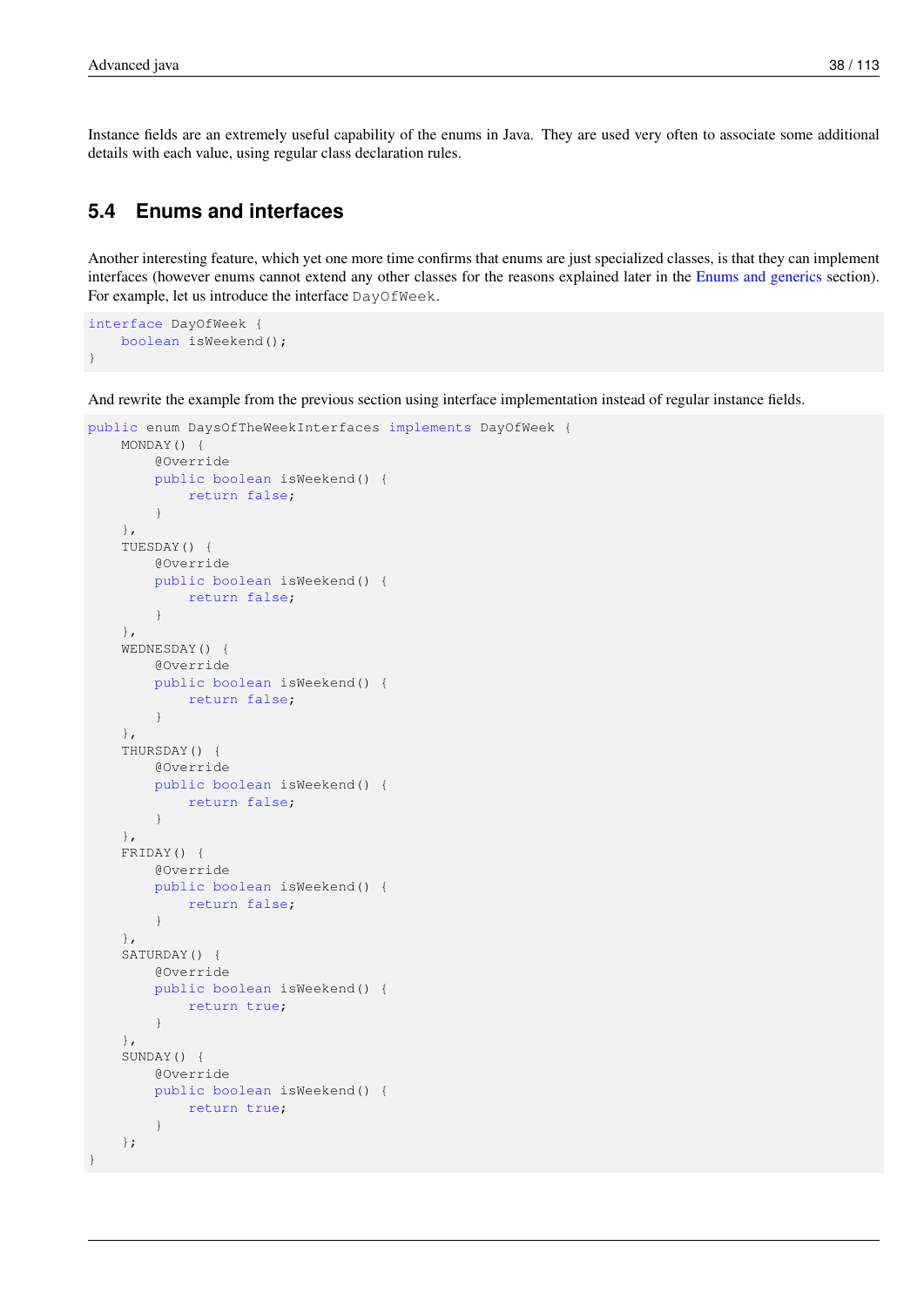The way we have implemented the interface is a bit verbose, however it is certainly possible to make it better by combining instance fields and interfaces together. For example:

```
public enum DaysOfTheWeekFieldsInterfaces implements DayOfWeek {
   MONDAY (false),
   TUESDAY( false ),
   WEDNESDAY ( false ),
   THURSDAY( false ),
   FRIDAY( false ),
    SATURDAY ( true ),
    SUNDAY( true );
    private final boolean isWeekend;
    private DaysOfTheWeekFieldsInterfaces( final boolean isWeekend ) {
        this.isWeekend = isWeekend;
    }
    @Override
    public boolean isWeekend() {
        return isWeekend;
    }
}
```
By supporting instance fields and interfaces, enums can be used in a more object-oriented way, bringing some level of abstraction to rely upon.

#### **5.5 Enums and generics**

Although it is not visible from a first glance, there is a relation between enums and generics in Java. Every single enum in Java is automatically inherited from the generic  $\text{Enum} < T > \text{class}$ , where T is the enum type itself. The Java compiler does this transformation on behalf of the developer at compile time, expanding enum declaration public enum DaysOfTheWeek to something like this:

```
public class DaysOfTheWeek extends Enum< DaysOfTheWeek > {
    // Other declarations here
}
```
It also explains why enums can implement interfaces but cannot extend other classes: they implicitly extend  $\text{Enum} < T > \text{and}$ as we know from the part 2 of the tutorial, [Using methods common to all objects](http://www.javacodegeeks.com/2015/09/using-methods-common-to-all-objects/), Java does not support multiple inheritance.

The fact that every enum extends  $\text{Enum}$   $\tau$  > allows to define generic classes, interfaces and methods which expect the instances of enum types as arguments or type parameters. For example:

```
public< T extends Enum < ? > > void performAction( final T instance ) {
    // Perform some action here
}
```
In the method declaration above, the type T is constrained to be the instance of any enum and Java compiler will verify that.

# **5.6 Convenient Enums methods**

The base Enum< T > class provides a couple of helpful methods which are automatically inherited by every enum instance.

Table 5.1: datasheet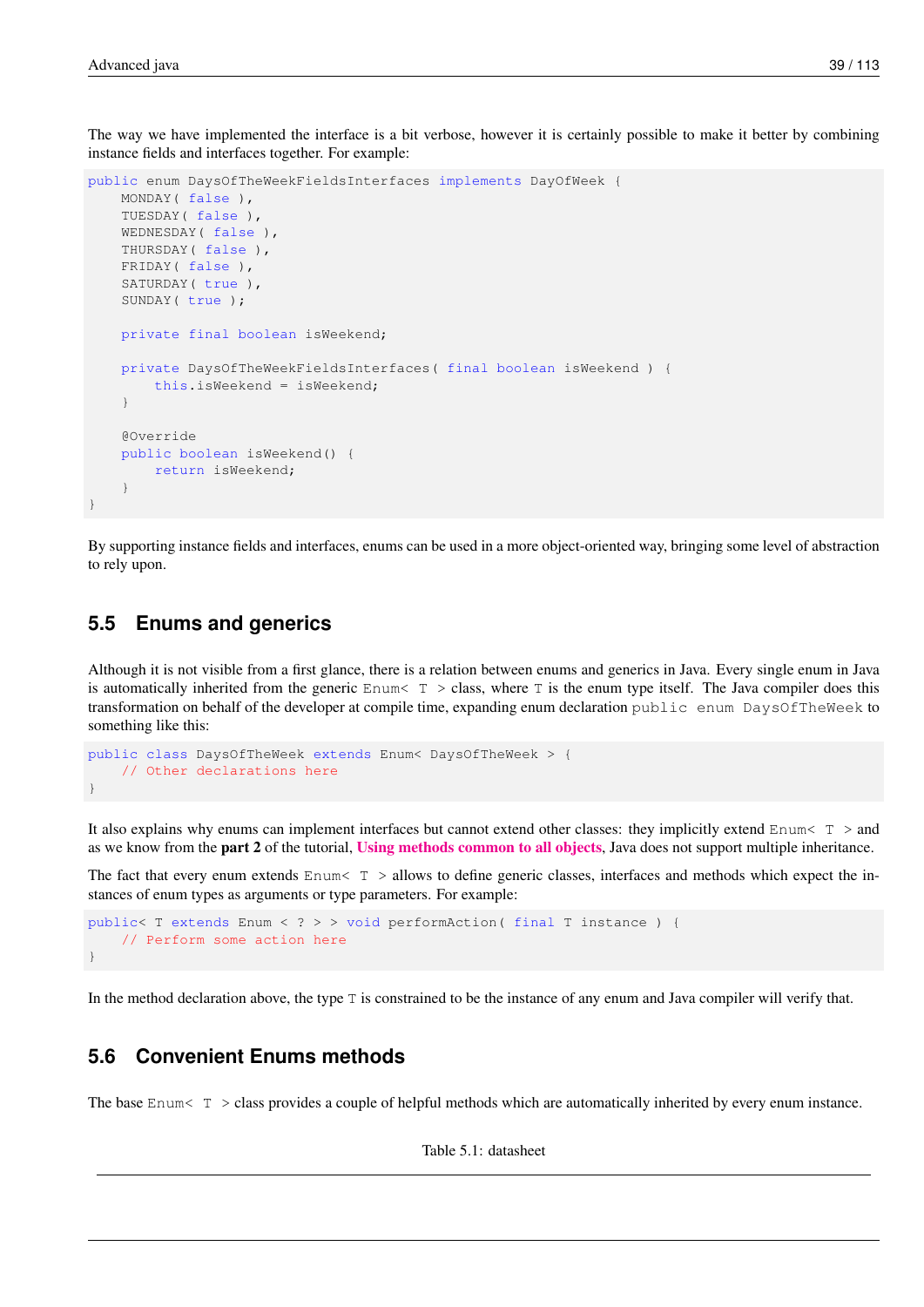| Method        | <b>Description</b>                                           |
|---------------|--------------------------------------------------------------|
| String name() | Returns the name of this enum constant, exactly as           |
|               | declared in its enum declaration.                            |
| int ordinal() | Returns the ordinal of this enumeration constant (its        |
|               | position in its enum declaration, where the initial constant |
|               | is assigned an ordinal of zero).                             |

Table 5.1: (continued)

Additionally, Java compiler automatically generates two more helpful `static `methods for every enum type it encounters (let us refer to the particular enum type as T).

| Method                   | <b>Description</b>                                      |
|--------------------------|---------------------------------------------------------|
| $ T $ values ()          | Returns the all declared enum constants for the enum T. |
| T value Of (String name) | Returns the enum constant $T$ with the specified name.  |

Because of the presence of these methods and hard compiler work, there is one more benefit of using enums in your code: they can be used in switch/case statements. For example:

```
public void performAction( DaysOfTheWeek instance ) {
    switch( instance ) {
        case MONDAY:
            // Do something
            break;
        case TUESDAY:
            // Do something
            break;
        // Other enum constants here
    }
}
```
# **5.7 Specialized Collections: EnumSet and EnumMap**

Instances of enums, as all other classes, could be used with the standard Java collection library. However, certain collection types have been optimized for enums specifically and are recommended in most cases to be used instead of general-purpose counterparts.

We are going to look on two specialized collection types: EnumSet <  $T >$  and EnumMap <  $T$ , ?>. Both are very easy to use and we are going to start with the EnumSet  $\langle T \rangle$ .

The EnumSet  $\tau$  > is the regular set optimized to store enums effectively. Interestingly, EnumSet  $\tau$  > cannot be instantiated using constructors and provides a lot of helpful factory methods instead (we have covered factory pattern in the part 1 of the tutorial, [How to create and destroy objects](http://www.javacodegeeks.com/2015/09/how-to-create-and-destroy-objects/)).

For example, the allOf factory method creates the instance of the EnumSet  $\langle T \rangle$  containing all enum constants of the enum type in question:

final Set< DaysOfTheWeek > enumSetAll = EnumSet.allOf( DaysOfTheWeek.class );

Consequently, the none Of factory method creates the instance of an empty EnumSet  $\lt T >$  for the enum type in question: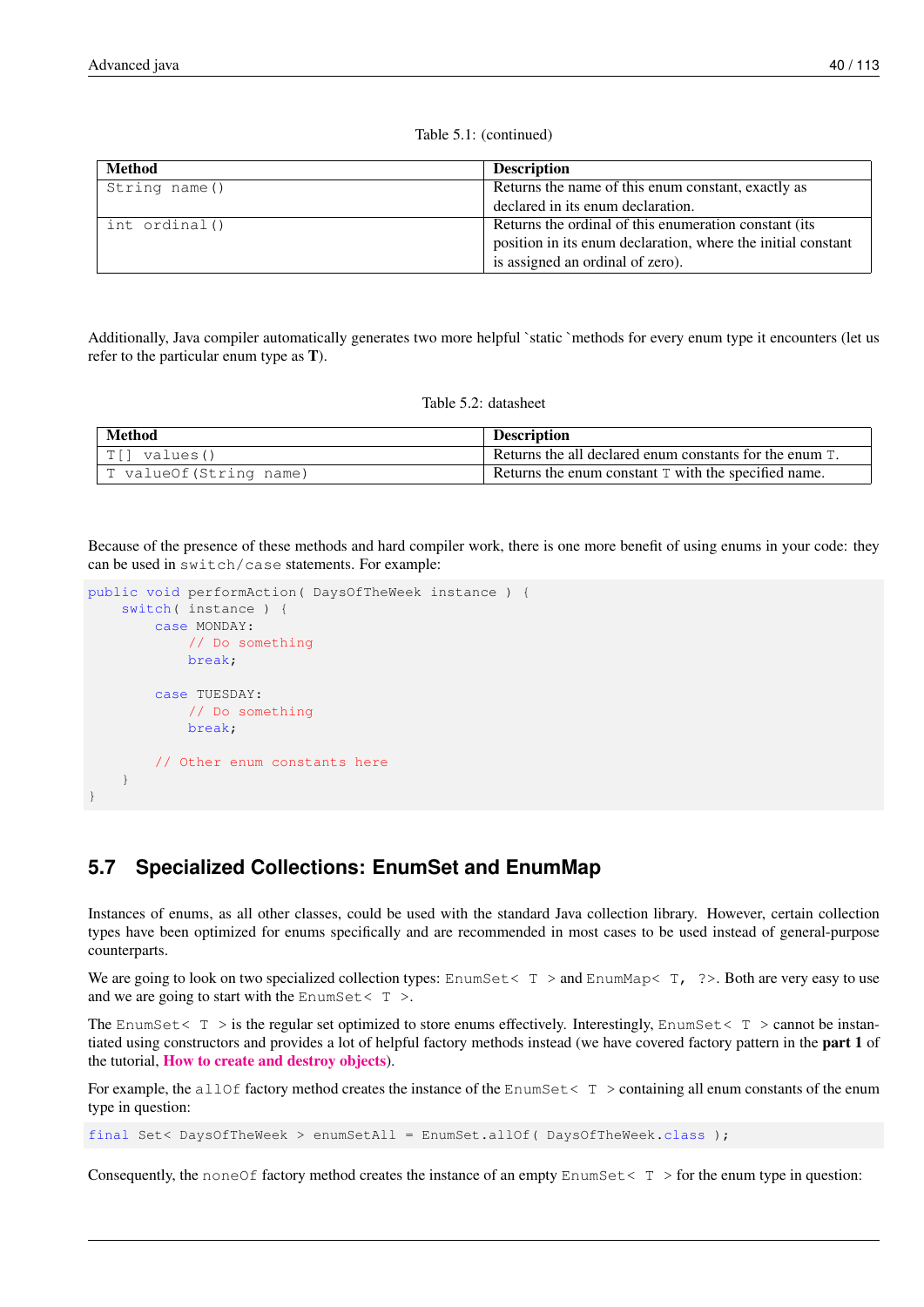final Set< DaysOfTheWeek > enumSetNone = EnumSet.noneOf( DaysOfTheWeek.class );

It is also possible to specify which enum constants of the enum type in question should be included into the EnumSet< T >, using the of factory method:

```
final Set< DaysOfTheWeek > enumSetSome = EnumSet.of(
    DaysOfTheWeek.SUNDAY,
    DaysOfTheWeek.SATURDAY
);
```
The EnumMap $\langle T, ? \rangle$  is very close to the regular map with the difference that its keys could be the enum constants of the enum type in question. For example:

```
final Map< DaysOfTheWeek, String > enumMap = new EnumMap<>( DaysOfTheWeek.class );
enumMap.put( DaysOfTheWeek.MONDAY, "Lundi" );
enumMap.put( DaysOfTheWeek.TUESDAY, "Mardi" );
```
Please notice that, as most collection implementations, EnumSet  $\langle T \rangle$  and EnumMap $\langle T \rangle$  ? are not thread-safe and cannot be used as-is in multithreaded environment (we are going to discuss thread-safety and synchronization in the **part 9** of the tutorial, Concurrency best practices).

#### **5.8 When to use enums**

Since Java 5 release enums are the only preferred and recommended way to represent and dial with the fixed set of constants. Not only they are strongly-typed, they are extensible and supported by any modern library or framework.

#### **5.9 Annotations as special interfaces**

As we mentioned before, annotations are the syntactic sugar used to associate the metadata with different elements of Java language.

Annotations by themselves do not have any direct effect on the element they are annotating. However, depending on the annotations and the way they are defined, they may be used by Java compiler (the great example of that is the @Override annotation which we have seen a lot in the **part 3** of the tutorial, **[How to design Classes and Interfaces](http://www.javacodegeeks.com/2015/09/how-to-design-classes-and-interfaces/)**), by annotation processors (more details to come in the Annotation processors section) and by the code at runtime using reflection and other introspection techniques (more about that in the part 11 of the tutorial, Reflection and dynamic languages support).

Let us take a look at the simplest annotation declaration possible:

```
public @interface SimpleAnnotation {
}
The @interface keyword introduces new annotation type. That is why annotations could be \leftrightarrowtreated as specialized interfaces. Annotations may declare the attributes with or \leftrightarrowwithout default values, for example:
public @interface SimpleAnnotationWithAttributes {
    String name();
    int order() default 0;
}
```
If an annotation declares an attribute without a default value, it should be provided in all places the annotation is being applied. For example:

@SimpleAnnotationWithAttributes( name = "new annotation" )

By convention, if the annotation has an attribute with the name value and it is the only one which is required to be specified, the name of the attribute could be omitted, for example: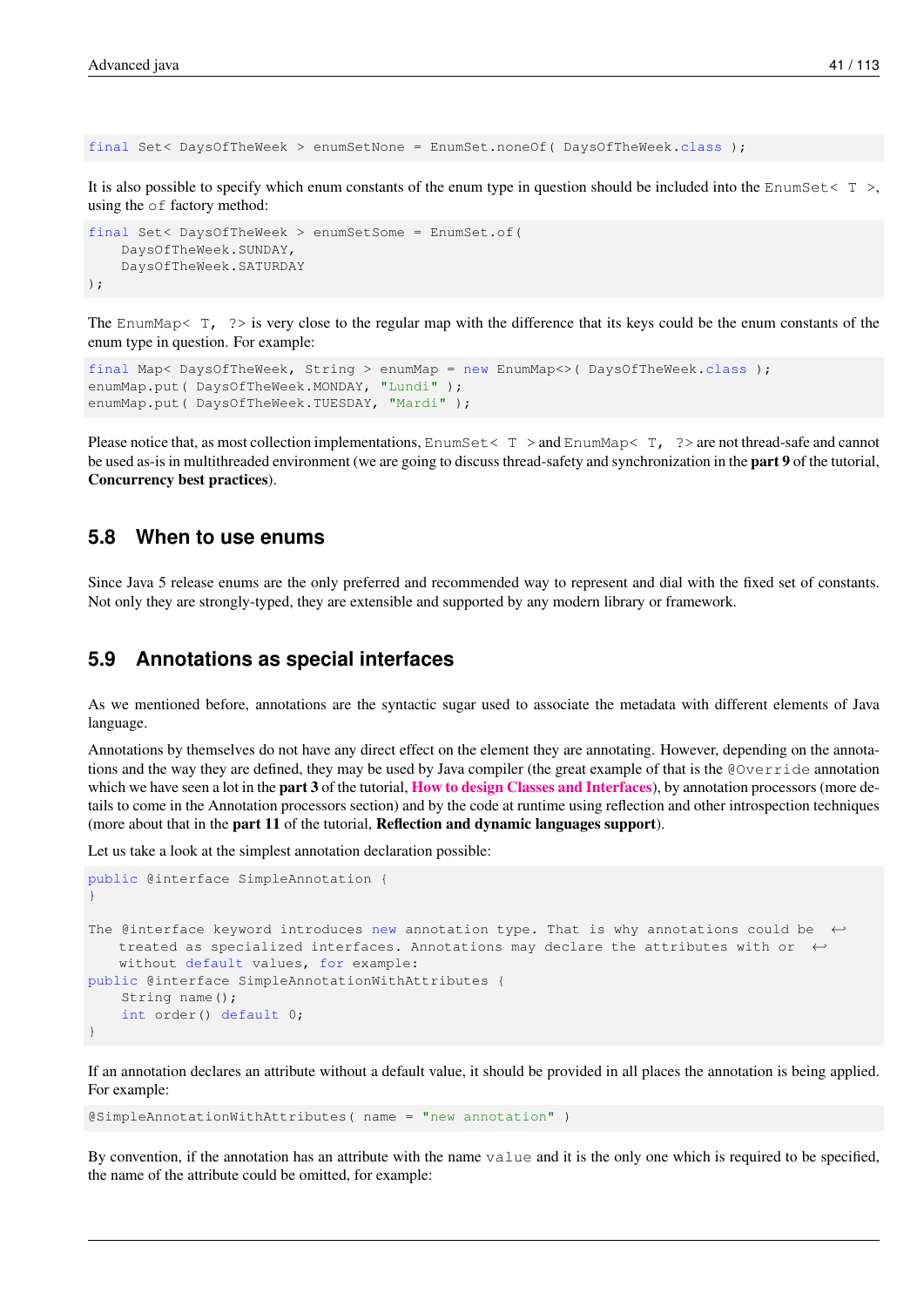```
public @interface SimpleAnnotationWithValue {
    String value();
}
It could be used like this:
@SimpleAnnotationWithValue( "new annotation" )
```
There are a couple of limitations which in certain use cases make working with annotations not very convenient. Firstly, annotations do not support any kind of inheritance: one annotation cannot extend another annotation. Secondly, it is not possible to create an instance of annotation programmatically using the new operator (we are going to take a look on some workarounds to that in the part 11 of the tutorial, Reflection and dynamic languages support). And thirdly, annotations can declare only attributes of primitive types, String or Class< ?> types and arrays of those. No methods or constructors are allowed to be declared in the annotations.

# **5.10 Annotations and retention policy**

Each annotation has the very important characteristic called retention policy which is an enumeration (of type [RetentionPolicy\)](http://docs.oracle.com/javase/7/docs/api/java/lang/annotation/RetentionPolicy.html) with the set of policies on how to retain annotations. It could be set to one of the following values.

| Table 5.3: datasheet |  |
|----------------------|--|
|----------------------|--|

| <b>Policy</b> | <b>Description</b>                                       |
|---------------|----------------------------------------------------------|
| CLASS         | Annotations are to be recorded in the class file by the  |
|               | compiler but need not be retained by the VM at run time  |
| RUNTIME       | Annotations are to be recorded in the class file by the  |
|               | compiler and retained by the VM at run time, so they may |
|               | be read reflectively.                                    |
| SOURCE        | Annotations are to be discarded by the compiler.         |

Retention policy has a crucial effect on when the annotation will be available for processing. The retention policy could be set using @Retention annotation. For example:

```
import java.lang.annotation.Retention;
import java.lang.annotation.RetentionPolicy;
@Retention( RetentionPolicy.RUNTIME )
public @interface AnnotationWithRetention {
}
```
Setting annotation retention policy to RUNTIME will guarantee its presence in the compilation process and in the running application.

# **5.11 Annotations and element types**

Another characteristic which each annotation must have is the element types it could be applied to. Similarly to the retention policy, it is defined as enumeration [\(ElementType\)](http://docs.oracle.com/javase/7/docs/api/java/lang/annotation/ElementType.html) with the set of possible element types.

Table 5.4: datasheet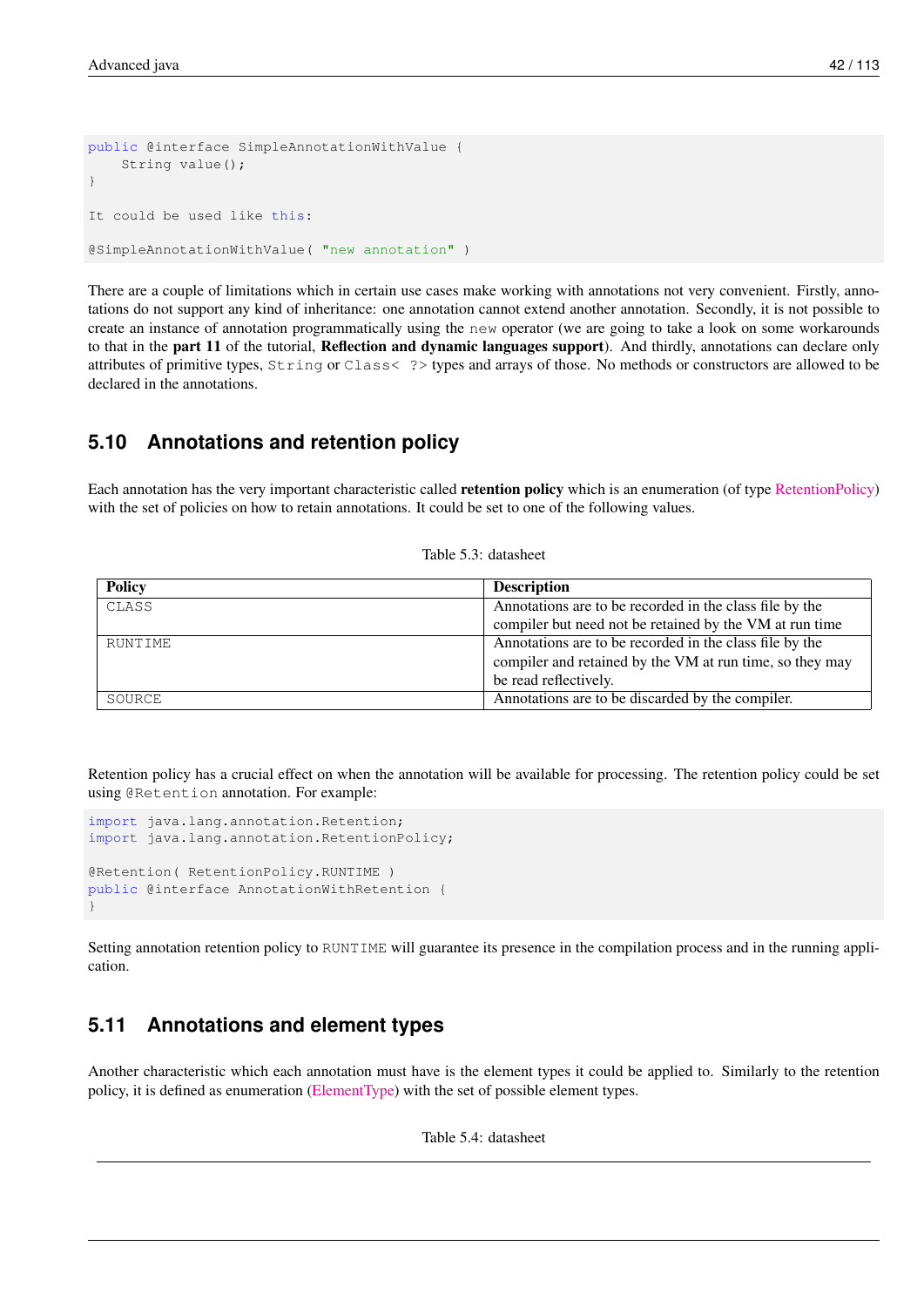#### Table 5.4: (continued)

| <b>Element Type</b> | <b>Description</b>                                    |
|---------------------|-------------------------------------------------------|
| ANNOTATION_TYPE     | Annotation type declaration                           |
| CONSTRUCTOR         | Constructor declaration                               |
| FIELD               | Field declaration (includes enum constants)           |
| LOCAL VARIABLE      | Local variable declaration                            |
| METHOD              | Method declaration                                    |
| PACKAGE             | Package declaration                                   |
| PARAMETER           | Parameter declaration                                 |
| TYPE                | Class, interface (including annotation type), or enum |
|                     | declaration                                           |

Additionally to the ones described above, Java 8 introduces two new element types the annotations can be applied to.

#### Table 5.5: datasheet

| Element Type   | <b>Description</b>         |
|----------------|----------------------------|
| TYPE PARAMETER | Type parameter declaration |
| TYPE USE       | Use of a type              |

In contrast to the retention policy, an annotation may declare multiple element types it can be associated with, using the @ Target annotation. For example:

```
import java.lang.annotation.ElementType;
import java.lang.annotation.Target;
@Target( { ElementType.FIELD, ElementType.METHOD } )
public @interface AnnotationWithTarget {
}
```
Mostly all annotations you are going to create should have both retention policy and element types specified in order to be useful.

# **5.12 Annotations and inheritance**

The important relation exists between declaring annotations and inheritance in Java. By default, the subclasses do not inherit the annotation declared on the parent class. However, there is a way to propagate particular annotations throughout the class hierarchy using the @Inherited annotation. For example:

```
@Target( { ElementType.TYPE } )
@Retention( RetentionPolicy.RUNTIME )
@Inherited
@interface InheritableAnnotation {
}
@InheritableAnnotation
public class Parent {
}
public class Child extends Parent {
}
```
In this example, the @InheritableAnnotation annotation declared on the Parent class will be inherited by the Child class as well.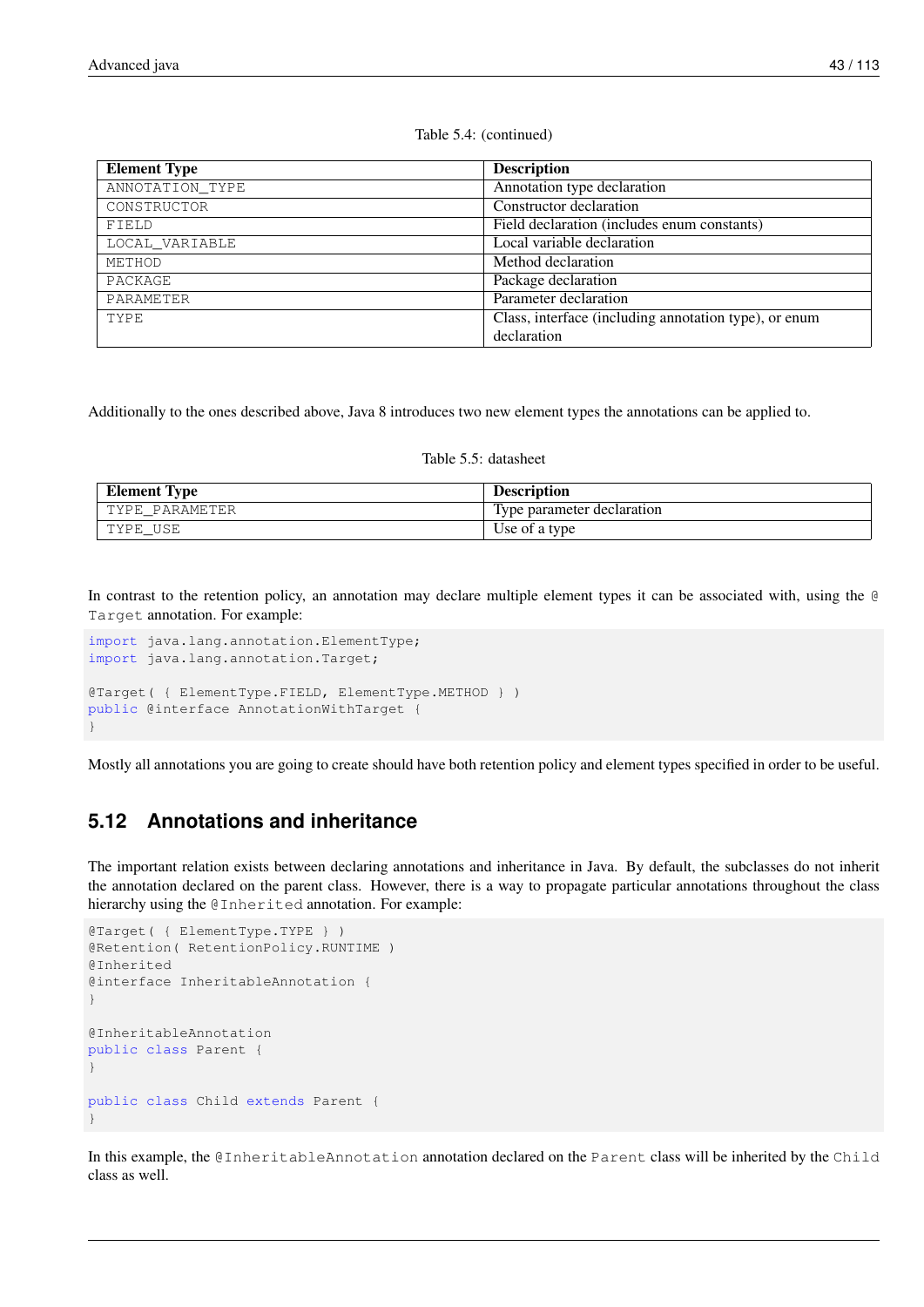# **5.13 Repeatable annotations**

In pre-Java 8 era there was another limitation related to the annotations which was not discussed yet: the same annotation could appear only once at the same place, it cannot be repeated multiple times. Java 8 eased this restriction by providing support for repeatable annotations. For example:

```
@Target( ElementType.METHOD )
@Retention( RetentionPolicy.RUNTIME )
public @interface RepeatableAnnotations {
    RepeatableAnnotation[] value();
}
@Target( ElementType.METHOD )
@Retention( RetentionPolicy.RUNTIME )
@Repeatable( RepeatableAnnotations.class )
public @interface RepeatableAnnotation {
    String value();
};
@RepeatableAnnotation( "repeatition 1" )
@RepeatableAnnotation( "repeatition 2" )
public void performAction() {
    // Some code here
}
```
Although in Java 8 the repeatable annotations feature requires a bit of work to be done in order to allow your annotation to be repeatable (using @Repeatable), the final result is worth it: more clean and compact annotated code.

### **5.14 Annotation processors**

The Java compiler supports a special kind of plugins called annotation processors (using the -processor command line argument) which could process the annotations during the compilation phase. Annotation processors can analyze the annotations usage (perform static code analysis), create additional Java source files or resources (which in turn could be compiled and processed) or mutate the annotated code.

The retention policy (see please [Annotations and retention policy\)](#page-1-0) plays a key role by instructing the compiler which annotations should be available for processing by annotation processors.

Annotation processors are widely used, however to write one it requires some knowledge of how Java compiler works and the compilation process itself.

#### **5.15 Annotations and configuration over convention**

Convention over configuration is a software design paradigm which aims to simplify the development process when a set of simple rules (or conventions) is being followed by the developers. For example, some MVC (model-view-controller) frameworks follow the convention to place controllers in the *controller* folder (or package). Another example is the ORM (object-relational mappers) frameworks which often follow the convention to look up classes in *model* folder (or package) and derive the relation table name from the respective class.

On the other side, annotations open the way for a different design paradigm which is based on explicit configuration. Considering the examples above, the @Controller annotation may explicitly mark any class as controller and @Entity may refer to relational database table. The benefits also come from the facts that annotations are extensible, may have additional attributes and are restricted to particular element types. Improper use of annotations is enforced by the Java compiler and reveals the misconfiguration issues very early (on the compilation phase).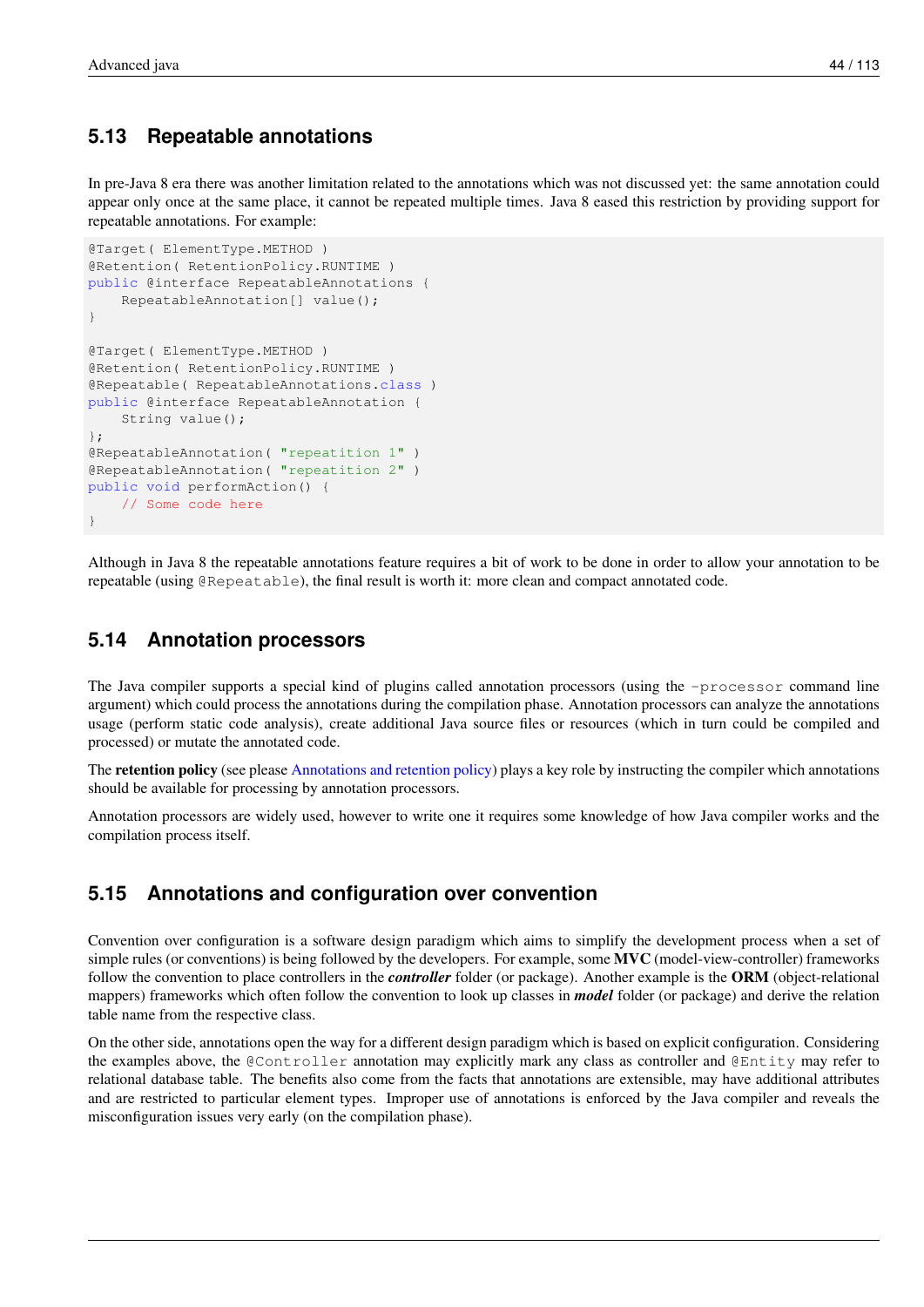# **5.16 When to use annotations**

Annotations are literally everywhere: the Java standard library has a lot of them, mostly every Java specification includes the annotations as well. Whenever you need to associate an additional metadata with your code, annotations are straightforward and easy way to do so.

Interestingly, there is an ongoing effort in the Java community to develop common semantic concepts and standardize the annotations across several Java technologies (for more information, please take a look on [JSR-250 specification\)](https://jcp.org/en/jsr/detail?id=250). At the moment, following annotations are included with the standard Java library.

| <b>Annotation</b>  | <b>Description</b>                                           |
|--------------------|--------------------------------------------------------------|
| <b>@Deprecated</b> | Indicates that the marked element is deprecated and should   |
|                    | no longer be used. The compiler generates a warning          |
|                    | whenever a program uses a method, class, or field with this  |
|                    | annotation.                                                  |
| @Override          | Hints the compiler that the element is meant to override an  |
|                    | element declared in a superclass.                            |
| @SuppressWarnings  | Instructs the compiler to suppress specific warnings that it |
|                    | would otherwise generate.                                    |
| @SafeVarargs       | When applied to a method or constructor, asserts that the    |
|                    | code does not perform potentially unsafe operations on its   |
|                    | varargs parameter. When this annotation type is used,        |
|                    | unchecked warnings relating to varargs usage are supressed   |
|                    | (more details about varargs will be covered in the part 6 of |
|                    | the tutorial, How to write methods efficiently).             |
| @Retention         | Specifies how the marked annotation is retained.             |
| <b>@Target</b>     | Specifies what kind of Java elements the marked              |
|                    | annotation can be applied to.                                |
| <b>@Documented</b> | Indicates that whenever the specified annotation is used     |
|                    | those elements should be documented using the Javadoc        |
|                    | tool (by default, annotations are not included in Javadoc).  |
| @Inherited         | Indicates that the annotation type can be inherited from the |
|                    | super class (for more details please refer to Annotations    |
|                    | and inheritance section).                                    |

Table 5.6: datasheet

And the Java 8 release adds a couple of new annotations as well.

#### Table 5.7: datasheet

| <b>Annotation</b>    | <b>Description</b>                                          |
|----------------------|-------------------------------------------------------------|
| @FunctionalInterface | Indicates that the type declaration is intended to be a     |
|                      | functional interface, as defined by the Java Language       |
|                      | Specification (more details about functional interfaces are |
|                      | covered in the part 3 of the tutorial, How to design        |
|                      | <b>Classes and Interfaces</b> ).                            |
| @Repeatable          | Indicates that the marked annotation can be applied more    |
|                      | than once to the same declaration or type use (for more     |
|                      | details please refer to Repeatable annotations section).    |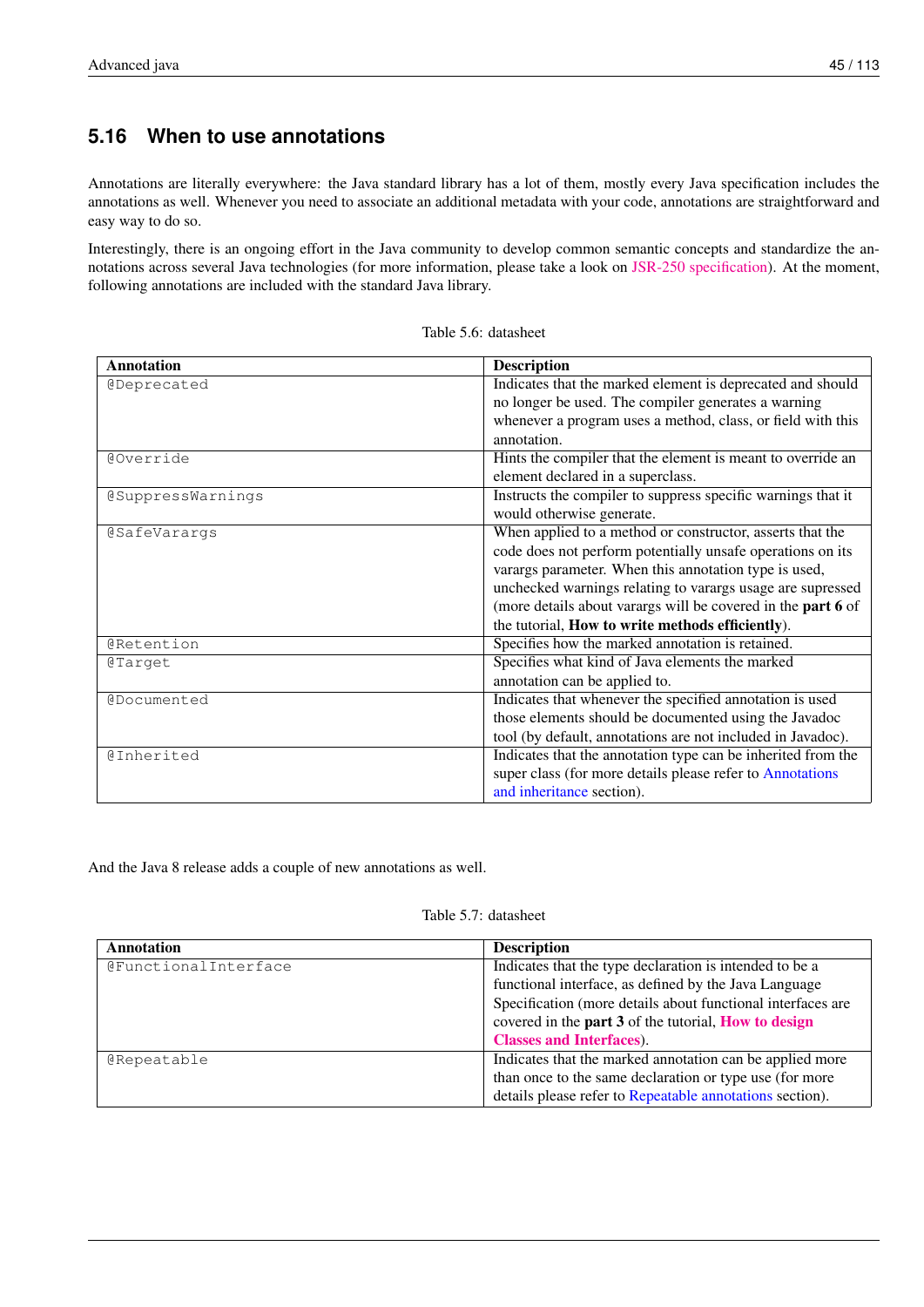# **5.17 Download the Source Code**

This was a lesson on How to design Classes and Interfaces. You may download the source code here: [advanced-java-part-5](http://www.javacodegeeks.com/wp-content/uploads/2015/09/advanced-java-part-5.zip)

# **5.18 What's next**

In this section we have covered enums (or enumerations) which are used to represent the fixed set of constant values, and annotations which decorate elements of Java code with metadata. Although somewhat unrelated, both concepts are very widely used in the Java. Despite the fact that in the next part of the tutorial we are going to look on how to write methods efficiently, annotations will be often the part of the mostly every discussion.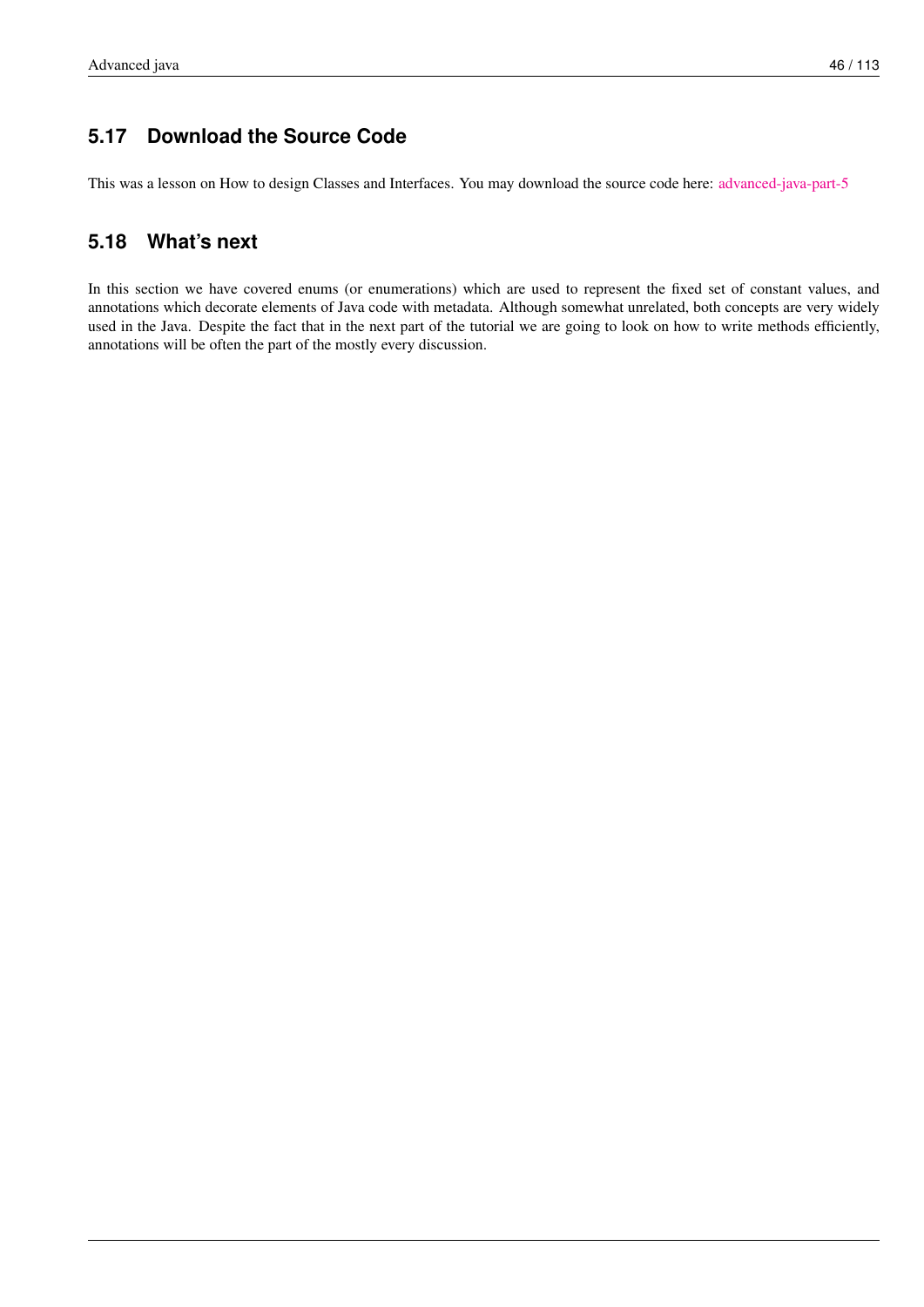# **Chapter 6**

# **How to write methods efficiently**

### **6.1 Introduction**

In this section of the tutorial we are going to spend some time discussing different aspects related to designing and implementing methods in Java. As we have seen in previous parts of the tutorial, it is very easy to write methods in Java, however there are many things which could make your methods more readable and efficient.

# **6.2 Method signatures**

As we already know very well, Java is an object-oriented language. As such, every method in Java belongs to some class instance (or a class itself in case of static methods), has visibility (or accessibility) rules, may be declared abstract or final, and so on. However, arguably the most important part of the method is its signature: the return type and arguments, plus the list of checked exceptions which method implementation may throw (but this part is used less and less often nowadays). Here is a small example to start with:

```
public static void main( String[] args ) {
    // Some implementation here
}
```
The method main accepts an array of strings as an only argument args and returns nothing. It would be very nice to keep all methods as simple as main is. But in reallity, a method signature may become unreadable. Let us take a look at the following example:

```
public void setTitleVisible( int lenght, String title, boolean visible ) {
    // Some implementation here
}
```
The first thing to notice here is that by convention, the method names in Java are written in camel case, for example:  $setTitl$ eVisible. The name is well chosen and tries to describe what the method is supposed to do.

Secondly, the name of each argument says (or at least hints) about its purpose. It is very important to find the right, explanatory names for the method arguments, instead of int i, String s, boolean f (in very rare cases it makes sense however).

Thirdly, the method takes only three arguments. Although Java has a much higher limit for allowed number of arguments, it is highly recommended to keep this number below 6. Beyond this point method signature becomes hard to understand.

Since the Java 5 release, the methods can have variable list of arguments of the same type (called varargs) using a special syntax, for example:

```
public void find( String ... elements ) {
    // Some implementation here
}
```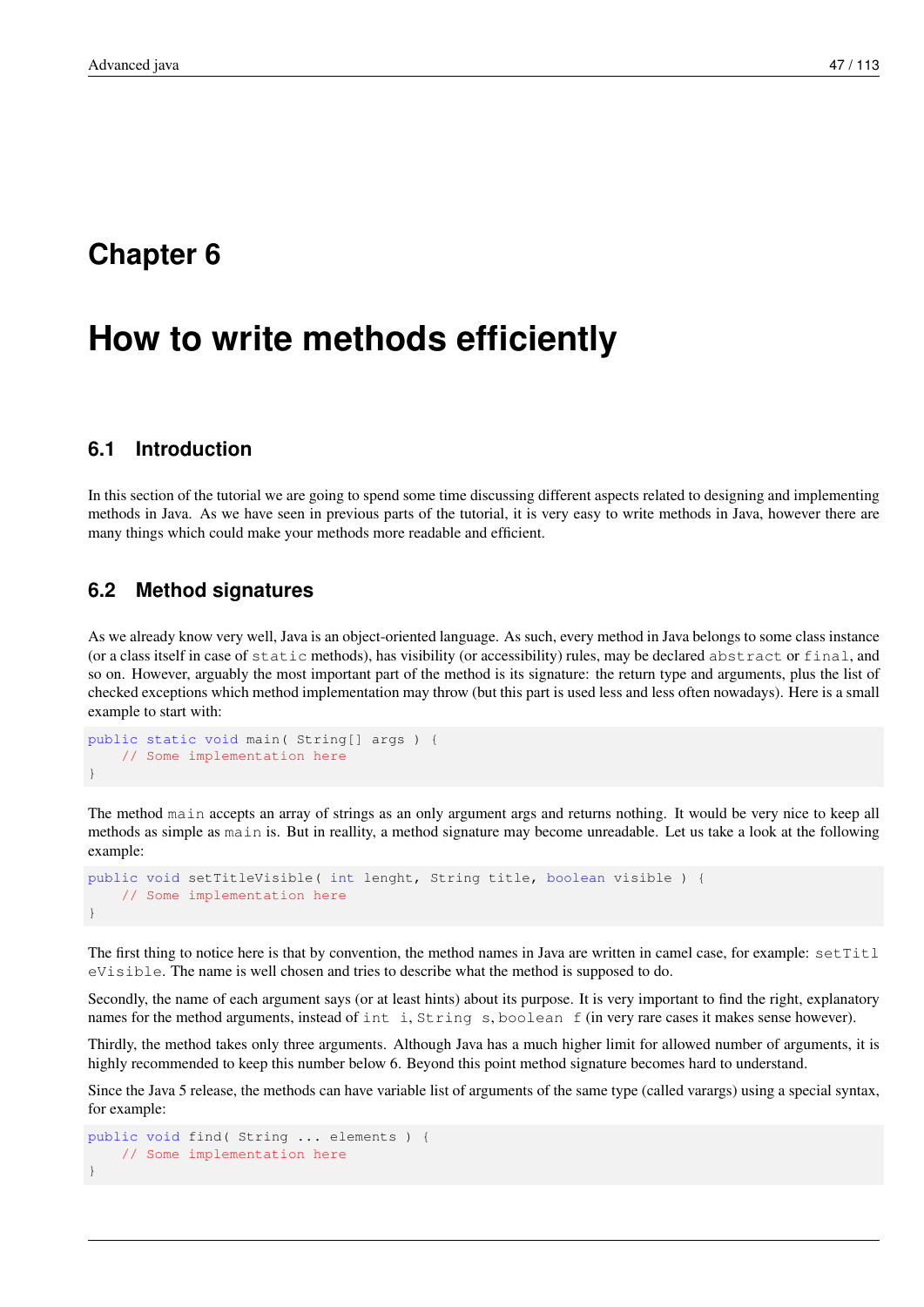Internally, the Java compiler converts varargs into an array of the respective type and that is how varargs can be accessed by the method implementation.

Interestingly, Java also allows to declare the varargs argument using generic type parameter. However, because the type of the argument is not known, the Java compiler wants to be sure that the **varargs** are used responsibly and advice the method to be final and annotated with the @SafeVarargs annotation (more details about annotations are covered in the part 5 of the tutorial, [How and when to use Enums and Annotations](http://www.javacodegeeks.com/2015/09/how-and-when-to-use-enums-and-annotations/)). For example:

```
@SafeVarargs
final public< T > void find(T... elements) {
   // Some implementation here
}
```
The other way around is by using the @SuppressWarnings annotation, for example:

```
@SuppressWarnings( "unchecked" )
public< T > void findSuppressed( T ... elements ) {
    // Some implementation here
}
```
The next example demonstrates the usage of the checked exceptions as part of the method signature. In recent years the checked exception has proved not to be as useful as they intended to be, causing more boilerplate code to be written than problems solved.

```
public void write( File file ) throws IOException {
    // Some implementation here
}
```
Last but not least, it is generally advised (but rarely used) to mark the method arguments as final. It helps to get rid of bad code practice when method arguments are reassigned with different values. Also, such method arguments could be used by anonymous classes (more details about anonymous classes are covered in part 3 of the tutorial, [How to design Classes and](http://www.javacodegeeks.com/2015/09/how-to-design-classes-and-interfaces/) [Interfaces](http://www.javacodegeeks.com/2015/09/how-to-design-classes-and-interfaces/)), though Java 8 eased a bit this constraint by introducing effectively final variables.

# **6.3 Method body**

Every method has its own implementation and purpose to exist. However, there are a couple of general guidelines which really help writing clean and understandable methods.

Probably the most important one is the single responsibility principle: try to implement the methods in such a way, that every single method does just one thing and does it well. Following this principle may blow up the number of class methods, so it is important to find the right balance.

Another important thing while coding and designing is to keep method implementations short (often just by following single responsibility principle you will get it for free). Short methods are easy to reason about, plus they usually fit into one screen so they could be understood by the reader of your code much faster.

The last (but not least) advice is related to using return statements. If a method returns some value, try to minimize the number of places where the return statement is being called (some people go even further and recommend to use just single return statement in all cases). More return statements method has, much harder it becomes to follow its logical flows and modify (or refactore) the implementation.

#### **6.4 Method overloading**

The technique of methods overloading is often used to provide the specialized version of the method for different argument types or combinations. Although the method name stays the same, the compiler picks the right alternative depending on the actual argument values at the invocation point (the best example of overloading is constructors in Java: the name is always the same but the set of arguments is different) or raises a compiler error if none found. For example: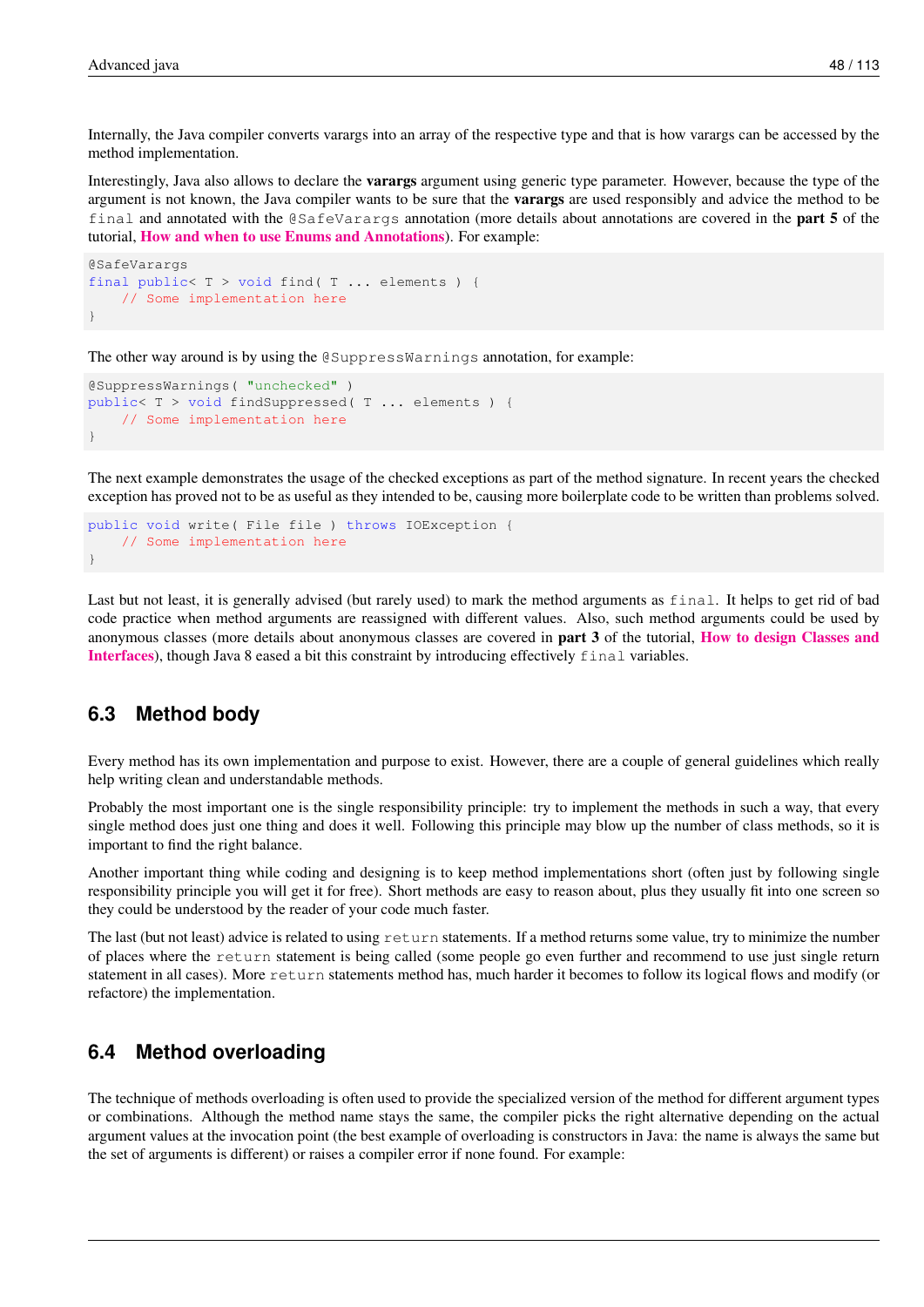```
public String numberToString( Long number ) {
    return Long.toString( number );
}
public String numberToString( BigDecimal number ) {
    return number.toString();
}
```
Method overloading is somewhat close to generics (more details about generics are covered in **part 4** of the tutorial, **[How and](http://www.javacodegeeks.com/2015/09/how-and-when-to-use-generics/)** [when to use Generics](http://www.javacodegeeks.com/2015/09/how-and-when-to-use-generics/)), however it is used in cases where the generic approach does not work well and each (or most) generic type arguments require their own specialized implementations. Nevertheless, combining both generics and overloading could be very powerful, but often not possible in Java, because of type erasure (for more details please refer to **part 4** of the tutorial, **[How](http://www.javacodegeeks.com/2015/09/how-and-when-to-use-generics/)** [and when to use Generics](http://www.javacodegeeks.com/2015/09/how-and-when-to-use-generics/)). Let us take a look on this example:

```
public< T extends Number > String numberToString( T number ) {
    return number.toString();
}
public String numberToString( BigDecimal number ) {
    return number.toPlainString();
}
```
Although this code snippet could be written without using generics, it is not importan for our demonstration purposes. The interesting part is that the method numberToString is overloaded with a specialized implementation for BigDecimal and a generic version is provided for all other numbers.

### **6.5 Method overriding**

We have talked a lot about method overriding in **part 3** of the tutorial, **[How to design Classes and Interfaces](http://www.javacodegeeks.com/2015/09/how-to-design-classes-and-interfaces/)**. In this section, when we already know about method overloading, we are going to show off why using @Override annotation is so important. Our example will demonstrate the subtle difference between method overriding and overloading in the simple class hierarchy.

```
public class Parent {
    public Object toObject( Number number ) {
        return number.toString();
    }
}
```
The class Parent has just one method  $\text{to}$  Object. Let us subclass this class and try to come up with the method version to convert numbers to strings (instead of raw objects).

```
public class Child extends Parent {
    @Override
    public String toObject( Number number ) {
        return number.toString();
    }
}
```
Nevertheless the signature of the toObject method in the Child class is a little bit different (please see [Covariant method](http://en.wikipedia.org/wiki/Covariance_and_contravariance_(computer_science)) [return types](http://en.wikipedia.org/wiki/Covariance_and_contravariance_(computer_science)) for more details), it does override the one from the superclass and Java compiler has no complaints about that. Now, let us add another method to the Child class.

```
public class Child extends Parent {
    public String toObject( Double number ) {
        return number.toString();
    }
}
```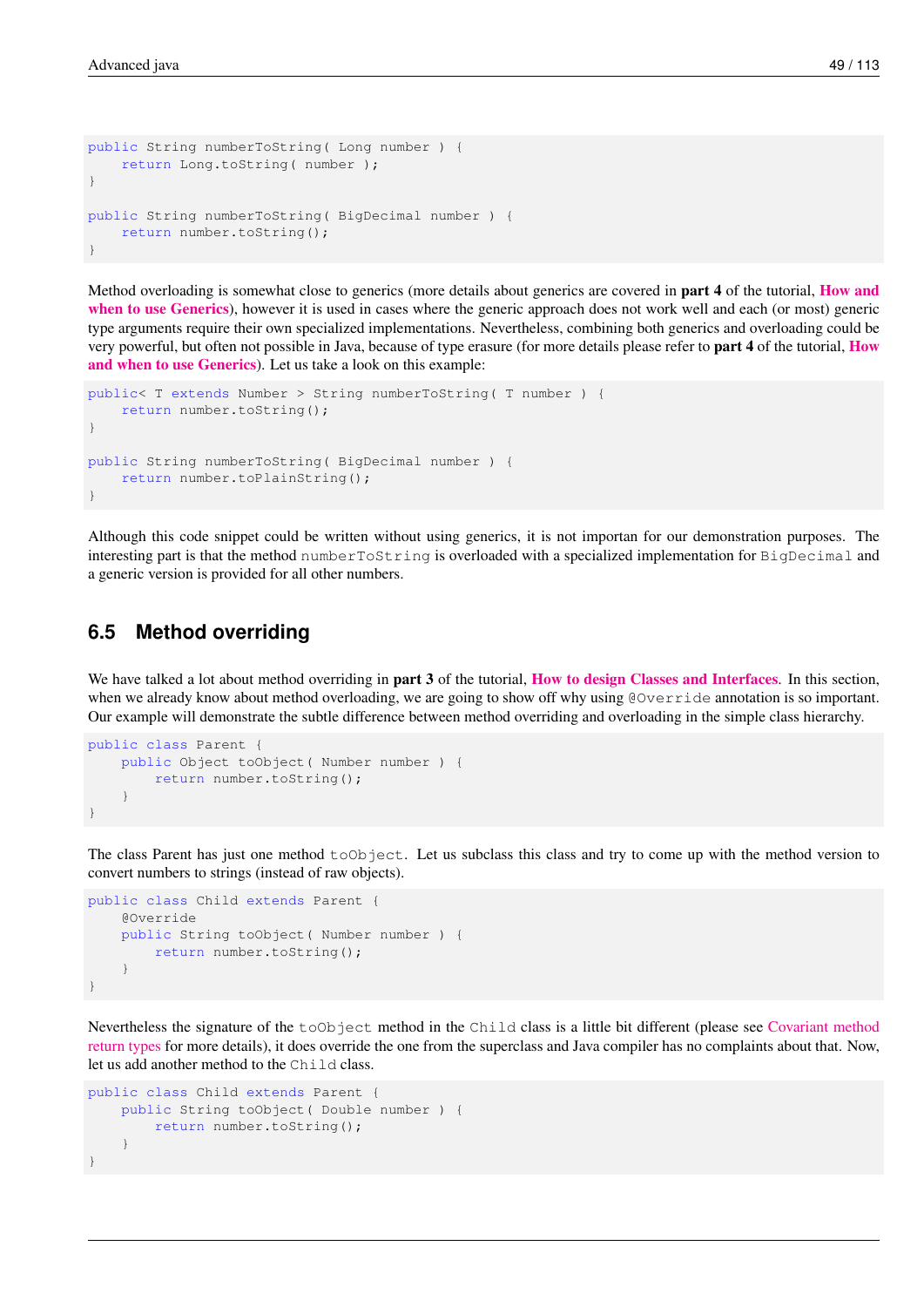Again, there is just a subtle difference in the method signature (Double instead of Number) but in this case it is an overloaded version of the method, it does not override the parent one. That is when the help from Java compiler and @Override annotations pay off: annotating the method from last example with @Override raises the compiler error.

# **6.6 Inlining**

Inlining is an optimization performed by the Java JIT (just-in-time) compiler in order to eliminate a particular method call and replace it directly with method implementation. The heuristics JIT compiler uses are depending on both how often a method is being invoked and also on how large it is. Methods that are too large cannot be inlined effectively. Inlining may provide significant performance improvements to your code and is yet another benefit of keeping methods short as we already discussed in the section [Method body.](#page-1-0)

# **6.7 Recursion**

Recursion in Java is a technique where a method calls itself while performing calculations. For example, let us take a look on the following example which sums the numbers of an array:

```
public int sum( int[] numbers ) {
   if( numbers.length == 0 ) {
        return 0;
    \} if( numbers.length == 1 ) {
        return numbers[ 0 ];
    } else {
        return numbers[ 0 ] + sum( Arrays.copyOfRange( numbers, 1, numbers.length ) );
    }
}
```
It is a very ineffective implementation, however it demonstrates recursion well enough. There is one well-known issue with recursive methods: depending how deep the call chain is, they can blow up the stack and cause a StackOverflowError exception. But things are not as bad as they sound because there is a technique which could eliminate stack overflows called [tail](http://en.wikipedia.org/wiki/Recursion_(computer_science)) [call optimization.](http://en.wikipedia.org/wiki/Recursion_(computer_science)) This could be applied if the method is tail-recursive (tail-recursive methods are methods in which all recursive calls are tail calls). For example, let us rewrite the previous algorithm in a tail-recursive manner:

```
public int sum( int initial, int[] numbers ) {
   if( numbers.length == 0 ) {
        return initial;
    } if( numbers.length == 1 ) {
        return initial + numbers[ 0 ];
    } else {
        return sum( initial + numbers[ 0 ],
            Arrays.copyOfRange( numbers, 1, numbers.length ) );
    }
}
```
Unfortunately, at the moment the Java compiler (as well as JVM JIT compiler) does not support tail call optimization but still it is a very useful technique to know about and to consider whenever you are writing the recursive algorithms in Java.

## **6.8 Method References**

Java 8 made a huge step forward by introducing functional concepts into the Java language. The foundation of that is treating the methods as data, a concept which was not supported by the language before (however, since Java 7, the JVM and the Java standard library have already some features to make it possible). Thankfully, with method references, it is now possible.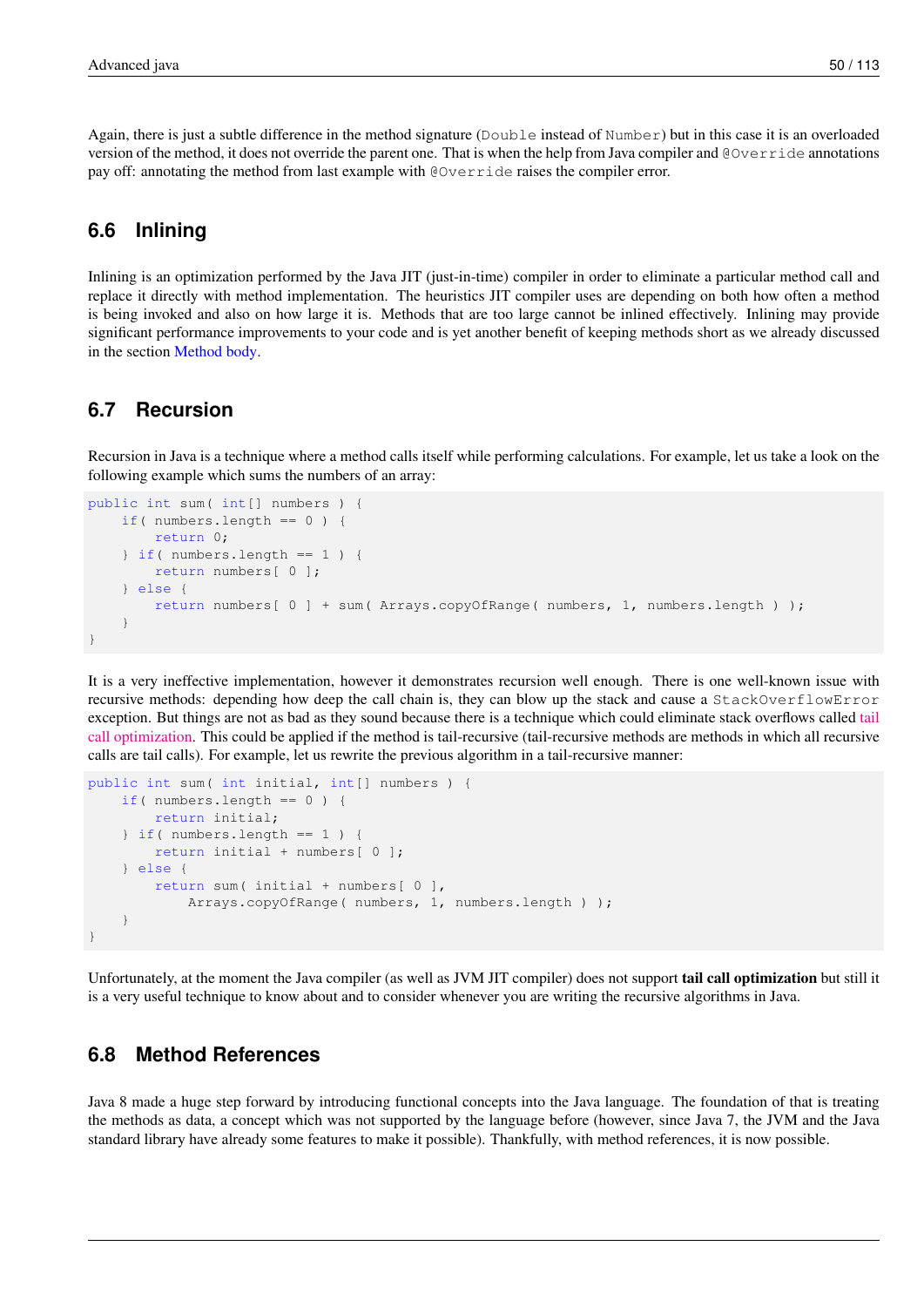#### Table 6.1: datasheet

| Type of the reference                                       | Example                          |
|-------------------------------------------------------------|----------------------------------|
| Reference to a static method                                | SomeClass::staticMethodName      |
| Reference to an instance method of a particular object      | someInstance::instanceMethodName |
| Reference to an instance method of an arbitrary object of a | SomeType::methodName             |
| particular type                                             |                                  |
| Reference to a constructor                                  | SomeClass::new                   |

Let us take a look on a quick example on how methods could be passed around as arguments to other methods.

```
public class MethodReference {
    public static void println( String s ) {
        System.out.println( s );
    }
    public static void main( String[] args ) {
        final Collection< String > strings = Arrays.asList( "s1", "s2", "s3" );
        strings.stream().forEach( MethodReference::println );
    }
}
```
The last line of the main method uses the reference to println method to print each element from the collection of strings to the console and it is passed as an argument to another method, forEach.

### **6.9 Immutability**

Immutability is taking a lot of attention these days and Java is not an exception. It is well-known that immutability is hard in Java but this does not mean it should be ignored.

In Java, immutability is all about changing internal state. As an example, let us take a look on the **JavaBeans** specification [\(http://docs.oracle.com/javase/tutorial/javabeans/\)](http://docs.oracle.com/javase/tutorial/javabeans/). It states very clearly that setters may modify the state of the containing object and that is what every Java developer expects.

However, the alternative approach would be not to modify the state, but return a new one every time. It is not as scary as it sounds and the new [Java 8 Date/Time API](http://docs.oracle.com/javase/8/docs/api/java/time/package-summary.html) (developed under [JSR 310: Date and Time API](https://jcp.org/en/jsr/detail?id=310) umbrella) is a great example of that. Let us take a look on the following code snippet:

```
final LocalDateTime now = LocalDateTime.now();
final LocalDateTime tomorrow = now.plusHours( 24 );
final LocalDateTime midnight = now
    .withHour( 0 )
    .withMinute( 0 )
    .withSecond( 0 )
    .withNano( 0 );
```
Every call to the LocalDateTime instance which needs to modify its state returns the new LocalDateTime instance and keeps the original one unchanged. It is a big shift in API design paradigm comparing to old Calendar and Date ones (which mildly speaking were not very pleasant to use and caused a lot of headaches).

# **6.10 Method Documentation**

In Java, specifically if you are developing some kind of library or framework, all public methods should be documented using the Javadoc tool [\(http://www.oracle.com/technetwork/articles/java/index-jsp-135444.html\)](http://www.oracle.com/technetwork/articles/java/index-jsp-135444.html). Strictly speaking, nothing enforces you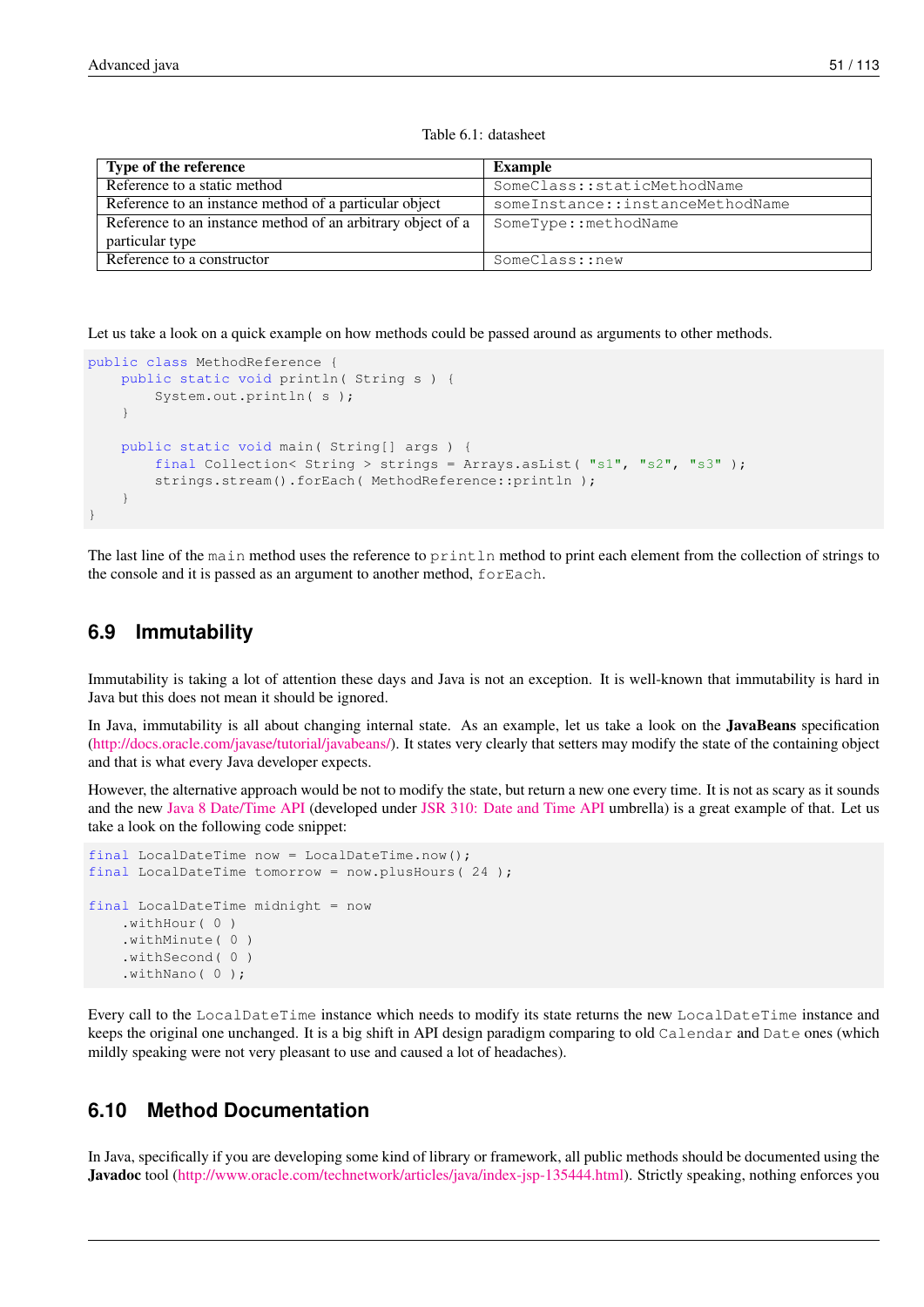to do that, but good documentation helps other developers to understand what a particular method is doing, what arguments it requires, which assumptions or constraints its implementation has, what types of exceptions and when could be raised and what the return value (if any) could be (plus many more things).

Let us take a look on the following example:

```
7*** The method parses the string argument as a signed decimal integer.
 * The characters in the string must all be decimal digits, except
 * that the first character may be a minus sign {@code '-'} or plus
 * sign {@code '+'}.
 *
 * <p>An exception of type {@code NumberFormatException} is thrown if
 * string is {@code null} or has length of zero.
 *
 * <p>Examples:
 * <blockquote><pre>
 * parse( "0" ) returns 0
 * parse( "+42") returns 42
 * parse( "-2" ) returns -2
 * parse( "string" ) throws a NumberFormatException
 * </pre></blockquote>
 *
 * @param str a {@code String} containing the {@code int} representation to be parsed
 * @return the integer value represented by the string
 * @exception NumberFormatException if the string does not contain a valid integer value
 \star/public int parse( String str ) throws NumberFormatException {
   return Integer.parseInt( str );
}
```
It is quite a verbose documentation for such a simple method as parse, is but it shows up a couple of useful capabilities the Javadoc tool provides, including references to other classes, sample snippets and advanced formatting. Here is how this method documentation is reflected by [Eclipse,](http://eclipse.org/) one of the popular Java IDEs.

The method parses the string argument as a signed decimal integer. The characters in the string must all be decimal digits, except that the first character may be a minus sign  $\cdot$  or plus sign  $+$   $\cdot$ . An exception of type NumberFormatException is thrown if string is null or has length of zero. Examples: parse( "0" ) returns 0 parse ( "+42") returns 42 parse ( "-2" ) returns -2 parse ( "string" ) throws a NumberFormatException **Parameters:** str a string containing the int representation to be parsed **Returns:** the integer value represented by the string **Throws:** NumberFormatException - if the string does not contain a valid integer value  $\ni \; \Leftrightarrow \; \pmb{a} \; \; \pmb{\lhd} \; \; \pmb{\overline{a}}$ 

Figure 6.1: 6.Javadoc.Eclipse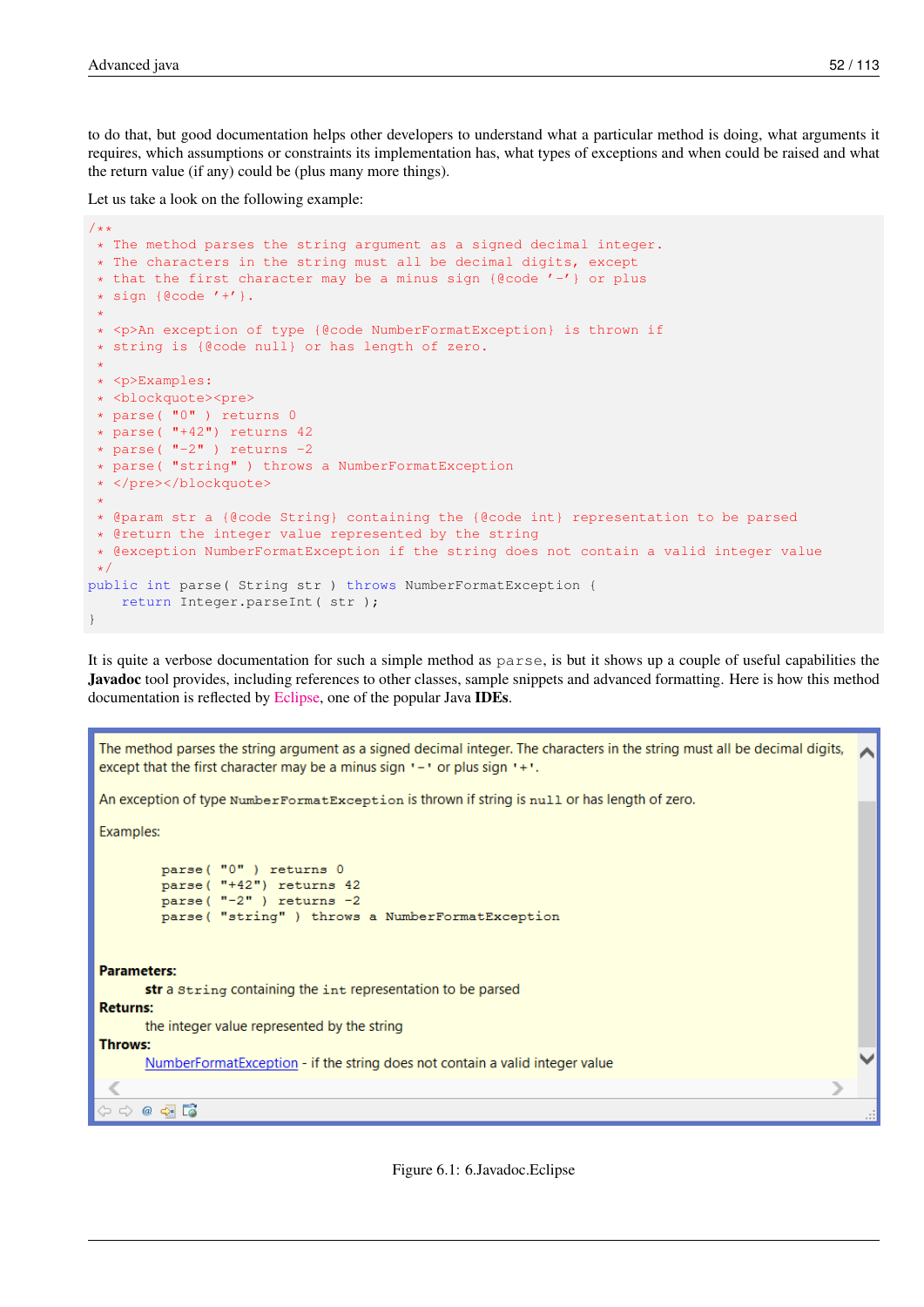Just by looking on the image above, any Java developer from junior to senior level can understand the purpose of the method and the proper way to use it.

# **6.11 Method Parameters and Return Values**

Documenting your methods is a great thing, but unfortunately it does not prevent the use cases when a method is being called using incorrect or unexpected argument values. Because of that, as a rule of thumb all public methods should validate their arguments and should never believe that they are going to be specified with the correct values all the time (the pattern better known as sanity checks).

Returning back to our example from the previous section, the method parse should perform the validation of its only argument before doing anything with it:

```
public int parse( String str ) throws NumberFormatException {
    if( str == null ) {
        throw new IllegalArgumentException( "String should not be null" );
    }
    return Integer.parseInt( str );
}
```
Java has another option to perform validation and sanity checks using the assert statements. However, those could be turned off at runtime and may not be executed. It is preferred to always perform such checks and raise the relevant exceptions.

Even having the methods documented and validating their arguments, there are still couple of notes to mention related to the values they could return. Before Java 8, the simplest way for a method to say "I have no value to return at this time" was just by returning null. That is why Java is so infamous for NullPointerException exceptions. Java 8 tries to address this issue with introduction of  $\Diamond$ ptional  $\langle T \rangle$  class. Let us take a look on this example:

```
public< T > Optional< T > find( String id ) {
    // Some implementation here
}
```
Optional  $\leq$  T  $>$  provides a lot of useful methods and completely eliminates the need for the method to return null and pollute your code with null checks everywhere. The only exception probably is collections. Whenever method returns the collection, it is always better to return the empty one instead of  $null$  (and even  $Optional < T >$ ), for example:

```
public< T &amp;gt; Collection&amp;lt; T &amp;gt; find( String id ) {
return Collections.emptyList();
}
```
#### **6.12 Methods as API entry points**

Even if you are just a developer building applications within your organization or a contributor to one of the popular Java framework or library, the design decisions you are taking play a very important role in a way how your code is going to be used.

While the API design guidelines are worth of several books, this part of the tutorial touches many of them (as methods become the API entry points) so a quick summary would be very helpful:

- Use meaningful names for methods and their arguments [\(Method signatures\)](#page-1-0)
- Try to keep the number of arguments to be less than 6 (section [Method signatures\)](#page-1-0)
- Keep your methods short and readable (section [Method body](#page-1-0) and [Inlining\)](#page-1-0)
- Always document your public methods, including preconditions and examples if it makes sense (section [Method Documenta](#page-1-0)[tion\)](#page-1-0)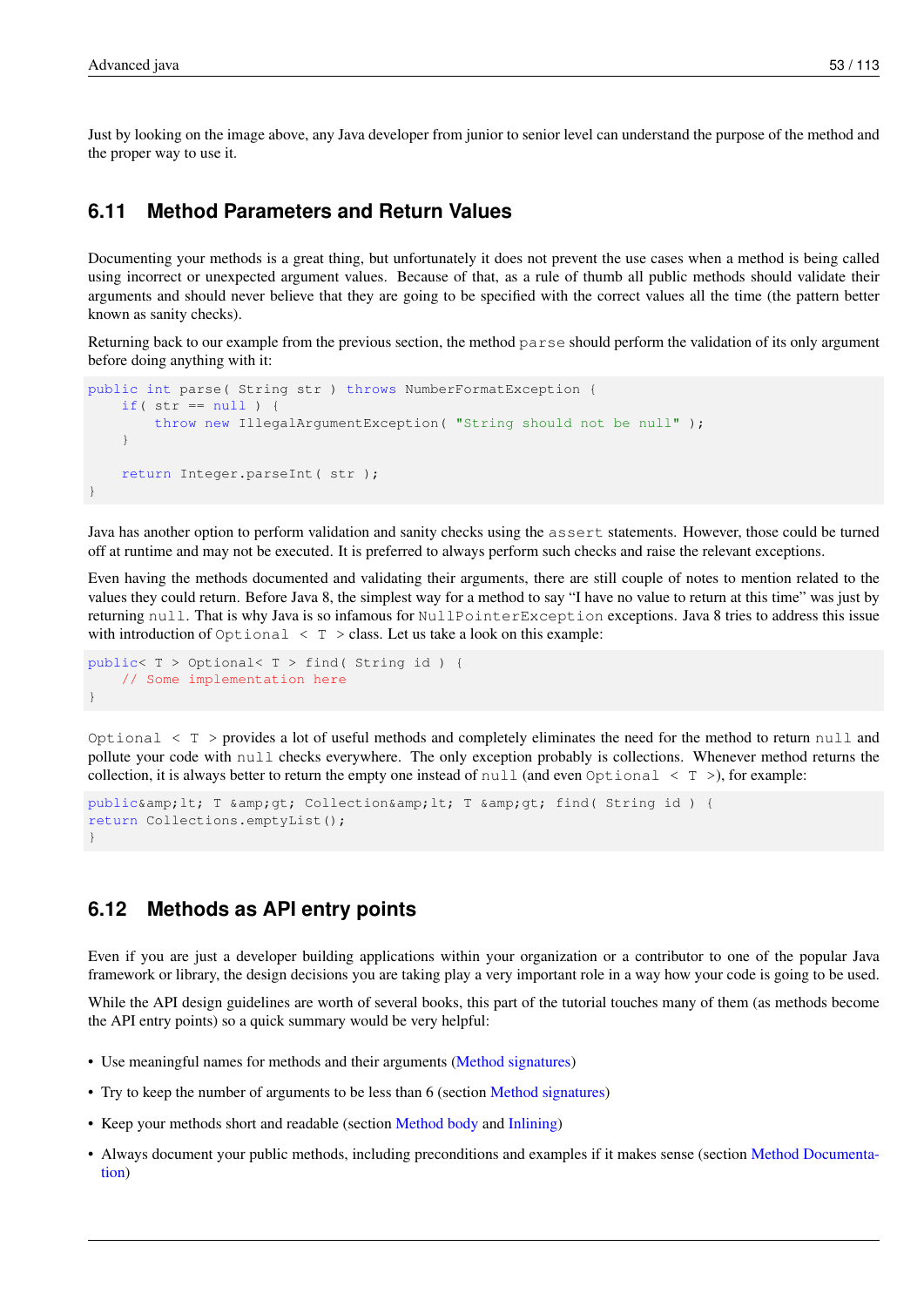- Always perform argument validation and sanity checks (section [Method Parameters and Return Values\)](#page-1-0)
- Try to escape null as method return value (section [Method Parameters and Return Values\)](#page-1-0)
- Whenever it makes sense, try to design immutable methods (which do not affect the internal state, section [Immutability\)](#page-1-0)
- Use visibility and accessibility rules to hide the methods which should not be public (part 3 of the tutorial, [How to design](http://www.javacodegeeks.com/2015/09/how-to-design-classes-and-interfaces/) [Classes and Interfaces](http://www.javacodegeeks.com/2015/09/how-to-design-classes-and-interfaces/))

# **6.13 Download the Source Code**

This was a lesson on How to write methods efficiently. You may download the source code here: [advanced-java-part-6](http://www.javacodegeeks.com/wp-content/uploads/2015/09/advanced-java-part-6.zip)

# **6.14 What's next**

This part of the tutorial was talking a bit less about Java as a language, but more about how to use Java as a language effectively, in particular by writing readable, clean, documented and effective methods. In the next section we are going to continue with the same basic idea and discuss general programming guidelines which are intended to help you to be better Java developer.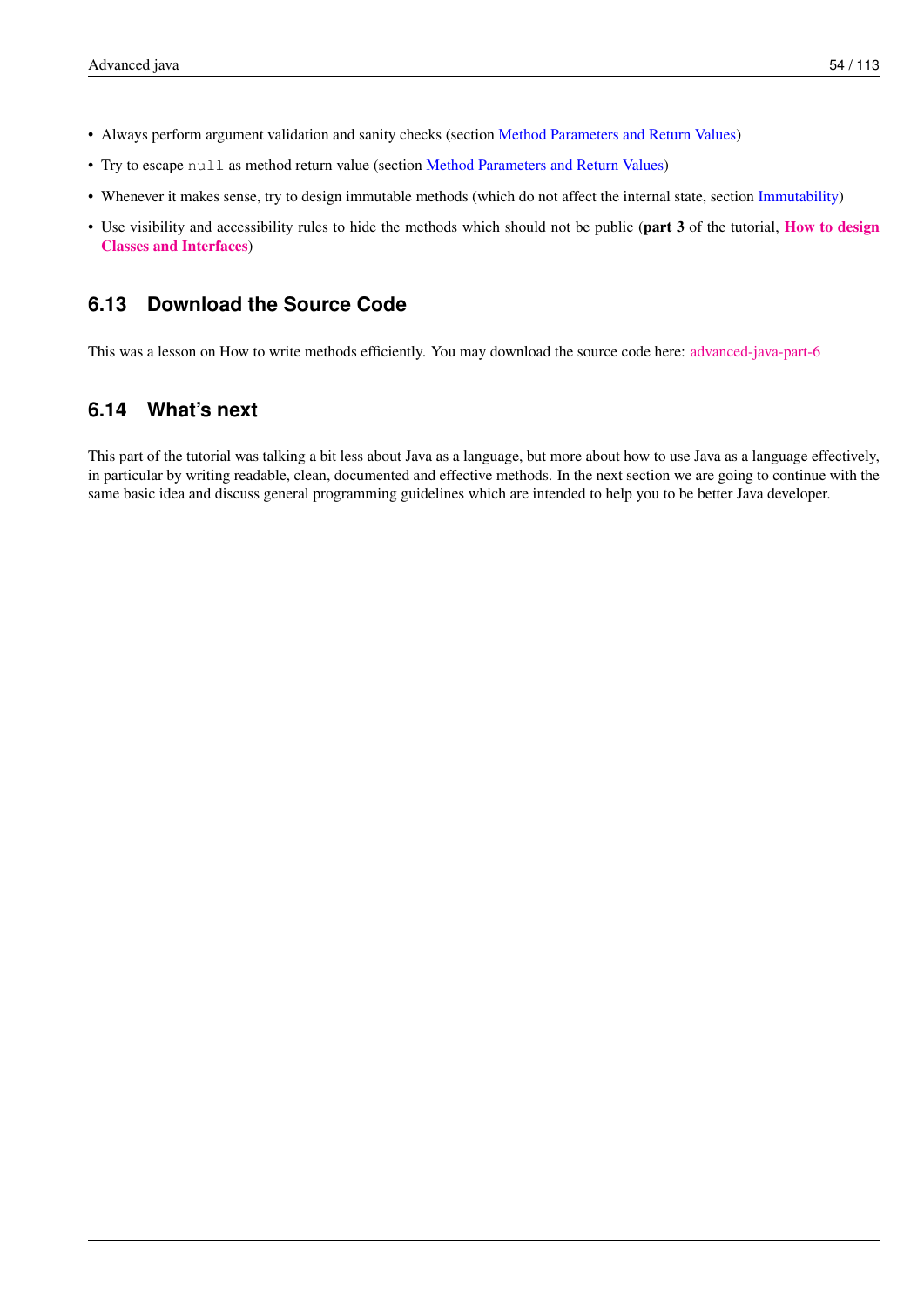# **Chapter 7**

# **General programming guidelines**

# **7.1 Introduction**

In this part of the tutorial we are going to continue discussing general principles of good programming style and robust design in Java. Some of those principles we have already seen in the previous parts of the tutorial, however a lot of new practical advices will be introduced along the way aiming to improve your skills as a Java developer.

# **7.2 Variable scopes**

In the part 3 of the tutorial, [How to design Classes and Interfaces](http://www.javacodegeeks.com/2015/09/how-to-design-classes-and-interfaces/), we have discussed how the visibility and accessibility could be applied to class and interface members, limiting their scope. However we have not discussed yet the local variables, which are used within method implementations.

In the Java language, every local variable, once declared, has a scope. The variable becomes visible from the place it is declared to the end of the method (or code block) it is declared in. As such, there is only one single rule to follow: declare the local variable as close to the place where it is used as possible. Let us take a look on some typical examples:

```
for( final Locale locale: Locale.getAvailableLocales() ) {
    // Some implementation here
}
try( final InputStream in = new FileInputStream( "file.txt" ) ) {
    // Some implementation here
}
```
In both code snippets the scope of the local variables is limited to the execution blocks they are declared in. Once the block ends, the local variable goes out of scope and is not visible anymore. It looks clean and concise however with the release of Java 8 and introduction of lambdas, many well-known idioms of using local variables are becoming obsolete. Let us rewrite the **foreach** loop from the previous example to use lambdas instead:

```
Arrays.stream( Locale.getAvailableLocales() ).forEach( ( locale ) -> {
        // Some implementation here
    }
);
```
The local variable became the argument of the function which itself is passed as the argument of the  $\epsilon$ orEach method.

# **7.3 Class fields and local variables**

Every method in Java belongs to some class (or some interface in case of Java 8 and the method is declared as default). As such, there is a probability of name conflicts between local variables used in method implementations and class members.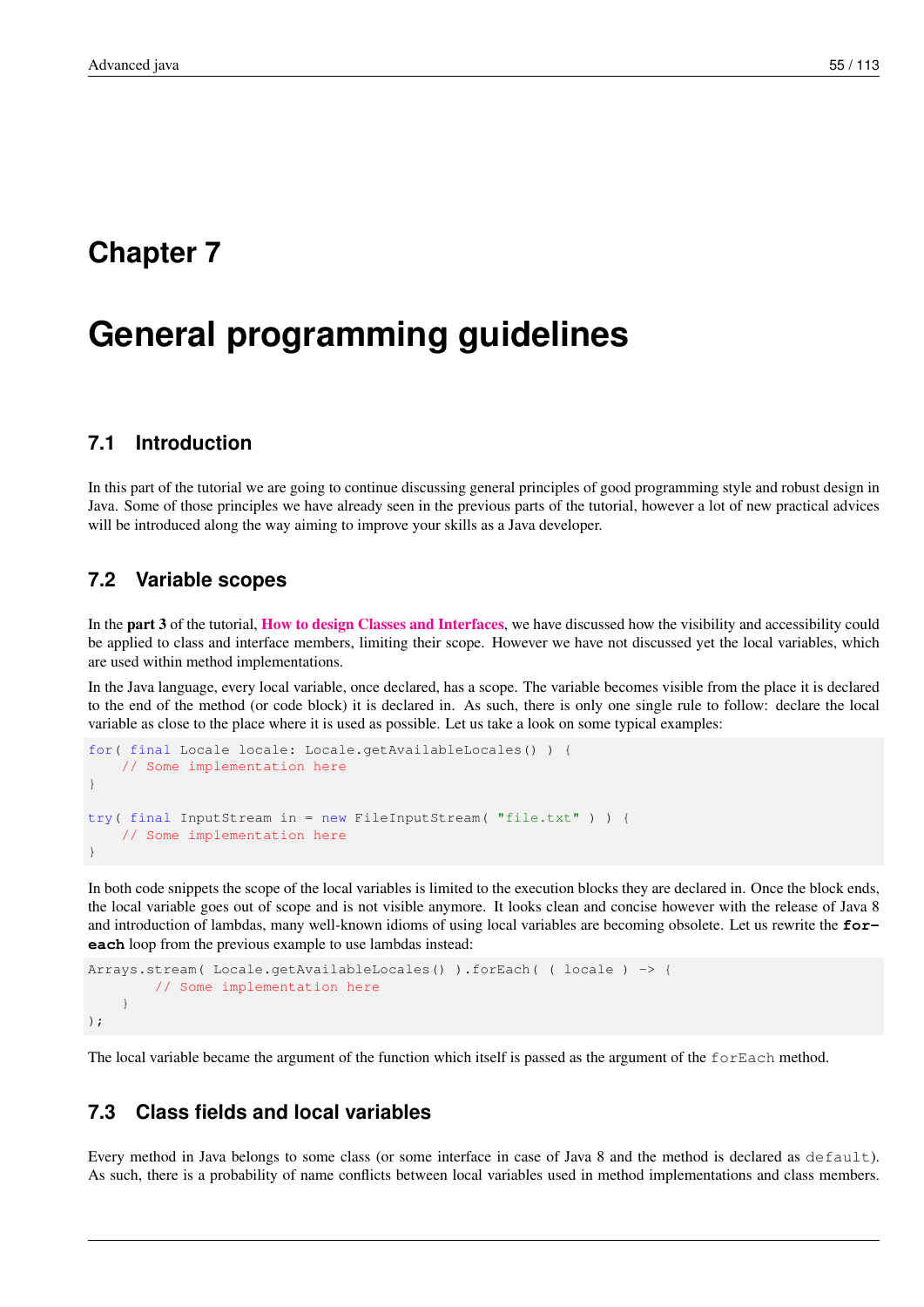The Java compiler is able to pick the right variable from the scope although it might not be the one developer intended to use. The modern Java IDEs do a tremendous work in order to hint to the developers when such conflicts are taking place (warnings, highlightings, ...) but it is still better to think about that while developing. Let us take a look on this example:

```
public class LocalVariableAndClassMember {
     private long value;
     public long calculateValue( final long initial ) {
         long value = initial;
         value *= 10;value += value;
         return value;
     }
 }
```
The example looks quite simple however there is a catch. The method calculateValue introduces a local variable with name value and by doing that hides the class member with the same name. The line 08 should have summed the class member and the local variable but instead it does something very different. The correct version may look like that (using the keyword this):

```
public class LocalVariableAndClassMember {
     private long value;
     public long calculateValue( final long initial ) {
         long value = initial;
         value *=10;value += this.value;
         return value;
     }
 }
```
Somewhat naive implementation but nevertheless it highlights the important issue which in some cases could take hours to debug and troubleshoot.

# **7.4 Method arguments and local variables**

Another trap, which quite often inexperienced Java developers fall into, is using method arguments as local variables. Java allows to reassign non-final method arguments with a different value (however it has no effect on the original value whatsoever). For example:

```
public String sanitize( String str ) {
    if( !str.isEmpty() ) {
        str = str.time();
    }
    str = str.toLowerCase();
    return str;
}
```
It is not a beautiful piece of code but it is good enough to reveal the problem: method argument str is reassigned to another value (and basically is used as a local variable). In all cases (with no exception) this pattern could and should be avoided (for example, by declaring method arguments as final). For example:

```
public String sanitize( final String str ) {
    String sanitized = str;
```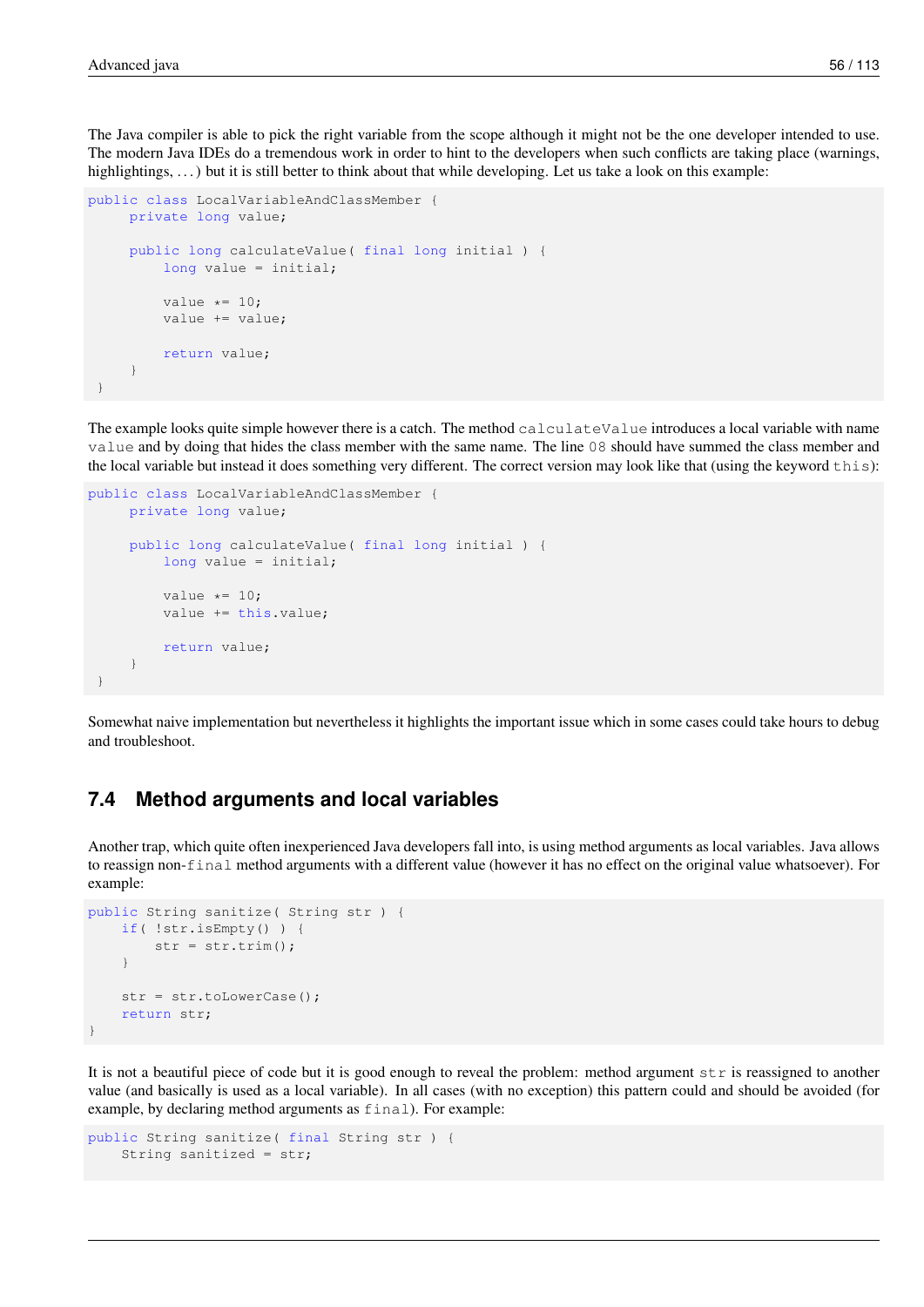}

```
if( !str.isEmpty() ) {
    sanitized = str.trim();
}
sanitized = sanitized.toLowerCase();
return sanitized;
```
The code which does follow this simple rule is much easier to follow and reason about, even at the price of introducing local variables.

# **7.5 Boxing and unboxing**

Boxing and unboxing are all the names of the same technique used in Java language to convert between primitive types (like int, long, double) to respective primitive type wrappers (like Integer, Long, Double). In the **part 4** of the tutorial, [How and when to use Generics](http://www.javacodegeeks.com/2015/09/how-and-when-to-use-generics/), we have already seen it in action while talking about primitive type wrappers as generic type parameters.

Although the Java compiler tries to do its best to hide those conversions by performing autoboxing, sometimes it make things worse and leads to unexpected results. Let us take a look on this example:

```
public static void calculate( final long value ) {
    // Some implementation here
}
```

```
final Long value = null;
calculate( value );
```
The code snippet above compiles perfectly fine, however it throws NullPointerException on line 02 when the conversion between Long and long happens. The advice here would be to prefer using primitive type (however as we already know, it is not always possible).

## **7.6 Interfaces**

In the **part 3** of the tutorial, **[How to design Classes and Interfaces](http://www.javacodegeeks.com/2015/09/how-to-design-classes-and-interfaces/)**, we have discussed interfaces and contract-based development, emphasizing a lot on the fact that interfaces should be preferred to concrete classes wherever possible. The intent of this section is to convince you one more time to consider interfaces first by showing off real examples.

Interfaces are not tied to any particular implementation (with default methods being an exception). They are just contracts and as such they provide a lot of freedom and flexibility in the way contracts could be fulfilled. This flexibility becomes increasingly important when the implementation involves external systems or services. Let us take a look on the following simple interface and its possible implementation:

```
public interface TimezoneService {
   TimeZone getTimeZone( final double lat, final double lon ) throws IOException;
}
public class TimezoneServiceImpl implements TimezoneService {
   @Override
   public TimeZone getTimeZone(final double lat, final double lon) throws IOException {
        final URL url = new URL( String.format(
            "http://api.geonames.org/timezone?lat=%.2f&lng=%.2f&username=demo",
           lat, lon
       ) );
        final HttpURLConnection connection = ( HttpURLConnection )url.openConnection();
```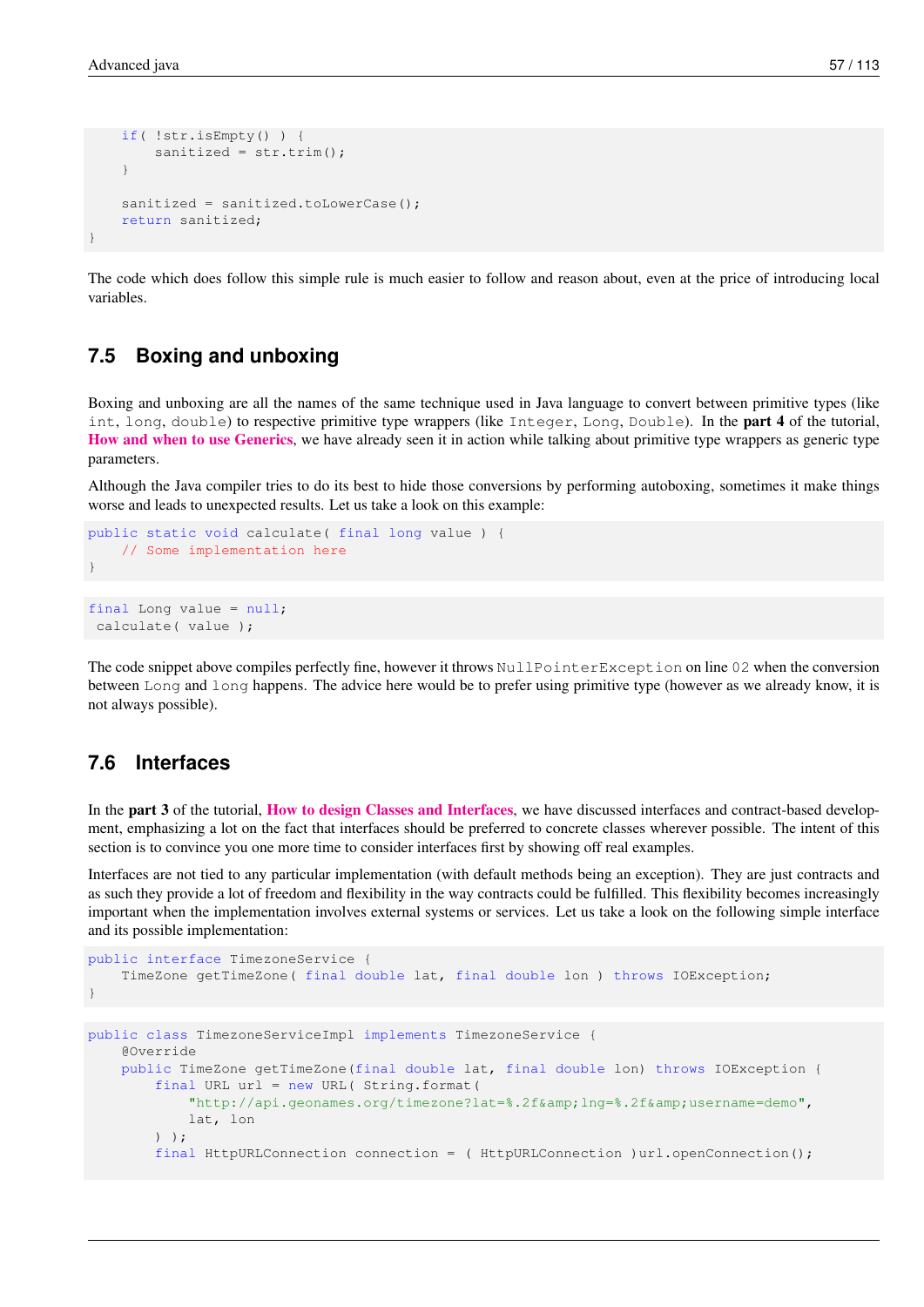```
connection.setRequestMethod( "GET" );
        connection.setConnectTimeout( 1000 );
        connection.setReadTimeout( 1000 );
        connection.connect();
        int status = connection.getResponseCode();
        if (status == 200) {
            // Do something here
        }
        return TimeZone.getDefault();
    }
}
```
The code snippet above demonstrates a typical interface / implementation pattern. The implementation uses external HTTP service [\(http://api.geonames.org/\)](http://api.geonames.org/) to retrieve the time zone for a particular location. However, because the contact is driven by the interface, it is very easy to introduce yet another implementation using, for example, database or even flat file. With that, interfaces greatly help to design testable code. For example, it is not always practical to call external service on each test run so it makes sense to provide the alternative, dummy implementation (also known as stub or mock) instead:

```
public class TimezoneServiceTestImpl implements TimezoneService {
    @Override
    public TimeZone getTimeZone(final double lat, final double lon) throws IOException {
        return TimeZone.getDefault();
    }
}
```
This implementation could be used in every place where TimezoneService interface is required, isolating the test scenario from dependency on external components.

Many excellent examples of appropriate use of the interfaces are encapsulated inside the Java standard collection library. Col lection, List, Set, all those interfaces are backed by several implementations which could be replaced seamlessly and interchangeably when contracts are favored, for example:

```
public static< T > void print( final Collection< T > collection ) {
    for( final T element: collection ) {
        System.out.println( element ) ;
    }
}
print( new HashSet< Object >( /* ... */ ) );
print( new ArrayList< Integer >( /* ... */ ) );
print( new TreeSet< String >( /* ... */ ) );
```
# **7.7 Strings**

print ( new Vector< Long > ( /\* ... \*/ ) );

Strings are one of the most widely used types in Java and, arguably, in most of the programming languages. The Java language simplifies a lot the routine operations over strings by natively supporting the concatenations and comparison. Additionally, the Java standard library provides many different classes to make strings operations efficient and that is what we are going to discuss in this section.

In Java, strings are immutable objects, represented in UTF-16 format. Every time you concatenate the strings (or perform any operation which modifies the original string) the new instance of the String class is created. Because of this fact, the concatenation operations may become very ineffective, causing the creation of many intermediate string instances (generally speaking, generating garbage).

But the Java standard library provides two very helpful classes which aim to facilitate string manipulations: StringBuilder and StringBuffer (the only difference between those is that StringBuffer is thread-safe while StringBuilder is not). Let us take a look on couple of examples using one of these classes: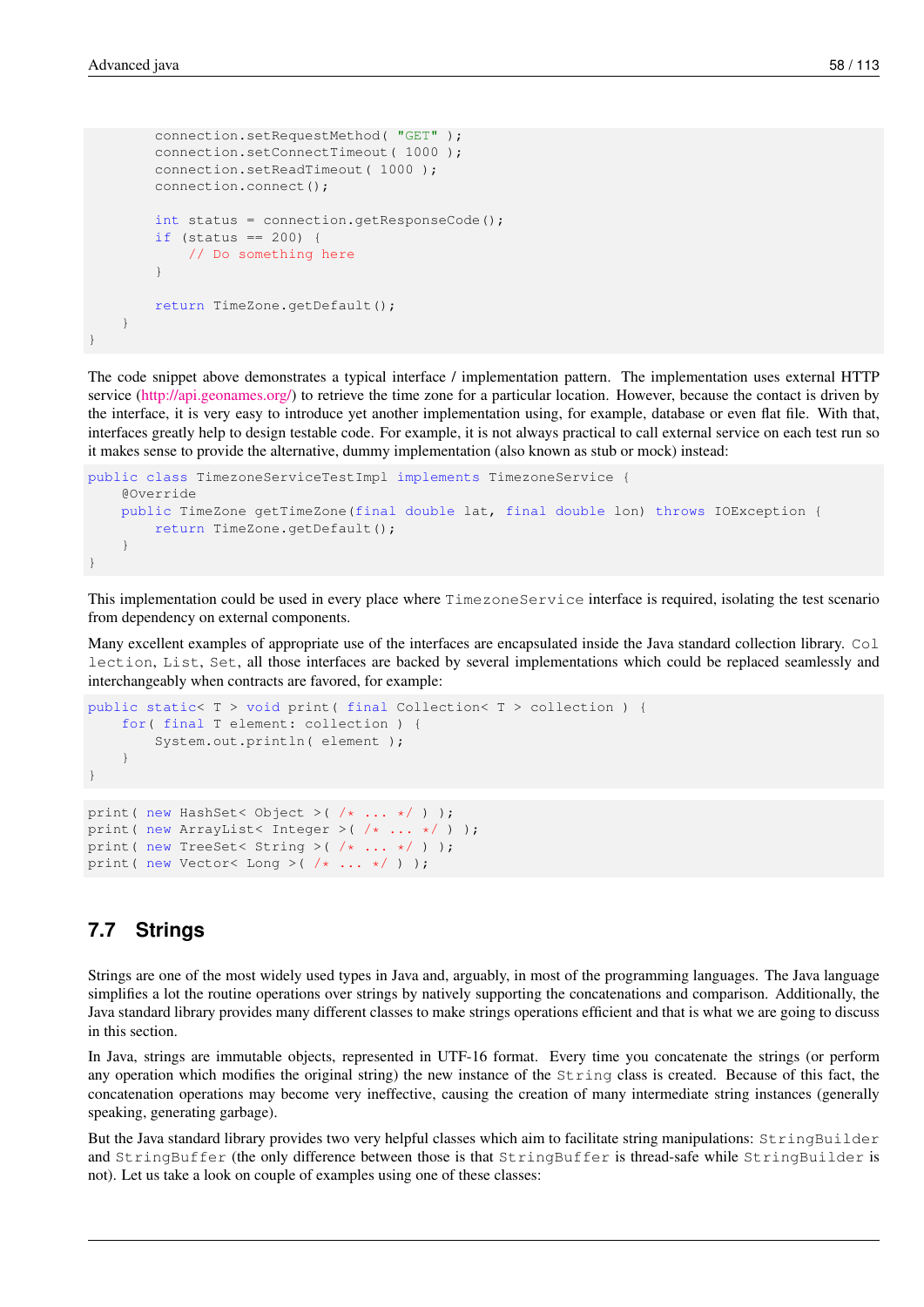```
final StringBuilder sb = new StringBuilder();
for( int i = 1; i <= 10; ++i ) {
   sb.append( " " );
    sb.append( i );
}
sb.deleteCharAt( 0 );
sb.insert( 0, "[" );
sb.replace(sb.length() - 3, sb.length(), "]");
```
Though using the StringBuilder / StringBuffer is the recommended way to manipulate strings, it may look over-killing in simple scenario of concatenating two or three strings so the regular + operator could be used instead, for example:

```
String userId = "user:" + new Random().nextInt( 100 );
```
The often better alternative to straightforward concatenation is to use string formatting and Java standard library is also here to help by providing the static helper method String.format. It supports a rich set of format specifiers, including numbers, characters, dates/times, etc. (for the complete reference please visit the [official documentation\)](https://docs.oracle.com/javase/7/docs/api/java/util/Formatter.html#syntax). Let us explore the power of formatting by example:

```
String.format(\sqrt{804d}, 1); -> 0001
String.format( "%.2f", 12.324234d ); -> 12.32
String.format( "%tR", new Date() ); \rightarrow 21:11
String.format( "%tF'', new Date() ); -> 2014-11-11
String.format( "%d%%", 12 ); -> 12%
```
The String.format method provides a clean and easy approach to construct strings from different data types. It worth to mention that some modern Java IDEs are able to analyze the format specification against the arguments passed to the  $String$ . format method and warn developers in case of any mismatches detected.

# **7.8 Naming conventions**

Java as a language does not force the developers to strictly follow any naming conventions, however the community has developed a set of easy to follow rules which make the Java code looking uniformly across standard library and any other Java project in the wild.

- package names are typed in lower case: org.junit, com.fasterxml.jackson, javax.json
- class, enum, interface or annotation names are typed in capitalized case: StringBuilder, Runnable, @Override
- method or field names (except static final) are typed in camel case: isEmpty, format, addAll
- static final field or enumeration constant names are typed in upper case, s\*eparated by underscore\* \_': `LOG, MIN\_RA DIX, INSTANCE
- local variable and method arguments names are typed in camel case: str, newLength, minimumCapacity
- generic type parameter names are usually represented as one character in upper case:  $T$ ,  $U$ ,  $E$

By following these simple conventions the code you are writing will look concise and indistinguishable from any other library or framework, giving the impression it was authored by the same person (one of those rare cases when conventions are really working).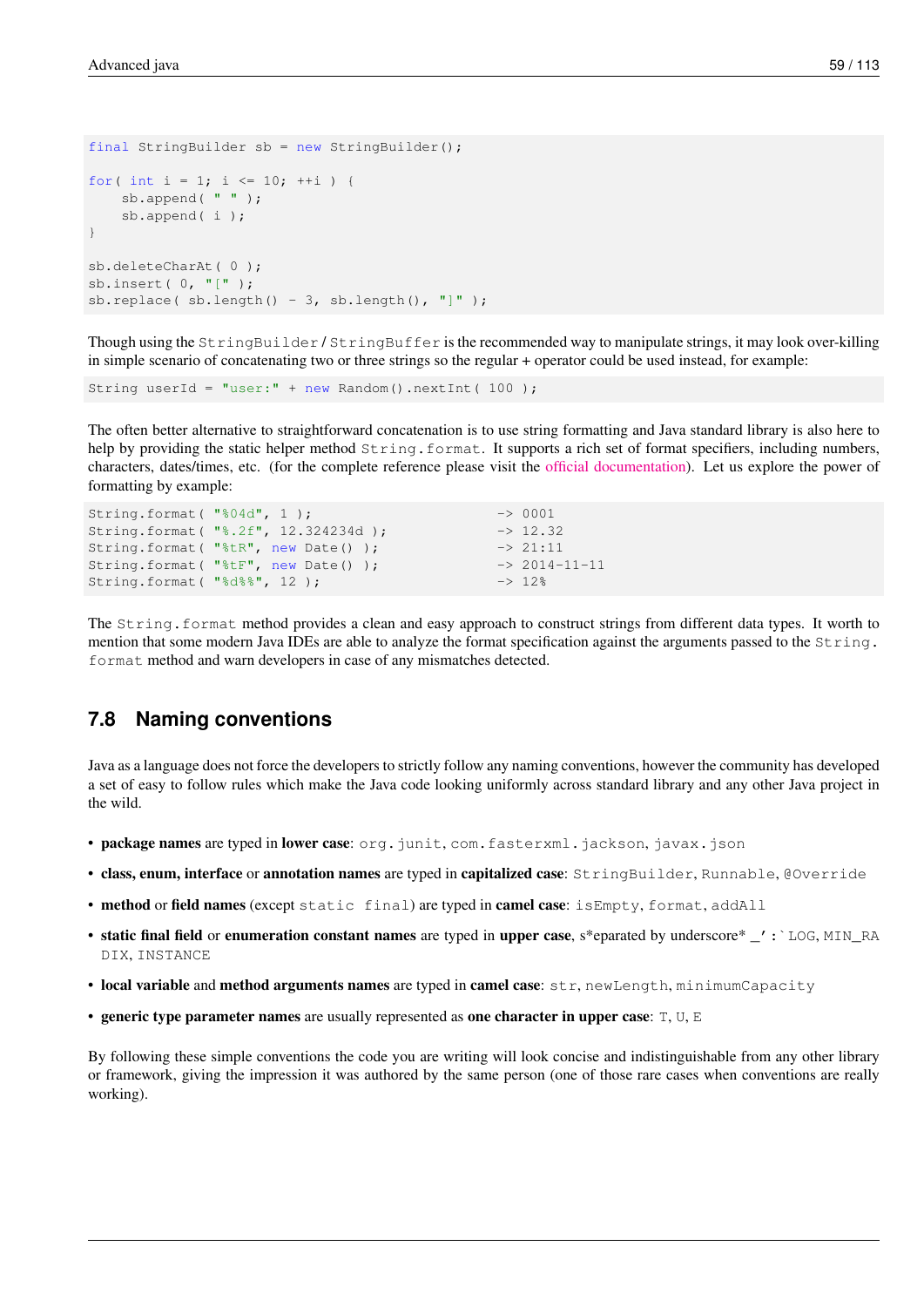# **7.9 Standard Libraries**

No matter what kind of Java projects you are working on, the Java standard libraries are your best friends. Yes, it is hard to disagree that they have some rough edges and strange design decisions, nevertheless in 99% it is a high quality code written by experts. It is worth learning.

Every Java release brings a lot of new features to existing libraries (with some possible deprecation of the old ones) as well as adds many new libraries. Java 5 brought new concurrency library reconciled under java.util.concurrent package. Java 6 delivered (a bit less known) scripting support (javax.script package) and the Java compiler API (under javax. tools package). Java 7 brought a lot of improvements into java.util.concurrent, introduced new I/O library under java.nio.file package and dynamic languages support with java.lang.invoke package. And finally, Java 8 delivered a long-awaited date/time API hosted under java.time package.

Java as a platform is evolving and it is extremely important to keep up with this evolution. Whenever you are considering to introduce third-party library or framework into your project, make sure the required functionality is not already present in the Java standard libraries (indeed, there are many specialized and high-performance algorithm implementations which outperforms the ones from standard libraries but in most of the cases you do not really need them).

# **7.10 Immutability**

Immutability is all over the tutorial and in this part it stays as a reminder: please take immutability seriously. If a class you are designing or a method you are implementing could provide the immutability guarantee, it could be used mostly everywhere without the fear of concurrent modifications. It will make your life as a developer easier (and hopefully lives of your teammates as well).

# **7.11 Testing**

Test-driven development (TDD) practices are extremely popular in Java community, raising the quality bar of the code being written. With all those benefits which TDD brings on the table, it is sad to observe that Java standard library does not include any test framework or scaffolding as of today.

Nevertheless, testing becomes a necessary part of the modern Java development and in this section we are going to cover some basics using excellent [JUnit](http://junit.org/) framework. Essentially, in [JUnit,](http://junit.org/) each test is a set of assertions about the expect object state or behavior.

The secret of writing great tests is to keep them short and simple, testing one thing at a time. As an exercise, let us write a set of tests to verify that  $String$ . format function from the section [Strings](#page-1-0) returns the desired results.

```
package com.javacodegeeks.advanced.generic;
import static org.junit.Assert.assertThat;
import static org.hamcrest.CoreMatchers.equalTo;
import org.junit.Test;
public class StringFormatTestCase {
    @Test
    public void testNumberFormattingWithLeadingZeros() {
        final String formatted = String.format( "%04d", 1 );
        assertThat( formatted, equalTo( "0001" ) );
    }
    @Test
    public void testDoubleFormattingWithTwoDecimalPoints() {
        final String formatted = String.format(\sqrt{8}.2f", 12.324234d);
        assertThat( formatted, equalTo( "12.32" ) );
    }
}
```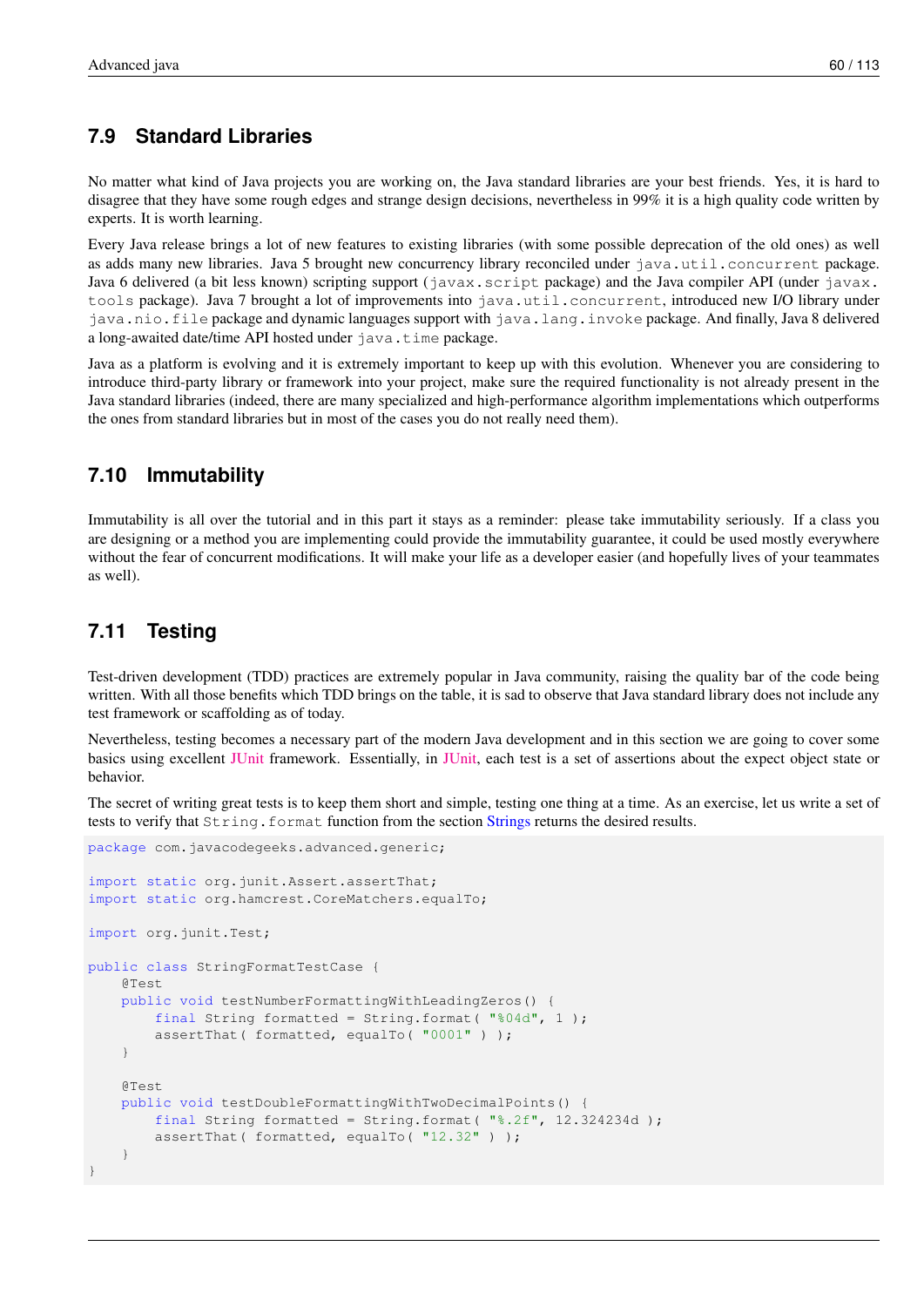The tests look very readable and their execution is instantiations. Nowadays, the average Java project contains hundreds of test cases, giving the developer a quick feedback on regressions or features under development.

# **7.12 Download the Source Code**

This was a lesson on the General programming guidelines, lesson of Advanced Java course. You may download the source code here: [AdvancedJavaPart7](http://www.javacodegeeks.com/wp-content/uploads/2015/09/advanced-java-part-7.zip)

# **7.13 What's next**

This part of the tutorial finishes the series of discussions related to Java programming practices and guidelines. In the next part we are going to return back to the language features by exploring the world of Java exceptions, their types, how and when to use them.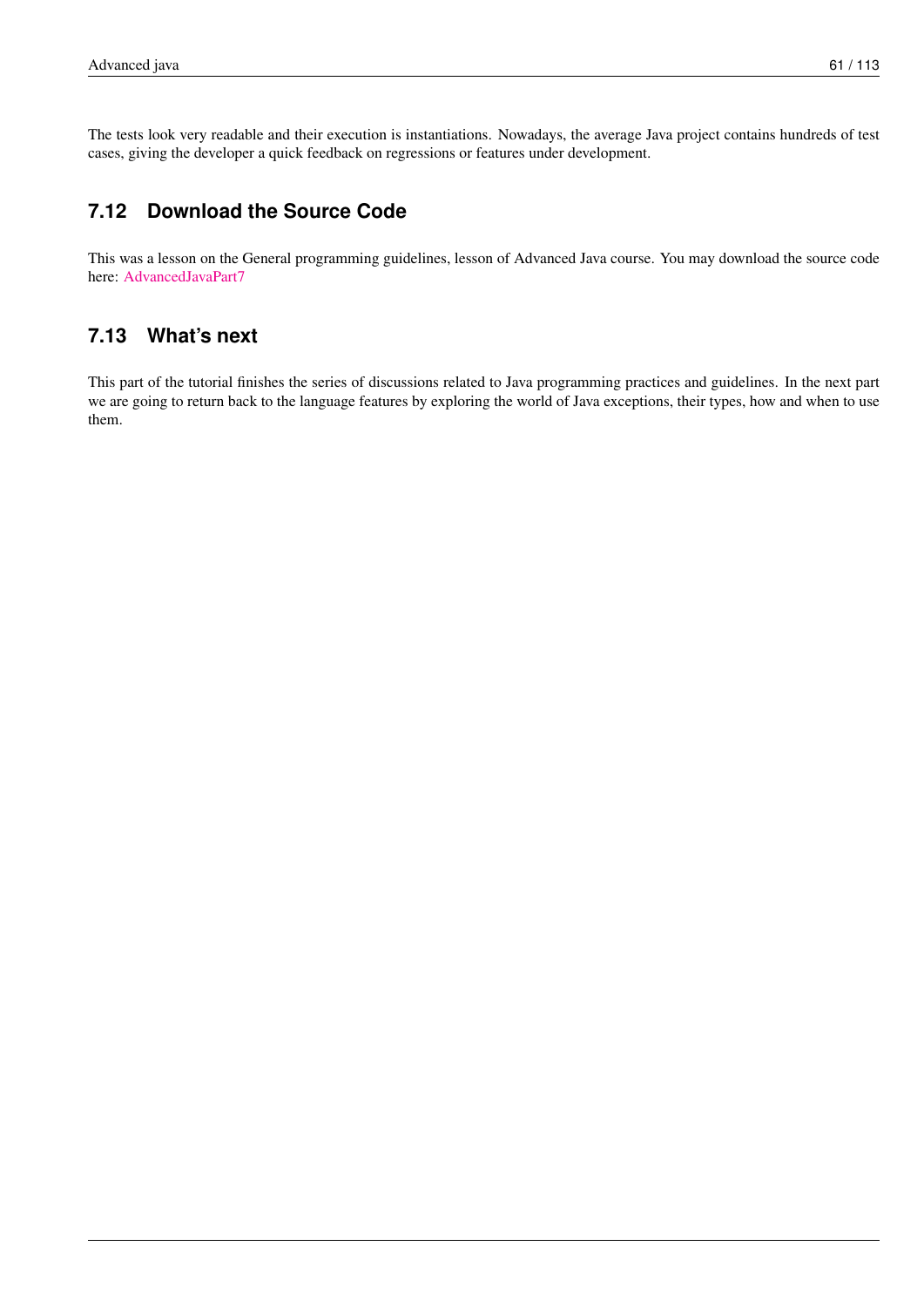### **Chapter 8**

# **How and when to use Exceptions**

#### **8.1 Introduction**

Exceptions in Java are an important instrument to signal abnormal (or exceptional) conditions in the program flow which may prevent it to make a further progress. By nature, those exceptional conditions may be fatal (the program is not able to function anymore and should be terminated) or recoverable (the program may continue to run though some functionality may not be available).

In this section of the tutorial we are going to walk through the typical scenario of using exceptions in Java, discuss the checked and unchecked exceptions, and touch some corner cases and useful idioms.

#### **8.2 Exceptions and when to use them**

In a nutshell, exceptions are some kind of events (or signals) which occur during program execution and interrupt the regular execution flow. The idea which led to introduction of the exceptions was born as a replacement to the error codes and status checking techniques used back in the days. Since then, exceptions gained widespread acceptance as the standard way to deal with error conditions in many programming languages, including Java.

There is only one important rule related to exceptions handling (not only in Java): never ignore them! Every exception should be a least logged (please see [Exceptions and logging\)](#page-1-0) but not ignored, ever. Nonetheless, there are those rare circumstances when exception could be safely ignored because really not much could be done about it (please refer to the [Using try-with-resources](#page-1-0) section for the example).

And one more thing, in the **part 6** of the tutorial, **[How to write methods efficiently](http://www.javacodegeeks.com/2015/09/how-to-write-methods-efficiently/)**, we have discussed argument validation and sanity checks. Exceptions are a crucial part of these practices: every public method should verify all required preconditions before doing any real work and raise an appropriate exception if some of those have not been met.

#### **8.3 Checked and unchecked exceptions**

The exceptions management in the Java language differs from other programming languages. This is primarily because there are two classes of exceptions in Java: checked exceptions and unchecked exceptions. Interestingly, those two classes are somewhat artificial and are imposed by Java language rules and its compiler (but JVM makes no difference between them).

As a rule of thumb, unchecked exceptions are used to signal about erroneous conditions related to program logic and assumptions being made (invalid arguments, null pointers, unsupported operations, ...). Any unchecked exception is a subclass of Runtim eException and that is how Java compiler understands that a particular exception belongs to the class of unchecked ones.

Unchecked exceptions are not required to be caught by the caller or to be listed as a part of the method signature (using throws keyword). The NullPointerException is the most known member of unchecked exceptions and here is its declaration from the Java standard library: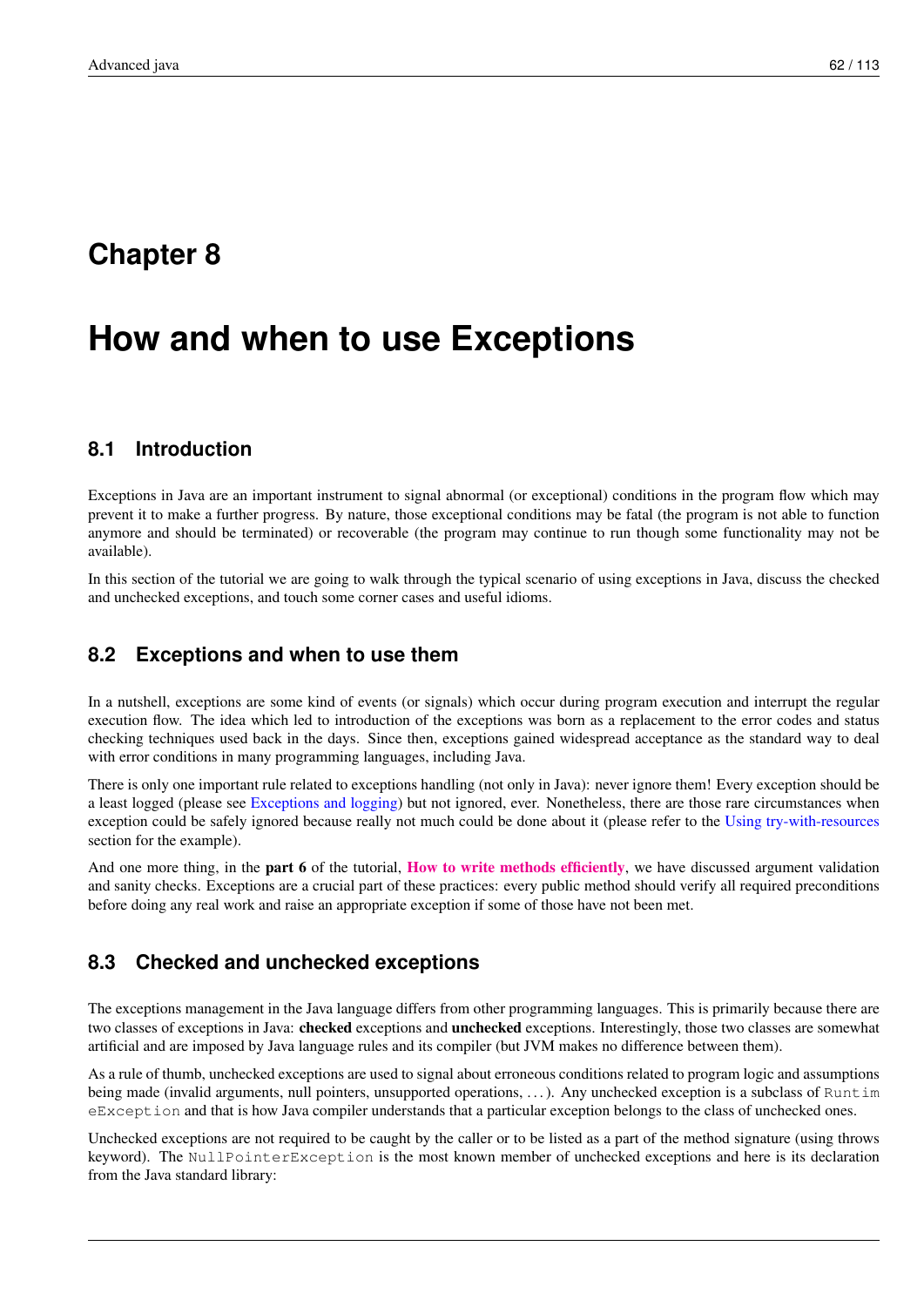```
public class NullPointerException extends RuntimeException {
    public NullPointerException() {
        super();
    }
    public NullPointerException(String s) {
        super(s);
    }
}
```
Consequently, checked exceptions represent invalid conditions in the areas which are outside of the immediate control of the program (like memory, network, file system, . . . ). Any checked exception is a subclass of Exception. In contrast to the unchecked exceptions, checked exceptions must be either caught by the caller or be listed as a part of the method signature (using throws keyword). The IOException is, probably, the most known one among checked exceptions:

```
public class IOException extends Exception {
    public IOException() {
        super();
    }
    public IOException(String message) {
        super(message);
    }
    public IOException(String message, Throwable cause) {
        super(message, cause);
    }
    public IOException(Throwable cause) {
        super(cause);
    }
}
```
The separation to checked and unchecked exceptions sounded like a good idea at the time, however over the years it turned out that it has introduced more boilerplate and not so pretty code patterns than solved the real problems. The typical (and unfortunately quite cumbersome) pattern which emerged within Java ecosystem is to hide (or wrap) the checked exception within unchecked one, for example:

```
try {
    // Some I/O operation here
} catch( final IOException ex ) {
    throw new RuntimeException( "I/O operation failed", ex );
}
```
It is not the best option available, however with a careful design of own exception hierarchies it may reduce a lot the amount of boilerplate code developers need to write.

It is worth to mention that there is another class of exceptions in Java which extends the Error class (for example, OutOfMemor yError or StackOverflowError). These exceptions usually indicate the fatal execution failure which leads to immediate program termination as recovering from such error conditions is not possible.

#### **8.4 Using try-with-resources**

Any exception thrown causes some, so called, stack unwinding and changes in the program execution flow. The results of that are possible resource leaks related to unclosed native resources (like file handles and network sockets). The typical well-behaved I/O operation in Java (up until version 7) required to use a mandatory  $\pm$  inally block to perform the cleanup and usually was looking like that: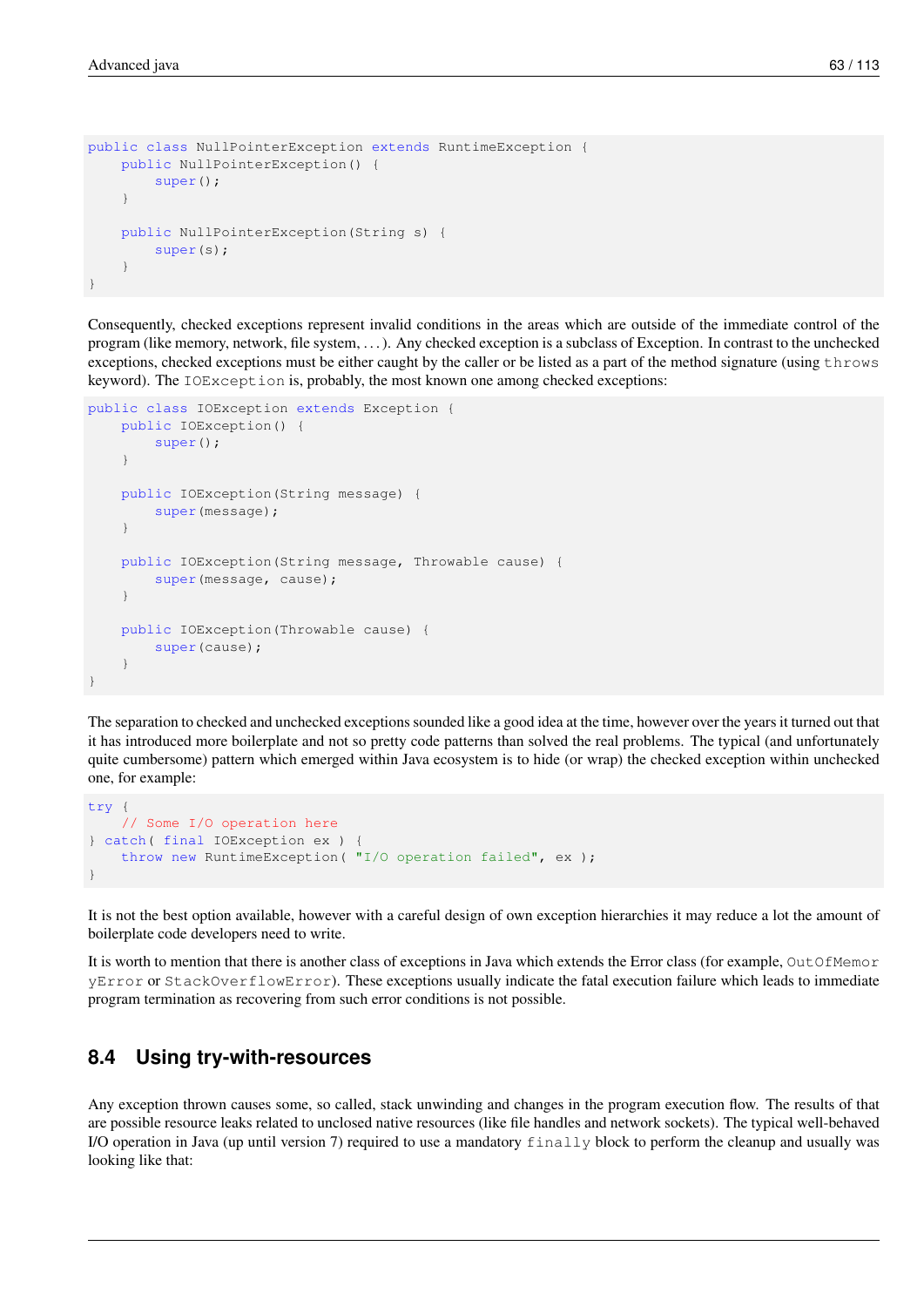```
public void readFile( final File file ) {
    InputStream in = null;
    try {
        in = new FileInputStream( file );
        // Some implementation here
    } catch( IOException ex ) {
        // Some implementation here
    } finally {
        if( in != null ) {
            try {
                in.close();
            } catch( final IOException ex ) {
                /* do nothing */}
        }
    }
}
```
Nevertheless the finally block looks really ugly (unfortunately, not too much could be done here as calling close method on the input stream could also result into IOException exception), whatever happens the attempt to close input stream (and free up the operation system resources behind it) will be performed. In the section [Exceptions and when to use them](#page-1-0) we emphasized on the fact that exceptions should be never ignored, however the ones thrown by close method are arguably the single exclusion from this rule.

Luckily, since Java 7 there is a new construct introduced into the language called **try-with-resources** which significantly simplified overall resource management. Here is the code snippet above rewritten using try-with-resources:

```
public void readFile( final File file ) {
    try( InputStream in = new FileInputStream( file ) ) {
        // Some implementation here
    } catch( final IOException ex ) {
        // Some implementation here
    }
}
```
The only thing which the resource is required to have in order to be used in the **try-with-resources** blocks is implementation of the interface AutoCloseable. Behind the scene Java compiler expands this construct to something more complex but for developers the code looks very readable and concise. Please use this very convenient technique where appropriate.

#### **8.5 Exceptions and lambdas**

In the part 3 of the tutorial, How to design Classes and Interfaces, we already talked about latest and greatest Java 8 features, in particular lambda functions. However we have not looked deeply into many practical use cases and exceptions are one of them.

With no surprise, unchecked exceptions work as expected, however Java's lambda functions syntax does not allow to specify the checked exceptions (unless those are defined by @FunctionalInterface itself) which may be thrown. The following code snippet will not compile with a compilation error \*"Unhandled exception type IOException" \* (which could be thrown at line 03):

```
public void readFile() {
     run( () \rightarrow {
         Files.readAllBytes( new File( "some.txt" ).toPath() );
     } );
 }
 public void run( final Runnable runnable ) {
     runnable.run();
 }
```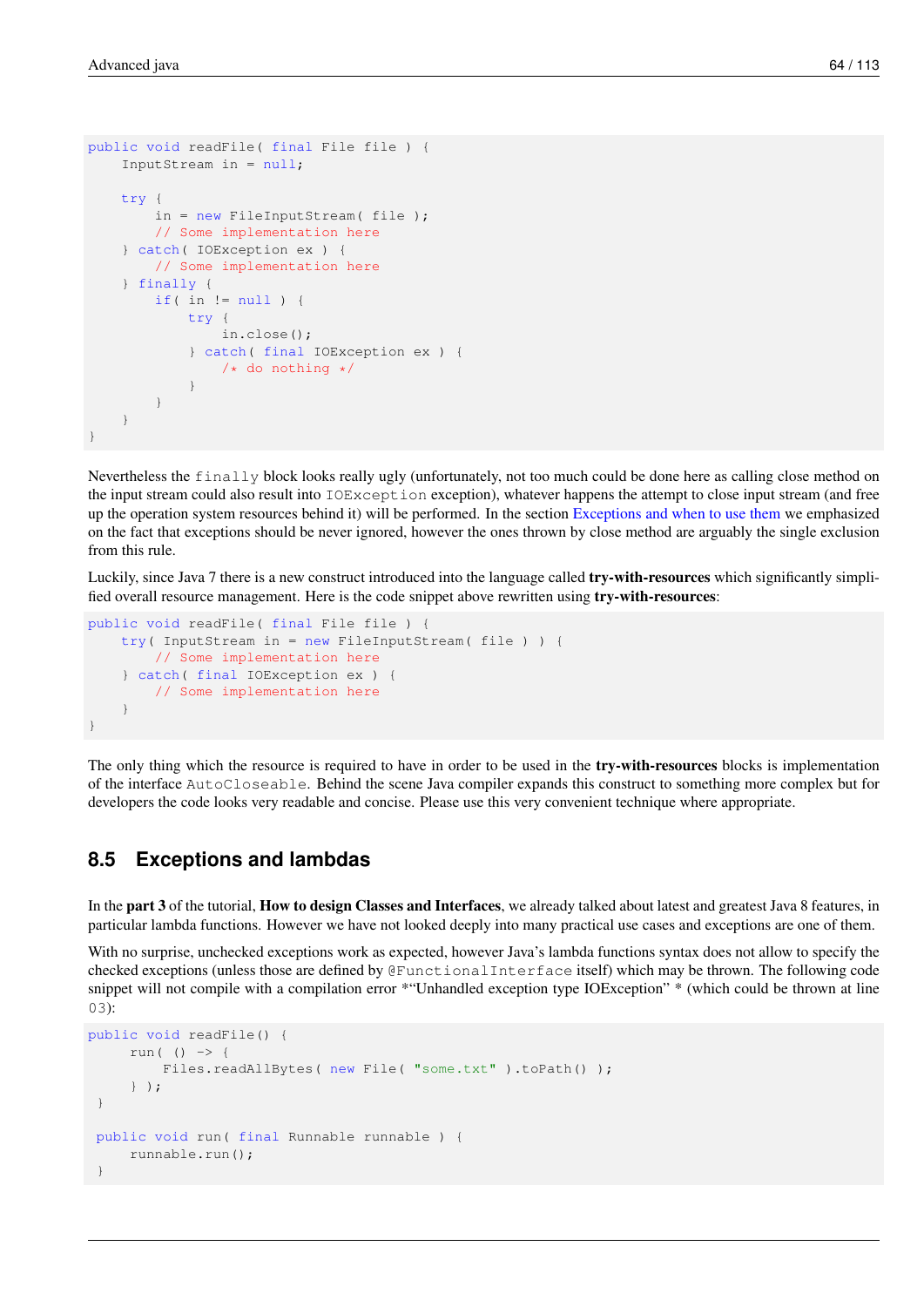The only solution right now is to catch the IOException exception inside lambda function body and re-throw the appropriate RuntimeException exception (not forgetting to pass the original exception as a cause), for example:

```
public void readFile() {
    run( () \rightarrow {
        try {
             Files.readAllBytes( new File( "some.txt" ).toPath() );
        } catch( final IOException ex ) {
             throw new RuntimeException( "Error reading file", ex );
        }
    } );
}
```
Many functional interfaces are declared with the ability to throw any Exception from its implementation but if not (like Runnable), wrapping (or catching) the checked exceptions into unchecked ones is the only way to go.

#### **8.6 Standard Java exceptions**

The Java standard library provides a plenty on exception classes which are designated to cover most of the generic errors happening during program execution. The most widely used are presented in the table below, please consider those before defining your own.

| <b>Exception Class</b>          | <b>Purpose</b>                                                                                                                                                                                                                |
|---------------------------------|-------------------------------------------------------------------------------------------------------------------------------------------------------------------------------------------------------------------------------|
| NullPointerException            | Attempts to use null in a case where an object is required.                                                                                                                                                                   |
| IllegalArgumentException        | Method has been passed an illegal or inappropriate argument.                                                                                                                                                                  |
| IllegalStateException           | Method has been invoked at an illegal or inappropriate time.                                                                                                                                                                  |
| IndexOutOfBoundsException       | Index of some sort (such as to an array, to a string, or to a vector) is out of range.                                                                                                                                        |
| UnsupportedOperationException   | Requested operation is not supported.                                                                                                                                                                                         |
| ArrayIndexOutOfBoundsException  | An array has been accessed with an illegal index.                                                                                                                                                                             |
| ClassCastException              | Code has attempted to cast an object to a subclass of which it is not an instance.                                                                                                                                            |
| EnumConstantNotPresentException | Attempt to access an enum constant by name and the enum type contains no constant with the<br>specified name (enums have been on covered in the part 5 of the tutorial, How and when to use<br><b>Enums and Annotations).</b> |
| NumberFormatException           | Attempts to convert a string to one of the numeric types, but that the string does not have the<br>appropriate format.                                                                                                        |
| StringIndexOutOfBoundsException | Index is either negative or greater than the size of the string.                                                                                                                                                              |
| <b>IOException</b>              | I/O exception of some sort has occurred. This class is the general class of exceptions produced by<br>failed or interrupted I/O operations.                                                                                   |

Figure 8.1: advanced-java-standard-java-exceptions

#### **8.7 Defining your own exceptions**

The Java language makes it very easy to define own exception classes. Carefully designed exception hierarchies allow to implement detailed and fine-grained erroneous conditions management and reporting. As always, finding the right balance is very important: too many exception classes may complicate the development and blow the amount of the code involved in catching exception or propagating them down the stack.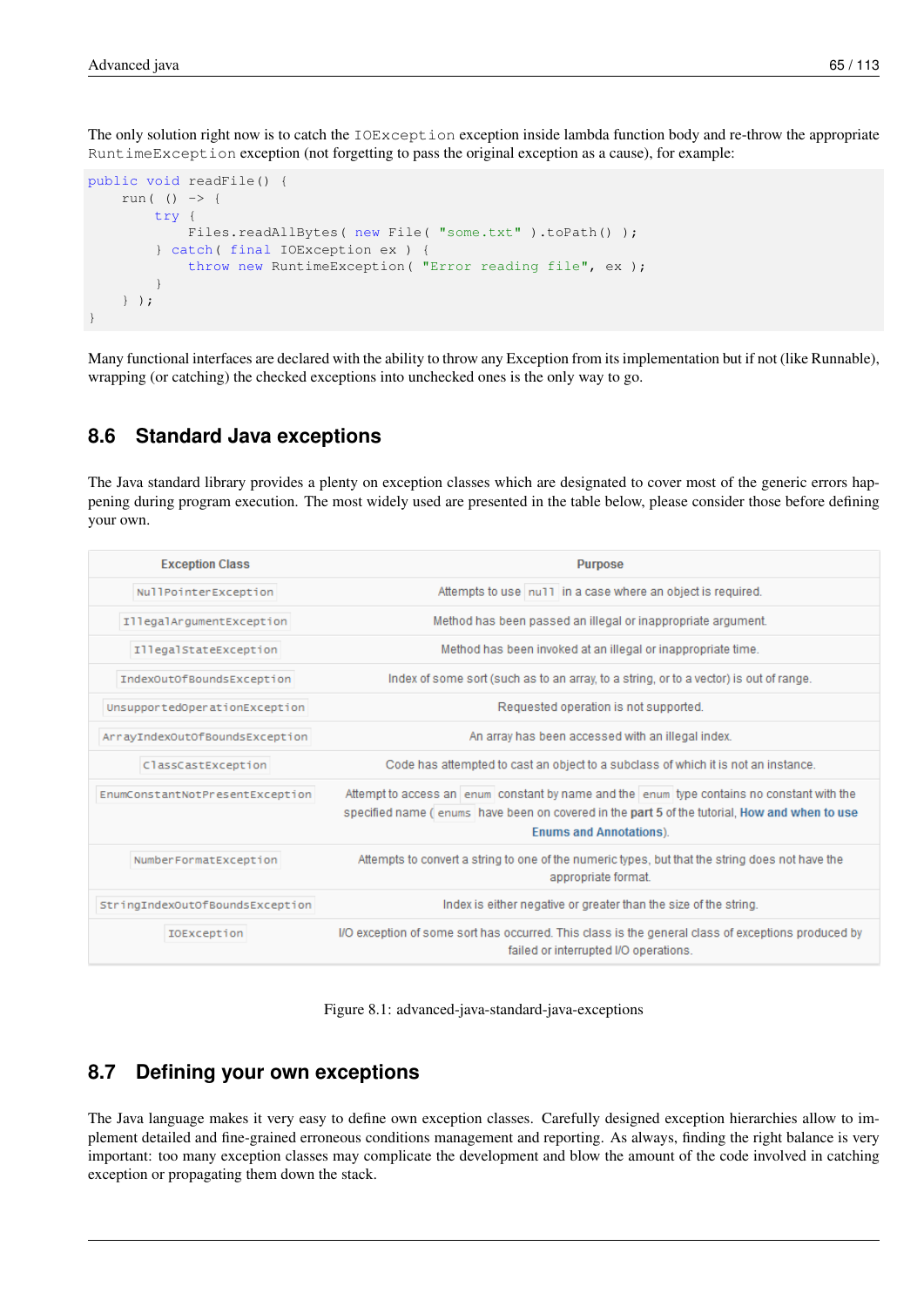It is strongly advised that all user-defined exceptions should be inherited from RuntimeException class and fall into the class of unchecked exceptions (however, there are always exclusions from the rule). For example, let us defined exception to dial with authentication:

```
public class NotAuthenticatedException extends RuntimeException {
    private static final long serialVersionUID = 2079235381336055509L;
    public NotAuthenticatedException() {
        super();
    }
    public NotAuthenticatedException( final String message ) {
        super( message );
    }
    public NotAuthenticatedException( final String message, final Throwable cause ) {
        super( message, cause );
    }
}
```
The purpose of this exception is to signal about non-existing or invalid user credentials during sing-in process, for example:

```
public void signin( final String username, final String password ) {
    if( !exists( username, password ) ) {
        throw new NotAuthenticatedException(
            "User / Password combination is not recognized" );
    }
}
```
It is always a good idea to pass the informative message along with the exception as it helps a lot to troubleshoot production systems. Also, if the exception was re-thrown as the result of another exceptional condition, the initial exception should be preserved using the cause constructor argument. It will help to figure out the real source of the problem.

#### **8.8 Documenting exceptions**

In the **part 6** of the tutorial, **[How to write methods efficiently](http://www.javacodegeeks.com/2015/09/how-to-write-methods-efficiently/)**, we have covered the proper documentation of the methods in Java. In this section we are going to spend a bit more time discussing how to make exceptions to be a part of the documentation as well.

If the method as a part of its implementation may throw the checked exception, it must become a part of the method signature (using throws declaration). Respectively, Java documentation tool has the @throws tag for describing those exceptions. For example:

```
/*** Reads file from the file system.
 * @throws IOException if an I/O error occurs.
\star/public void readFile() throws IOException {
   // Some implementation here
}
```
In contrast, as we know from section [Checked and unchecked exceptions,](#page-1-0) the unchecked exception usually are not declared as part of method signature. However it is still a very good idea to document them so the caller of the method will be aware of possible exceptions which may be thrown (using the same @throws tag). For example:

```
* Parses the string representation of some concept.
```

```
* @param str String to parse
```
 $/**$ 

```
* @throws IllegalArgumentException if the specified string cannot be parsed properly
```

```
* @throws NullPointerException if the specified string is null
```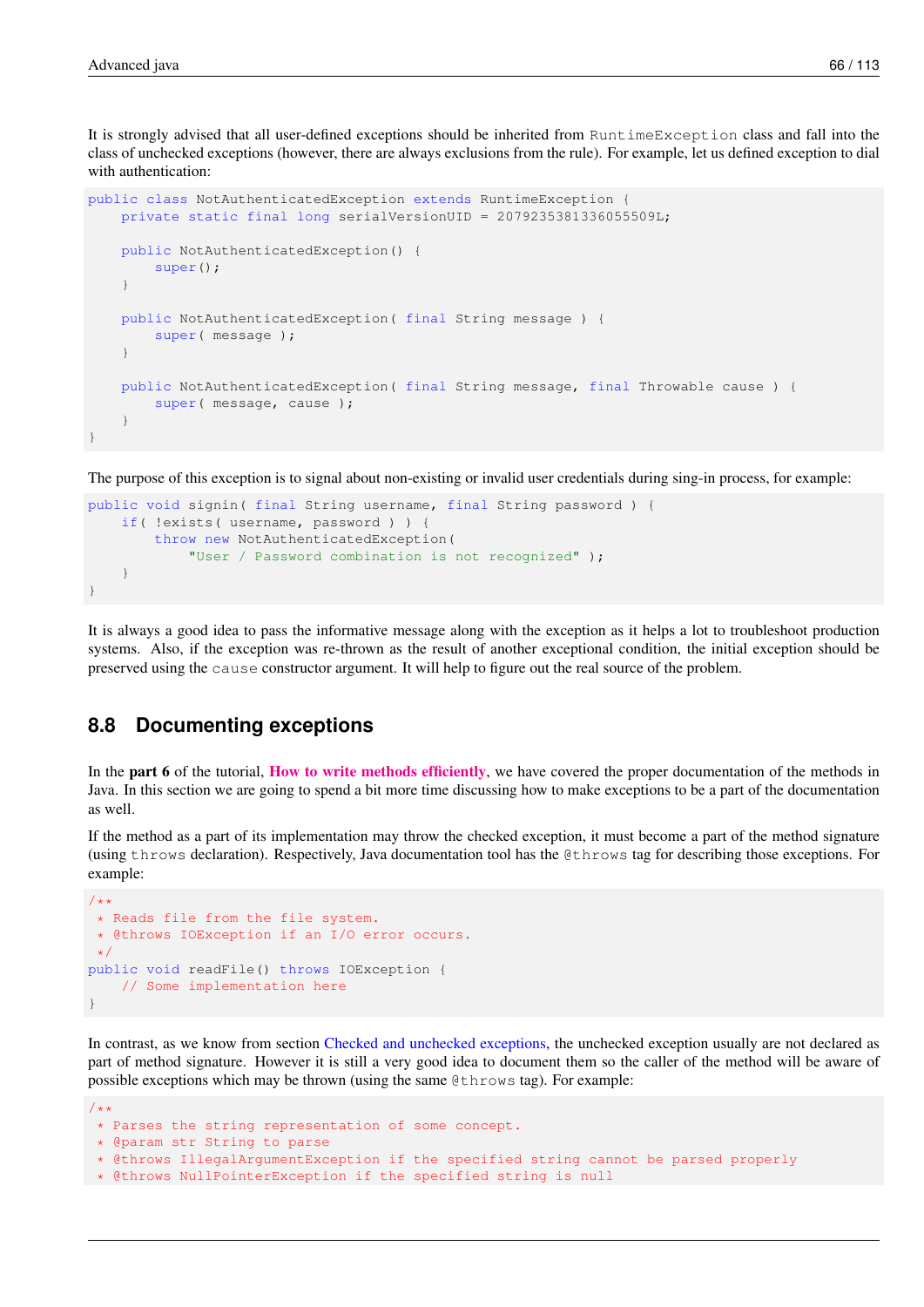```
\star/public void parse( final String str ) {
    // Some implementation here
}
```
Please always document the exceptions which your methods could throw. It will help other developers to implement proper exception handling and recovering (fallback) logic from the beginning, rescuing them from troubleshooting issues in production systems.

#### **8.9 Exceptions and logging**

Logging [\(http://en.wikipedia.org/wiki/Logfile\)](http://en.wikipedia.org/wiki/Logfile) is an essential part of any more or less complex Java application, library or framework. It is a journal of the important events happening in the application and exceptions are the crucial part of this flow. Later in the tutorial we may cover a bit the logging subsystem provided by Java standard library however please remember that exceptions should be properly logged and analyzed later on in order to discover problems in the applications and troubleshoot critical issues.

#### **8.10 Download the Source Code**

This was a lesson on how and when to use Exceptions. You may download the source code here: [advanced-java-part-8](http://www.javacodegeeks.com/wp-content/uploads/2015/09/advanced-java-part-8.zip)

#### **8.11 What's next**

In this part of the tutorial we have covered exceptions, a very important feature of the Java language. We have seen that exceptions are the foundation of the errors management in Java. Exceptions make handling and signaling erroneous conditions quite an easy job and, in contrast to error codes, flags and statuses, once occurred, exceptions cannot be ignored. In the next part we are going to address a very hot and complicated topic: concurrency and multithreaded programming in Java.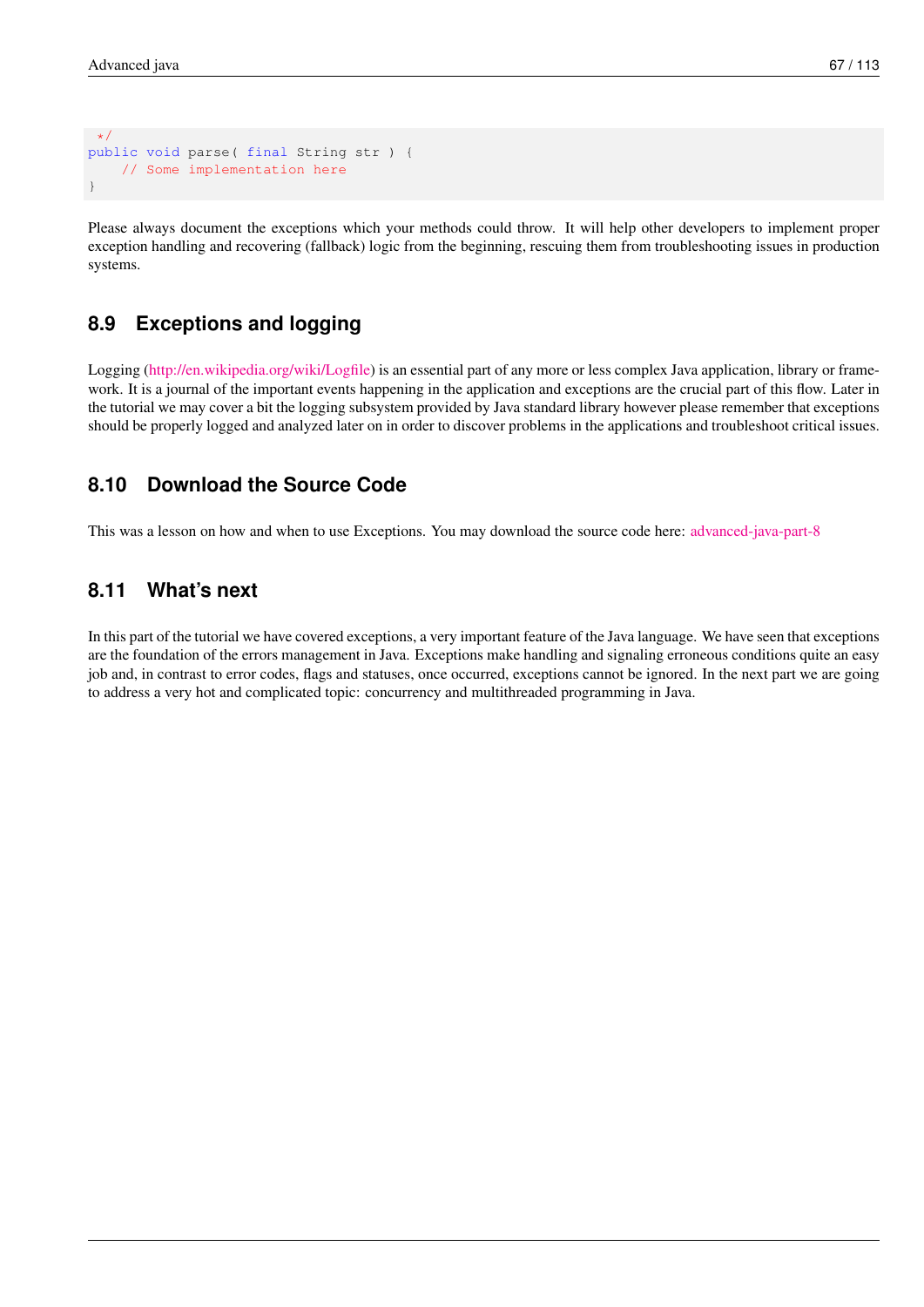### **Chapter 9**

# **Concurrency best practices**

#### **9.1 Introduction**

The multiprocessor and multicore hardware architectures greatly influence the design and execution model of applications which run on them nowadays. In order to utilize the full power of available computational units, the applications should be ready to support multiple execution flows which are running concurrently and competing for resources and memory. [Concurrent](http://www.javacodegeeks.com/2015/09/java-concurrency-essentials/) [programming](http://www.javacodegeeks.com/2015/09/java-concurrency-essentials/) brings a lot of challenges related to data access and non-deterministic flow of events which can lead to unexpected crashes and strange failures.

In this part of the tutorial we are going to look at what Java can offer to the developers in order to help them to write robust and safe applications in concurrent world.

#### **9.2 Threads and Thread Groups**

Threads are the foundational building blocks of concurrent applications in Java. Threads are sometimes called lightweight processes and they allow multiple execution flows to proceed concurrently. Every single application in Java has at least one thread called the main thread. Every Java thread exists inside JVM only and may not reflect any operating system thread.

Threads in Java are instances of class Thread. Typically, it is not recommended to directly create and manage threads using the instances of Thread class (executors and thread pools covered in section [Futures and Executors](#page-1-0) provide a better way to do that), however it is very easy to do:

```
public static void main(String[] args) {
   new Thread( new Runnable() {
        @Override
        public void run() {
           // Some implementation here
        }
    } ).start();
}
```
Or the same example using Java 8 lambda functions:

```
public static void main(String[] args) {
    new Thread( () \rightarrow { /* Some implementation here */ } ).start();
}
```
Nevertheless creating a new thread in Java looks very simple, threads have a complex lifecycle and can be in one of the following states (a thread can be in only one state at a given point in time).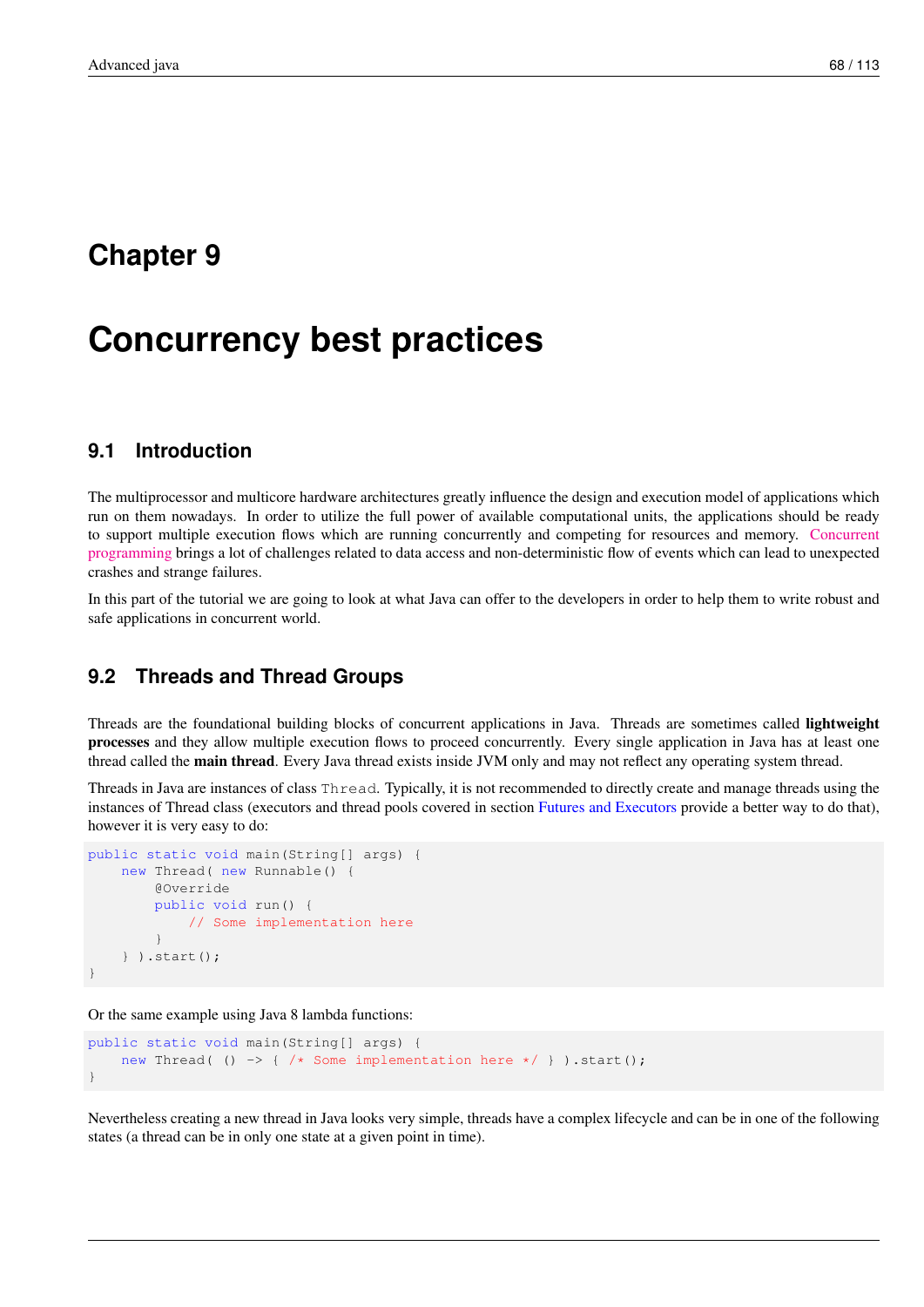| <b>Thread State</b> | <b>Description</b>                                                                                        |
|---------------------|-----------------------------------------------------------------------------------------------------------|
| <b>NEW</b>          | A thread that has not yet started is in this state.                                                       |
| <b>RUNNABLE</b>     | A thread executing in the Java virtual machine is in this state.                                          |
| <b>BLOCKED</b>      | A thread that is blocked waiting for a monitor lock is in this state.                                     |
| WAITING             | A thread that is waiting indefinitely for another thread to perform a particular action is in this state. |
| TIMED WAITING       | A thread that is waiting indefinitely for another thread to perform a particular action is in this state. |
| <b>TERMINATED</b>   | A thread that has exited is in this state.                                                                |



Not all thread states are clear right now but later in the tutorial we will go over most of them and discuss what kind of events cause the thread to be in one state or another.

Threads could be assembled into groups. A thread group represents a set of threads and can also include other thread groups (thus forming a tree). Threads groups intended to be a nice feature however they are not recommended for use nowadays as executors and thread pools (please see [Futures\)](#page-1-0) are much better alternatives.

#### **9.3 Concurrency, Synchronization and Immutability**

In mostly every Java application multiple running threads need to communicate with each other and access shared data. Reading this data is not so much of a problem, however uncoordinated modification of it is a straight road to disaster (so called racing conditions). That is the point where **synchronization** kicks in. **Synchronization** is a mechanism to ensure that several concurrently running threads will not execute the specifically guarded (synchronized) block of application code at the same time. If one of the threads has begun to execute a synchronized block of the code, any other thread trying to execute the same block must wait until the first one finishes.

Java language has **synchronization** support built-in in the form of synchronized keyword. This keyword can be applied to instance methods, static methods or used around arbitrary execution blocks and guarantees that only one thread at a time will be able to invoke it. For example:

```
public synchronized void performAction() {
    // Some implementation here
}
public static synchronized void performClassAction() {
   // Some implementation here
}
```
Or, alternatively, the example which uses the synchronized with a code block:

```
public void performActionBlock() {
    synchronized( this ) {
        // Some implementation here
    }
}
```
There is another very important effect of synchronized keyword: it automatically establishes a **happens-before** relationship [\(http://en.wikipedia.org/wiki/Happened-before\)](http://en.wikipedia.org/wiki/Happened-before) with any invocation of a synchronized method or code block for the same object. That guarantees that changes to the state of the object are visible to all threads.

Please notice that constructors cannot be synchronized (using the synchronized keyword with a constructor raises compiler error) because only the thread which creates an instance has access to it while instance is being constructed.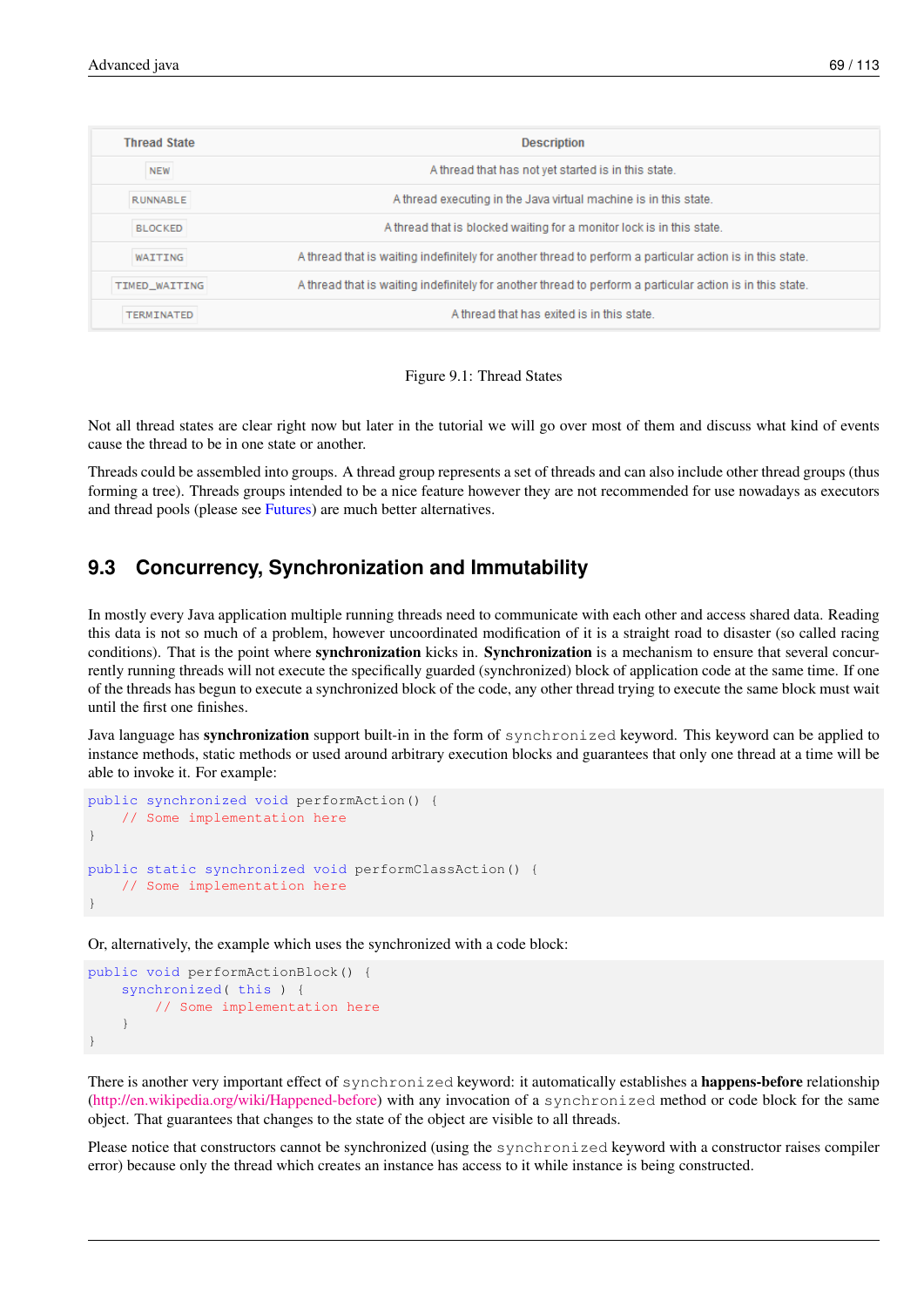In Java, synchronization is built around an internal entity known as monitor (or intrinsic/monitor lock, [http://en.wikipedia.org/](http://en.wikipedia.org/wiki/Monitor_(synchronization)) [wiki/Monitor\\_\(synchronization\)\)](http://en.wikipedia.org/wiki/Monitor_(synchronization)). Monitor enforces exclusive access to an object's state and establishes happens-before relationships. When any thread invokes a synchronized method, it automatically acquires the intrinsic (monitor) lock for that method's instance (or class in case of static methods) and releases it once the method returns.

Lastly, the synchronization is Java is reentrant: it means that the thread can acquire a lock which it already owns. Reentrancy significantly simplifies the programming model of the concurrent applications as the threads have fewer chances to block themselves.

As you can see, concurrency introduces a lot of complexity into the Java applications. However, there is a cure: **immutability**. We have talked about that many times already, but it is really very important for multithreaded applications in particular: immutable objects do not need the synchronization as they are never being updated by more than one threads.

#### **9.4 Futures, Executors and Thread Pools**

Creating new threads in Java is easy, but managing them is really tough. Java standard library provides extremely useful abstractions in the form of executors and thread pools targeted to simplify threads management.

Essentially, in its simplest implementation, thread pool creates and maintains a list of threads, ready to be used right away. Applications, instead of spawning new thread every time, just borrows the one (or as many as needed) from the pool. Once borrowed thread finishes its job, it is returned back to the pool, and becomes available to pick up next task.

Though it is possible to use thread pools directly, Java standard library provides an executors fa $\tilde{A} \$ ade which has a set of factory method to create commonly used thread pool configurations. For example, the code snippet below creates a thread pool with fixed number of threads (10):

ExecutorService executor = Executors.newFixedThreadPool( 10 );

Executors could be used to offload any task so it will be executed in the separate thread from the thread pool (as a note, it is not recommended to use executors for long-running tasks). The executors' facade allows customizing the behavior of the underlying thread pool and supports following configurations:

| <b>Thread State</b> | <b>Description</b>                                                                                        |
|---------------------|-----------------------------------------------------------------------------------------------------------|
| <b>NEW</b>          | A thread that has not vet started is in this state.                                                       |
| <b>RUNNABLE</b>     | A thread executing in the Java virtual machine is in this state.                                          |
| <b>BLOCKED</b>      | A thread that is blocked waiting for a monitor lock is in this state.                                     |
| WATTING             | A thread that is waiting indefinitely for another thread to perform a particular action is in this state. |
| TIMED WAITING       | A thread that is waiting indefinitely for another thread to perform a particular action is in this state. |
| <b>TERMINATED</b>   | A thread that has exited is in this state.                                                                |

#### Figure 9.2: Thread States

In some cases, the result of the execution is not very important so executors support fire-and-forget semantic, for example:

```
executor.execute( new Runnable() {
    @Override
    public void run() {
        // Some implementation here
    }
} );
```
The equivalent Java 8 example is much more concise: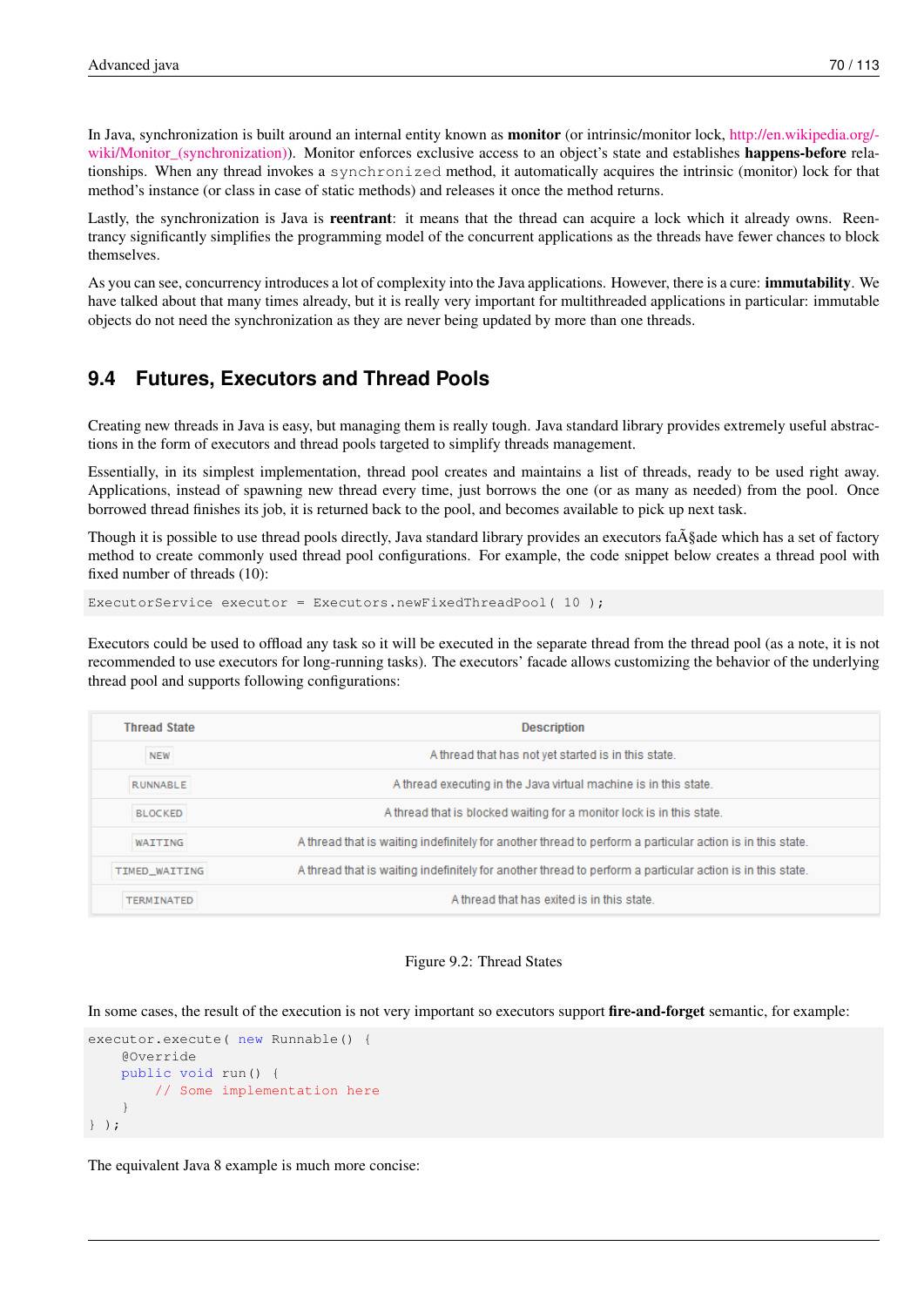```
executor.execute( () -> {
    // Some implementation here
} );
```
But if the result of the execution is important, Java standard library provides another abstraction to represent the computation which will happen at some point in the future, called Future  $\leq T$ . For example:

```
Future< Long > result = executor.submit( new Callable< Long >() {
     @Override
     public Long call() throws Exception {
        // Some implementation here
        return ...;
     }
} );
```
The result of the Future  $\leq$   $\geq$  might not be available immediately so the application should wait for it using a family of get (. ..) methods. For example:

Long value = result.get ( 1, TimeUnit.SECONDS );

If result of the computation is not available within specified timeout, the TimeoutException exception will be raised. There is an overloaded version of **get()** which waits forever but please prefer to use the one with timeout.

Since the Java 8 release, developers have yet another version of the Future<T>, CompletableFuture<T>, which supports addition functions and actions that trigger upon its completion. Not only that, with introduction of streams, Java 8 introduces a simple and very straightforward way to perform parallel collection processing using **parallelStream()** method, for example:

```
final Collection< String > strings = new ArrayList<>();
// Some implementation here
final int sumOfLengths = strings.parallelStream()
    .filter( str -> !str.isEmpty() )
    .mapToInt( str -> str.length() )
    .sum();
```
The simplicity, which executors and parallel streams brought to the Java platform, made the concurrent and parallel programming in Java much easier. But there is a catch: uncontrolled creation of thread pools and parallel streams could kill application performance so it is important to manage them accordingly.

#### **9.5 Locks**

Additionally to the monitors, Java has support of the reentrant mutual exclusion locks (with the same basic behavior and semantics as the monitor lock but with more capabilities). Those locks are available through **ReentrantLock** class from **java.util. concurrent.locks** package. Here is a typical lock usage idiom:

```
private final ReentrantLock lock = new ReentrantLock();
public void performAction() {
    lock.lock();
    try {
        // Some implementation here
    } finally {
        lock.unlock();
    }
}
```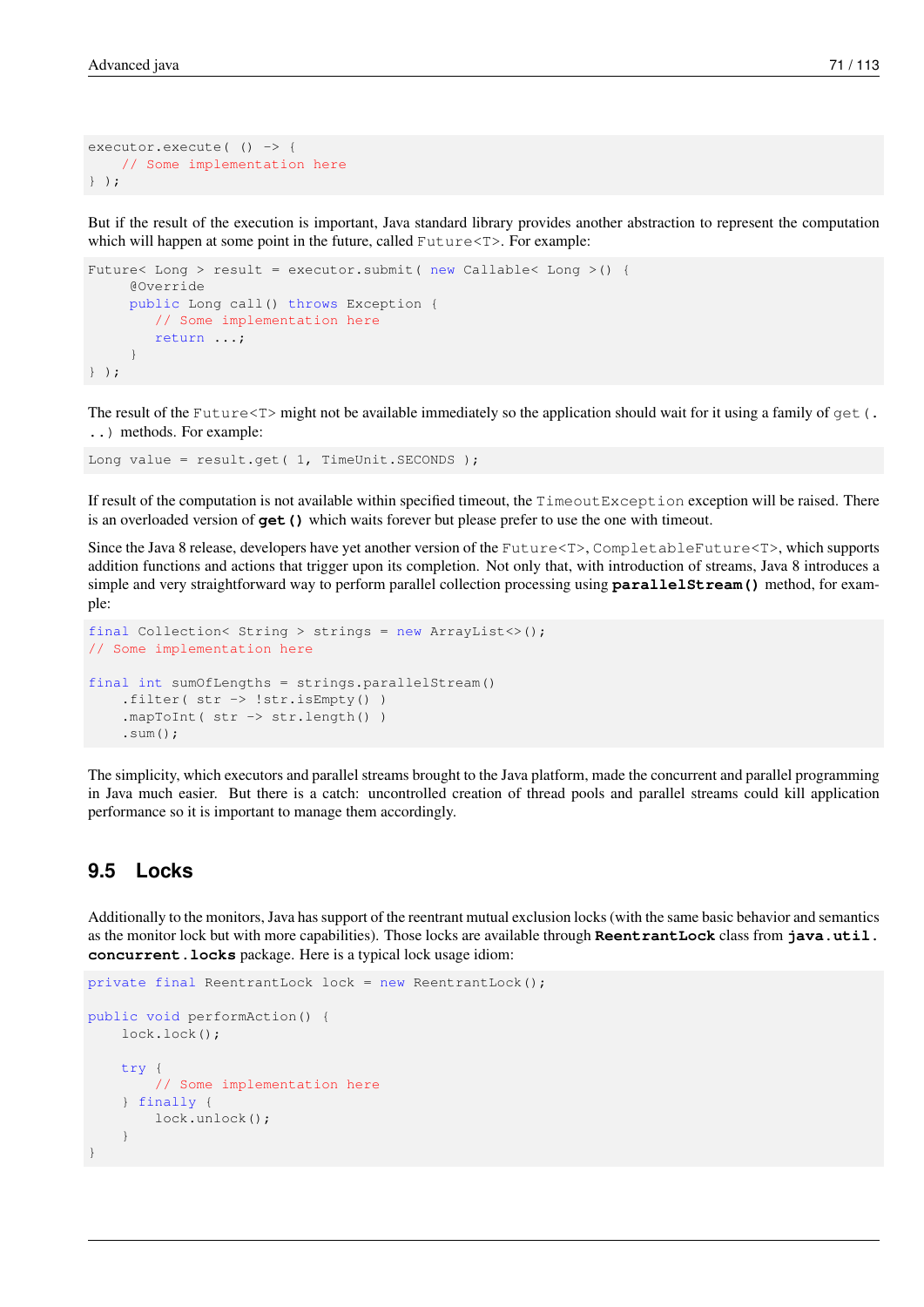Please notice that any lock must be explicitly released by calling the **unlock()** method (for synchronized methods and execution blocks Java compiler under the hood emits the instructions to release the monitor lock). If the locks require writing more code, why they are better than monitors? Well, for couple of reason but most importantly, locks could use timeouts while waiting for acquisition and fail fast (monitors always wait indefinitely and do not have a way to specify the desired timeout). For example:

```
public void performActionWithTimeout() throws InterruptedException {
    if( lock.tryLock( 1, TimeUnit.SECONDS ) ) {
        try {
            // Some implementation here
        } finally {
            lock.unlock();
        }
    }
}
```
Now, when we have enough knowledge about monitors and locks, let us discuss how their usage affects thread states.

When any thread is waiting for the lock (acquired by another thread) using **lock()** method call, it is in a WAITING state. However, when any thread is waiting for the lock (acquired by another thread) using **tryLock()** method call with timeout, it is in a TIMED\_WAITING state. In contrast, when any thread is waiting for the monitor (acquired by another thread) using synchronized method or execution block, it is in a BLOCKED state.

The examples we have seen so far are quite simple but lock management is really hard and full of pitfalls. The most infamous of them is deadlock: a situation in which two or more competing threads are waiting for each other to proceed and thus neither ever does so. Deadlocks usually occur when more than one lock or monitor lock are involved. JVM often is able to detect the deadlocks in the running applications and warn the developers (see please [Troubleshooting Concurrency Issues](#page-1-0) section). The canonical example of the deadlock looks like this:

```
private final ReentrantLock lock1 = new ReentrantLock();
private final ReentrantLock lock2 = new ReentrantLock();
public void performAction() {
    lock1.lock();
    try {
        // Some implementation here
        try {
            lock2.lock();
            // Some implementation here
        } finally {
            lock2.unlock();
        }
        // Some implementation here
    } finally {
        lock1.unlock();
    }
}
public void performAnotherAction() {
    lock2.lock();
    try {
        // Some implementation here
        try {
            lock1.lock();
            // Some implementation here
        } finally {
            lock1.unlock();
        }
        // Some implementation here
    } finally {
```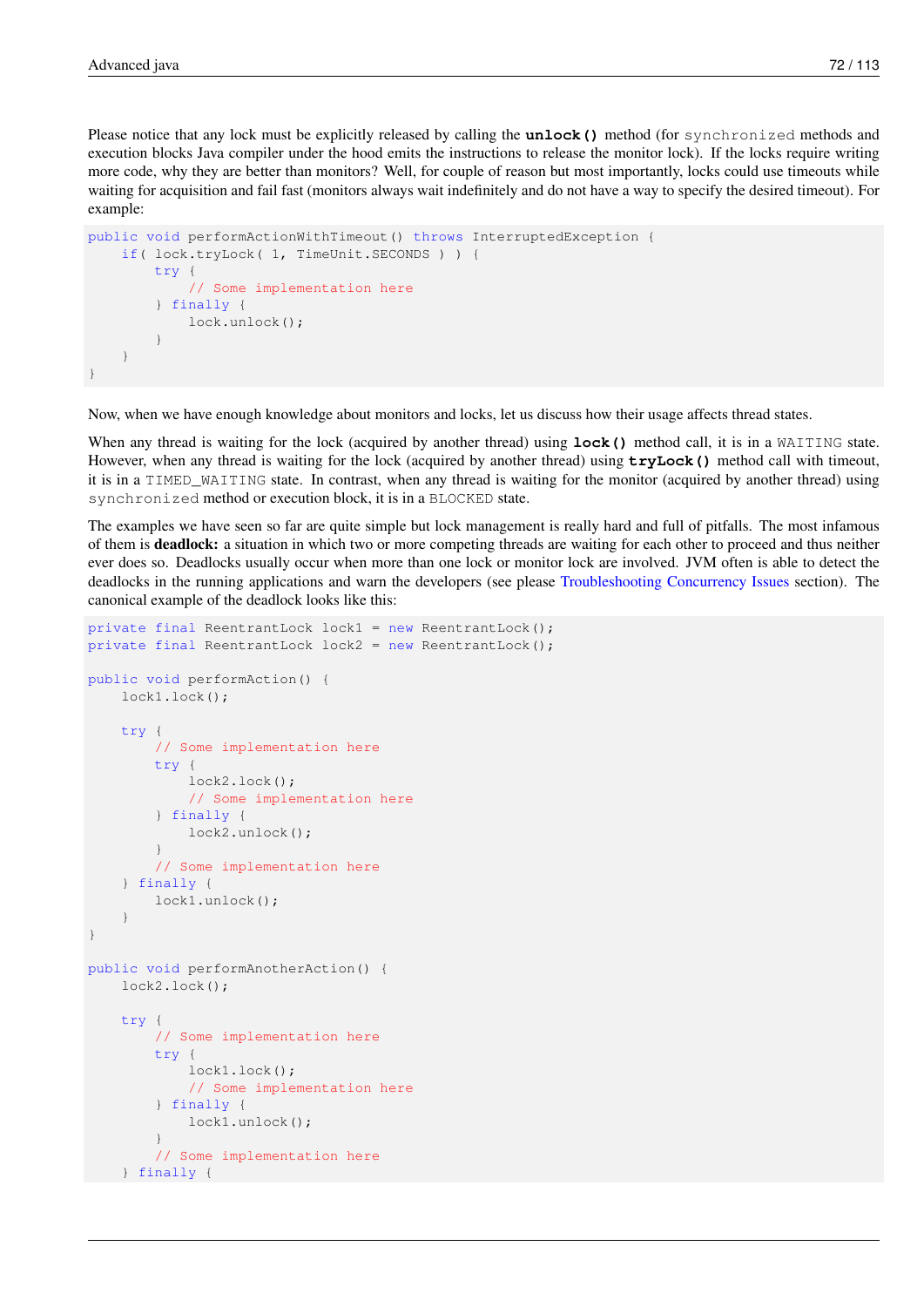```
lock2.unlock();
    }
}
```
The performAction() method tries to acquire lock1 and then lock2, while the method performAnotherAction() does it in the different order, lock2 and then lock1. If by program execution flow those two methods are being called on the same class instance in two different threads, the deadlock is very likely to happen: the first thread will be waiting indefinitely for the lock2 acquired by the second thread, while the second thread will be waiting indefinitely for the lock1 acquired by the first one.

#### **9.6 Thread Schedulers**

In JVM, the thread scheduler determines which thread should be run and for how long. All threads created by Java applications have the priority which basically influences the thread scheduling algorithm when it makes a decision when thread should be scheduled and its time quantum. However this feature has a reputation of being non-portable (as mostly every trick which relies on specific behavior of the thread scheduler).

The **Thread** class also provide another way to intervene into thread scheduling implementation by using a **yield()** method. It hints the thread scheduler that the current thread is willing to yield its current use of a processor time (and also has a reputation of being non-portable).

By and large, relying on the Java thread scheduler implementation details is not a great idea. That is why the executors and thread pools from the Java standard library (see please [Futures](#page-1-0) section) try to not expose those non-portable details to the developers (but still leaving a way to do so if it is really necessary). Nothing works better than careful design which tries to take into account the real hardware the application is running on (f.e., number of available CPUs and cores could be retrieved easily using **Runtime** class).

#### **9.7 Atomic Operations**

In multithread world there is a particular set of instructions called [compare-and-swap](http://en.wikipedia.org/wiki/Compare-and-swap) (CAS). Those instructions compare their values to a given ones and, only if they are the same, set a new given values. This is done as a single atomic operation which is usually lock-free and highly efficient.

Java standard library has a large list of classes supporting atomic operation, all of them located under **java.util.concurr ent.atomic** package.

| <b>Class</b>                 | <b>Description</b>                                                         |
|------------------------------|----------------------------------------------------------------------------|
| AtomicBoolean                | A boolean value that may be updated atomically                             |
| AtomicInteger                | An intivalue that may be updated atomically.                               |
| AtomicIntegerArray           | A long value that may be updated atomically.                               |
| AtomicLongArray              | A long array in which elements may be updated atomically.                  |
| AtomicReference <v></v>      | An object reference that may be updated atomically.                        |
| AtomicReferenceArray <e></e> | An array of object references in which elements may be updated atomically. |

Figure 9.3: Atomic Classes

The Java 8 release extends the **java.util.concurrent.atomic** with a new set of atomic operations (accumulators and adders).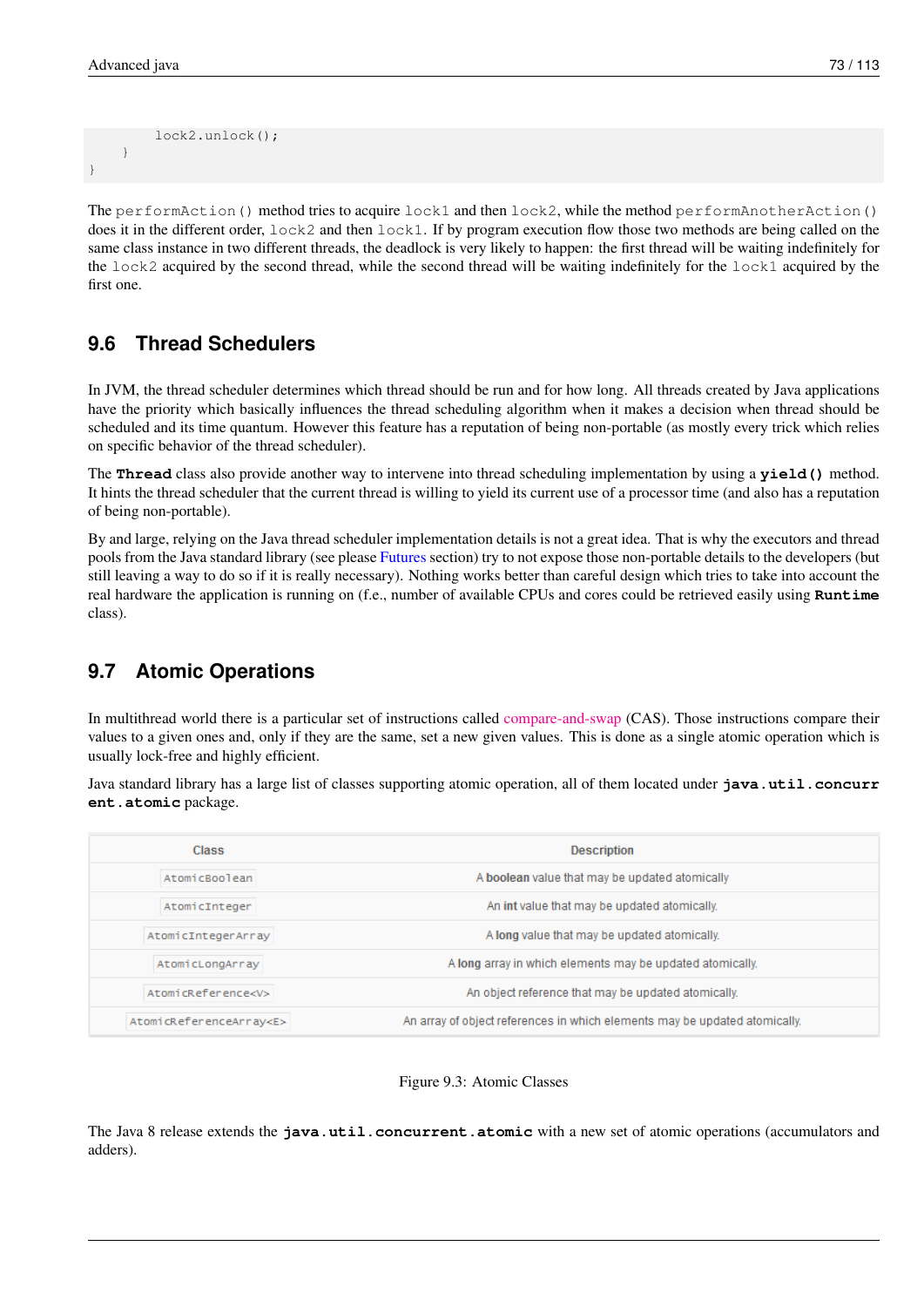| <b>Class</b>      | <b>Description</b>                                                                                     |
|-------------------|--------------------------------------------------------------------------------------------------------|
| DoubleAccumulator | One or more variables that together maintain a running double value updated using a supplied function. |
| DoubleAdder       | One or more variables that together maintain an initially zero double sum.                             |
| LongAccumulator   | One or more variables that together maintain a running long value updated using a supplied function.   |
| LongAdder         | One or more variables that together maintain an initially zero long sum.                               |

Figure 9.4: Atomic Classes Java 8

#### **9.8 Concurrent Collections**

Shared collections, accessible and modifiable by multiple threads, are rather a rule than an exception. Java standard library provides a couple of helpful static methods in the class **Collections** which make any existing collection thread-safe. For example:

```
final Set< String > strings =
   Collections.synchronizedSet( new HashSet< String >() );
final Map< String, String > keys =
   Collections.synchronizedMap( new HashMap< String, String >() );
```
However the returned general-purpose collection wrappers are thread-safe, it is often not the best option as they provide quite a mediocre performance in real-world applications. That is why Java standard library includes a rich set of collection classes tuned for concurrency. Below is just a list of most widely used ones, all hosted under **java.util.concurrent** package.

| Class                  | <b>Description</b>                                                                                                                      |
|------------------------|-----------------------------------------------------------------------------------------------------------------------------------------|
| CountDownLatch         | A synchronization aid that allows one or more threads to wait until a set of operations being performed in other<br>threads completes.  |
| CyclicBarrier          | A synchronization aid that allows a set of threads to all wait for each other to reach a common barrier point.                          |
| Exchanger <v></v>      | A synchronization point at which threads can pair and swap elements within pairs.                                                       |
| Phaser                 | A reusable synchronization barrier, similar in functionality to cyclicBarrier and countDownLatch but<br>supporting more flexible usage. |
| Semaphore              | A counting semaphore.                                                                                                                   |
| ThreadLocalRandom      | A random number generator isolated to the current thread                                                                                |
| ReentrantReadWriteLock | An implementation of read/write lock                                                                                                    |

Figure 9.5: Atomic Classes Java 8

Those classes are specifically designed to be used in the multithreaded applications. They exploit a lot of techniques to make the concurrent access to the collection as efficient as possible and are the recommended replacement to synchronized collection wrappers.

#### **9.9 Explore Java standard library**

The **java.util.concurrent** and **java.util.concurrent.locks** packages are real gems for the Java developers who are writing concurrent applications. As there are a lot of the classes there, in this section we are going to cover most useful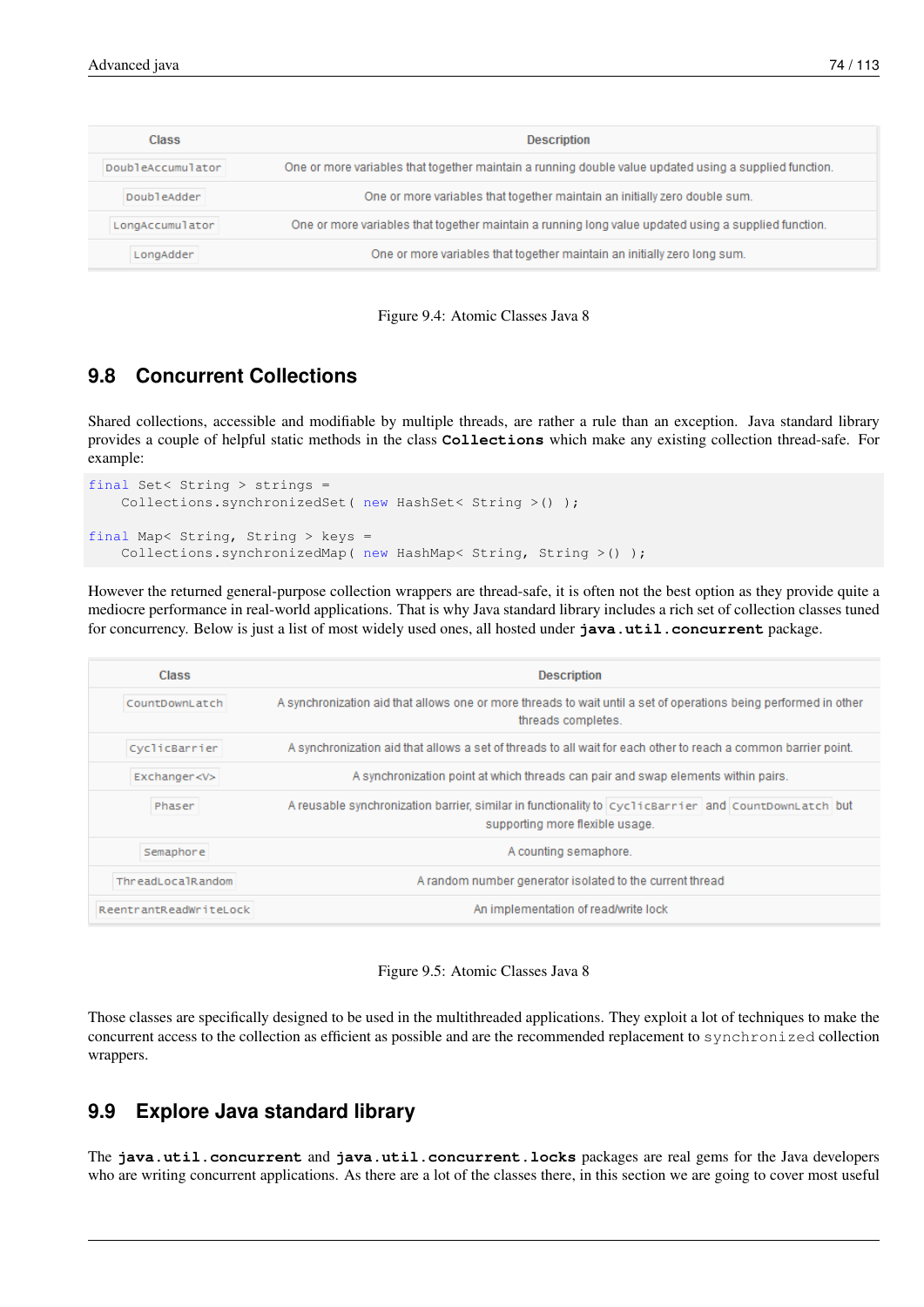of them, but please do not hesitate to consult Java official documentation and explore them all.

| <b>Class</b>           | <b>Description</b>                                                                                                                      |
|------------------------|-----------------------------------------------------------------------------------------------------------------------------------------|
| CountDownLatch         | A synchronization aid that allows one or more threads to wait until a set of operations being performed in other<br>threads completes.  |
| CyclicBarrier          | A synchronization aid that allows a set of threads to all wait for each other to reach a common barrier point.                          |
| Exchanger <v></v>      | A synchronization point at which threads can pair and swap elements within pairs.                                                       |
| Phaser                 | A reusable synchronization barrier, similar in functionality to cyclicBarrier and countDownLatch but<br>supporting more flexible usage. |
| Semaphore              | A counting semaphore.                                                                                                                   |
| ThreadLocalRandom      | A random number generator isolated to the current thread                                                                                |
| ReentrantReadWriteLock | An implementation of read/write lock                                                                                                    |

Figure 9.6: Atomic Classes Java 8

Unfortunately, the Java implementation of **ReentrantReadWriteLock** was not so great and as of Java 8, there is new kind of lock:

StampedLock: A capability-based lock with three modes for controlling read/write access.

#### **9.10 Using Synchronization Wisely**

Locking and synchronized keyword are powerful instruments which help a lot to keep the data model and program state consistent in multithreaded applications. However, using them unwisely causes threads contention and could dramatically decrease application performance. From the other side, not using the synchronization primitives may (and will) lead to a weird program state and corrupted data which eventually causes application to crash. So the balance is important.

The advice is to try to use locks or/and synchronized where it is really necessary. While doing so, make sure that the locks are released as soon as possible, and the execution blocks which require locking or synchronization are kept minimal. Those techniques at least should help to reduce the contention but will not eliminate it.

In the recent years, a lot of so called lock-free algorithms and data structure have emerged (f.e., atomic operations in Java from [Atomic Operations](#page-1-0) section). They provide much better performance comparing to the equivalent implementations which are built using synchronization primitives.

It is good to know that JVM has a couple of runtime optimizations in order to eliminate the locking when it may be not necessary. The most known is biased locking: an optimization that improves uncontended synchronization performance by eliminating operations associated with the Java synchronization primitives (for more details, please refer to [http://www.oracle.com/](http://www.oracle.com/technetwork/java/6-performance-137236.html#2.1.1) [technetwork/java/6-performance-137236.html#2.1.1\)](http://www.oracle.com/technetwork/java/6-performance-137236.html#2.1.1).

Nevertheless JVM does its best, eliminating the unnecessary synchronization in the application is much better option. Excessive use of synchronization has a negative impact on application performance as threads will be wasting expensive CPU cycles competing for resources instead of doing the real work.

#### **9.11 Wait/Notify**

Prior to the introduction of the concurrency utilities in the Java standard library (**java.util.concurrent**), the usage of **Object**'s **wait()/notify()/notifyAll()** methods was the way to establish communication between threads in Java. All those methods must be called only if the thread owns the monitor on the object in question. For example: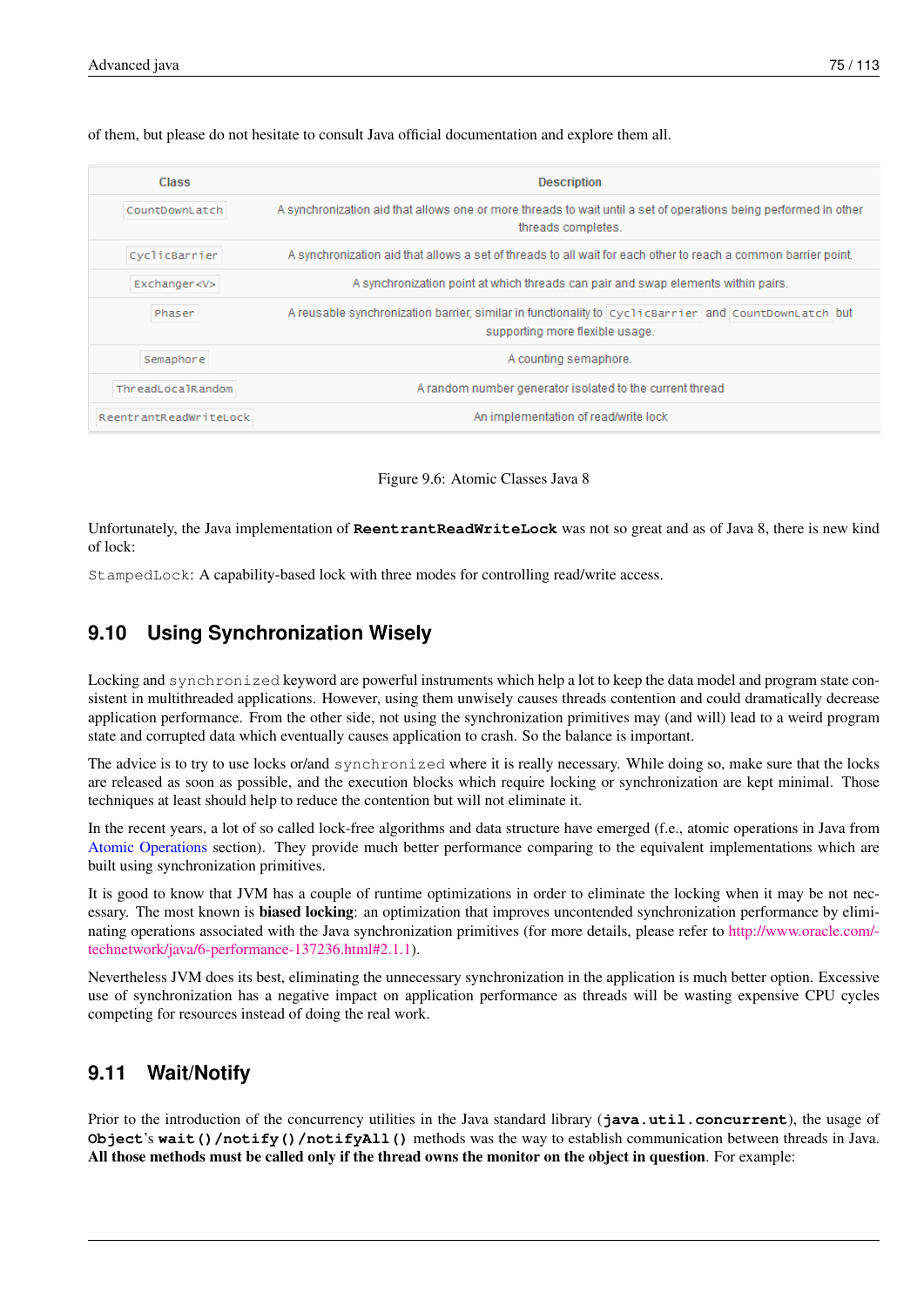```
private Object lock = new Object();
public void performAction() {
    synchronized( lock ) {
        while( <condition> ) {
            // Causes the current thread to wait until
            // another thread invokes the notify() or notifyAll() methods.
            lock.wait();
        }
        // Some implementation here
    }
}
```
Method wait () releases the monitor lock the current thread holds because the condition it is waiting for is not met yet (wait() method must be called in a loop and should never be called outside of a loop). Consequently, another thread waiting on the same monitor gets a chance to run. When this thread is done, it should call one of **notify()/notifyAll()** methods to wake up the thread (or threads) waiting for the monitor lock. For example:

```
public void performAnotherAction() {
    synchronized( lock ) {
        // Some implementation here
        // Wakes up a single thread that is waiting on this object's monitor.
        lock.notify();
    }
}
```
The difference between **notify()** and **notifyAll()** is that the first wakes up a single thread while second wakes up all waiting threads (which start to contend for the monitor lock).

The **wait ()** *(notify ()* idiom is not advisable to be used in the modern Java applications. Not only is it complicated, it also requires following a set of mandatory rules. As such, it may cause subtle bugs in the running program which will be very hard and time-consuming to investigate. The java.util.concurrent has a lot to offer to replace the wait()/notify() with much simpler alternatives (which very likely will have much better performance in the real-world scenario).

#### **9.12 Troubleshooting Concurrency Issues**

Many, many things could go wrong in multithreaded applications. Reproducing issues becomes a nightmare. Debugging and troubleshooting can take hours and even days or weeks. Java Development Kit (JDK) includes a couple of tools which at least are able to provide some details about application threads and their states, and diagnose deadlock conditions (see please [Threads](#page-1-0) [and thread groups](#page-1-0) and [Locks](#page-1-0) sections). It is a good point to start with. Those tools are (but not limited to):

- JVisualVM[\(http://docs.oracle.com/javase/7/docs/technotes/tools/share/jvisualvm.html\)](http://docs.oracle.com/javase/7/docs/technotes/tools/share/jvisualvm.html)
- Java Mission Control [\(http://docs.oracle.com/javacomponents/jmc.htm\)](http://docs.oracle.com/javacomponents/jmc.htm)
- jstack [\(https://docs.oracle.com/javase/7/docs/technotes/tools/share/jstack.html\)](https://docs.oracle.com/javase/7/docs/technotes/tools/share/jstack.html)

#### **9.13 Download**

You can download the source code of this lesson here: **[advanced-java-part-9](http://www.javacodegeeks.com/wp-content/uploads/2015/09/advanced-java-part-9.zip)**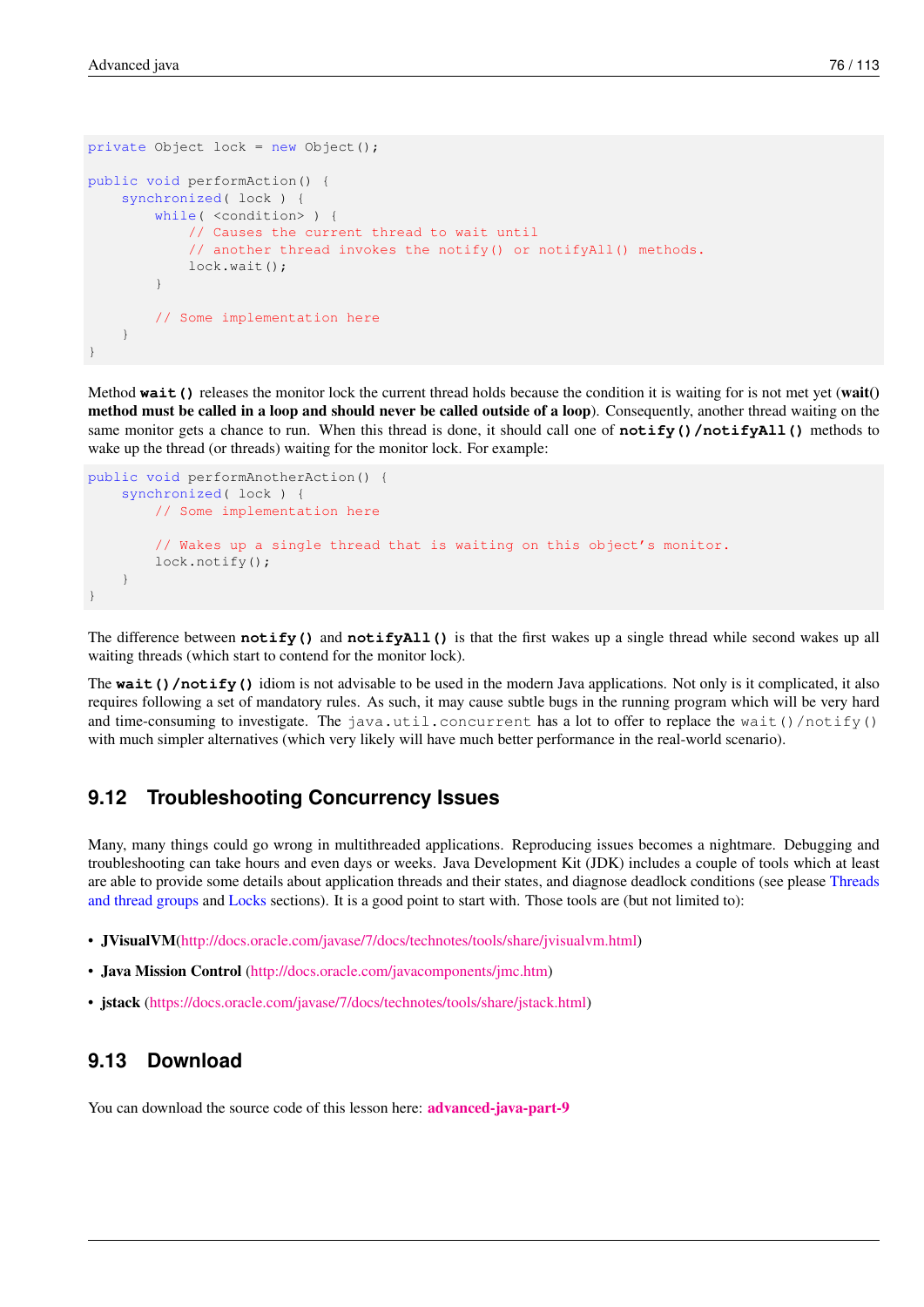#### **9.14 What's next**

In this part we have looked through very important aspect of modern software and hardware platforms - concurrency. In particular, we have seen what kind of instruments Java as a language and its standard library offer to developers to help them dealing with concurrency and asynchronous executions. In the next part of the tutorial we are going to cover serialization techniques in Java.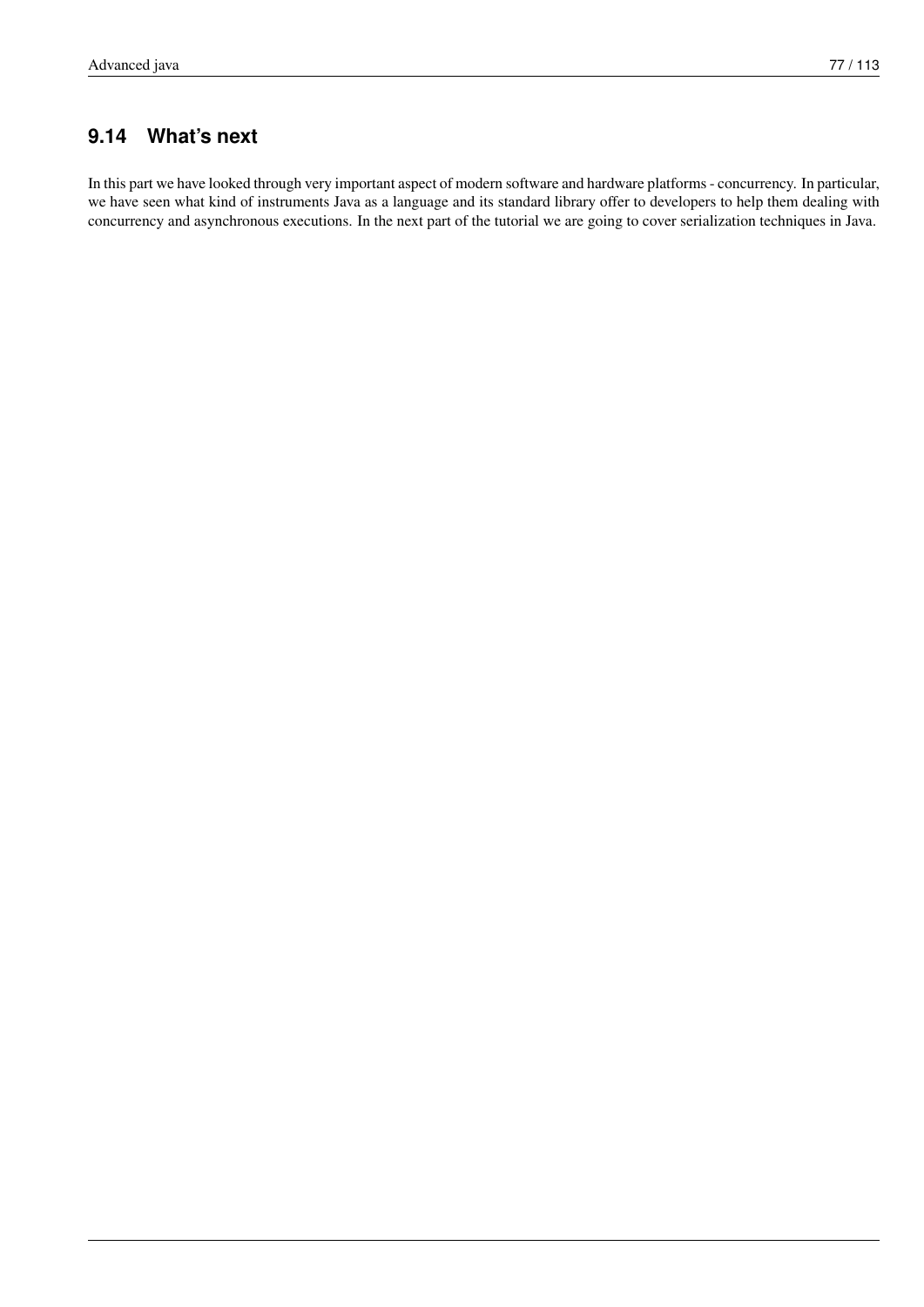### **Chapter 10**

# **Built-in Serialization techniques**

#### **10.1 Introduction**

This part of the tutorial is going to be solely devoted to serialization: the process of translating Java objects into a format that can be used to store and be reconstructed later in the same (or another) environment [\(http://en.wikipedia.org/wiki/Serialization\)](http://en.wikipedia.org/wiki/Serialization). Serialization not only allows saving and loading Java objects to/from the persistent storage, but is also a very important component of modern distributed systems communication.

Serialization is not easy, but effective serialization is even harder. Besides the Java standard library, there are many serialization techniques and frameworks available: some of them are using compact binary representation, others put the readability on the first place. Although we are going to mention many alternatives along the way, our attention will be concentrated on the ones from Java standard library (and latest specifications): Serializable, Externalizable, Java Architecture for XML Binding (JAXB, [JSR-222\)](https://jcp.org/en/jsr/detail?id=222) and Java API for JSON Processing (JSON-P, [JSR-353\)](https://jcp.org/en/jsr/detail?id=353).

#### **10.2 Serializable interface**

Arguably, the easiest way in Java to mark the class as available for serialization is by implementing the  $java.io.Serializ$ able interface. For example:

public class SerializableExample implements Serializable { }

The serialization runtime associates with each serializable class a special version number, called a **serial version UID**, which is used during **deserialization** (the process opposite to **serialization**) to make sure that the loaded classes for the serialized object are compatible. In case the compatibility has been compromised, the InvalidClassException will be raised.

A serializable class may introduce its own **serial version UID** explicitly by declaring a field with name serialVersionUID that must be static, final, and of type long. For example:

```
public class SerializableExample implements Serializable {
   private static final long serialVersionUID = 8894f47504319602864L;
}
```
However, if a serializable class does not explicitly declare a serialVersionUID field, then the serialization runtime will generate a default serialVersionUID field for that class. It is worth to know that it is strongly recommended by all classes implementing Serializable to explicitly declare the serialVersionUID field, because the default serialVersion UID generation heavily relies on intrinsic class details and may vary depending on Java compiler implementation and its version. As such, to guarantee a consistent behavior, a serializable class must always declare an explicit serialVersionUID field.

Once the class becomes serializable (implements Serializable and declares serialVersionUID), it could be stored and retrieved using, for example, ObjectOutputStream / ObjectInputStream: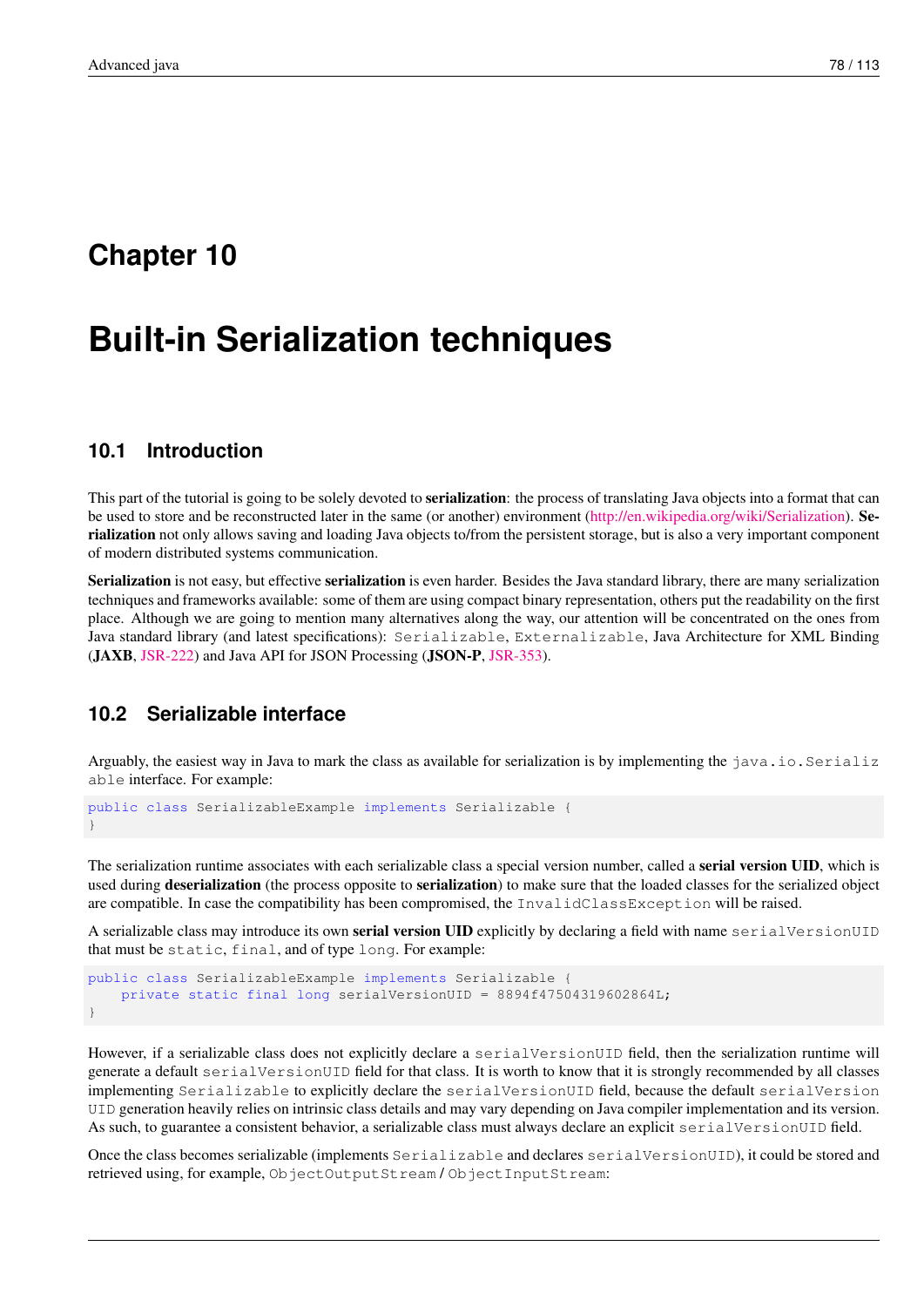```
final Path storage = new File( "object.ser" ).toPath();
try( final ObjectOutputStream out =
        new ObjectOutputStream( Files.newOutputStream( storage ) ) ) {
   out.writeObject( new SerializableExample() );
}
```
Once stored, it could be retrieved in a similar way, for example:

```
try( final ObjectInputStream in =
       new ObjectInputStream( Files.newInputStream( storage ) ) ) {
    final SerializableExample instance = ( SerializableExample ) in.readObject();
   // Some implementation here
}
```
As we can see, the Serializable interface does not provide a lot of control over what should be serialized and how (with exception of transient keyword which marks the fields as non-serializable). Moreover, it limits the flexibility of changing the internal class representation as it could break the serialization / deserialization process. That is why another interface, Externalizable, has been introduced.

#### **10.3 Externalizable interface**

In contrast to Serializable interface, Externalizable delegates to the class the responsibility of how it should be serialized and deserialized. It has only two methods and here is its declaration from the Java standard library:

```
public interface Externalizable extends java.io.Serializable {
    void writeExternal(ObjectOutput out) throws IOException;
    void readExternal(ObjectInput in) throws IOException, ClassNotFoundException;
}
```
In turn, every class which implements Externalizable interface should provide the implementation of these two methods. Let us take a look on the example:

```
public class ExternalizableExample implements Externalizable {
    private String str;
    private int number;
    private SerializableExample obj;
    @Override
    public void readExternal(final ObjectInput in)
            throws IOException, ClassNotFoundException {
        setStr(in.readUTF());
        setNumber(in.readInt());
        setObj(( SerializableExample ) in.readObject());
    }
    @Override
    public void writeExternal(final ObjectOutput out)
           throws IOException {
        out.writeUTF(getStr());
        out.writeInt(getNumber());
        out.writeObject(getObj());
    }
}
```
Similarly to the classes implementing Serializable, the classes implementing Externalizable could be stored and retrieved using, for example, ObjectOutputStream / ObjectInputStream: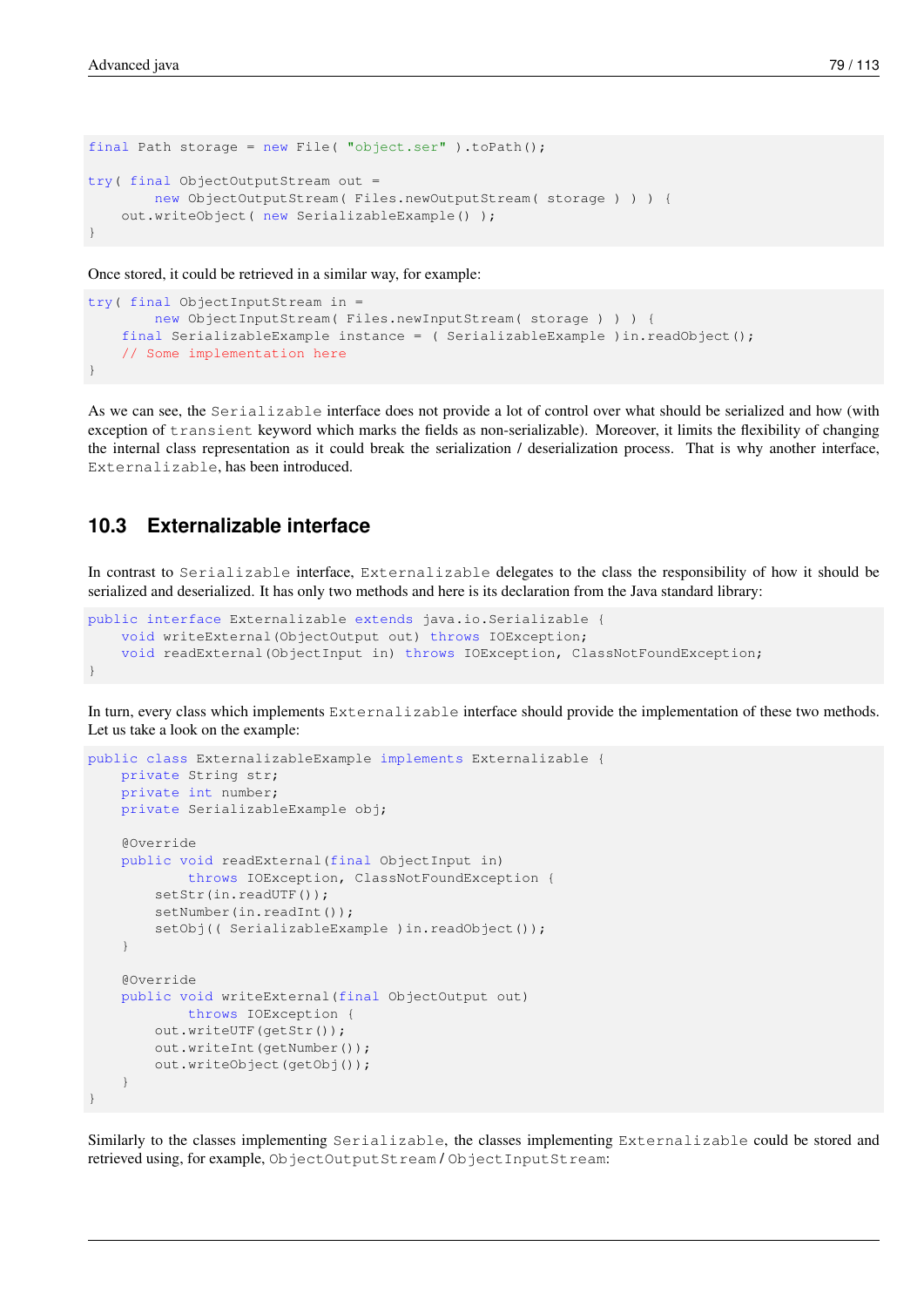```
final Path storage = new File( "extobject.ser" ).toPath();
final ExternalizableExample instance = new ExternalizableExample();
instance.setStr( "Sample String" );
instance.setNumber( 10 );
instance.setObj( new SerializableExample() );
try( final ObjectOutputStream out =
       new ObjectOutputStream( Files.newOutputStream( storage ) ) ) {
   out.writeObject( instance );
}
try( final ObjectInputStream in =
       new ObjectInputStream( Files.newInputStream( storage ) ) ) {
   final ExternalizableExample obj = ( ExternalizableExample )in.readObject();
   // Some implementation here
}
```
The Externalizable interface allows a fine-grained serialization / deserialization customization in the cases when the simpler approach with Serializable interface does not work well.

#### **10.4 More about Serializable interface**

In the previous section we mentioned that the Serializable interface does not provide a lot of control over what should be serialized and how. In fact, it is not completely true (at least when ObjectOutputStream / ObjectInputStream are used). There are some special methods which any serializable class can implement in order to control the default serialization and deserialization.

private void writeObject(ObjectOutputStream out) throws IOException;

This method is responsible for writing the state of the object for its particular class so that the corresponding readObject method can restore it (the default mechanism for saving the Object's fields can be invoked by calling out.defaultWriteOb ject).

private void readObject(ObjectInputStream in) throws IOException,ClassNotFoundException;

This method is responsible for reading from the stream and restoring the state of the object (the default mechanism for restoring the Object's fields can be invoked by calling in.defaultReadObject).

private void readObjectNoData() throws ObjectStreamException;

This method is responsible for initializing the state of the object in the case when the serialization stream does not list the given class as a superclass of the object being deserialized.

Object writeReplace() throws ObjectStreamException;

This method is used when serializable classes need to designate an alternative object to be used when writing an object to the stream.

Object readResolve() throws ObjectStreamException;

And lastly, this method is used when serializable classes need to designate a replacement when an instance of it is read from the stream.

The default serialization mechanism (using Serializable interface) could get really cumbersome in Java once you know the intrinsic implementation details and those special methods to use. More code you are writing to support serialization, more likely more bugs and vulnerabilities will show off.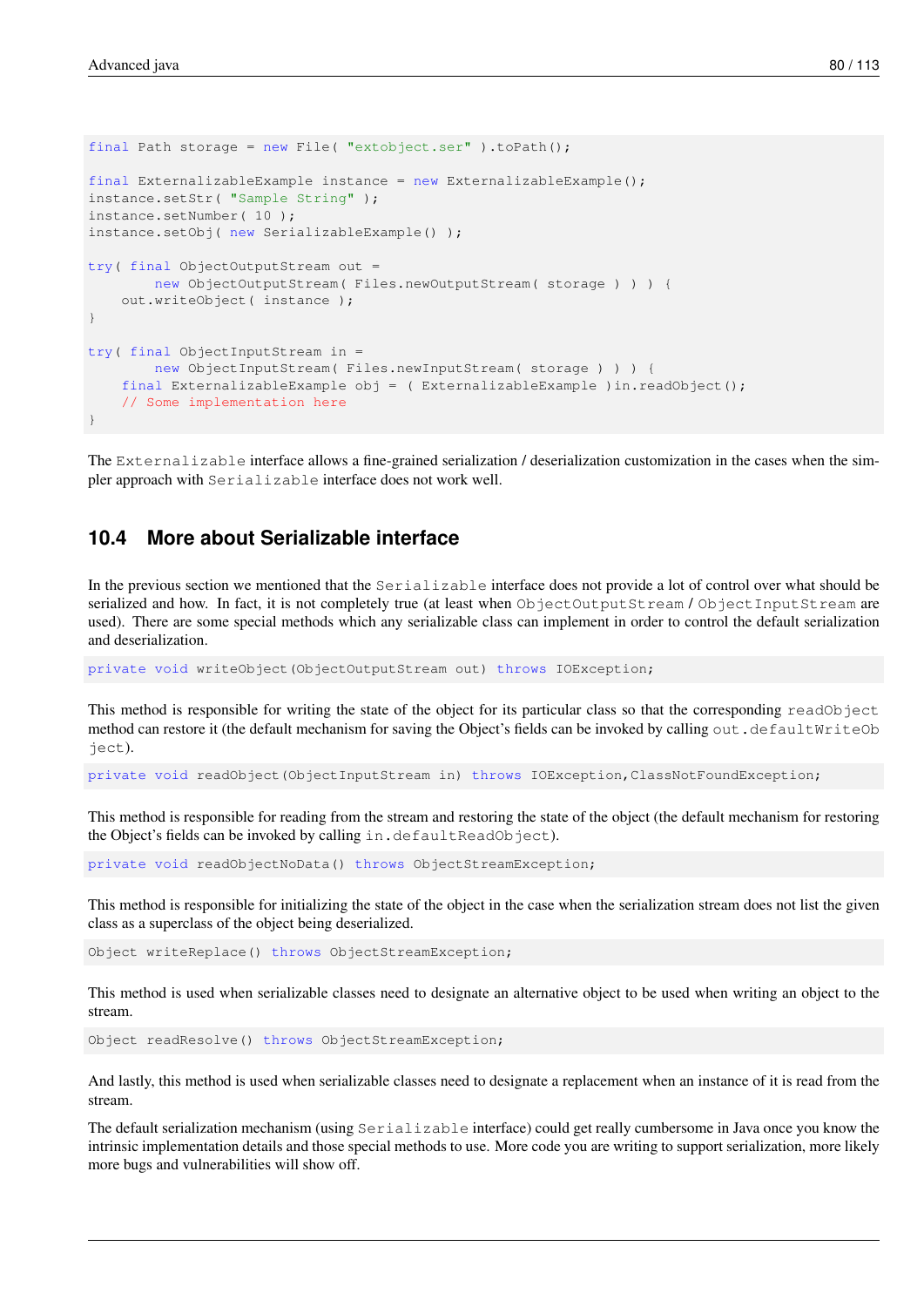However, there is a way to reduce those risks by employing quite simple pattern named Serialization Proxy, which is based on utilizing writeReplace and readResolve methods. The basic idea of this pattern is to introduce dedicated companion class for serialization (usually as private static inner class), which complements the class required to be serialized. Let us take a look on this example:

```
public class SerializationProxyExample implements Serializable {
    private static final long serialVersionUID = 6163321482548364831L;
    private String str;
    private int number;
    public SerializationProxyExample( final String str, final int number) {
        this.setStr(str);
        this.setNumber(number);
    }
    private void readObject(ObjectInputStream stream) throws InvalidObjectException {
        throw new InvalidObjectException( "Serialization Proxy is expected" );
    }
    private Object writeReplace() {
       return new SerializationProxy( this );
    }
    // Setters and getters here
}
```
When the instances of this class are being serialized, the class SerializationProxyExample implementation provides the replacement object (instance of the SerializationProxy class) instead. It means that instances of the Seriali zationProxyExample class will never be serialized (and deserialized) directly. It also explains why the readObject method raises an exception in case a deserialization attempt somehow happens. Now, let us take a look on the companion SerializationProxy class:

```
private static class SerializationProxy implements Serializable {
   private static final long serialVersionUID = 8368440585226546959L;
   private String str;
   private int number;
   public SerializationProxy( final SerializationProxyExample instance ) {
        this.str = instance.getStr();
        this.number = instance.getNumber();
    }
   private Object readResolve() {
        return new SerializationProxyExample(str, number); // Uses public constructor
    }
}
```
In our somewhat simplified case, the SerializationProxy class just duplicates all the fields of the SerializationPro xyExample (but it could be much complicated than that). Consequently, when the instances of this class are being deserialized, the readResolve method is called and SerializationProxy provides the replacement as well, this time in a shape of SerializationProxyExample instance. As such, the SerializationProxy class serves as a serialization proxy for SerializationProxyExample class.

#### **10.5 Serializability and Remote Method Invocation (RMI)**

For quite some time, Java Remote Method Invocation (RMI) was the only mechanism available for building distributed applications on Java platform. RMI provides all the heavy lifting and makes it possible to transparently invoke the methods of remote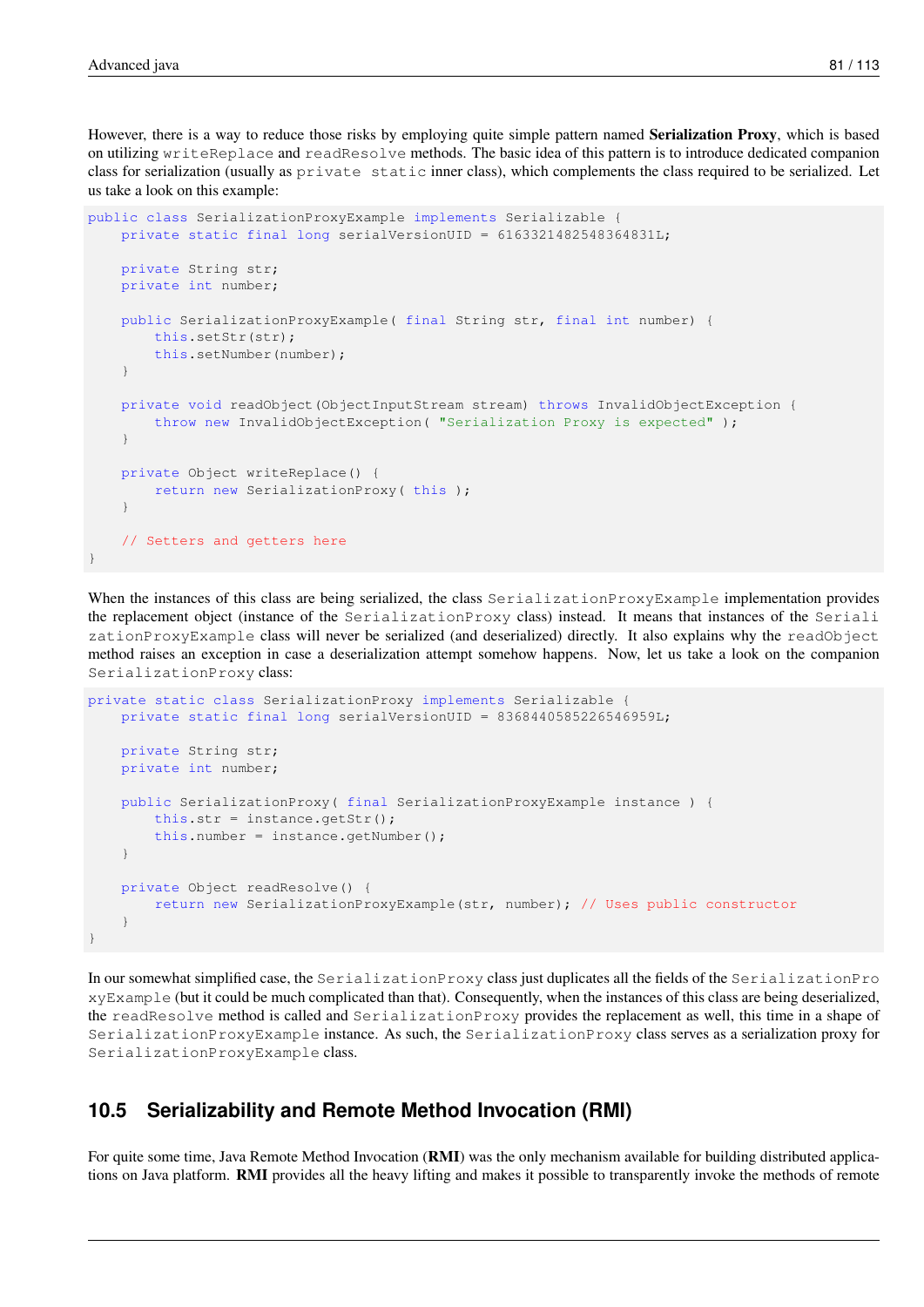Java objects from other JVMs on the same host or on different physical (or virtual) hosts. In the foundation of RMI lays object serialization, which is used to marshal (serialize) and unmarshal (deserialize) method parameters.

RMI is still being used in many Java applications nowadays, but it lesser and lesser becomes a choice because of its complexity and communication restrictions (most of the firewalls do block RMI ports). To get more details about RMI please refer to [official](http://www.oracle.com/technetwork/java/javase/tech/index-jsp-136424.html) [documentation.](http://www.oracle.com/technetwork/java/javase/tech/index-jsp-136424.html)

#### **10.6 JAXB**

Java Architecture for XML Binding, or just JAXB, is probably the oldest alternative serialization mechanism available to Java developers. Underneath, it uses XML as the serialization format, provides a wide range of customization options and includes a lot of annotations which makes JAXB very appealing and easy to use (annotations are covered in part 5 of the tutorial, [How](http://www.javacodegeeks.com/2015/09/how-and-when-to-use-enums-and-annotations/) [and when to use Enums and Annotations](http://www.javacodegeeks.com/2015/09/how-and-when-to-use-enums-and-annotations/)).

Let us take a look on a quite simplified example of the plain old Java class (POJO) annotated with **JAXB** annotations:

```
import java.math.BigDecimal;
import javax.xml.bind.annotation.XmlAccessType;
import javax.xml.bind.annotation.XmlAccessorType;
import javax.xml.bind.annotation.XmlElement;
import javax.xml.bind.annotation.XmlRootElement;
@XmlAccessorType( XmlAccessType.FIELD )
@XmlRootElement( name = "example" )
public class JaxbExample {
    @XmlElement(required = true) private String str;
    @XmlElement(required = true) private BigDecimal number;
    // Setters and getters here
}
```
To serialize the instance of this class into XML format using JAXB infrastructure, the only thing needed is the instance of the marshaller (or serializer), for example:

```
final JAXBContext context = JAXBContext.newInstance( JaxbExample.class );
final Marshaller marshaller = context.createMarshaller();
final JaxbExample example = new JaxbExample();
example.setStr( "Some string" );
example.setNumber( new BigDecimal( 12.33d, MathContext.DECIMAL64 ) );
try( final StringWriter writer = new StringWriter() ) {
   marshaller.marshal( example, writer );
}
```
Here is the XML representation of the JaxbExample class instance from the example above:

```
<?xml version="1.0" encoding="UTF-8" standalone="yes"?>
<example>
    <str>Some string</str>
    <number>12.33000000000000</number>
</example>
```
Following the same principle, the instances of the class could be deserialized back from XML representation into the Java objects using the instance of the unmarshaller (or deserializer), for example:

```
final JAXBContext context = JAXBContext.newInstance( JaxbExample.class );
final String xml = " " +"<?xml version=\\"1.0\\" encoding=\\"UTF-8\\" standalone=\\"yes\\"?>" +
```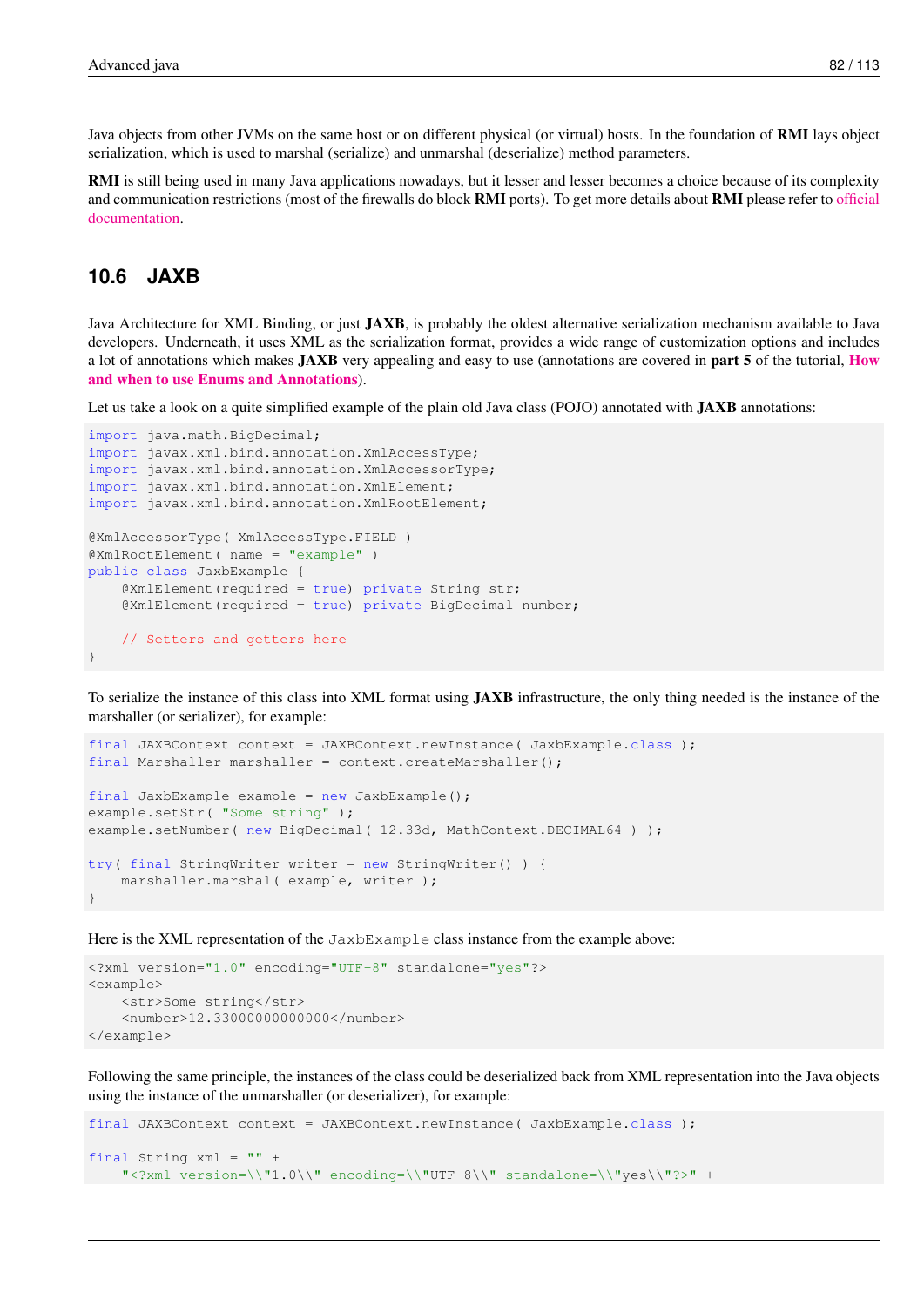```
"<example>" +
    " <str>Some string</str>" +
    " <number>12.33000000000000</number>" +
    "</example>";
final Unmarshaller unmarshaller = context.createUnmarshaller();
try( final StringReader reader = new StringReader( xml ) ) {
    final JaxbExample example = ( JaxbExample )unmarshaller.unmarshal( reader );
    // Some implementaion here
}
```
As we can see, JAXB is quite easy to use and the XML format is still quite popular choice nowadays. However, one of the fundamental pitfalls of XML is verbosity: quite often the necessary XML structural elements significantly surpass the effective data payload.

#### **10.7 JSON-P**

Since 2013, Java developers are able to use JSON as the serialization format, by virtue of newly introduced Java API for JSON Processing (JSON-P).

As of now, JSON-P is not a part of Java standard library although there are many discussions to include native JSON support into the language in the upcoming Java 9 release [\(http://openjdk.java.net/jeps/198\)](http://openjdk.java.net/jeps/198). Nevertheless, it is there and available as part of Java JSON Processing Reference Implementation [\(https://jsonp.java.net/\)](https://jsonp.java.net/).

In contrast to JAXB, there is nothing required to be added to the class to make it suitable for JSON serialization, for example:

```
public class JsonExample {
   private String str;
    private BigDecimal number;
    // Setters and getters here
}
```
The serialization is not as transparent as with JAXB, and requires a bit of code to be written for each class intended to be serialized into JSON, for example:

```
final JsonExample example = new JsonExample();
example.setStr( "Some string" );
example.setNumber( new BigDecimal( 12.33d, MathContext.DECIMAL64 ) );
try( final StringWriter writer = new StringWriter() ) {
   Json.createWriter(writer).write(
        Json.createObjectBuilder()
            .add("str", example.getStr() )
            .add("number", example.getNumber() )
            .build());
}
```
And here is the JSON representation of the JsonExample class instance from the example above:

```
{
    "str":"Some string",
    "number":12.33000000000000
}
```
The deserialization process goes in the same vein:

```
final String json = "\{\\\"str\'\'':\\\"Some string\\",\\\"number\\``:12.3300000000000\}"try( final StringReader reader = new StringReader( json ) ) {
```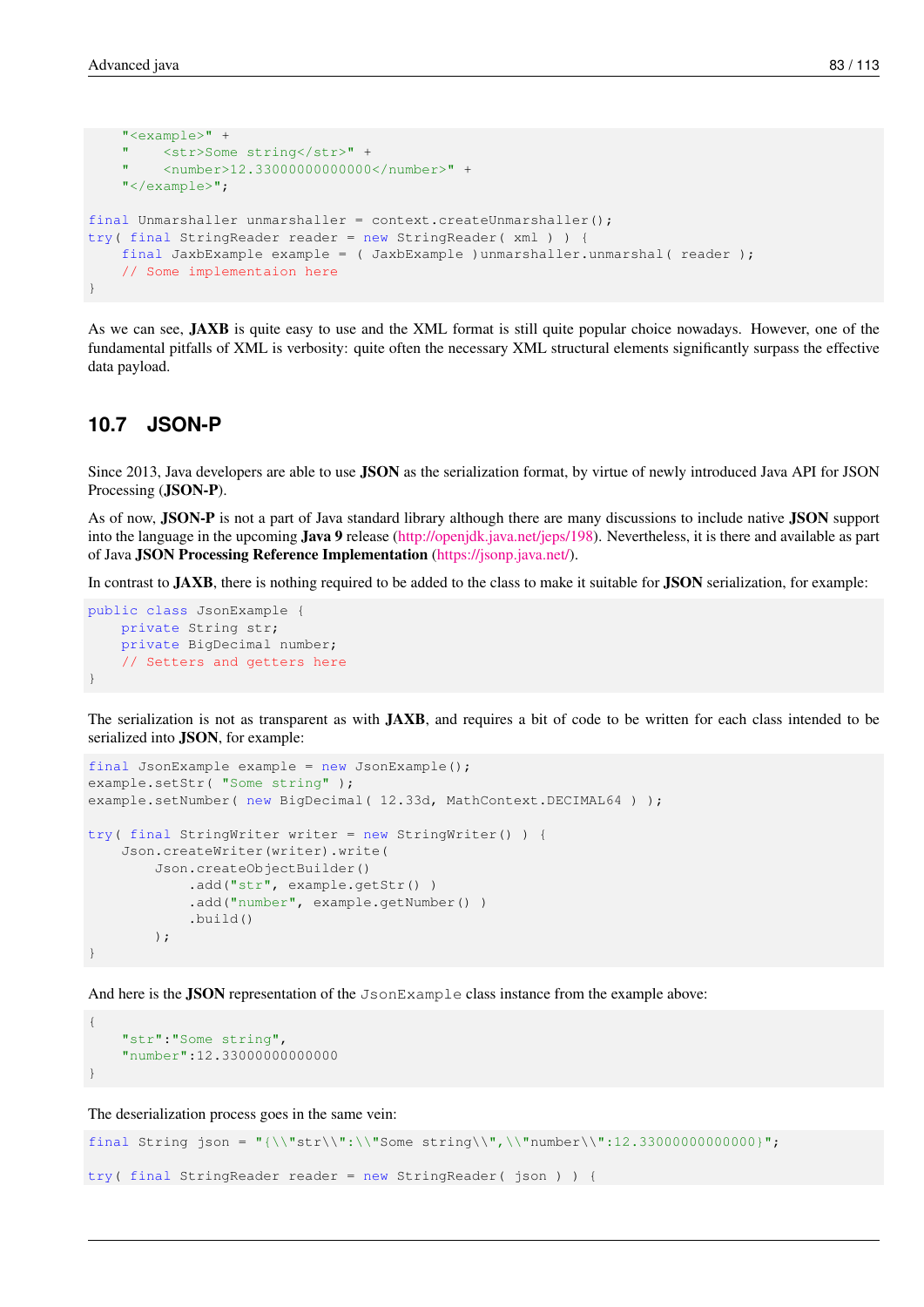```
final JsonObject obj = Json.createReader( reader ).readObject();
   final JsonExample example = new JsonExample();
   example.setStr( obj.getString( "str" ) );
   example.setNumber( obj.getJsonNumber( "number" ).bigDecimalValue() );
}
```
It is fair to say that at the moment JSON support in Java is pretty basic. Nonetheless it is a great thing to have and Java community is working on enriching the JSON support by introducing Java API for JSON Binding (JSON-B, [JSR-367\)](https://jcp.org/en/jsr/detail?id=367). With this API the serialization and deserialization of the Java objects to/from **JSON** should be as transparent as **JAXB** has.

#### **10.8 Cost of serialization**

It is very important to understand that though serialization / deserialization looks simple in Java, it is not free and depending on the data model and data access patterns may consume quite a lot of network bandwidth, memory and CPU resources. More to that, nevertheless Java has some kind of versioning support for the serializable classes (using **serial version UID** as we have seen in the section [Serializable interface\)](#page-1-0), it does make the development process much harder as developers are on their own to figure out how to manage data model evolution.

To add another point, Java serialization does not work well outside of JVM world. It is a significant constraint for the modern distributed applications which are built using multiple programming languages and runtimes.

That explains why many alternative serialization frameworks and solutions have emerged and became very popular choice in the Java ecosystem.

#### **10.9 Beyond Java standard library and specifications**

In this section we are going to look on alternative solutions for painless and effective Java serialization, starting from the **Fast**serialization project [\(http://ruedigermoeller.github.io/fast-serialization/\)](http://ruedigermoeller.github.io/fast-serialization/): the fast Java serialization drop in-replacement. The usage of Fast-serialization is not much different from what Java standard library provides but it claims to be much faster and more effective.

Another set of frameworks has a different take on the problem. They are based on structured data definition (or protocol) and serialize data into compact binary representation (the corresponding data model could be even generated from the definition). Aside from that, those frameworks are going far beyond just Java platform and can be used for cross-language / cross-platform serialization. The most known Java libraries in this space are **Google Protocol Buffers** [\(https://developers.google.com/protocol](https://developers.google.com/protocol-buffers/)[buffers/\)](https://developers.google.com/protocol-buffers/), Apache Avro [\(http://avro.apache.org/\)](http://avro.apache.org/) and Apache Thrift [\(https://thrift.apache.org/\)](https://thrift.apache.org/).

#### **10.10 Download the Source code**

You can dowload the source code of this course here: [advanced-java-part-10](http://www.javacodegeeks.com/wp-content/uploads/2015/09/advanced-java-part-10.zip)

#### **10.11 What's next**

In this part of the tutorial we have discussed the built-in serialization techniques provided by the Java language and its runtime. We have seen how important serialization is today, when mostly every single application being built is a part of larger distributed system and needs to communicate with the rest of it (or with other external systems). In the next part of the tutorial we are going to talk about reflection and dynamic languages support in Java.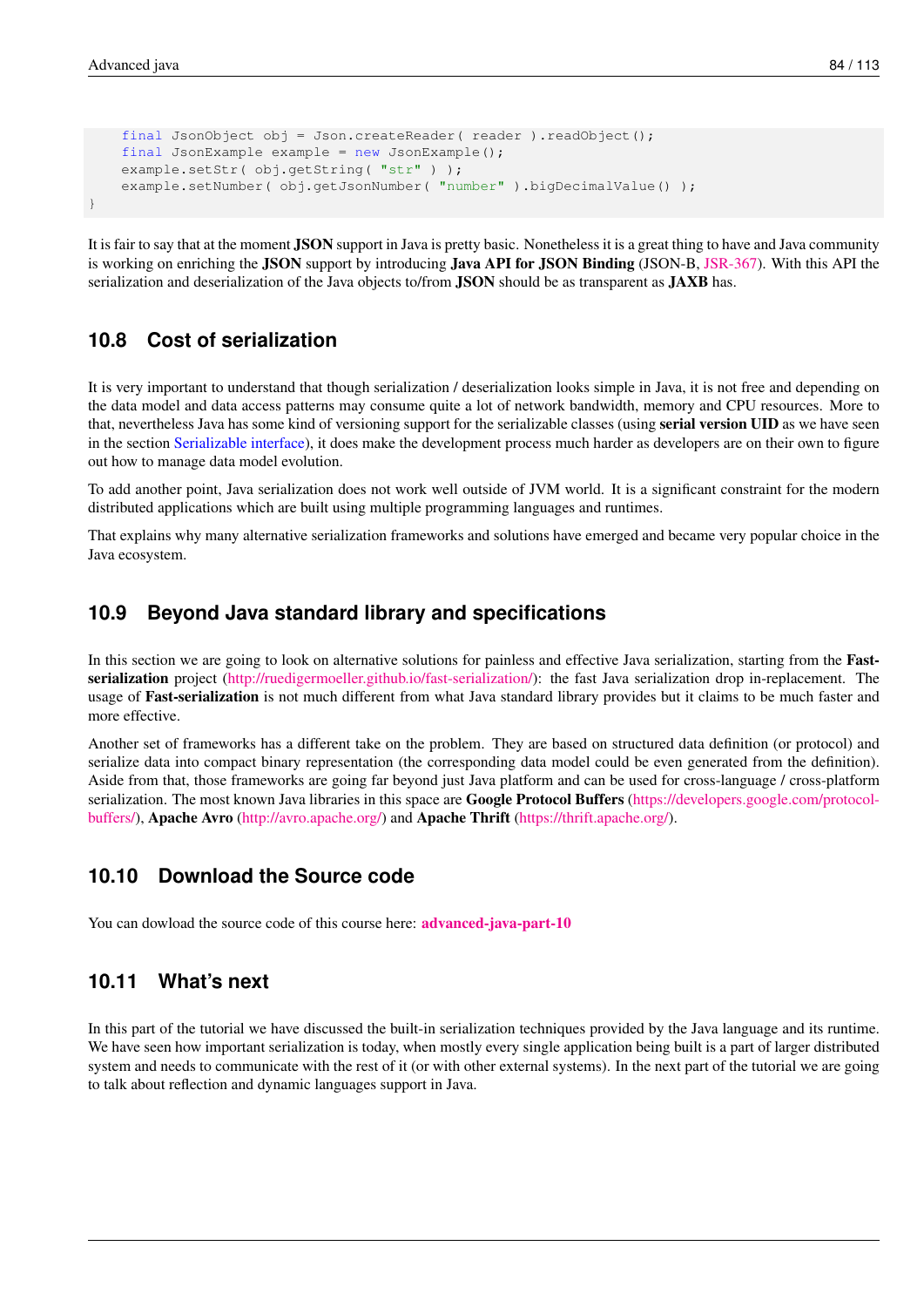### **Chapter 11**

# **How to use Reflection effectively**

#### **11.1 Introduction**

In this part of the tutorial we are going to briefly look through a very interesting subject called reflection. Reflection is the ability of the program to examine or introspect itself at runtime. Reflection is an extremely useful and powerful feature which significantly expands the capabilities of the program to perform its own inspections, modifications or transformations during its execution, without a single line of code change. Not every programming language implementation has this feature supported, but luckily Java has adopted it since its beginning.

#### **11.2 Reflection API**

The Reflection API, which is part of the Java standard library, provides a way to explore intrinsic class details at runtime, dynamically create new class instances (without the explicit usage of the new operator), dynamically invoke methods, introspect annotations (annotations have been covered in part 5 of the tutorial, [How and when to use Enums and Annotations](http://www.javacodegeeks.com/2015/09/how-and-when-to-use-enums-and-annotations/)), and much, much more. It gives the Java developers a freedom to write the code which could adapt, verify, execute and even modify itself while it is being running.

The Reflection API is designed in quite intuitive way and is hosted under the **[java.lang.reflect](http://docs.oracle.com/javase/7/docs/api/java/lang/reflect/package-summary.html)** package. Its structure follows closely the Java language concepts and has all the elements to represent classes (including generic versions), methods, fields (members), constructors, interfaces, parameters and annotations. The entry point for the Reflection API is the respective instance of the **Class< ?>** class. For example, the simplest way to list all public methods of the class String is by using the [getMethods\(\)](http://docs.oracle.com/javase/7/docs/api/java/lang/Class.html#getMethods%28%29) method call:

```
final Method[] methods = String.class.getMethods();
for( final Method method: methods ) {
    System.out.println( method.getName() );
}
```
Following the same principle, we can list all public fields of the class String is by using the [getFields\(\)](http://docs.oracle.com/javase/7/docs/api/java/lang/Class.html#getFields%28%29) method call, for example:

```
final Field[] fields = String.class.getFields();
for( final Field field: fields ) {
    System.out.println( field.getName() );
}
```
Continuing the experimentation with the String class using reflection, let us try to create a new instance and call the length() method on it, all that by using the reflection API only.

```
final Constructor< String > constructor = String.class.getConstructor( String.class );
final String str = constructor.newInstance( "sample string" );
```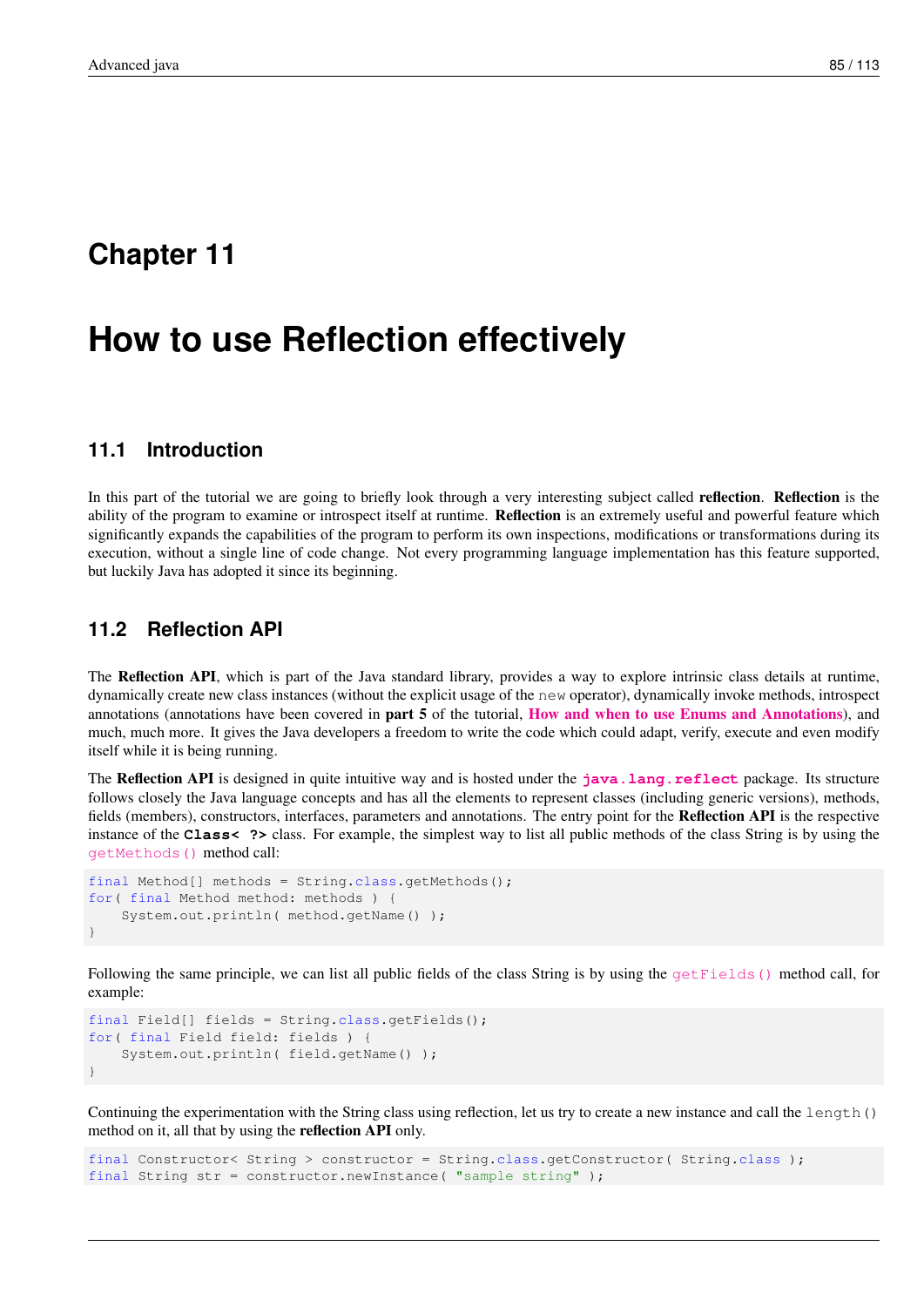```
final Method method = String.class.getMethod( "length" );
final int length = (int)method.invoke(str);
// The length of the string is 13 characters
```
Probably the most demanded use cases for reflection revolve around annotation processing. Annotations by themselves (excluding the ones from Java standard library) do not have any effect on the code. However, Java applications can use reflection to inspect the annotations present on the different Java elements of their interest at runtime and apply some logic depending on annotation and its attributes. For example, let us take a look on the way to introspect if the specific annotation is present on a class definition:

```
@Retention( RetentionPolicy.RUNTIME )
@Target( ElementType.TYPE )
public @interface ExampleAnnotation {
    // Some attributes here
}
@ExampleAnnotation
public class ExampleClass {
    // Some getter and setters here
}
```
Using the reflection API, it could be easily done using the **[getAnnotation\(\)](http://docs.oracle.com/javase/7/docs/api/java/lang/Class.html#getAnnotation%28java.lang.Class%29)** method call. The returned non-null value indicates that annotation is present, for example:

```
final ExampleAnnotation annotation =
   ExampleClass.class.getAnnotation( ExampleAnnotation.class );
if( annotation != null ) {
    // Some implementation here
}
```
Most of the Java APIs nowadays are including annotations to facilitate their usage and integration for developers. The recent versions of the very popular Java specifications like Java API for RESTful Web Services [\(https://jcp.org/en/jsr/detail?id=339\)](https://jcp.org/en/jsr/detail?id=339), Bean Validation [\(https://jcp.org/en/jsr/detail?id=349\)](https://jcp.org/en/jsr/detail?id=349), Java Temporary Caching API [\(https://jcp.org/en/jsr/detail?id=107\)](https://jcp.org/en/jsr/detail?id=107), Java Message Service [\(https://jcp.org/en/jsr/detail?id=343\)](https://jcp.org/en/jsr/detail?id=343), Java Persistence [\(https://jcp.org/en/jsr/detail?id=338\)](https://jcp.org/en/jsr/detail?id=338) and many, many more are built on top of annotations and their implementations usually heavily use the Reflection API to gather metadata about the application being run.

#### **11.3 Accessing generic type parameters**

Since the introduction of generics (generics are covered in part 4 of the tutorial, [How and When To Use Generics](http://www.javacodegeeks.com/2015/09/how-and-when-to-use-generics/)), the Reflection API has been extended to support the introspection of generic types. The use case which often pops up in many different applications is to figure out the type of the generic parameters that particular class, method or other element has been declared with. Let us take a look on the example class declaration:

```
public class ParameterizedTypeExample {
    private List< String > strings;
    public List< String > getStrings() {
        return strings;
    }
}
```
Now, while inspecting the class using Reflection it would be very handy to know that the strings property is declared as generic type List with String type parameter. The code snippet below illustrates how it could be done:

```
final Type type = ParameterizedTypeExample.class
    .getDeclaredField( "strings" ).getGenericType();
```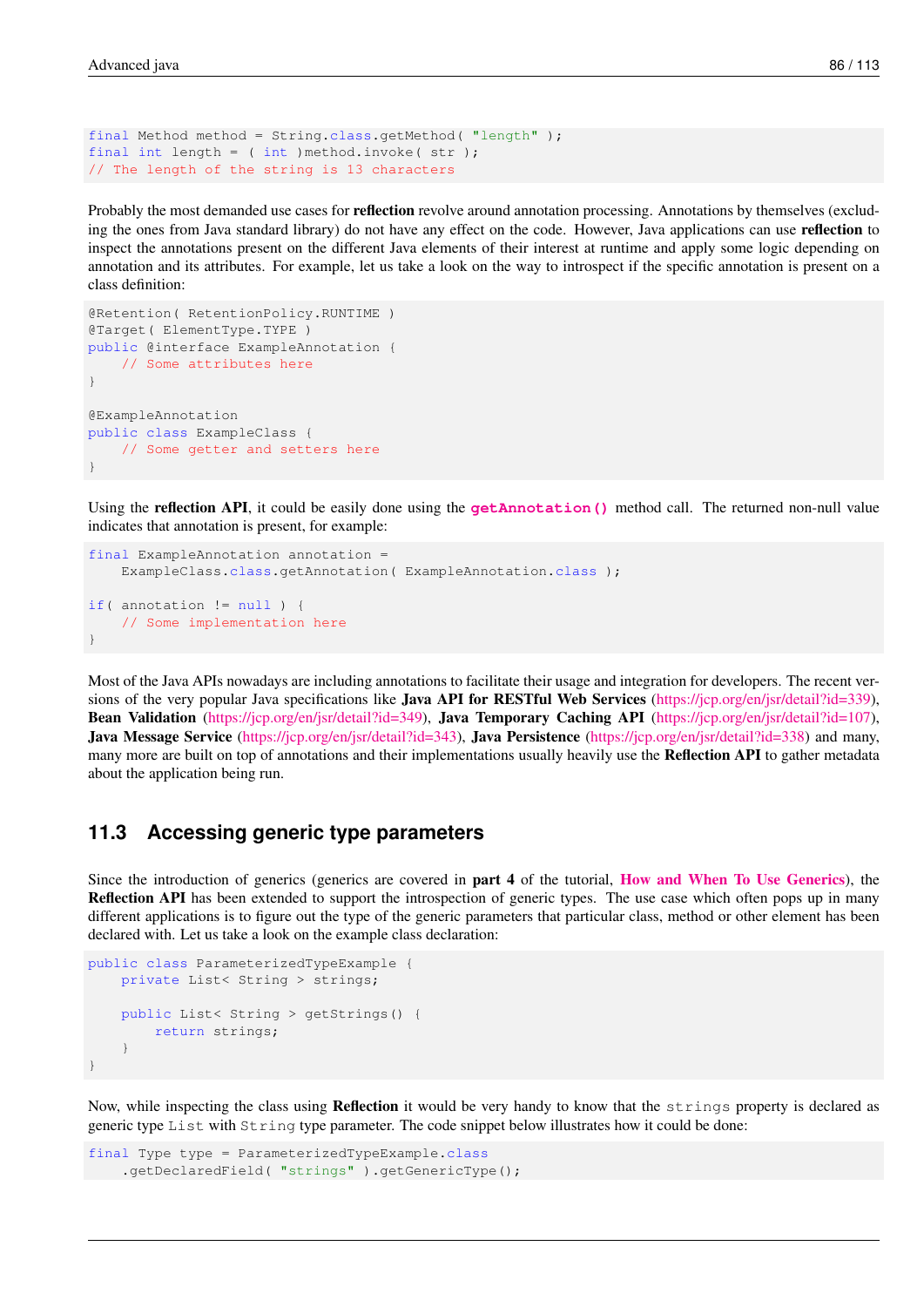```
if( type instanceof ParameterizedType ) {
    final ParameterizedType parameterizedType = ( ParameterizedType )type;
    for( final Type typeArgument: parameterizedType.getActualTypeArguments() ) {
        System.out.println( typeArgument );
    }
}
```
The following generic type parameter will be printed on the console:

class java.lang.String

#### **11.4 Reflection API and visibility**

In the **part 1** of the tutorial, **[How to create and destroy objects](http://www.javacodegeeks.com/2015/09/how-to-create-and-destroy-objects/)**, we have met first time the accessibility an visibility rules which are supported by the Java language. It may come up as a surprise, but the **reflection API** is able to modify, in a certain way, the visibility rules on a given class member.

Let us take a look on the following example of the class with a single private field name. The getter to this filed is provided, but the setter is not, and this is by intention.

```
public static class PrivateFields {
   private String name;
    public String getName() {
        return name;
    }
}
```
Obviously, it is apparent for any Java developer that the name field cannot be set using Java language syntax constructs as the class does not provide the way to do that. Reflection API on the rescue, let see how it could be done by changing field's visibility and accessibility scope.

```
final PrivateFields instance = new PrivateFields();
final Field field = PrivateFields.class.getDeclaredField( "name" );
field.setAccessible( true );
field.set( instance, "sample name" );
System.out.println( instance.getName() );
```
The following output will be printed on the console:

sample name

Please notice that without the [field.setAccessible\( true \)](http://docs.oracle.com/javase/7/docs/api/java/lang/reflect/AccessibleObject.html#setAccessible%28boolean%29) call, the exception will be raised at runtime saying that the member of class with modifiers private cannot be accessed.

This feature of the reflection API is often used by test scaffolding or dependency injection frameworks in order to get access to the intrinsic (or not exposable) implementation details. Please, try to avoid using it in your applications unless you really have no other choice.

#### **11.5 Reflection API pitfalls**

Also, be aware that even though the **reflection API** is very powerful, it has a few pitfalls. First of all, it is a subject of security permissions and may not be available in all environments your code is running on. Secondly, it could have a performance impact on your applications. From execution prospective, the calls to reflection API are quite expensive.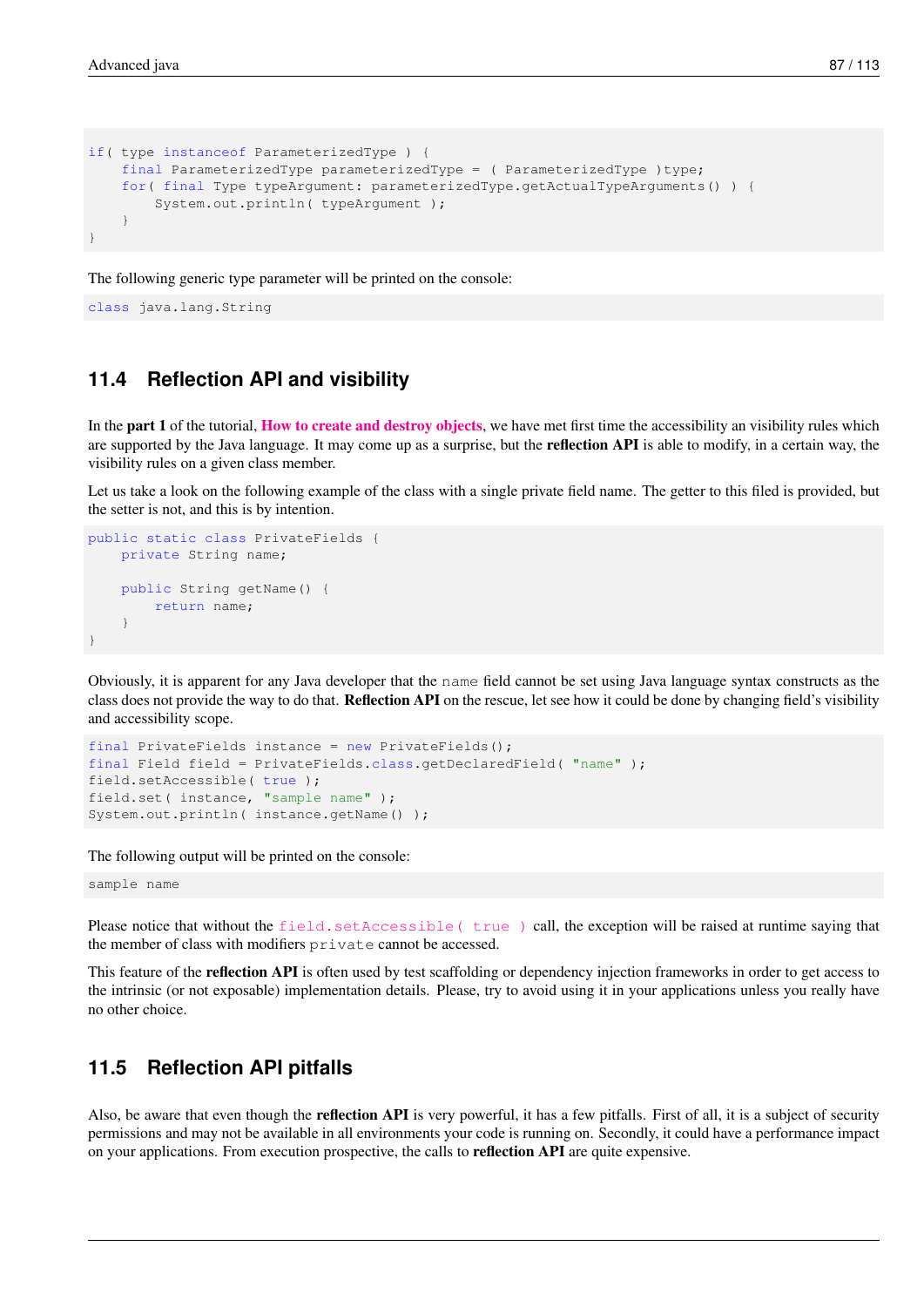Lastly, reflection API does not provide enough type safety guarantees, forcing developers to use Object instances in most of the places, and is quite limited in transforming constructor / method arguments or method return values.

Since the Java 7 release, there are a couple of useful features which could provide much faster, alternative way to access some functionality used to be available only through reflection calls. The next section will introduce you to them.

#### **11.6 Method Handles**

The Java 7 release introduced a new very important feature into the JVM and Java standard library - method handles. Method handle is a typed, directly executable reference to an underlying method, constructor or field (or similar low-level operation) with optional transformations of arguments or return values. They are in many respects better alternative to method invocations performed using the Reflection API. Let us take a look on a code snippet which uses method handles to dynamically invoke the method length() on the String class.

```
final MethodHandles.Lookup lookup = MethodHandles.lookup();
final MethodType methodType = MethodType.methodType( int.class );
final MethodHandle methodHandle =
   lookup.findVirtual( String.class, "length", methodType );
final int length = ( int )methodHandle.invokeExact( "sample string" );
// The length of the string is 13 characters
```
The example above is not very complicated and just outlines the basic idea of what method handles are capable of. Please compare it with the same implementation which uses the [Reflection API](#page-1-0) from Reflection API section. However it does look a bit more verbose but from the performance and type safety prospective method handles are better alternative.

Method handles are very powerful tool and they build a necessary foundation for effective implementation of dynamic (and scripting) languages on the JVM platform. In the **part 12** of the tutorial, **Dynamic languages support**, we are going to look on couple of those languages.

#### **11.7 Method Argument Names**

The well-known issue which Java developers have been facing for years is the fact that method argument names are not preserved at runtime and were wiped out completely. Several community projects, like for example Paranamer [\(https://github.com/paul](https://github.com/paul-hammant/paranamer)[hammant/paranamer\)](https://github.com/paul-hammant/paranamer), tried to solve this issue by injecting some additional metadata into the generated byte code. Luckily, Java 8 changed that by introducing new compiler argument -parameters which injects the exact method argument names into the byte code. Let us take a look on the following method:

```
public static void performAction( final String action, final Runnable callback ) {
        // Some implementation here
}
```
In the next step, let us use the **Reflection API** to inspect method argument names for this method and make sure they are preserved:

```
final Method method = MethodParameterNamesExample.class
    .getDeclaredMethod( "performAction", String.class, Runnable.class );
Arrays.stream( method.getParameters() )
    .forEach( p -> System.out.println( p.getName() ) );
```
With the  $-pa$  rameters compiler option specified, the following argument names will be printed on the console:

action callback

This very long-awaited feature is really a great relief for developers of many Java libraries and frameworks. From now on, much more pieces of useful metadata could be extracted using just pure Java Reflection API without a need to introduce any additional workarounds (or hacks).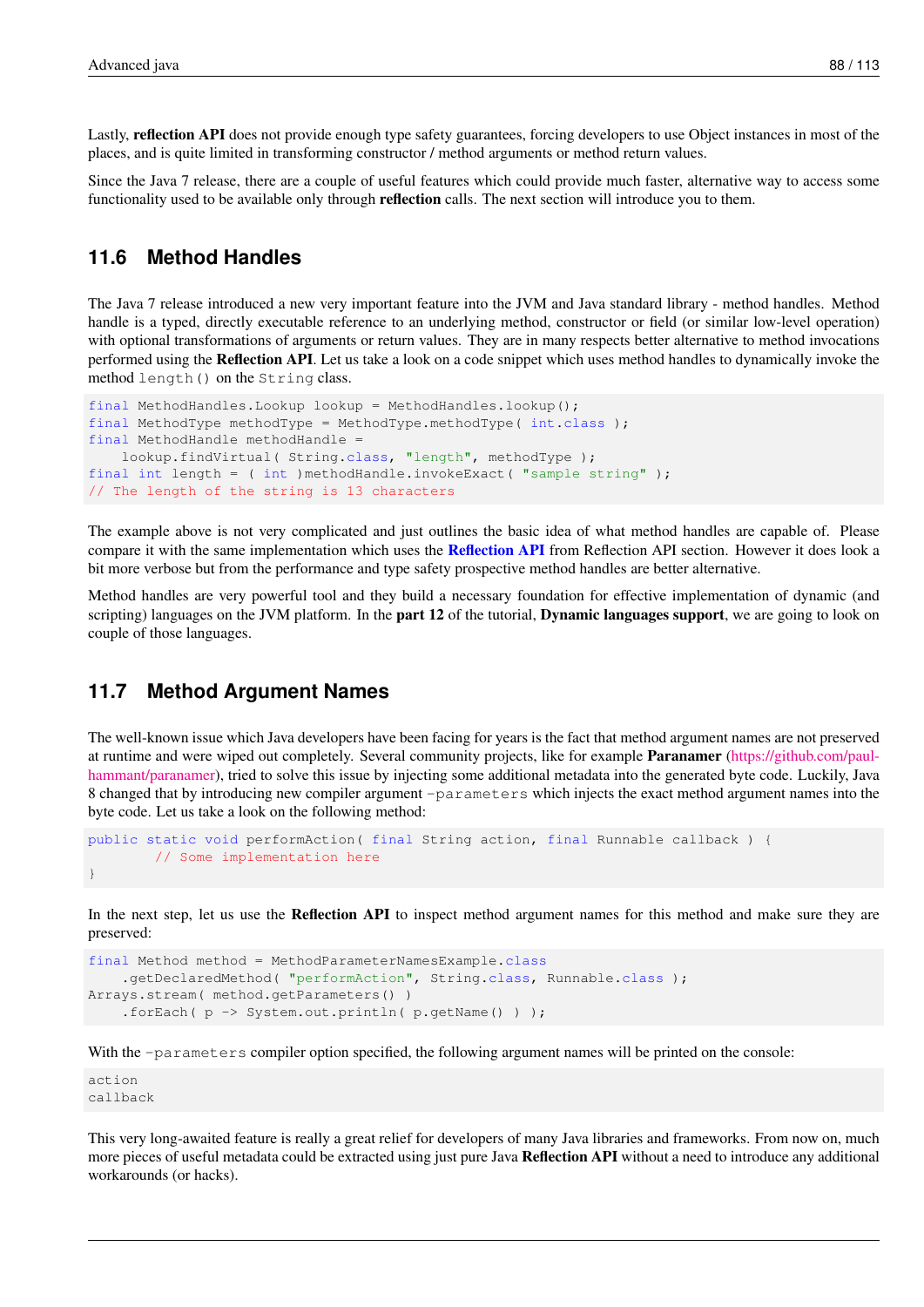#### **11.8 Download the Source Code**

This was a lesson of Reflection, part 11 of Advanced Java course. You may download the source code here: [advanced-java](http://www.javacodegeeks.com/wp-content/uploads/2015/09/advanced-java-part-11.zip)[part-11](http://www.javacodegeeks.com/wp-content/uploads/2015/09/advanced-java-part-11.zip)

#### **11.9 What's next**

In this part of the tutorial we have covered reflection API, which is the way to inspect your code, extract useful metadata out of it or even modify it. Despite all its drawbacks, reflection API is very widely used in most (if not all) Java applications these days. In next part of the tutorial we are going to talk about scripting and dynamic languages support in Java.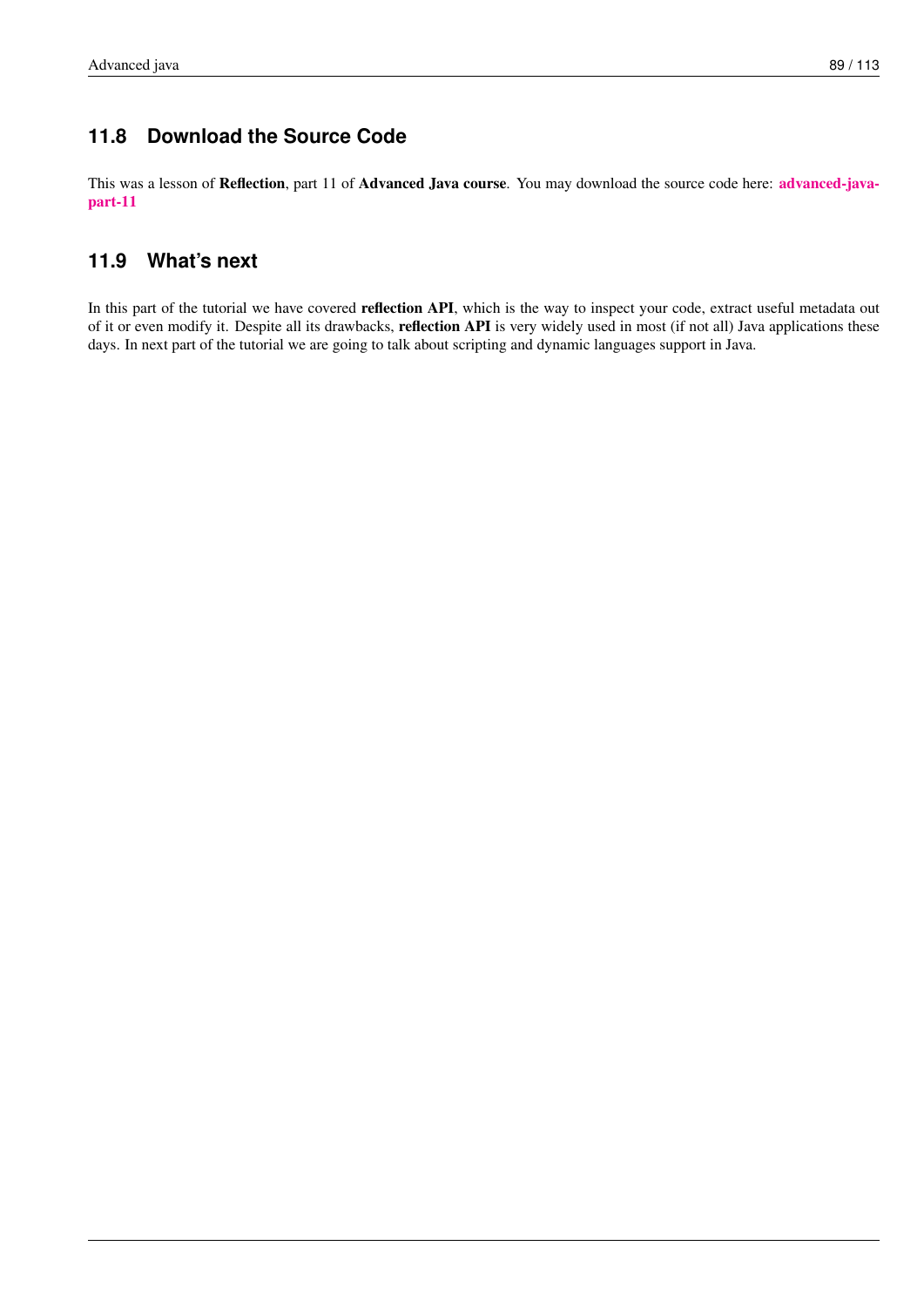## **Chapter 12**

# **Dynamic languages support**

#### **12.1 Introduction**

In this part of the tutorial our attention will be fully concentrated on the scripting and dynamic languages support in Java. Since Java 7, the JVM has a direct support of modern dynamic (also often called scripting) languages and the Java 8 release delivered even more enhancements into this space.

One of the strength of the dynamic languages is that the behavior of the program is defined at runtime, rather than at compile time. Among those languages, Ruby [\(https://www.ruby-lang.org/en/\)](https://www.ruby-lang.org/en/), Python [\(https://www.python.org/\)](https://www.python.org/) and JavaScript [\(http://en.wikipedia.org/wiki/JavaScript\)](http://en.wikipedia.org/wiki/JavaScript) have gained a lot of popularity and are the most widely used ones at the moment. We are going to take a look on how Java scripting API opens a way to integrate those languages into existing Java applications.

#### **12.2 Dynamic Languages Support**

As we already know very well, Java is a statically typed language. This means that all typed information for class, its members, method parameters and return values is available at compile time. Using all this details, the Java compiler emits strongly typed byte code which can then be efficiently interpreted by the JVM at runtime.

However, dynamic languages perform type checking at runtime, rather than compile time. The challenge of dealing with dynamically languages is how to implement a runtime system that can choose the most appropriate implementation of a method to call after the program has been compiled.

For a long time, the JVM had had no special support for dynamically typed languages. But Java 7 release introduced the new invokedynamic instruction that enabled the runtime system (JVM) to customize the linkage between a call site (the place where method is being called) and a method implementation. It really opened a door for effective dynamic languages support and implementations on JVM platform.

#### **12.3 Scripting API**

As part of the Java 6 release back in 2006, the new scripting API has been introduced under the javax.script package. This extensible API was designed to plug in mostly any scripting language (which provides the script engine implementation) and run it on JVM platform.

Under the hood, the Java scripting API is really small and quite simple. The initial step to begin working with scripting API is to create new instance of the ScriptEngineManager class. ScriptEngineManager provides the capability to discover and retrieve available scripting engines by their names from the running application classpath.

Each scripting engine is represented using a respective ScriptEngine implementation and essentially provides the ability to execute the scripts using eval() functions family (which has multiple overloaded versions). Quite a number of popular scripting (dynamic) languages already provide support of the Java scripting API and in the next sections of this tutorial we will see how nice this API works in practice by playing with **JavaScript**, Groovy, Ruby/JRuby and Python/Jython.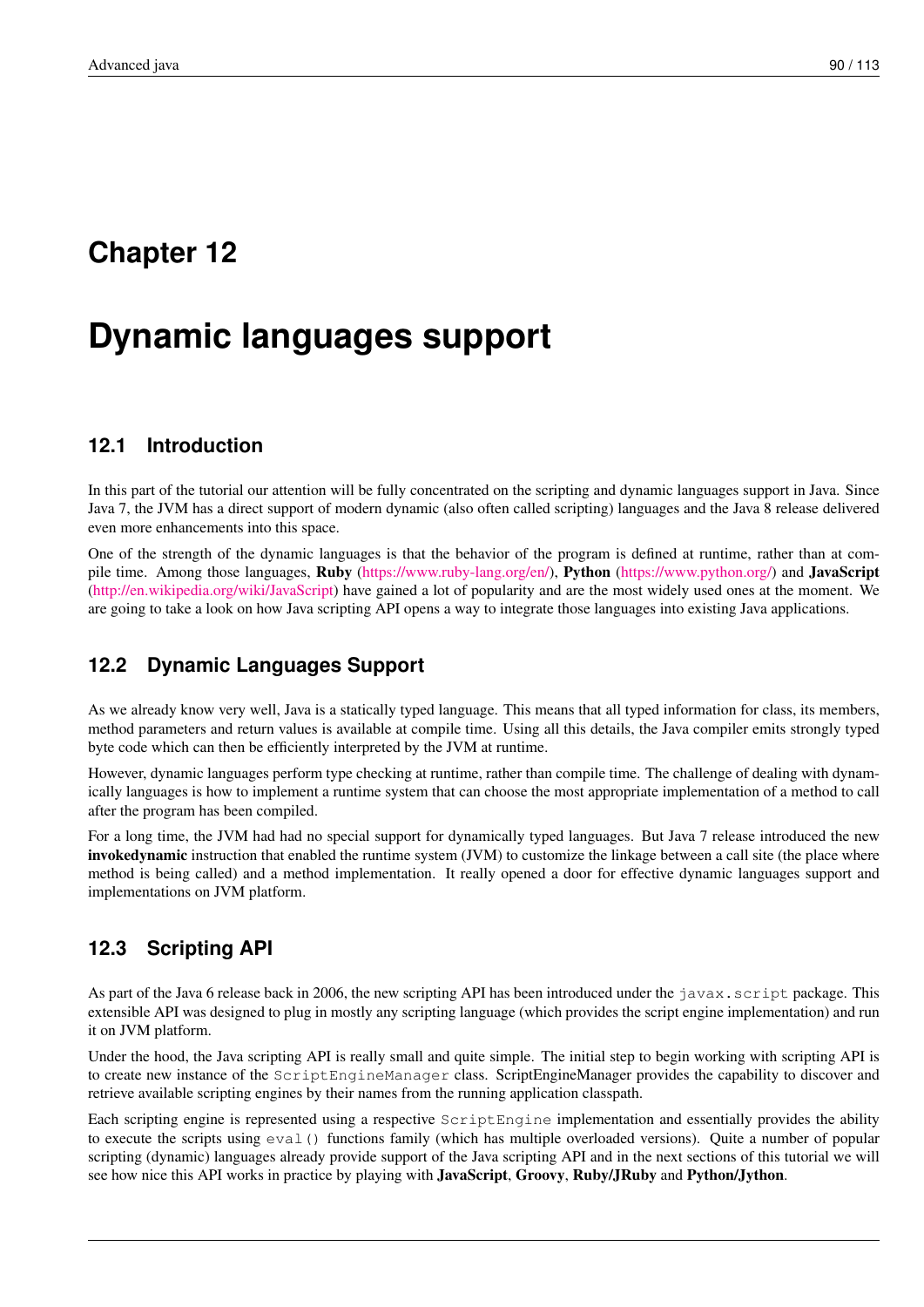#### **12.4 JavaScript on JVM**

It is not by accident that we are going to start our journey with the JavaScript language as it was the one of the first scripting languages supported by the Java standard library scripting API. And also because, by and large, it is the single programming language every web browser understands.

In its simplest form, the eval() function executes the script, passed to it as a plain Java string. The script has no state shared with the evaluator (or caller) and is self-contained piece of code. However, in typical real-world applications it is quite rare and more often than not some variables or properties are required to be provided to the script in order to perform some meaningful calculations or actions. With that being said, let us take a look on a quick example evaluating real JavaScript function call using simple variable bindings:

```
final ScriptEngineManager factory = new ScriptEngineManager();
final ScriptEngine engine = factory.getEngineByName( "JavaScript" );
final Bindings bindings = engine.createBindings();
bindings.put( "str", "Calling JavaScript" );
bindings.put( "engine", engine );
engine.eval( "print(str + ' from ' + engine.getClass().getSimpleName() )", bindings );
```
Once executed, the following output will be printed on the console:

Calling JavaScript from RhinoScriptEngine

For quite a while, Rhino used to be the single JavaScript scripting engine, available on JVM. But the Java 8 release brought a brand-new implementation of JavaScript scripting engine called Nashorn [\(http://www.oracle.com/technetwork/articles/java/](http://www.oracle.com/technetwork/articles/java/jf14-nashorn-2126515.html) [jf14-nashorn-2126515.html\)](http://www.oracle.com/technetwork/articles/java/jf14-nashorn-2126515.html).

From the API standpoint, there are not too many differences however the internal implementation differs significantly, promising much better performance. Here is the same example rewritten to use Nashorn JavaScript engine:

```
final ScriptEngineManager factory = new ScriptEngineManager();
final ScriptEngine engine = factory.getEngineByName( "Nashorn" );
final Bindings bindings = engine.createBindings();
bindings.put( "engine", engine );
engine.eval( "print(str + ' from ' + engine.getClass().getSimpleName() )", bindings );
```
The following output will be printed on the console (please notice a different script engine implementation this time):

Calling JavaScript from NashornScriptEngine

Nonetheless, the examples of JavaScript code snippets we have looked at are quite trivial. You could actually evaluate whole JavaScript files using overloaded eval() function call and implement quite sophisticated algorithms, purely in JavaScript. In the next sections we are going to see such examples while exploring other scripting languages.

#### **12.5 Groovy on JVM**

Groovy [\(http://groovy.codehaus.org\)](http://groovy.codehaus.org) is one of the most successful dynamic languages for the JVM platform. It is often used side by side with Java, however it also provides the Java scripting API engine implementation and could be used in a similar way as a JavaScript one.

Let us make this Groovy example a bit more meaningful and interesting by developing a small standalone script which prints out on the console some details about every book from the collection shared with it by calling Java application.

The Book class is quite simple and has only two properties, author and title: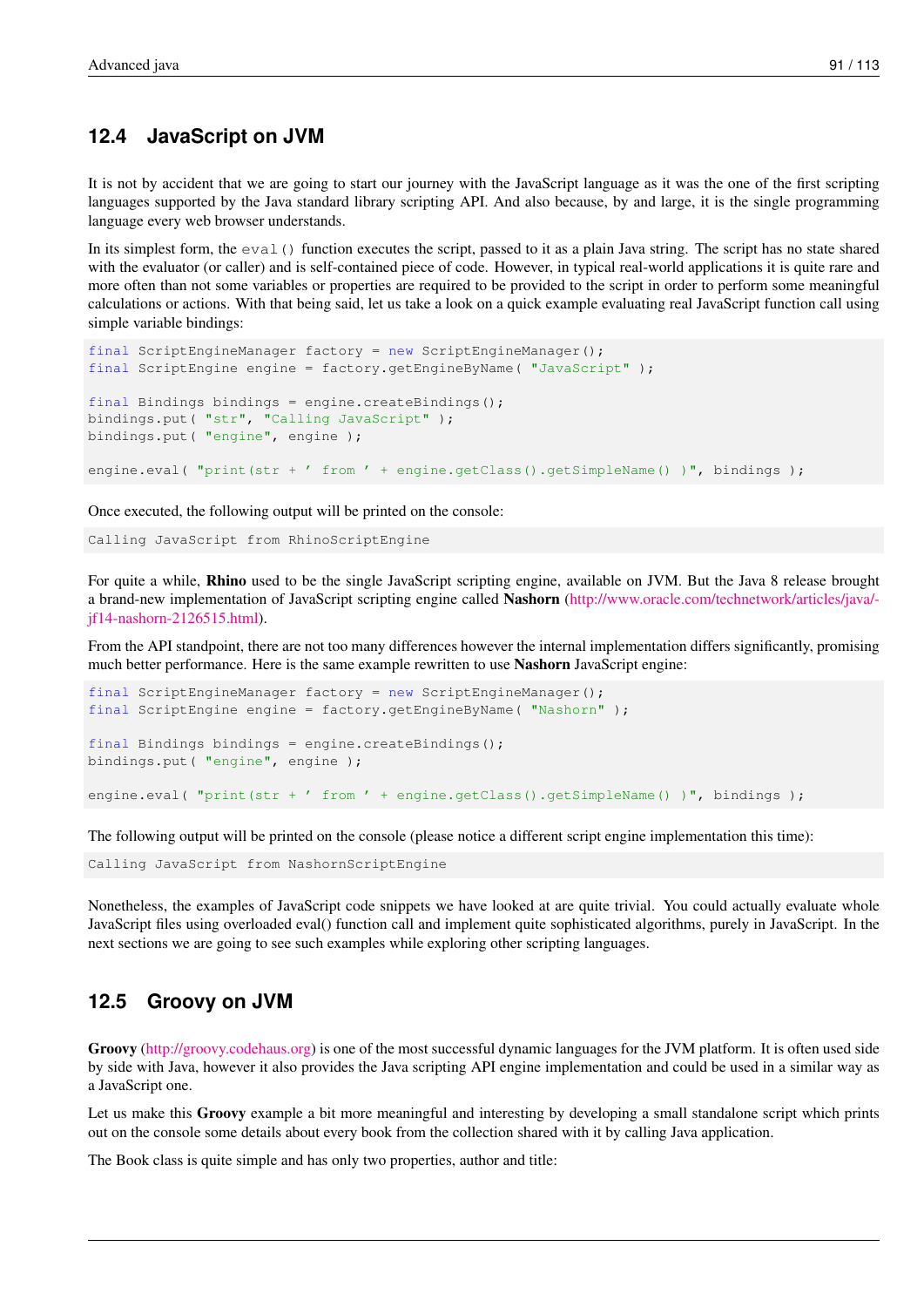```
public class Book {
    private final String author;
    private final String title;
    public Book(final String author, final String title) {
       this.author = author;
        this.title = title;
    }
    public String getAuthor() {
       return author;
    }
    public String getTitle() {
       return title;
    }
}
```
The Groovy script (named just script.groovy) uses some nifty language features like closures and string interpolation to output the book properties to the console:

```
books.each {
   println "Book '$it.title' is written by $it.author"
}
println "Executed by ${engine.getClass().simpleName}"
println "Free memory (bytes): " + Runtime.getRuntime().freeMemory()
```
Now let us execute this Groovy script using Java scripting API and predefined collection of books (surely, all about Groovy):

```
final ScriptEngineManager factory = new ScriptEngineManager();
final ScriptEngine engine = factory.getEngineByName( "Groovy" );
final Collection< Book > books = Arrays.asList(
       new Book( "Venkat Subramaniam", "Programming Groovy 2" ),
        new Book( "Ken Kousen", "Making Java Groovy" )
   );
final Bindings bindings = engine.createBindings();
bindings.put( "books", books );
bindings.put( "engine", engine );
try( final Reader reader = new InputStreamReader(
       Book.class.getResourceAsStream("/script.groovy" ) ) ) {
    engine.eval( reader, bindings );
}
```
Please notice that the Groovy scripting engine has a full access to Java standard library and does not require any addition bindings. To confirm that, the last line from the Groovy script above accesses current runtime environment by calling the Runtime.getRuntime() static method and prints out the amount of free heap available to running JVM (in bytes). The following sample output is going to appear on the console:

```
Book 'Programming Groovy 2' is written by Venkat Subramaniam
Book 'Making Java Groovy' is written by Ken Kousen
Executed by GroovyScriptEngineImpl
Free memory (bytes): 153427528
```
It has been 10 years since Groovy was introduced. It quickly became very popular because of the innovative language features, similar to Java syntax and great interoperability with existing Java code. It may look like introduction of lambdas and Stream API in Java 8 has made Groovy a bit less appealing choice, however it is still widely used by Java developers.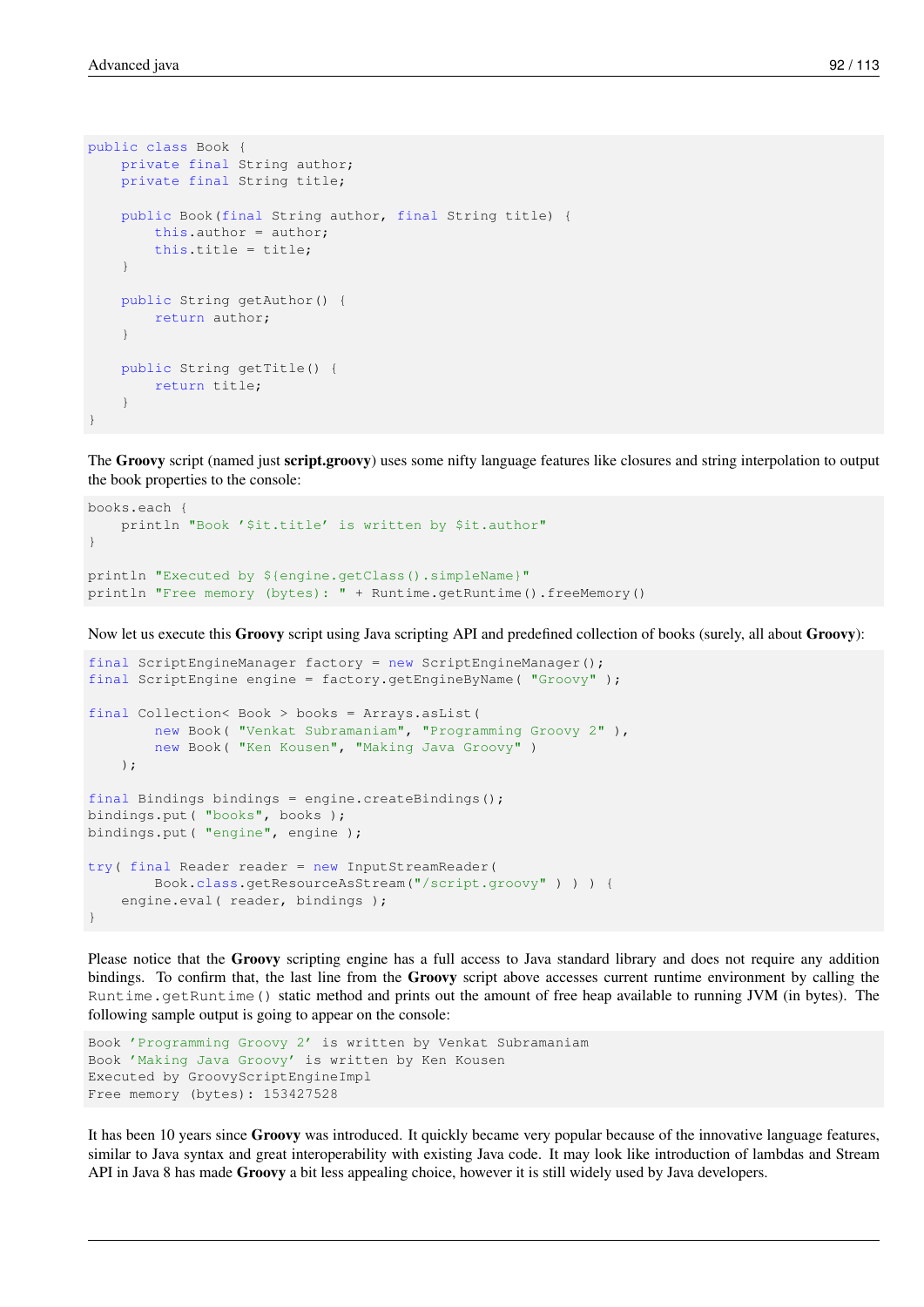#### **12.6 Ruby on JVM**

Couple of years ago Ruby [\(https://www.ruby-lang.org/en/\)](https://www.ruby-lang.org/en/) was the most popular dynamic language used for web application development. Even though its popularity has somewhat shaded away nowadays, **Ruby** and its ecosystem brought a lot of innovations into modern web applications development, inspiring the creation and evolution of many other programming languages and frameworks.

JRuby [\(http://jruby.org/\)](http://jruby.org/) is an implementation of the Ruby programming language for JVM platform. Similarly to Groovy, it also provides great interoperability with existing Java code preserving the beauty of the Ruby language syntax.

Let us rewrite the Groovy script from the [Groovy on JVM](#page-1-0) section in Ruby language (with name script.jruby) and evaluate it using the Java scripting API.

```
$books.each do |it|
    java.lang.System.out.println( "Book '" + it.title + "' is written by " + it.author )
end
java.lang.System.out.println( "Executed by " + $engine.getClass().simpleName )
java.lang.System.out.println( "Free memory (bytes): " +
        java.lang.Runtime.getRuntime().freeMemory().to_s )
```
The script evaluation codes stays mostly the same, except different scripting engine and the sample books collection, which is now all about Ruby.

```
final ScriptEngineManager factory = new ScriptEngineManager();
final ScriptEngine engine = factory.getEngineByName( "jruby" );
final Collection< Book > books = Arrays.asList(
       new Book( "Sandi Metz", "Practical Object-Oriented Design in Ruby" ),
        new Book( "Paolo Perrotta", "Metaprogramming Ruby 2" )
   );
final Bindings bindings = engine.createBindings();
bindings.put( "books", books );
bindings.put( "engine", engine );
try( final Reader reader = new InputStreamReader(
        Book.class.getResourceAsStream("/script.jruby" ) ) ) {
    engine.eval( reader, bindings );
}
```
The following sample output is going to appear on the console:

```
Book 'Practical Object-Oriented Design in Ruby' is written by Sandi Metz
Book 'Metaprogramming Ruby 2' is written by Paolo Perrotta
Executed by JRubyEngine
Free memory (bytes): 142717584
```
As we can figure out from the **JRuby** code snippet above, using the classes from standard Java library is a bit verbose and have to be prefixed by package name (there are some tricks to get rid of that but we are not going in such specific details).

#### **12.7 Python on JVM**

Our last but not least example is going to showcase the Python [\(https://www.python.org/\)](https://www.python.org/) language implementation on JVM platform, which is called Jython [\(http://www.jython.org/\)](http://www.jython.org/).

The Python language has gained a lot of traction recently and its popularity is growing every day. It is widely used by the scientific community and has a large set of libraries and frameworks, ranging from web development to natural language processing.

Following the same path as with **Ruby**, we are going to rewrite the example script from [Groovy on JVM](#page-1-0) section using **Python** language (with name script.py) and evaluate it using the Java scripting API.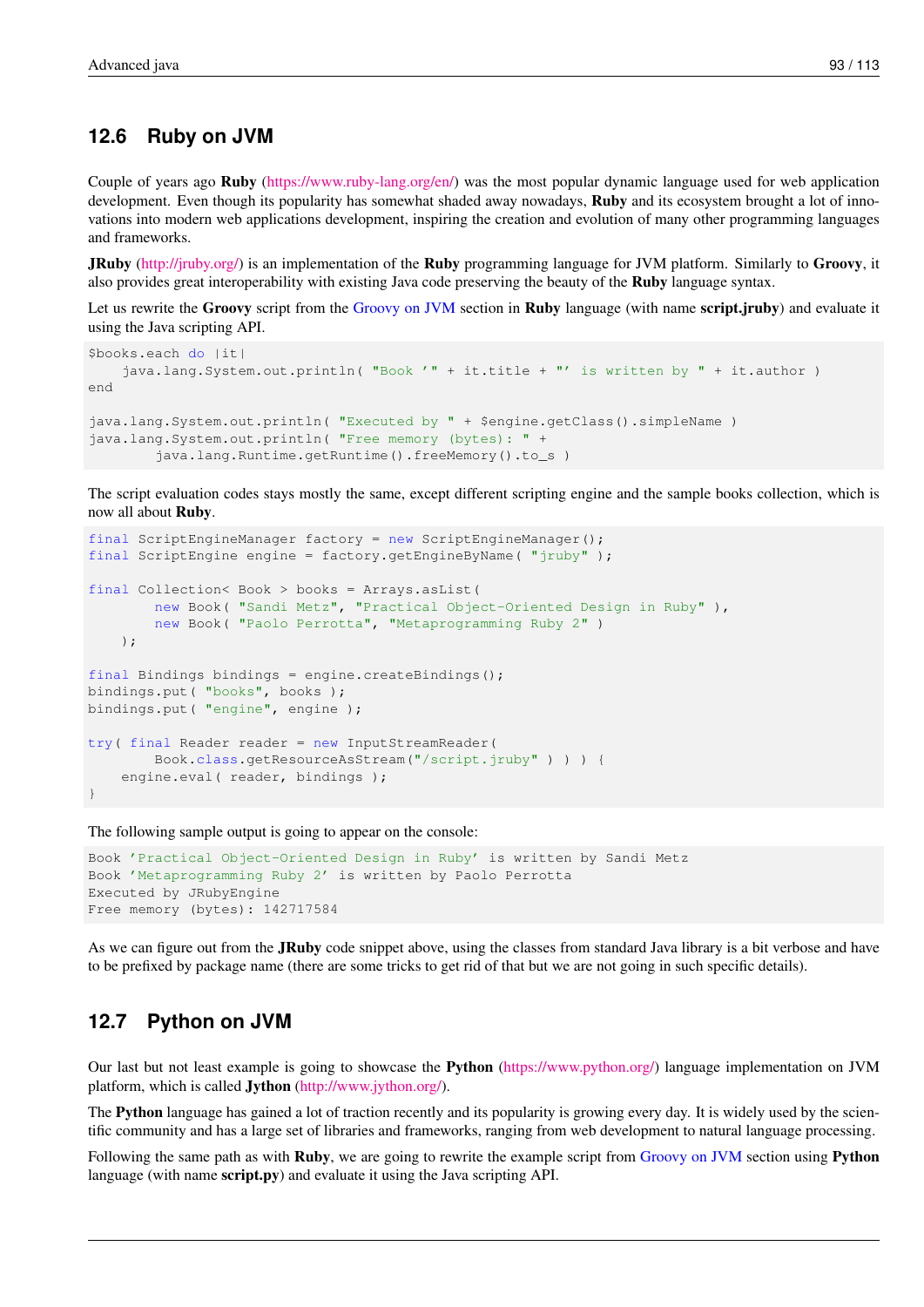```
from java.lang import Runtime
for it in books:
   print "Book '%s' is written by %s" % (it.title, it.author)
print "Executed by " + engine.getClass().simpleName
print "Free memory (bytes): " + str( Runtime.getRuntime().freeMemory() )
```
Let us instantiate the **Jython** scripting engine and execute the **Python** script above using already familiar Java scripting API.

```
final ScriptEngineManager factory = new ScriptEngineManager();
final ScriptEngine engine = factory.getEngineByName( "jython" );
final Collection< Book > books = Arrays.asList(
        new Book( "Mark Lutz", "Learning Python" ),
        new Book( "Jamie Chan", "Learn Python in One Day and Learn It Well" )
   );
final Bindings bindings = engine.createBindings();
bindings.put( "books", books );
bindings.put( "engine", engine );
try( final Reader reader = new InputStreamReader(
        Book.class.getResourceAsStream("/script.py" ) ) ) {
    engine.eval( reader, bindings );
}
```
The following sample output will be printed out on the console:

```
Book 'Learning Python' is written by Mark Lutz
Book 'Learn Python in One Day and Learn It Well' is written by Jamie Chan
Executed by PyScriptEngine
Free memory (bytes): 132743352
```
The power of **Python** as a programming language is in its simplicity and steep learning curve. With an army of **Python** developers out there, the ability to integrate the Python scripting language into your Java applications as some kind of extensibility mechanism may sound like an interesting idea.

#### **12.8 Using Scripting API**

The Java scripting API is a great way to enrich your Java applications with extensible scripting support, just pick your language. It is also the simplest way to plug in domain-specific languages (DSLs) and allows the business experts to express their intentions in the most convenient manner.

The latest changes in the JVM itself (see please [Dynamic Languages Support](#page-1-0) section) made it much friendlier runtime platform for different dynamic (scripting) languages implementations. No doubts, more and more scripting language engines will be available in the future, opening the door to seamless integration with new and existing Java applications.

#### **12.9 Download Code**

This was a lesson of **Dynamic Language Support**, part 12 of **Advanced Java course**. You may download the source code here: [advanced-java-part-12](http://www.javacodegeeks.com/wp-content/uploads/2015/09/advanced-java-part-12.zip)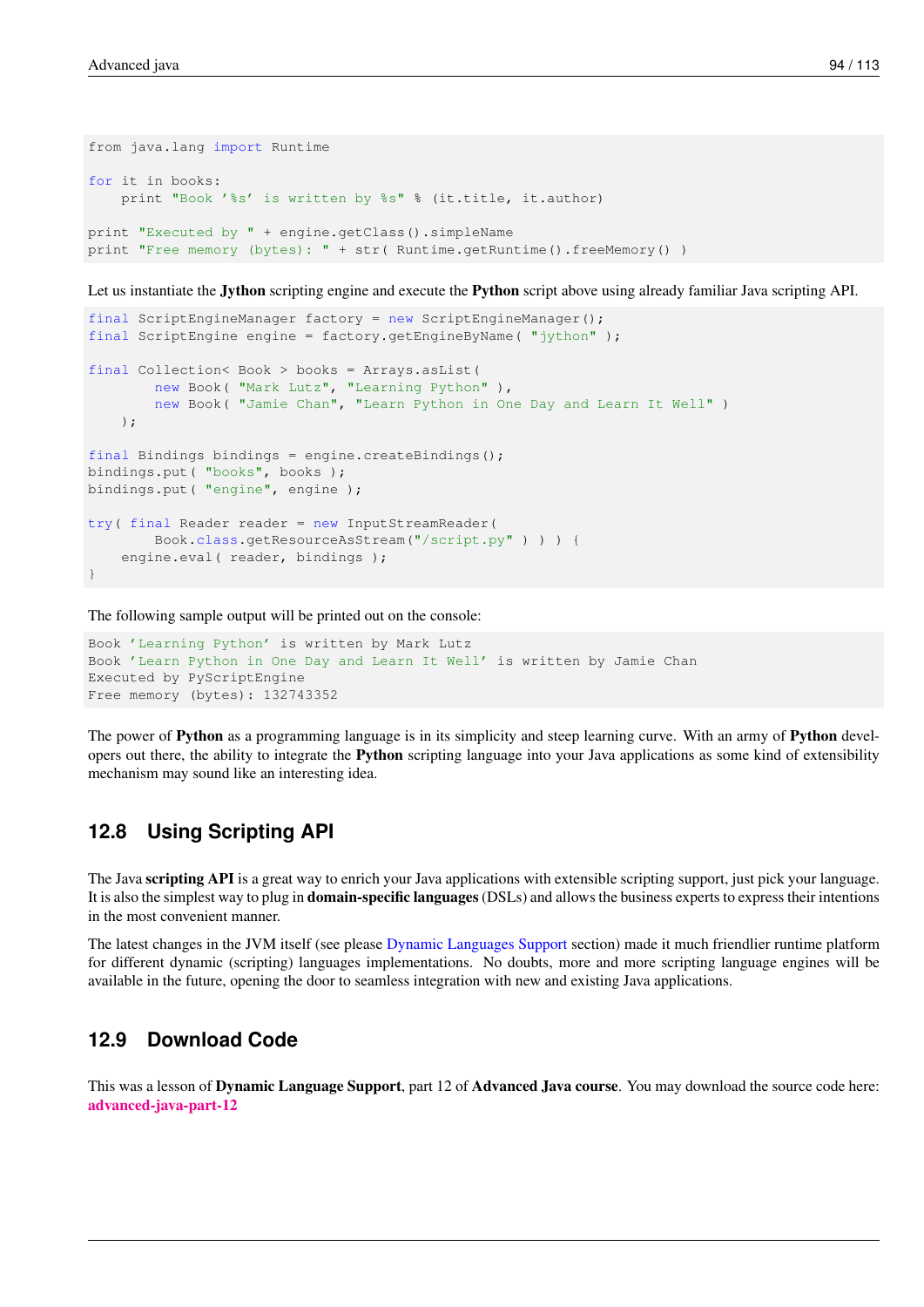### **12.10 What's next**

Beginning from this part we are really starting the discussions about advanced concepts of Java as a language and JVM as excellent runtime execution platform. In the next part of the tutorial we are going to look at the Java Compiler API and the Java Compiler Tree API to learn how to manipulate Java sources at runtime.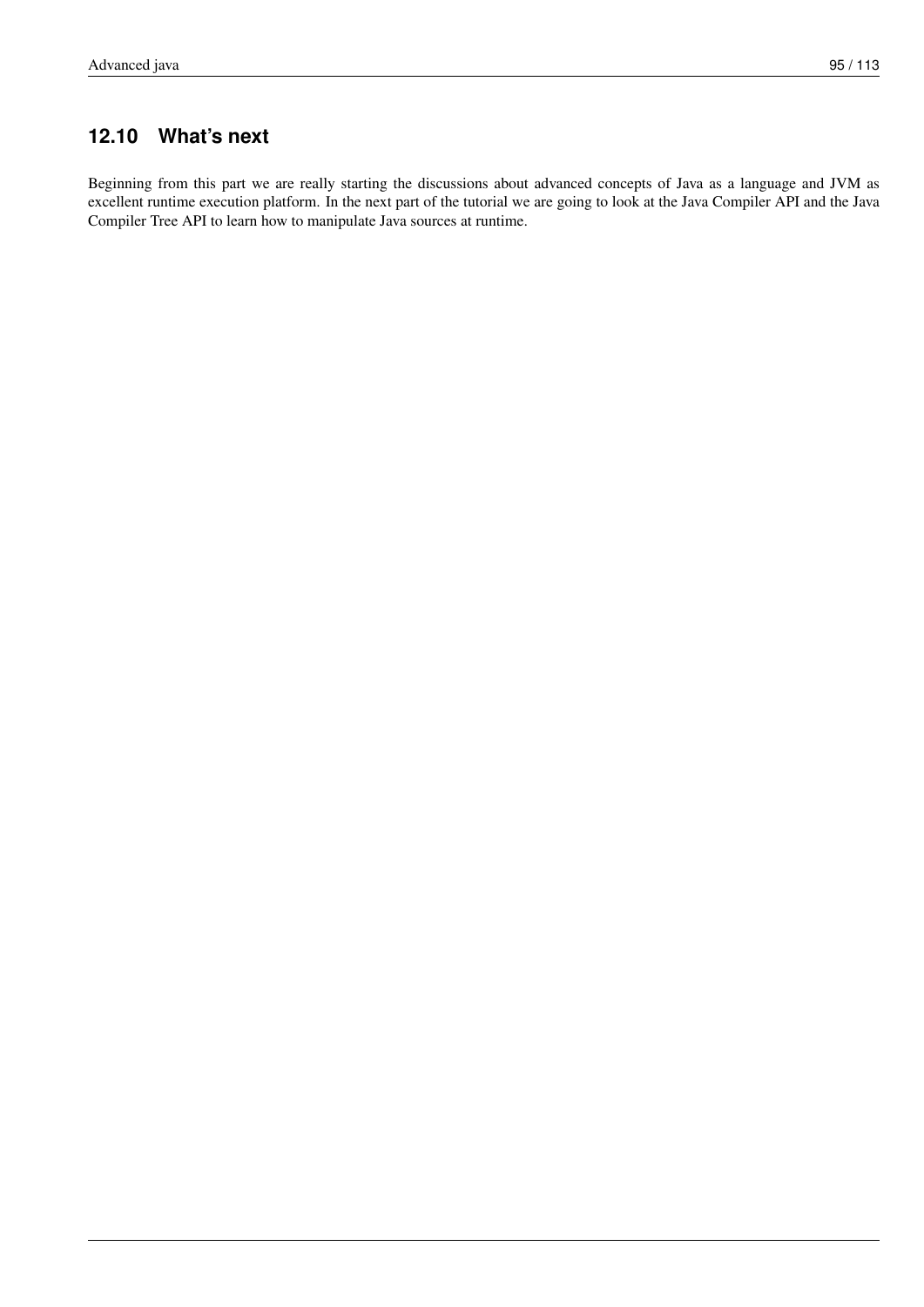### **Chapter 13**

# **Java Compiler API**

#### **13.1 Introduction**

In this part of the tutorial we are going to take 10000 feet view of the Java Compiler API. This API provides programmatic access to the Java compiler itself and allows developers to compile Java classes from source files on the fly from application code.

More interestingly, we also are going to walk through the Java Compiler Tree API, which provides access to Java syntax parser functionality. By using this API, Java developers have the ability to directly plug into syntax parsing phase and post-analyze Java source code being compiled. It is a very powerful API which is heavily utilized by many static code analysis tools.

The Java Compiler API also supports annotation processing (for more details please refer to **part 5** of the tutorial, **How and** when to use Enums and Annotations, more to come in part 14 of the tutorial, Annotation Processors) and is split between three different packages, shown below.

- javax.annotation.processing :Annotation processing.
- javax.lang.model : Language model used in annotation processing and Compiler Tree API (including Java language elements, types and utility classes).
- javax.tools : Java Compiler API itself.

On the other side, the Java Compiler Tree API is hosted under the com.sun.source package and, following Java standard library naming conventions, is considered to be non-standard (proprietary or internal). In general, these APIs are not very well documented or supported and could change any time. Moreover, they are tied to the particular JDK/JRE version and may limit the portability of the applications which use them.

#### **13.2 Java Compiler API**

Our exploration will start from the Java Compiler API, which is quite well documented and easy to use. The entry point into Java Compiler API is the [ToolProvider class,](http://docs.oracle.com/javase/7/docs/api/javax/tools/ToolProvider.html) which allows to obtain the Java compiler instance available in the system (the [official](http://docs.oracle.com/javase/7/docs/api/javax/tools/JavaCompiler.html) [documentation](http://docs.oracle.com/javase/7/docs/api/javax/tools/JavaCompiler.html) is a great starting point to get familiarized with the typical usage scenarios). For example:

```
final JavaCompiler compiler = ToolProvider.getSystemJavaCompiler();
for( final SourceVersion version: compiler.getSourceVersions() ) {
   System.out.println( version );
}
```
This small code snippet gets the Java compiler instances and prints out on the console a list of supported Java source versions. For Java 7 compiler, the output looks like this: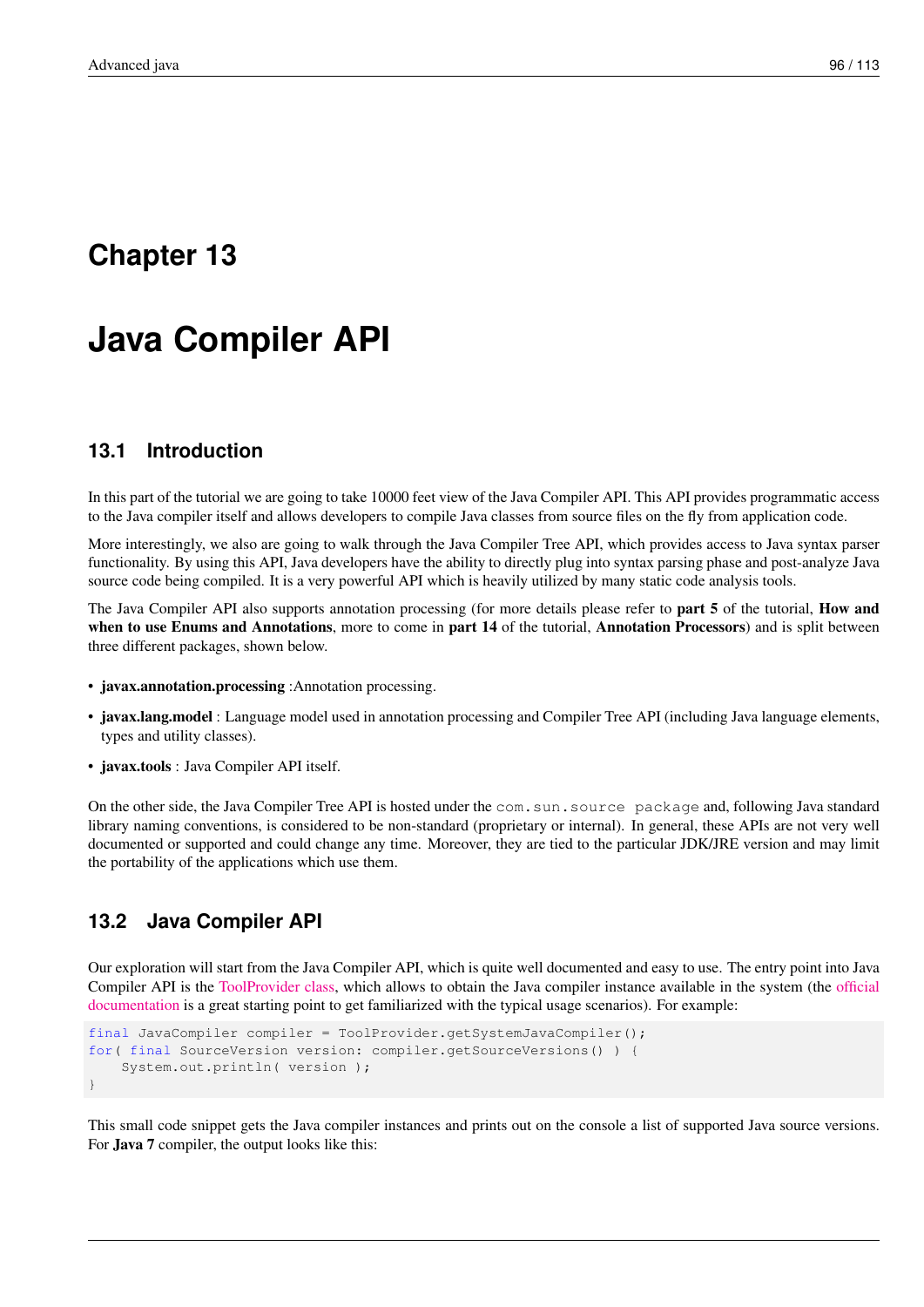RELEASE\_3 RELEASE\_4 RELEASE\_5 RELEASE\_6 RELEASE\_7

It corresponds to more well-known Java version scheme: 1.3, 1.4, 5, 6 and 7. For Java 8 compiler, the list of supported versions looks a bit longer:

RELEASE\_3 RELEASE\_4 RELEASE\_5 RELEASE\_6 RELEASE\_7 RELEASE\_8

Once the instance of Java compiler is available, it could be used to perform different compilation tasks over the set of Java source files. But before that, the set of compilation units and diagnostics collector (to collect all encountered compilation errors) should be prepared. To experiment with, we are going to compile this simple Java class stored in SampleClass. java source file:

```
public class SampleClass {
    public static void main(String[] args) {
        System.out.println( "SampleClass has been compiled!" );
    }
}
```
Having this source file created, let us instantiate the [diagnostics collector](http://docs.oracle.com/javase/7/docs/api/javax/tools/DiagnosticCollector.html) and configure the list of source files (which includes only SampleClass.java) to compile.

```
final DiagnosticCollector< JavaFileObject > diagnostics = new DiagnosticCollector<>();
final StandardJavaFileManager manager = compiler.getStandardFileManager(
   diagnostics, null, null );
final File file = new File(
   CompilerExample.class.getResource("/SampleClass.java").toURI() );
final Iterable< ? extends JavaFileObject > sources =
   manager.getJavaFileObjectsFromFiles( Arrays.asList( file ) );
```
Once the preparation is done, the last step is basically to invoke Java compiler task, passing the diagnostics collector and list of source files to it, for example:

```
final CompilationTask task = compiler.getTask( null, manager, diagnostics,
   null, null, sources );
task.call();
```
That is, basically, it. After the compilation task finishes, the SampleClass.class should be available in the **target/classes** folder. We can run it to make sure compilation has been performed successfully:

```
java -cp target/classes SampleClass
```
The following output will be shown on the console, confirming that the source file has been properly compiled into byte code:

SampleClass has been compiled!

In case of any errors encountered during the compilation process, they will become available through the diagnostics collector (by default, any additional compiler output will be printed into System.err too). To illustrate that, let us try to compile the sample Java source file which by intention contains some errors (SampleClassWithErrors.java):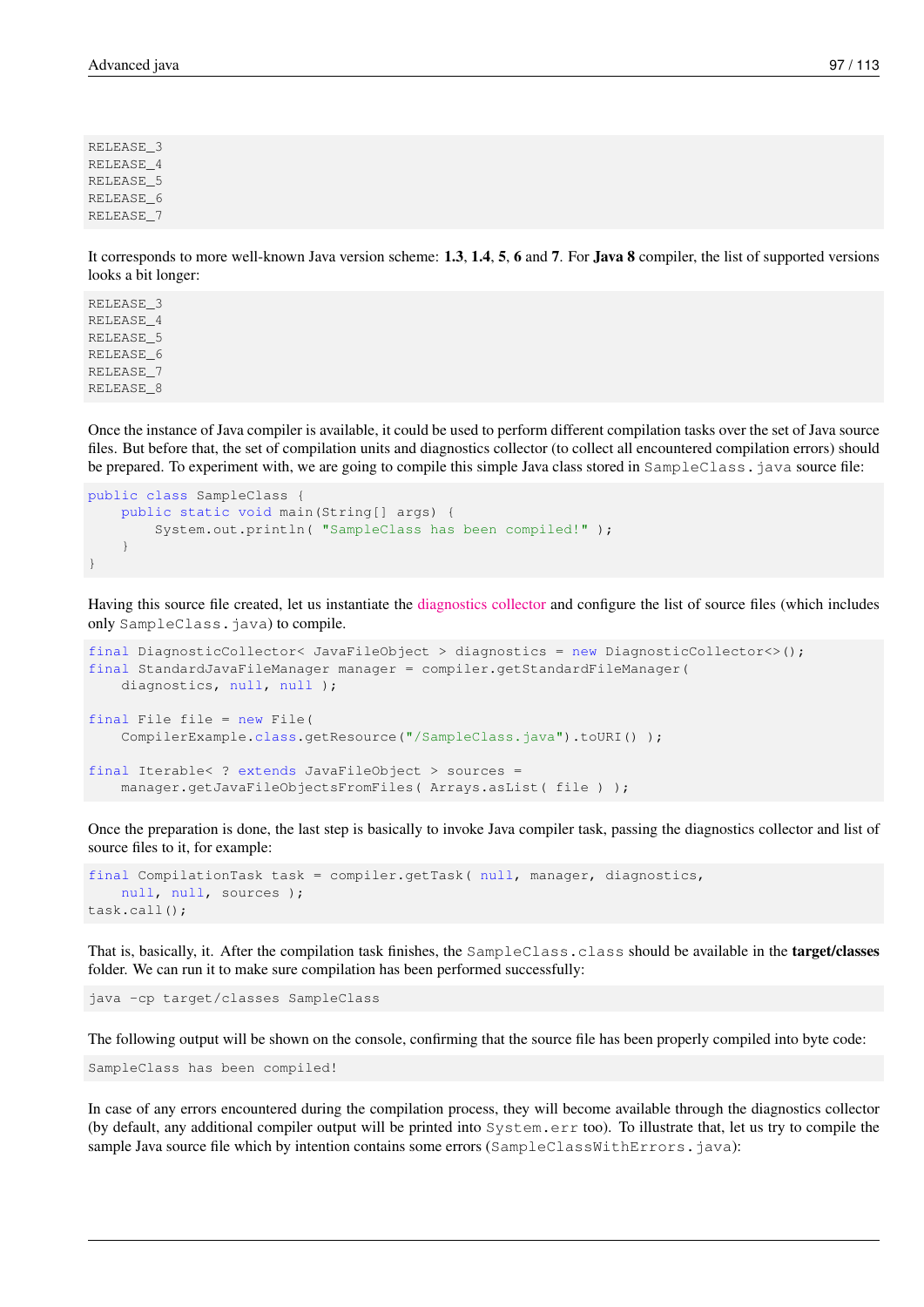```
private class SampleClassWithErrors {
    public static void main(String[] args) {
        System.out.println( "SampleClass has been compiled!" );
    }
}
```
The compilation process should fail and error message (including line number and source file name) could be retrieved from diagnostics collector, for example:

```
for( final Diagnostic< ? extends JavaFileObject > diagnostic:
            diagnostics.getDiagnostics() ) {
        System.out.format("%s, line %d in %s",
            diagnostic.getMessage( null ),
            diagnostic.getLineNumber(),
            diagnostic.getSource().getName());
}
```
Invoking the compilation task on the SampleClassWithErrors. java source file will print out on the console the following sample error description:

modifier private not allowed here, line 1 in SampleClassWithErrors.java

Last but not least, to properly finish up working with the Java Compiler API, please do not forget to close file manager:

```
manager.close();
```
Or even better, always use  $try-with-resources$  construct (which has been covered in part 8 of the tutorial, How and when to use Exceptions):

```
try( final StandardJavaFileManager manager =
        compiler.getStandardFileManager( diagnostics, null, null ) ) {
    // Implementation here
}
```
In a nutshell, those are typical usage scenarios of Java Compiler API. When dealing with more complicated examples, there is a couple of subtle but quite important details which could speed up the compilation process significantly. To read more about that please refer to the [official documentation.](http://docs.oracle.com/javase/7/docs/api/javax/tools/JavaCompiler.html)

#### **13.3 Annotation Processors**

Fortunately, the compilation process is not limited to compilation only. Java Compiler supports annotation processors which could be thought as a compiler plugins. As the name suggests, annotation processors could perform addition processing (usually driven by annotations) over the code being compiled.

In the part 14 of the tutorial, Annotation Processors, we are going to have much more comprehensive coverage and examples of annotation processors. For the moment, please refer to [official documentation](http://docs.oracle.com/javase/7/docs/api/javax/annotation/processing/package-summary.html) to get more details.

# **13.4 Element Scanners**

Sometimes it becomes necessary to perform shallow analysis across all language elements (classes, methods/constructors, fields, parameters, variables, . . . ) during the compilation process. Specifically for that, the Java Compiler API provides the concept of element scanners. The element scanners are built around [visitor pattern](http://en.wikipedia.org/wiki/Visitor_pattern) and basically require the implementation of the single scanner (and visitor). To simplify the implementation, a set of base classes is kindly provided.

The example we are going to develop is simple enough to show off the basic concepts of element scanners usage and is going to count all classes, methods and fields across all compilation units. The basic scanner / visitor implementation extends [ElementScanner7](https://docs.oracle.com/javase/7/docs/api/javax/lang/model/util/ElementScanner7.html) class and overrides only the methods it is interested in: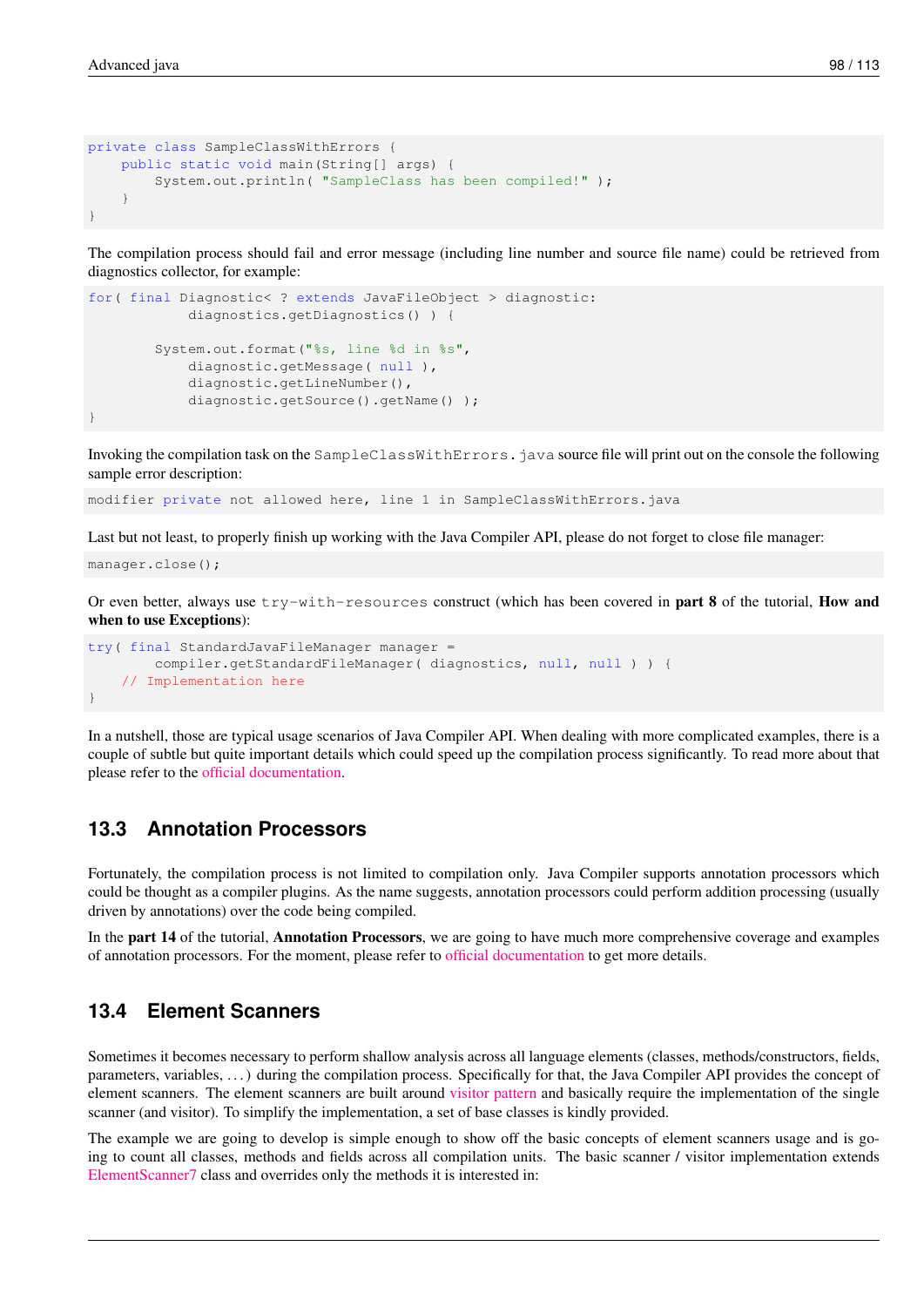```
public class CountClassesMethodsFieldsScanner extends ElementScanner7< Void, Void > {
   private int numberOfClasses;
   private int numberOfMethods;
   private int numberOfFields;
   public Void visitType( final TypeElement type, final Void p ) {
        ++numberOfClasses;
        return super.visitType( type, p );
    }
   public Void visitExecutable( final ExecutableElement executable, final Void p ) {
        ++numberOfMethods;
        return super.visitExecutable( executable, p );
    }
   public Void visitVariable( final VariableElement variable, final Void p ) {
        if ( variable.getEnclosingElement().getKind() == ElementKind.CLASS ) {
           ++numberOfFields;
        }
        return super.visitVariable( variable, p );
    }
}
```
Quick note on the element scanners: the family of **ElementScannerX** classes corresponds to the particular Java version. For instance, [ElementScanner8](http://docs.oracle.com/javase/8/docs/api/javax/lang/model/util/ElementScanner8.html) corresponds to Java 8, [ElementScanner7](http://docs.oracle.com/javase/7/docs/api/javax/lang/model/util/ElementScanner7.html) corresponds to Java 7, [ElementScanner6](http://docs.oracle.com/javase/6/docs/api/javax/lang/model/util/ElementScanner6.html) corresponds to **Java 6,** and so forth. All those classes do have a family of  $\forall$  is  $\forall$  it Xxx methods which include:

- visitPackage : Visits a package element.
- visitType : Visits a type element.
- visitVariable : Visits a variable element.
- visitExecutable : Visits an executable element.
- visitTypeParameter : Visits a type parameter element.

One of the ways to invoke the scanner (and visitors) during the compilation process is by using the annotation processor. Let us define one by extending [AbstractProcessor](http://docs.oracle.com/javase/7/docs/api/javax/annotation/processing/AbstractProcessor.html) class (please notice that annotation processors are also tight to particular Java version, in our case Java 7):

```
@SupportedSourceVersion( SourceVersion.RELEASE_7 )
@SupportedAnnotationTypes( "*" )
public class CountElementsProcessor extends AbstractProcessor {
    private final CountClassesMethodsFieldsScanner scanner;
    public CountElementsProcessor( final CountClassesMethodsFieldsScanner scanner ) {
        this.scanner = scanner;
    }
    public boolean process( final Set< ? extends TypeElement > types,
            final RoundEnvironment environment ) {
        if( !environment.processingOver() ) {
            for( final Element element: environment.getRootElements() ) {
                scanner.scan( element );
            }
        }
        return true;
```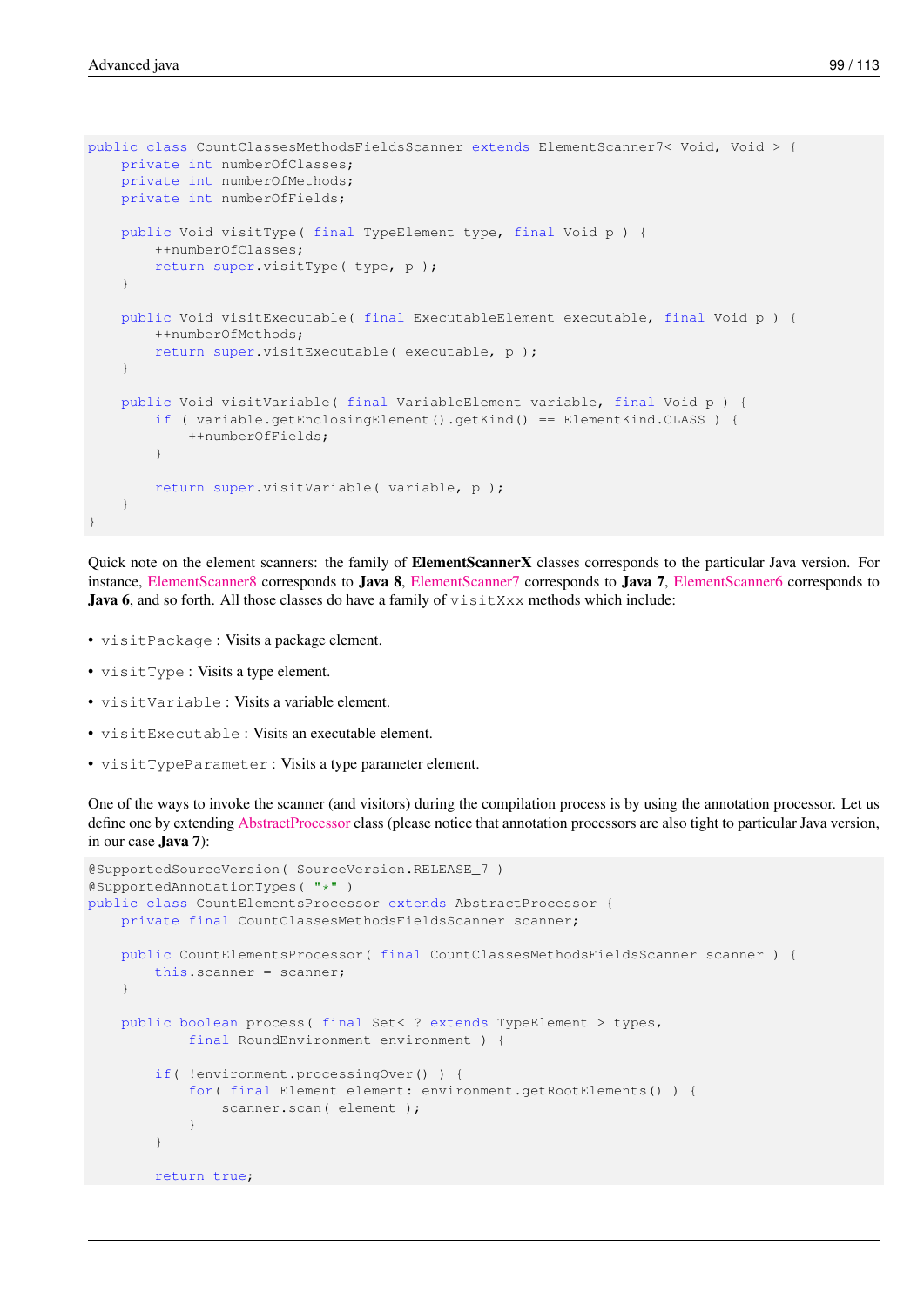}

}

Basically, the annotation processor just delegates all the hard work to the scanner implementation we have defined before (in the part 14 of the tutorial, Annotation Processors, we are going to have much more comprehensive coverage and examples of annotation processors).

The SampleClassToParse.java file is the example which we are going to compile and count all classes, methods/constructors and fields in:

```
public class SampleClassToParse {
    private String str;
    private static class InnerClass {
        private int number;
        public void method() {
            int i = 0;
            try {
                // Some implementation here
            } catch( final Throwable ex ) {
                // Some implementation here
            }
        }
    }
    public static void main( String[] args ) {
        System.out.println( "SampleClassToParse has been compiled!" );
    }
}
```
The compilation procedure looks exactly like we have seen in the [Java Compiler API](#page-1-0) section. The only difference is that compilation task should be configured with annotation processor instance(s). To illustrate that, let us take a look on the code snippet below:

```
final CountClassesMethodsFieldsScanner scanner = new CountClassesMethodsFieldsScanner();
final CountElementsProcessor processor = new CountElementsProcessor( scanner );
final CompilationTask task = compiler.getTask( null, manager, diagnostics,
   null, null, sources );
task.setProcessors( Arrays.asList( processor ) );
task.call();
System.out.format( "Classes %d, methods/constructors %d, fields %d",
   scanner.getNumberOfClasses(),
   scanner.getNumberOfMethods(),
   scanner.getNumberOfFields() );
```
Executing the compilation task against SampleClassToParse.java source file will output the following message in the console:

Classes 2, methods/constructors 4, fields 2

It makes sense: there are two classes declared, SampleClassToParse and InnerClass. SampleClassToParse class has default constructor (defined implicitly), method main and field str. In turn, InnerClass class also has defa ult constructor (defined implicitly), method method and field number.

This example is very naive but its goal is not to demonstrate something fancy but rather to introduce the foundational concepts (the part 14 of the tutorial, Annotation Processors, will include more complete examples).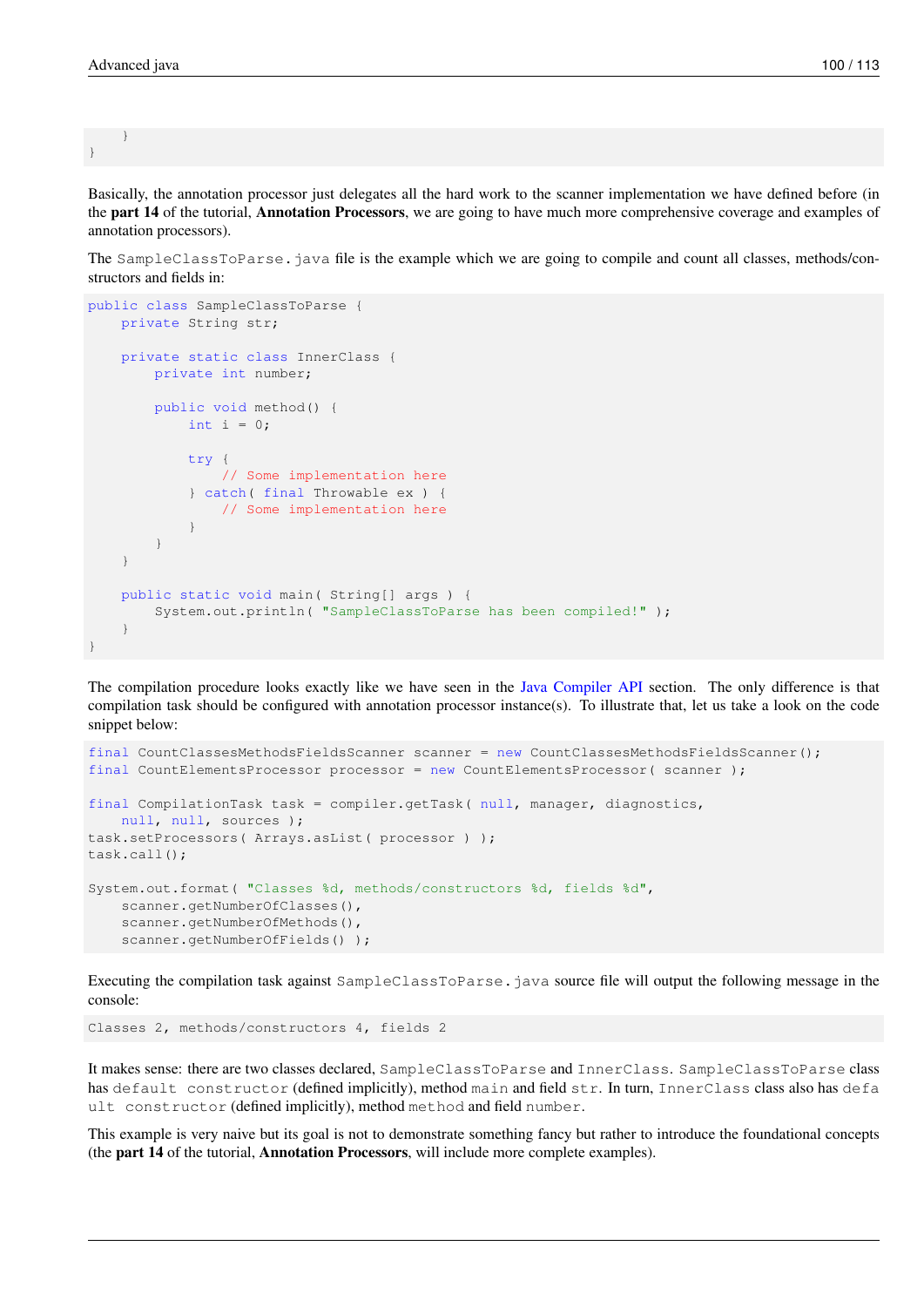#### **13.5 Java Compiler Tree API**

Element scanners are quite useful but the details they provide access to are quite limited. Once in a while it becomes necessary to parse Java source files into abstract syntax trees (or [AST\)](http://en.wikipedia.org/wiki/Abstract_syntax_tree) and perform more deep analysis. Java Compiler Tree API is the tool we need to make it happen. Java Compiler Tree API works closely with Java Compiler API and uses javax.lang.model package.

The usage of Java Compiler Tree API is very similar to the element scanners from section [Element Scanners](#page-1-0) and is built following the same patterns. Let us reuse the sample source file SampleClassToParse.java from [Element Scanners](#page-1-0) section and count how many empty try/catch blocks are present across all compilation units. To do that, we have to define tree path scanner (and visitor), similarly to element scanner (and visitor) by extending [TreePathScanner](http://docs.oracle.com/javase/7/docs/jdk/api/javac/tree/com/sun/source/util/TreePathScanner.html) base class.

```
public class EmptyTryBlockScanner extends TreePathScanner< Object, Trees > {
    private int numberOfEmptyTryBlocks;
    @Override
    public Object visitTry(final TryTree tree, Trees trees) {
        if( tree.getBlock().getStatements().isEmpty() ){
            ++numberOfEmptyTryBlocks;
        }
        return super.visitTry( tree, trees );
    }
    public int getNumberOfEmptyTryBlocks() {
        return numberOfEmptyTryBlocks;
    }
}
```
The number of visitXxx methods is significantly richer (around 50 methods) comparing to element scanners and covers all Java language syntax constructs. As with element scanners, one of the ways to invoke tree path scanners is also by defining dedicate annotation processor, for example:

```
@SupportedSourceVersion( SourceVersion.RELEASE_7 )
@SupportedAnnotationTypes( "*" )
public class EmptyTryBlockProcessor extends AbstractProcessor {
    private final EmptyTryBlockScanner scanner;
    private Trees trees;
    public EmptyTryBlockProcessor( final EmptyTryBlockScanner scanner ) {
        this.scanner = scanner;
    }
    @Override
    public synchronized void init( final ProcessingEnvironment processingEnvironment ) {
        super.init( processingEnvironment );
        trees = Trees.instance( processingEnvironment);
    }
    public boolean process( final Set< ? extends TypeElement > types,
            final RoundEnvironment environment ) {
        if( !environment.processingOver() ) {
            for( final Element element: environment.getRootElements() ) {
                scanner.scan( trees.getPath( element ), trees );
            }
        }
        return true;
    }
}
```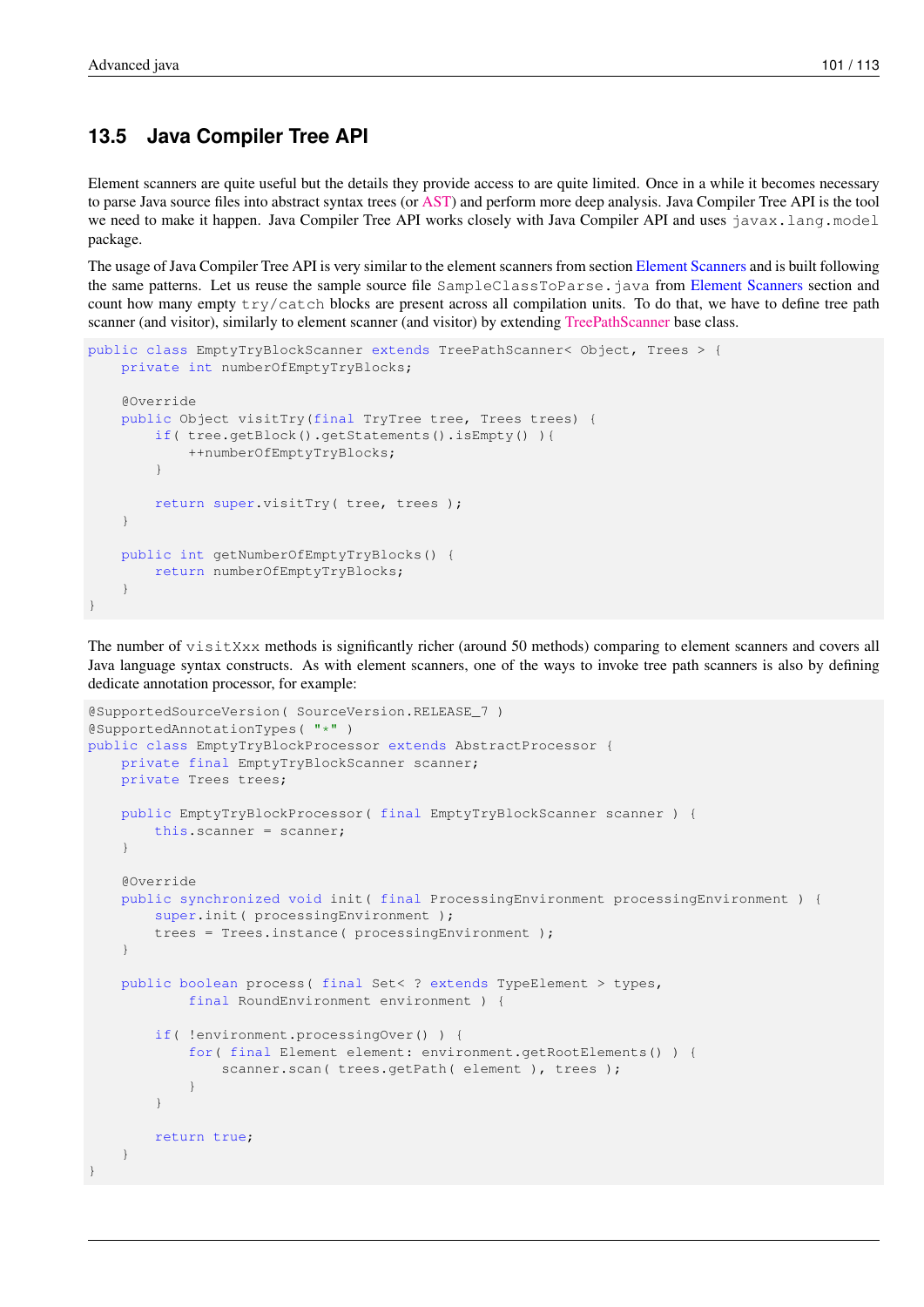The initialization procedure became a little bit more complex as we have to obtain the instance of Trees class and convert each element into tree path representation. At this moment, the compilation steps should look very familiar and be clear enough. To make it a little bit more interesting, let us run it against all source files we have experimenting with so far: SampleClassToP arse.java and SampleClass.java.

```
final EmptyTryBlockScanner scanner = new EmptyTryBlockScanner();
final EmptyTryBlockProcessor processor = new EmptyTryBlockProcessor( scanner );
final Iterable<? extends JavaFileObject> sources = manager.getJavaFileObjectsFromFiles(
    Arrays.asList(
        new File(CompilerExample.class.getResource("/SampleClassToParse.java").toURI()),
        new File(CompilerExample.class.getResource("/SampleClass.java").toURI())
    )
);
final CompilationTask task = compiler.getTask( null, manager, diagnostics,
   null, null, sources );
task.setProcessors( Arrays.asList( processor ) );
task.call();
System.out.format( "Empty try/catch blocks: %d", scanner.getNumberOfEmptyTryBlocks() );
```
Once run against multiple source files, the code snippet above is going to print the following output in the console:

Empty try/catch blocks: 1

The Java Compiler Tree API may look a little bit low-level and it certainly is. Plus, being an internal API, it does not have well-supported documentation available. However, it gives the full access to the abstract syntax trees and it is a life-saver when you need to perform deep source code analysis and post-processing.

# **13.6 Download**

This was a lesson for the Java Compiler API, part 13 of Advanced Java Course. You can download the source code of the lesson here: [advanced-java-part-13](http://www.javacodegeeks.com/wp-content/uploads/2015/09/advanced-java-part-13.zip)

# **13.7 What's next**

In this part of the tutorial we have looked at programmatic access to Java Compiler API from within the Java applications. We also dug deeper, touched annotation processors and uncovered Java Compiler Tree API which provides the full access to abstract syntax trees of the Java source files being compiled (compilation units). In the next part of the tutorial we are going to continue in the same vein and take a closer look on annotation processors and their applicability.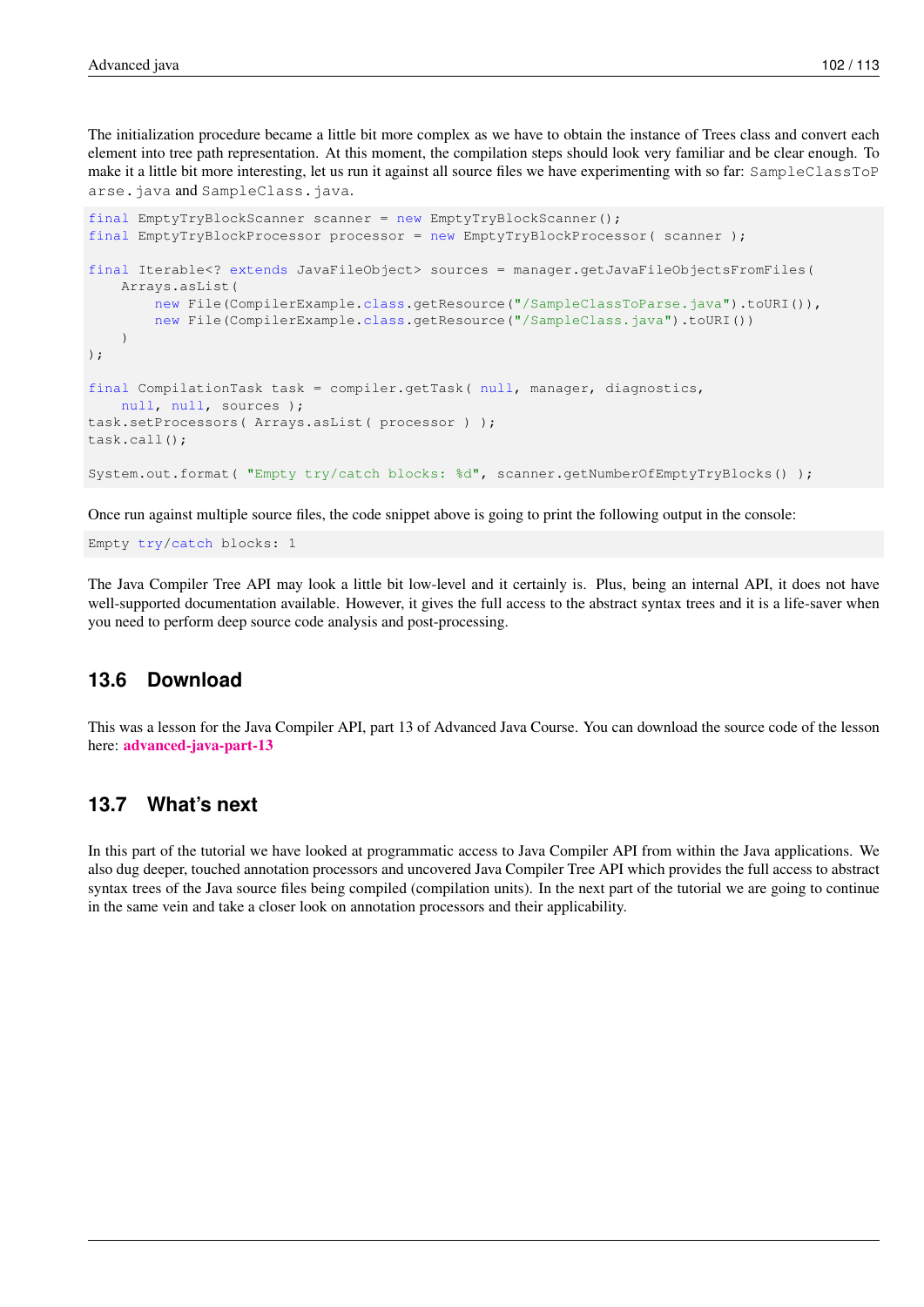# **Chapter 14**

# **Java Annotation Processors**

# **14.1 Introduction**

In this part of the tutorial we are going to demystify the magic of annotation processing, which is often used to inspect, modify or generate source code, driven only by annotations. Essentially, annotation processors are some kind of plugins of the Java compiler. Annotation processors used wisely could significantly simplify the life of Java developers so that is why they are often bundled with many popular libraries and frameworks.

Being compiler plugins also means that annotation processors are a bit low-level and highly depend on the version of Java. However, the knowledge about annotations from the **part 5** of the tutorial **[How and when to use Enums and Annotations](http://www.javacodegeeks.com/2015/09/how-and-when-to-use-enums-and-annotations/)** and [Java Compiler API](http://www.javacodegeeks.com/2015/09/java-compiler-api/) from the **part 13** of the tutorial, **Java Compiler API**, is going to be very handy in the understanding of intrinsic details of how the annotation processors work.

# **14.2 When to Use Annotation Processors**

As we briefly mentioned, annotations processors are typically used to inspect the codebase against the presence of particular annotations and, depending on use case, to:

- generate a set of source or resource files
- mutate (modify) the existing source code
- analyze the exiting source code and generate diagnostic messages

The usefulness of annotation processors is hard to overestimate. They can significantly reduce the amount of code which developers have to write (by generating or modifying one), or, by doing static analysis, hint the developers if the assumptions expressed by a particular annotation are not being hold.

Being somewhat invisible to the developers, annotation processors are supported in full by all modern Java IDEs and popular building tools and generally do not require any particular intrusion. In the next section of the tutorial we are going to build own somewhat na $\tilde{A}$  ve annotation processors which nonetheless will show off the full power of this Java compiler feature.

# **14.3 Annotation Processing Under the Hood**

Before diving into implementation of our own annotation processors, it is good to know the mechanics of that. Annotation processing happens in a sequence of rounds. On each round, an annotation processor might be asked to process a subset of the annotations which were found on the source and class files produced by a prior round.

Please notice that, if an annotation processor was asked to process on a given round, it will be asked to process on subsequent rounds, including the last round, even if there are no annotations for it to process.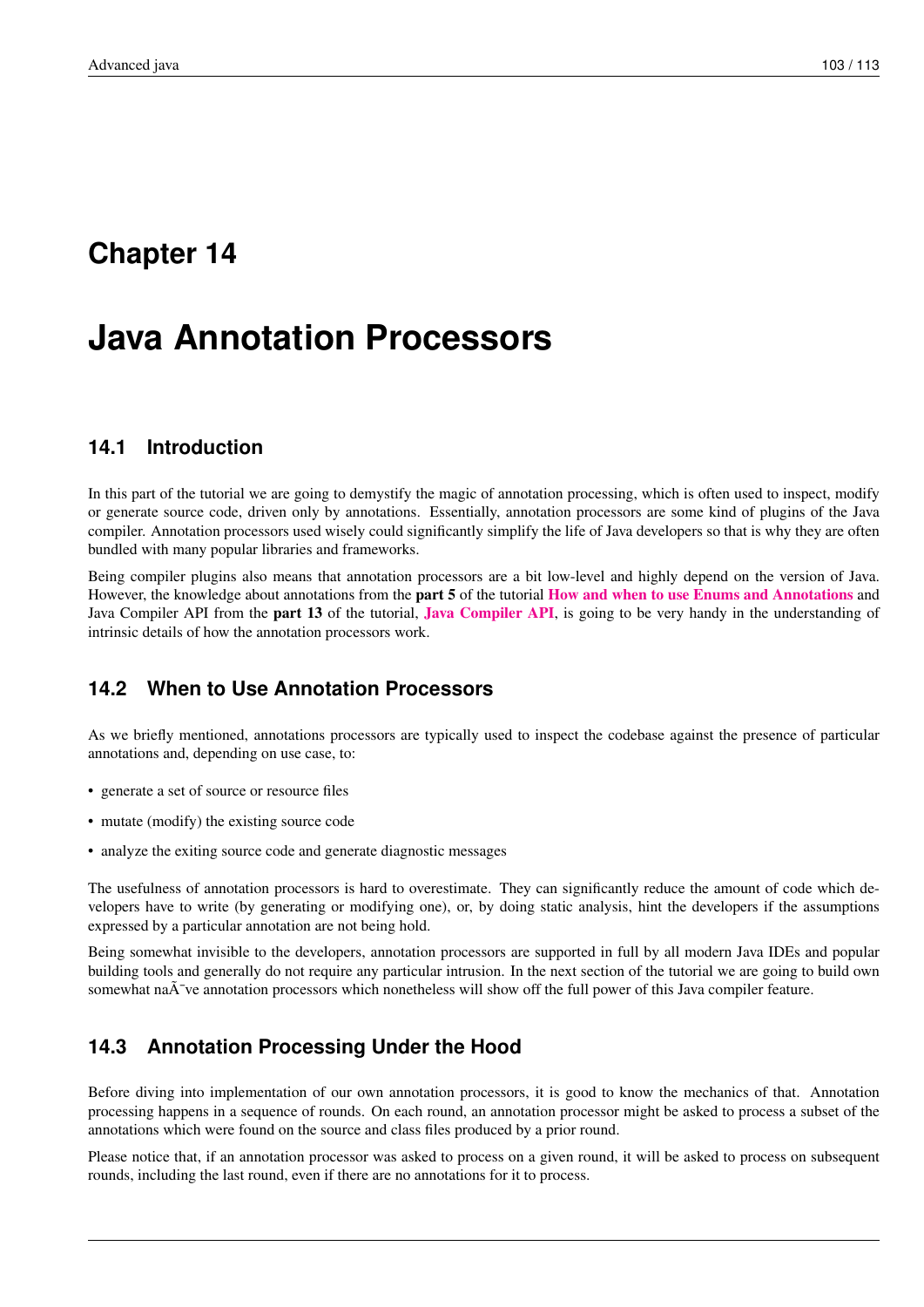In essence, any Java class could become a full-blow annotation processor just by implementing a single interface: javax.annotation.proces However, to become really usable, each implementation of the [javax.annotation.processing.Processor](http://docs.oracle.com/javase/7/docs/api/javax/annotation/processing/Processor.html) must provide a public noargument constructor (for more details, please refer to the part 1 of the tutorial, [How to create and destroy objects](http://www.javacodegeeks.com/2015/09/how-to-create-and-destroy-objects/)) which could be used to instantiate the processor. The processing infrastructure will follow a set of rules to interact with an annotation processor and the processor must respect this protocol:

- the instance of the annotation processor is created using the no-argument constructor of the processor class
- the init method is being called with an appropriate [javax.annotation.processing.ProcessingEnvironment](http://docs.oracle.com/javase/7/docs/api/javax/annotation/processing/ProcessingEnvironment.html) instance being passed
- the getSupportedAnnotationTypes, getSupportedOptions, and getSupportedSourceVersion methods are being called (these methods are only called once per run, not on each round)
- and lastly, as appropriate, the process method on the [javax.annotation.processing.Processor](http://docs.oracle.com/javase/7/docs/api/javax/annotation/processing/Processor.html) is being called (please take into account that a new annotation processor instance is not going to be created for each round)

The [Java documentation](http://docs.oracle.com/javase/7/docs/api/javax/annotation/processing/Processor.html) emphasizes that if annotation processor instance is created and used without the above protocol being followed then the processor's behavior is not defined by this interface specification.

# **14.4 Writing Your Own Annotation Processor**

We are going to develop several kinds of annotation processors, starting from the simplest one, immutability checker. Let us define a simple annotation Immutable which we are going to use in order to annotate the class to ensure it does not allow to modify its state.

```
@Target( ElementType.TYPE )
@Retention( RetentionPolicy.CLASS )
public @interface Immutable {
}
```
Following the retention policy, the annotation is going to be retained by Java compiler in the class file during the compilation phase however it will not be (and should not be) available at runtime.

As we already know from **part 3** of the tutorial, **[How to design Classes and Interfaces](http://www.javacodegeeks.com/2015/09/how-to-design-classes-and-interfaces/)**, immutability is really hard in Java. To keep things simple, our annotation processor is going to verify that all fields of the class are declared as final. Luckily, the Java standard library provides an abstract annotation processor, [javax.annotation.processing.AbstractProcessor,](http://docs.oracle.com/javase/7/docs/api/javax/annotation/processing/AbstractProcessor.html) which is designed to be a convenient superclass for most concrete annotation processors. Let us take a look on SimpleAnnotationProcessor annotation processor implementation.

```
@SupportedAnnotationTypes( "com.javacodegeeks.advanced.processor.Immutable" )
@SupportedSourceVersion( SourceVersion.RELEASE_7 )
public class SimpleAnnotationProcessor extends AbstractProcessor {
  @Override
  public boolean process(final Set< ? extends TypeElement > annotations,
      final RoundEnvironment roundEnv) {
    for( final Element element: roundEnv.getElementsAnnotatedWith( Immutable.class ) ) {
      if( element instanceof TypeElement ) {
        final TypeElement typeElement = ( TypeElement )element;
        for( final Element eclosedElement: typeElement.getEnclosedElements() ) {
           if( eclosedElement instanceof VariableElement ) {
           final VariableElement variableElement = ( VariableElement )eclosedElement;
           if( !variableElement.getModifiers().contains( Modifier.FINAL ) ) {
             processingEnv.getMessager().printMessage( Diagnostic.Kind.ERROR,
               String.format( "Class '%s' is annotated as @Immutable,
                 but field '%s' is not declared as final",
```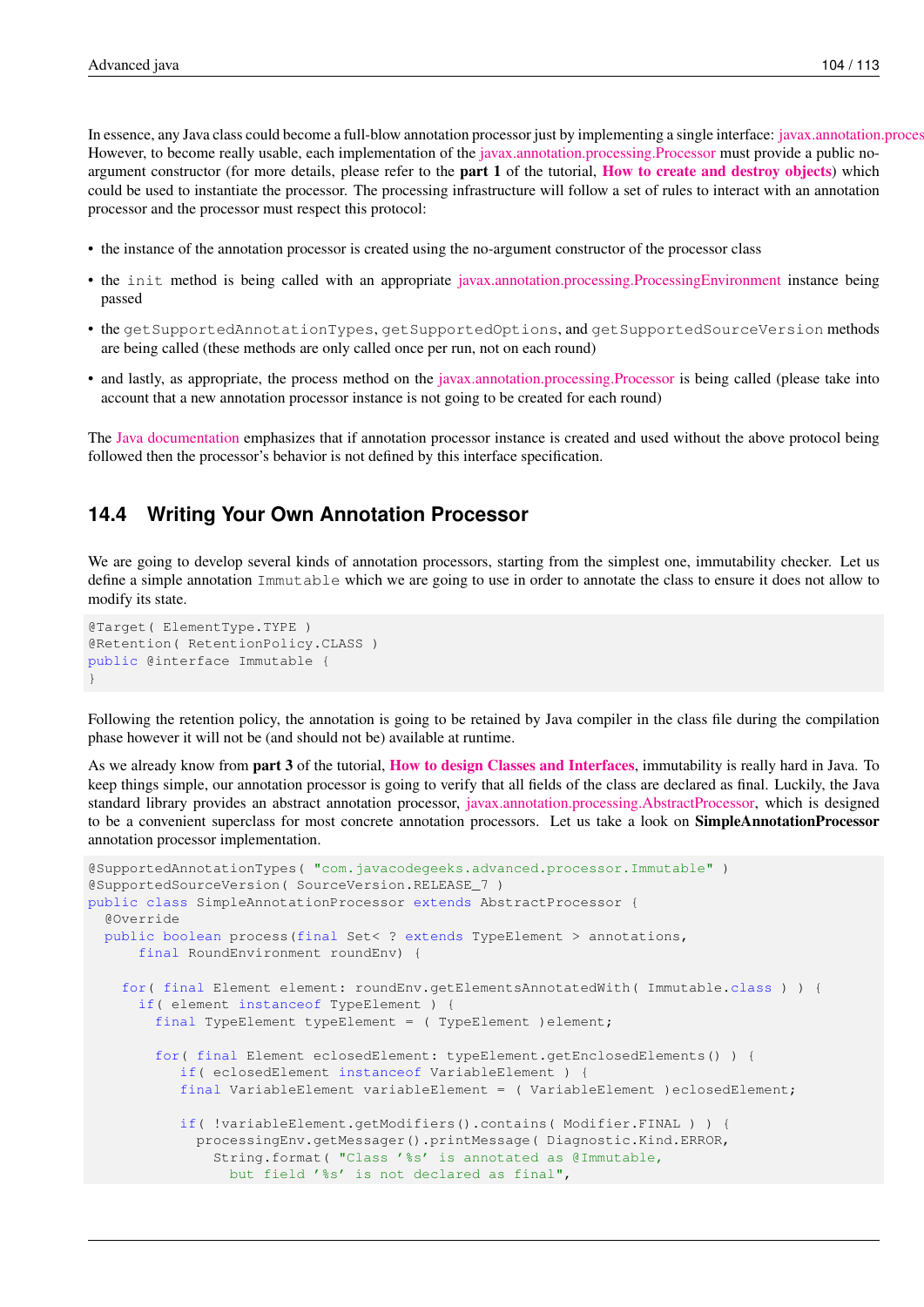```
typeElement.getSimpleName(), variableElement.getSimpleName()
               )
             );
          }
        }
       }
    }
   // Claiming that annotations have been processed by this processor
   return true;
  }
}
```
The SupportedAnnotationTypes annotation is probably the most important detail which defines what kind of annotations this annotation processor is interested in. It is possible to use \* here to handle all available annotations.

Because of the provided scaffolding, our SimpleAnnotationProcessor has to implement only a single method, proc ess. The implementation itself is pretty straightforward and basically just verifies if class being processed has any field declared without final modifier. Let us take a look on an example of the class which violates this na $\tilde{A}$  ve immutability contract.

```
@Immutable
public class MutableClass {
    private String name;
    public MutableClass( final String name ) {
        this.name = name;
    }
    public String getName() {
        return name;
    }
}
```
Running the SimpleAnnotationProcessor against this class is going to output the following error on the console:

Class 'MutableClass' is annotated as @Immutable, but field 'name' is not declared as final

Thus confirming that the annotation processor successfully detected the misuse of Immutable annotation on a mutable class.

By and large, performing some introspection (and code generation) is the area where annotation processors are being used most of the time. Let us complicate the task a little bit and apply some knowledge of Java Compiler API from the part 13 of the tutorial, [Java Compiler API](http://www.javacodegeeks.com/2015/09/java-compiler-api/). The annotation processor we are going to write this time is going to mutate (or modify) the generated bytecode by adding the final modifier directly to the class field declaration to make sure this field will not be reassigned anywhere else.

```
@SupportedAnnotationTypes( "com.javacodegeeks.advanced.processor.Immutable" )
@SupportedSourceVersion( SourceVersion.RELEASE_7 )
public class MutatingAnnotationProcessor extends AbstractProcessor {
 private Trees trees;
  @Override
  public void init (ProcessingEnvironment processingEnv) {
   super.init( processingEnv );
    trees = Trees.instance( processingEnv );
  }
  @Override
  public boolean process( final Set< ? extends TypeElement > annotations,
      final RoundEnvironment roundEnv) {
    final TreePathScanner< Object, CompilationUnitTree > scanner =
      new TreePathScanner< Object, CompilationUnitTree >() {
```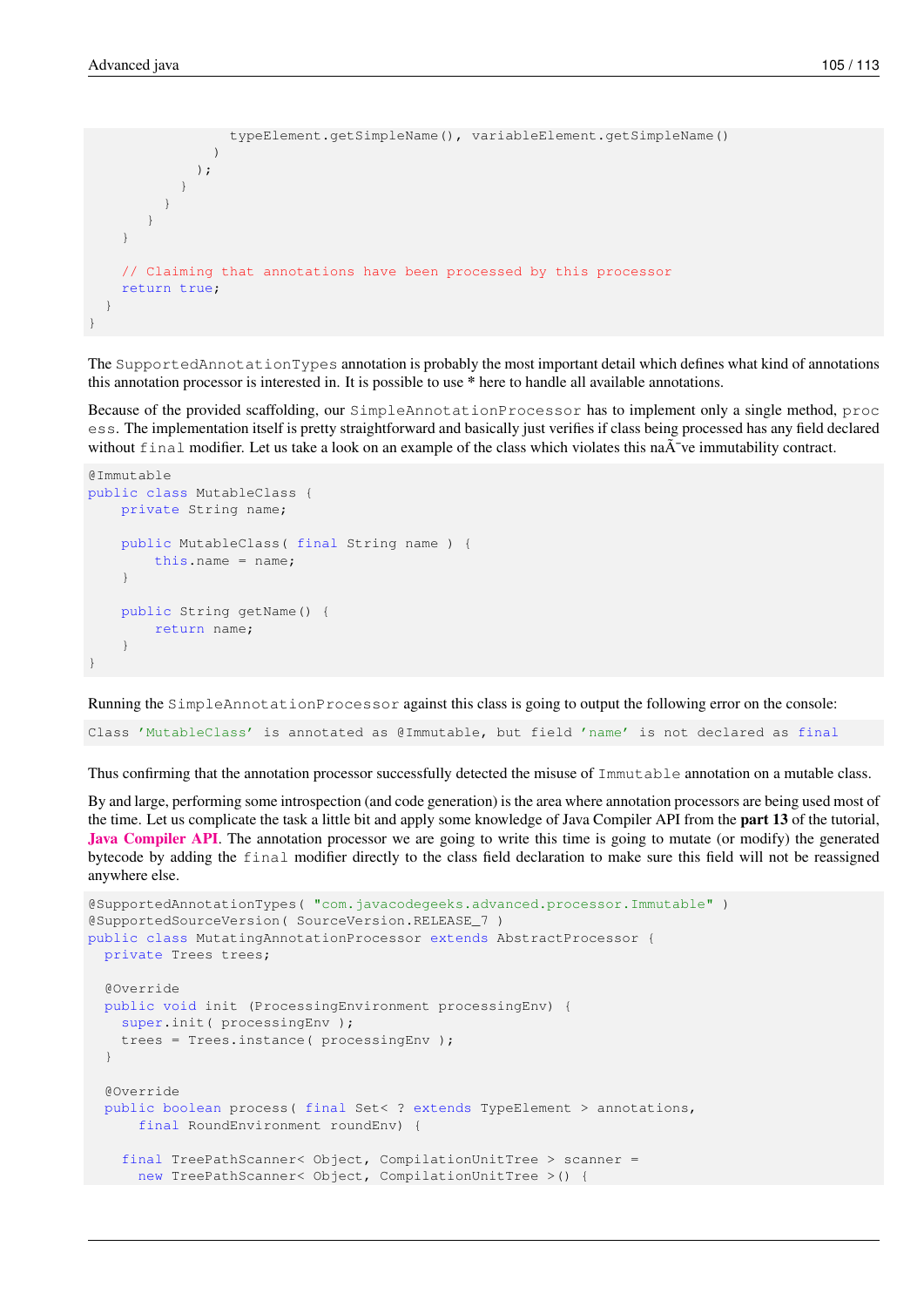}

```
@Override
       public Trees visitClass(final ClassTree classTree,
         final CompilationUnitTree unitTree) {
       if (unitTree instanceof JCCompilationUnit) {
         final JCCompilationUnit compilationUnit = ( JCCompilationUnit )unitTree;
         // Only process on files which have been compiled from source
         if (compilationUnit.sourcefile.getKind() == JavaFileObject.Kind.SOURCE) {
           compilationUnit.accept(new TreeTranslator() {
             public void visitVarDef( final JCVariableDecl tree ) {
               super.visitVarDef(tree);
               if ( ( tree.mods.flags \&;Flags.FINAL ) == 0 ) {
                 tree.mods.flags |= Flags.FINAL;
               }
             }
           });
         }
       }
      return trees;
    }
 };
 for( final Element element: roundEnv.getElementsAnnotatedWith( Immutable.class ) ) {
   final TreePath path = trees.getPath( element );
    scanner.scan( path, path.getCompilationUnit() );
  }
 // Claiming that annotations have been processed by this processor
 return true;
}
```
The implementation became more complex, however many classes (like TreePathScanner, TreePath) should be already familiar. Running the annotation processor against the same MutableClass class will generate following byte code (which could be verified by executing javap -p MutableClass.class command):

```
public class com.javacodegeeks.advanced.processor.examples.MutableClass {
 private final java.lang.String name;
 public com.javacodegeeks.advanced.processor.examples.MutableClass(java.lang.String);
 public java.lang.String getName();
}
```
Indeed, the name field has final modifier present nonetheless it was omitted in the original Java source file. Our last example is going to show off the code generation capabilities of annotation processors (and conclude the discussion). Continuing in the same vein, let us implement an annotation processor which will generate new source file (and new class respectively) by appending Immutable suffix to class name annotated with Immutable annotation.

```
@SupportedAnnotationTypes( "com.javacodegeeks.advanced.processor.Immutable" )
@SupportedSourceVersion( SourceVersion.RELEASE_7 )
public class GeneratingAnnotationProcessor extends AbstractProcessor {
 @Override
 public boolean process(final Set< ? extends TypeElement > annotations,
      final RoundEnvironment roundEnv) {
   for( final Element element: roundEnv.getElementsAnnotatedWith( Immutable.class ) ) {
      if( element instanceof TypeElement ) {
        final TypeElement typeElement = ( TypeElement )element;
        final PackageElement packageElement =
          ( PackageElement )typeElement.getEnclosingElement();
```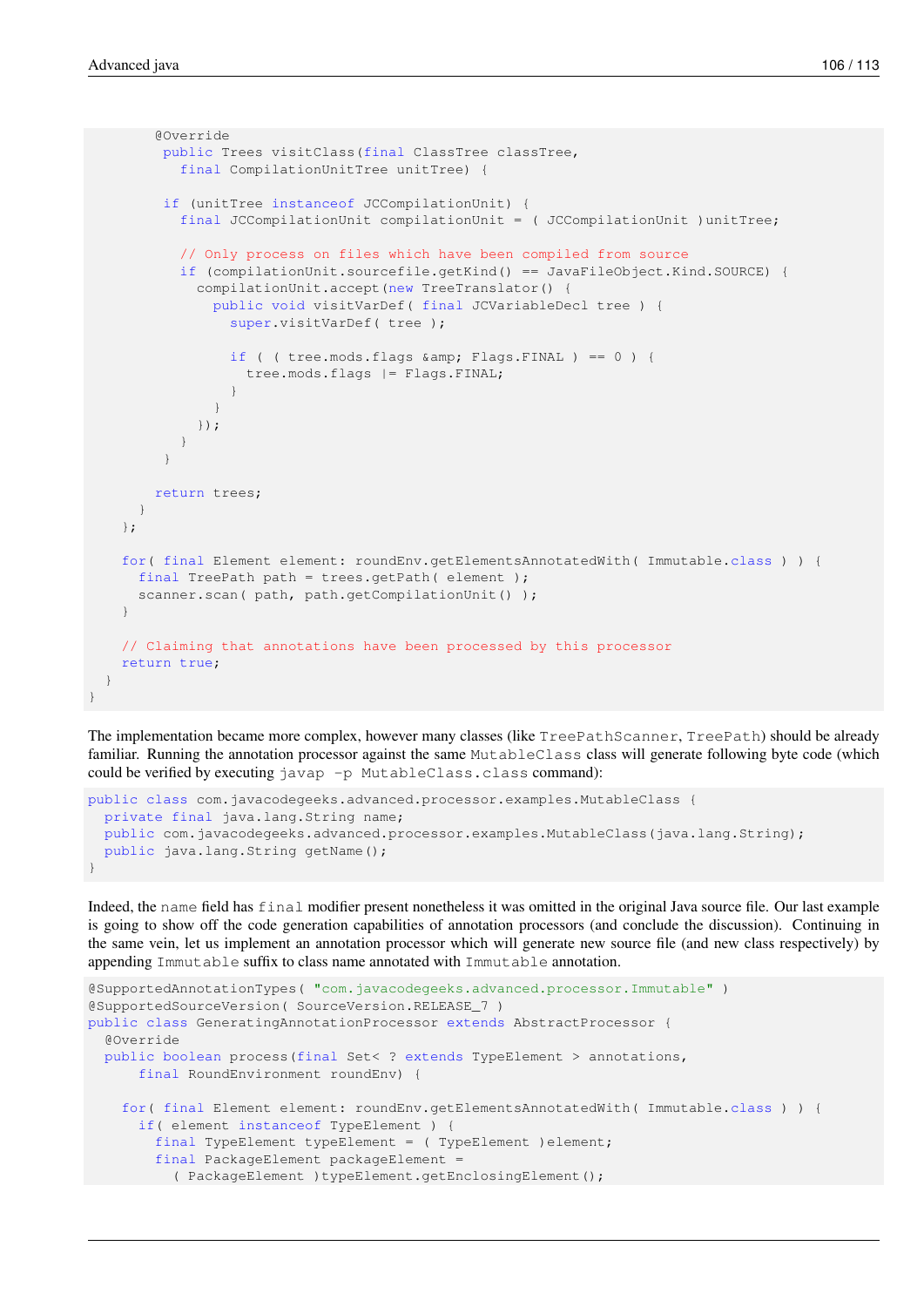```
try {
          final String className = typeElement.getSimpleName() + "Immutable";
          final JavaFileObject fileObject = processingEnv.getFiler().createSourceFile(
           packageElement.getQualifiedName() + "." + className);
          try( Writer writter = fileObject.openWriter() ) {
            writter.append( "package " + packageElement.getQualifiedName() + ";" );
            writter.append("\\\n\\n\\n");
            writter.append( "public class " + className + " {" );
            writter.append( "\\n");
            writter.append( "}");
          }
        } catch( final IOException ex ) {
         processingEnv.getMessager().printMessage(Kind.ERROR, ex.getMessage());
        }
      }
    }
   // Claiming that annotations have been processed by this processor
   return true;
 }
}
```
As the result of injecting this annotation processor into compilation process of the MutableClass class, the following file will be generated:

```
package com.javacodegeeks.advanced.processor.examples;
public class MutableClassImmutable {
}
```
Nevertheless the source file and its class have been generated using primitive string concatenations (and it fact, this class is really very useless) the goal was to demonstrate how the code generation performed by annotation processors works so more sophisticated generation techniques may be applied.

# **14.5 Running Annotation Processors**

The Java compiler makes it easy to plug any number of annotation processors into the compilation process by supporting processor command line argument. For example, here is one way of running MutatingAnnotationProcessor by passing it as an argument of javac tool during the compilation of MutableClass.java source file:

```
javac -cp processors/target/advanced-java-part-14-java7.processors-0.0.1-SNAPSHOT.jar
  -processor com.javacodegeeks.advanced.processor.MutatingAnnotationProcessor
  -d examples/target/classes
 examples/src/main/java/com/javacodegeeks/advanced/processor/examples/MutableClass.java
```
Compiling just one file does not look very complicated but real-life projects contain thousands of Java source files and using javac tool from command line to compile those is just overkill. Likely, the community has developed a lot of great build tools (like [Apache Maven,](https://maven.apache.org/) [Gradle,](https://gradle.org/) [sbt,](http://www.scala-sbt.org/) [Apache Ant,](http://ant.apache.org/) . . . ), which take care of invoking Java compiler and doing a lot of other things, so nowadays most of Java project out there use at least one of them. Here, for example, is the way to invoke MutatingAnnotat ionProcessor from [Apache Maven](https://maven.apache.org/) build file (pom.xml):

```
<plugin>
 <groupId>org.apache.maven.plugins</groupId>
 <artifactId>maven-compiler-plugin</artifactId>
 <version>3.1</version>
  <configuration>
    <source>1.7</source>
```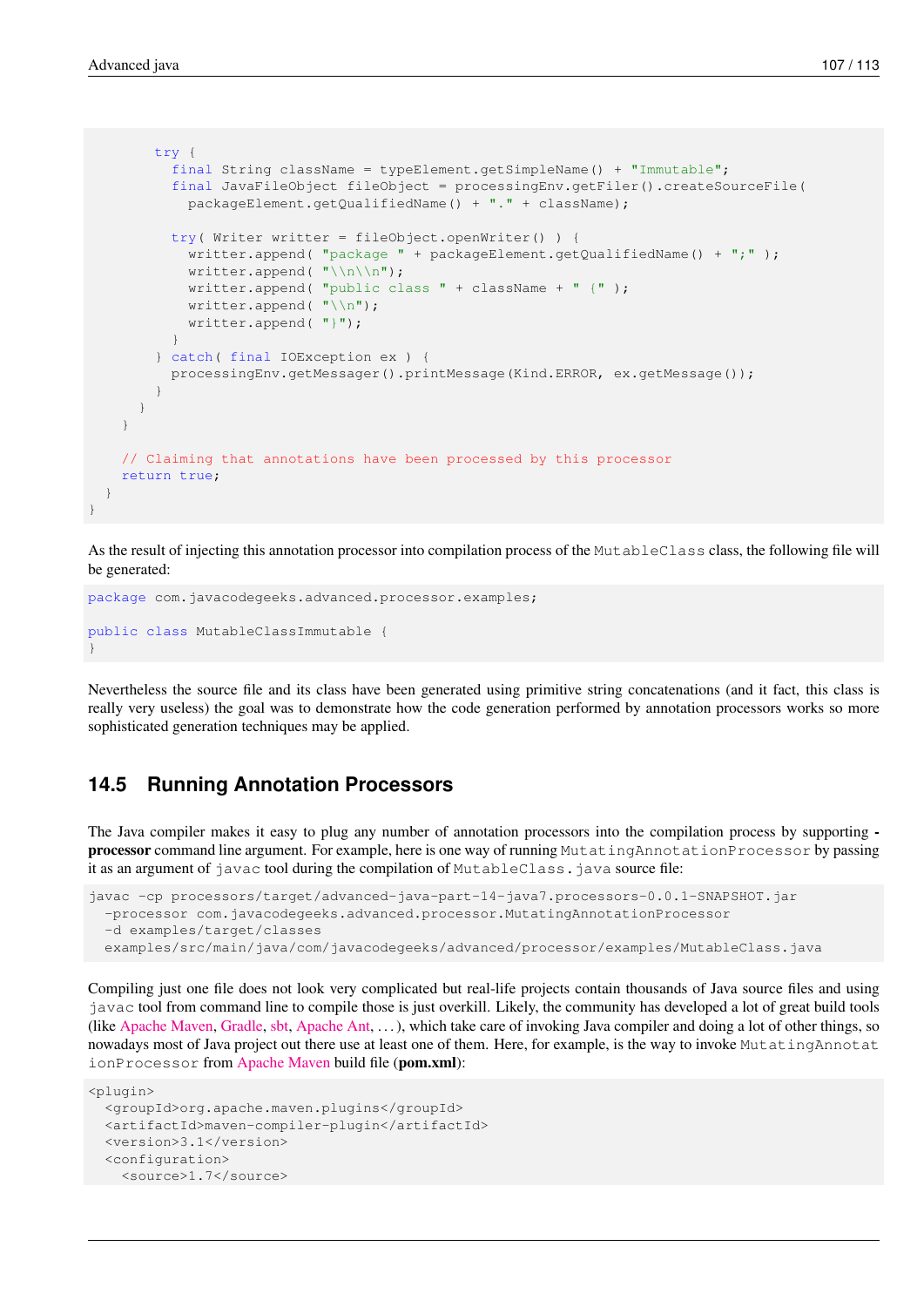```
<target>1.7</target>
   <annotationProcessors>
<proc>com.javacodegeeks.advanced.processor.MutatingAnnotationProcessor</proc>
   </annotationProcessors>
 </configuration>
</plugin>
```
# **14.6 Download the source code**

You can download the source code of this lesson here: **[advanced-java-part-14](http://www.javacodegeeks.com/wp-content/uploads/2015/09/advanced-java-part-14.zip)** 

# **14.7 What's next**

In this part of the tutorial we have taken a deep look on annotation processors and the ways they help to inspect the source code, mutate (modify) resulting bytecode or generate new Java source files or resources. Annotation processors are very often used to free up Java developers from writing tons of boilerplate code by deriving it from annotations spread across codebase. In the next section of the tutorial we are going to take a look on Java agents and the way to manipulate how JVM interprets bytecode at runtime.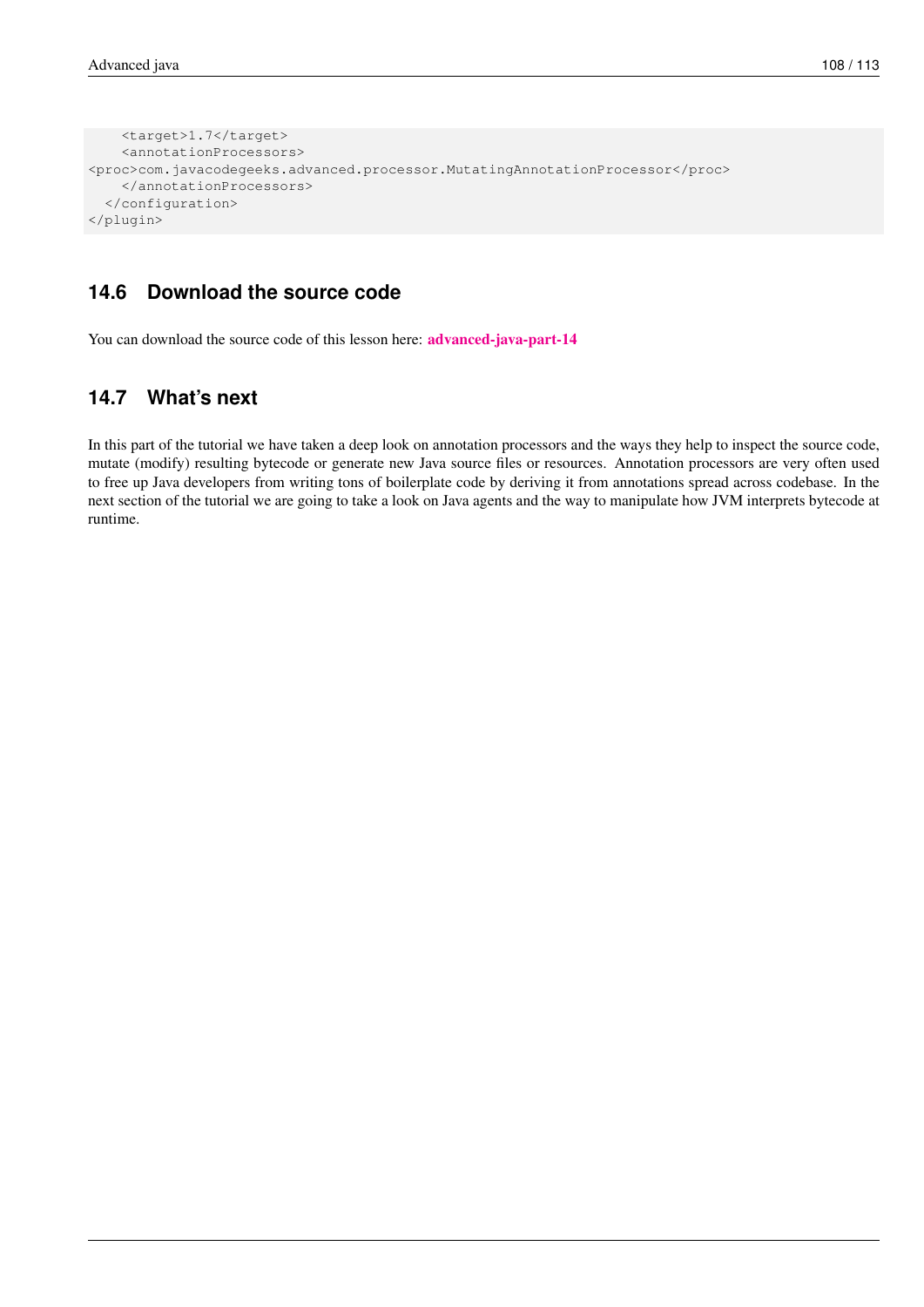# **Chapter 15**

# **Java Agents**

# **15.1 Introduction**

In this last part of the tutorial we are going to talk about Java agents, a real black magic for regular Java developers out there. Java agents are able to "intrude" into the execution of Java applications running on the JVM at runtime by performing the direct modifications of the bytecode. Java agents are extremely as powerful as dangerous: they can do mostly everything however if something goes wrong, they can easily crash the JVM.

The goal of this part is to demystify Java agents by explaining how they work, how to run them and showing off some simple examples where Java agents come as a clear advantage.

# **15.2 Java Agent Basics**

In its essence, a Java agent is a regular Java class which follows a set of strict conventions. The agent class must implement a public static void premain(String agentArgs, Instrumentation inst) method which becomes an agent entry point (similar to the main method for regular Java applications).

Once the Java Virtual Machine (JVM) has initialized, each such premain(String agentArgs, Instrumentation inst) method of every agent will be called in the order the agents were specified on JVM start. When this initialization step is done, the real Java application main method will be called.

However, if the class does not implement public static void premain (String agentArgs, Instrumentat ion inst) method, the JVM will try to look up and invoke another, overloaded version, public static void prema in(String agentArgs). Please notice that each premain method must return in order for the startup phase to proceed.

Last but not least, the Java agent class may also have a public static void agentmain (String agentArgs, Instrumentation inst) or public static void agentmain(String agentArgs) methods which are used when the agent is started after JVM startup.

It looks simple on the first glance but there is one more thing which Java agent implementation should provide as part of its packaging: manifest. Manifest files, usually located in the META-INF folder and named MANIFEST.MF, contain a various metadata related to package distribution.

We have not talked about manifests along this tutorial because most of the time they are not required, however this is not the case with Java agents. The following attributes are defined for Java agents who are packaged as a Java archive (or simply JAR) files: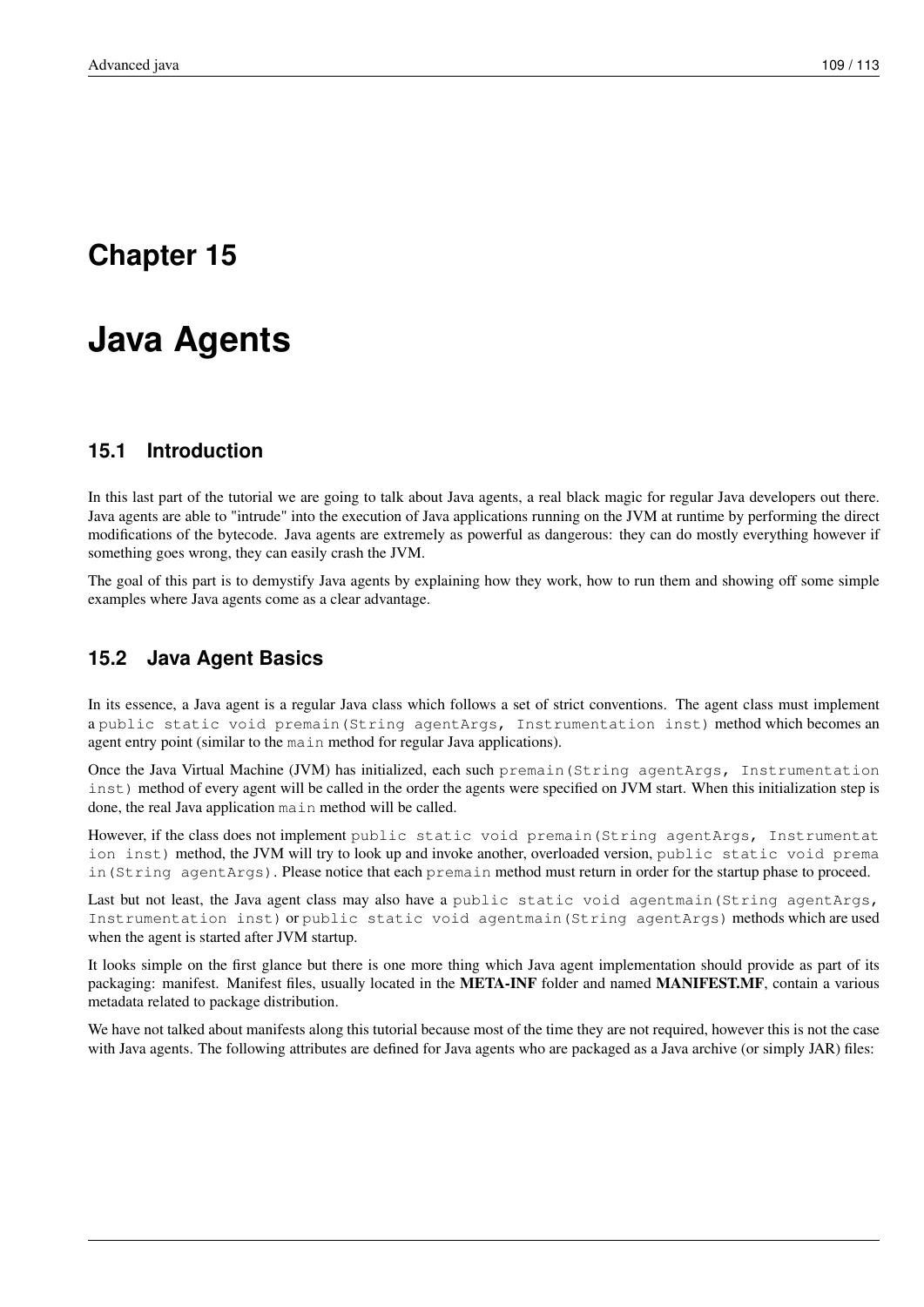| <b>Manifest Attribute</b>               | <b>Description</b>                                                                                                                                                                                                                                                                               |
|-----------------------------------------|--------------------------------------------------------------------------------------------------------------------------------------------------------------------------------------------------------------------------------------------------------------------------------------------------|
| <b>Premain-Class</b>                    | When an agent is specified at JVM launch time this attribute defines the Java agent class: the class containing the<br>premain method. When an agent is specified at JVM launch time this attribute is required. If the attribute is not present<br>the JVM will abort.                          |
| <b>Agent-Class</b>                      | If an implementation supports a mechanism to start Java agents sometime after the JVM has started then this attribute<br>specifies the agent class: the class containing the agentmain method. This attribute is required and the agent will not<br>be started if this attribute is not present. |
| Boot-Class-Path                         | A list of paths to be searched by the bootstrap class loader. Paths represent directories or libraries.                                                                                                                                                                                          |
| <b>Can-Redefine-Classes</b>             | A value of true or false, case-insensitive and defines if the ability to redefine classes needed by this agent. This<br>attribute is optional, the default is   false.                                                                                                                           |
| Can-Retransform-<br><b>Classes</b>      | A value of true or false, case-insensitive and defines if the ability to retransform classes needed by this agent. This<br>attribute is optional, the default is   false.                                                                                                                        |
| Can-Set-Native-<br><b>Method-Prefix</b> | A value of true or false, case-insensitive and defines if the ability to set native method prefix needed by this agent.<br>This attribute is optional, the default is   false.                                                                                                                   |

Figure 15.1: Java Agent Attributes

For more details please do not hesitate to consult [the official documentation](https://docs.oracle.com/javase/7/docs/api/java/lang/instrument/package-summary.html) dedicated to Java agents and instrumentation.

# **15.3 Java Agent and Instrumentation**

The instrumentation capabilities of Java agents are truly unlimited. Most noticeable ones include but are not limited to:

- Ability to redefine classes at run-time. The redefinition may change method bodies, the constant pool and attributes. The redefinition must not add, remove or rename fields or methods, change the signatures of methods, or change inheritance.
- Ability to retransform classes at run-time. The retransformation may change method bodies, the constant pool and attributes. The retransformation must not add, remove or rename fields or methods, change the signatures of methods, or change inheritance.
- Ability to modify the failure handling of native method resolution by allowing retry with a prefix applied to the name.

Please notice that retransformed or redefined class bytecode is not checked, verified and installed just after the transformations or redefinitions have been applied. If the resulting bytecode is erroneous or not correct, the exception will be thrown and that may crash JVM completely.

# **15.4 Writing Your First Java Agent**

In this section we are going to write a simple Java agent by implementing our own class transformer. With that being said, the only disadvantage working with Java agents is that in order to accomplish any more or less useful transformation, direct bytecode manipulation skills are required. And, unfortunately, theJava standard library does not provide any API (at least, documented ones) to make those bytecode manipulations possible.

To fill this gap, creative Java community came up with a several excellent and at this moment very mature libraries, such as [Javassist](http://jboss-javassist.github.io/javassist/) and [ASM,](http://asm.ow2.org/) just to name a few. Of those two, Javassist is much simpler to use and that is why it became the one we are going to employ as a bytecode manipulation solution. So far this is a first time we were not able to find the appropriate API in Java standard library and had no choice other than to use the one provided by the community.

The example we are going to work on is rather simple but it is taken from real-world use case. Let us say we would like to capture URL of every HTTP connection opened by the Java applications. There are many ways to do that by directly modifying the Java source code but let us assume that the source code is not available due to license policies or whatnot. The typical example of the class which opens the HTTP connection may look like that: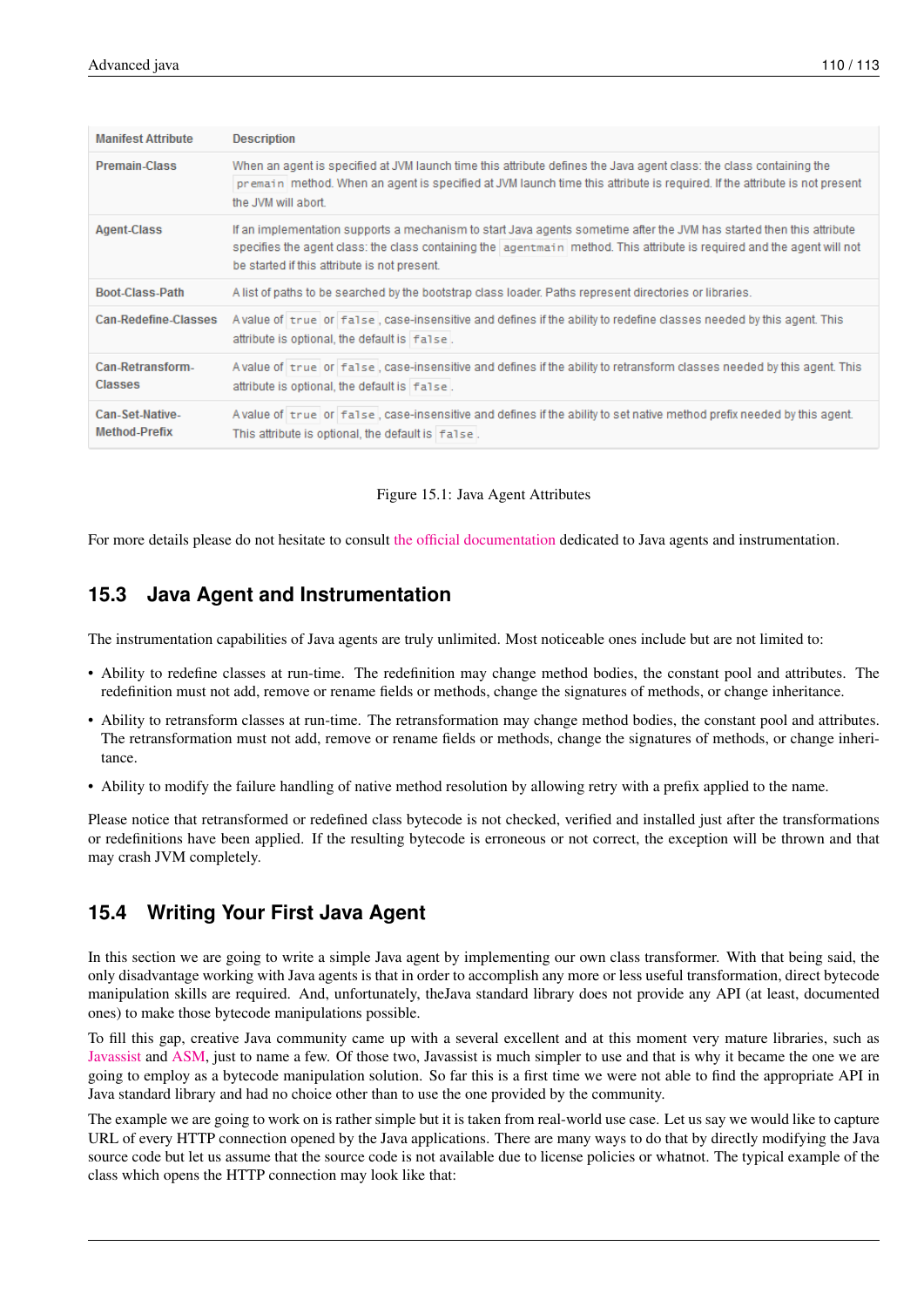```
public class SampleClass {
    public static void main( String[] args ) throws IOException {
        fetch("http://www.google.com");
        fetch("http://www.yahoo.com");
    }
    private static void fetch(final String address)
            throws MalformedURLException, IOException {
        final URL url = new URL(address);
        final URLConnection connection = url.openConnection();
        try( final BufferedReader in = new BufferedReader(
                new InputStreamReader( connection.getInputStream() ) ) ) {
            String inputLine = null;
            final StringBuffer sb = new StringBuffer();
            while ( ( inputLine = in.readLine() ) != null) {
                sb.append(inputLine);
            }
            System.out.println("Content size: " + sb.length());
        }
    }
}
```
Java agents fit very well into solving such kind of challenges. We just need to define the transformer which will slightly modify sun.net.www.protocol.http.HttpURLConnection constructors by injecting the code to produce output to the console. Sounds scary but with ClassFileTransformer and [Javassist](http://jboss-javassist.github.io/javassist/) it is very simple. Let us take a look on such transformer implementation:

```
public class SimpleClassTransformer implements ClassFileTransformer {
  @Override
  public byte[] transform(
      final ClassLoader loader,
      final String className,
      final Class<?> classBeingRedefined,
      final ProtectionDomain protectionDomain,
      final byte[] classfileBuffer ) throws IllegalClassFormatException {
    if (className.endsWith("sun/net/www/protocol/http/HttpURLConnection")) {
      try {
        final ClassPool classPool = ClassPool.getDefault();
        final CtClass clazz =
          classPool.get("sun.net.www.protocol.http.HttpURLConnection");
        for (final CtConstructor constructor: clazz.getConstructors()) {
          constructor.insertAfter("System.out.println(this.getURL());");
        }
        byte[] byteCode = clazz.toBytecode();
        clazz.detach();
        return byteCode;
      } catch (final NotFoundException | CannotCompileException | IOException ex) {
        ex.printStackTrace();
      }
    }
    return null;
  }
```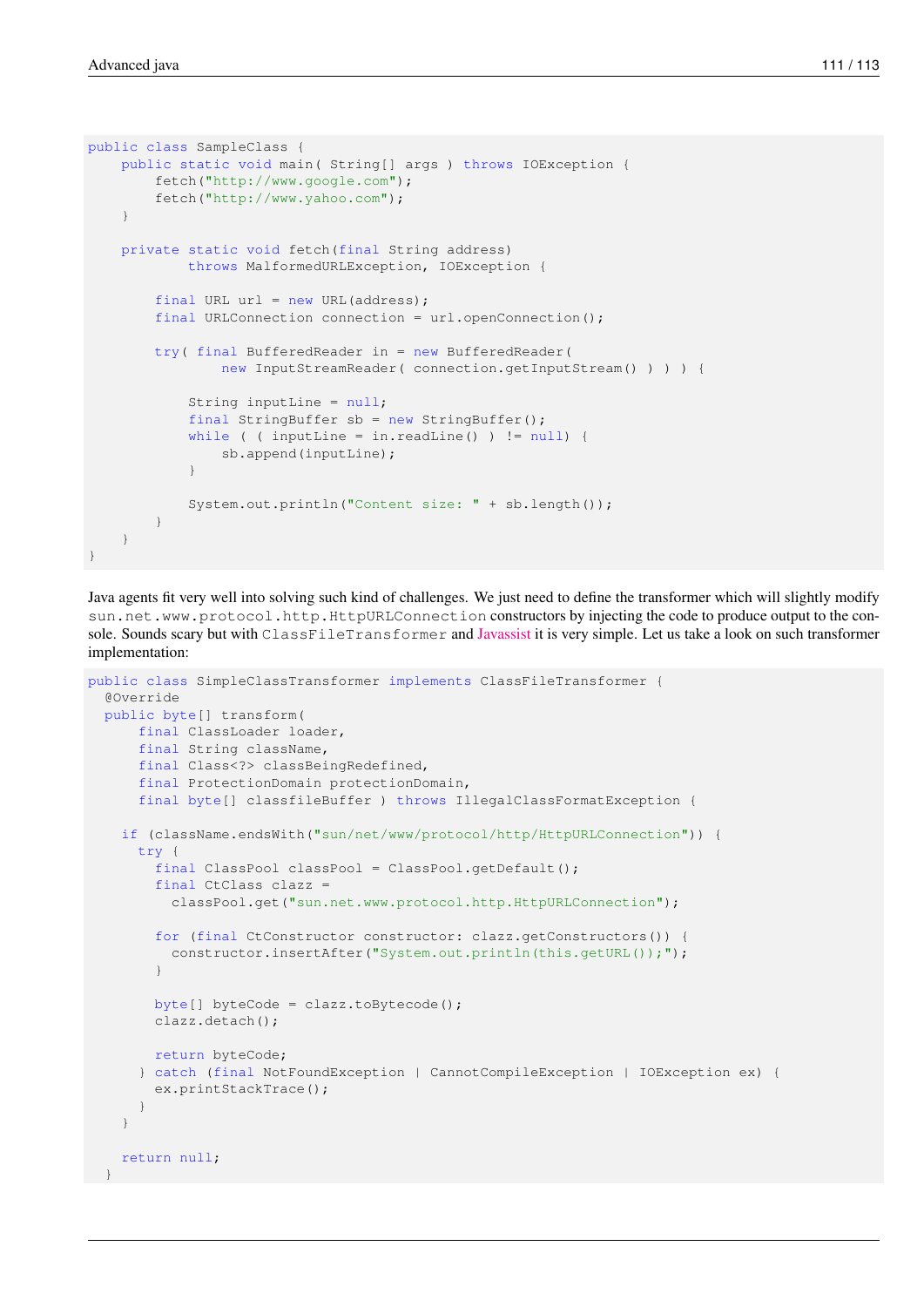}

The ClassPool and all CtXxx classes (CtClass, CtConstructor) came from Javassist library. The transformation we have done is quite na $\tilde{A}$  ve but it is here for demonstrational purposes. Firstly, because we were interested in HTTP communications only, the sun.net.www.protocol.http.HttpURLConnection is the class from standard Java library being responsible for that.

Please notice that instead of "." separator, the className has the "/" one. Secondly, we looked for HttpURLConnection class and modified all its constructors by injecting the System.out.println(this.getURL()); statement at the end. And lastly, we returned the new bytecode of the transformed version of the class so it is going to be used by JVM instead of original one.

With that, the role of Java agent premain method would be just to add the instance of SimpleClassTransformer class to the instrumentation context:

```
public class SimpleAgent {
    public static void premain(String agentArgs, Instrumentation inst) {
        final SimpleClassTransformer transformer = new SimpleClassTransformer();
        inst.addTransformer(transformer);
    }
}
```
That's it. It looks quite easy and somewhat frightening at the same time. To finish up with Java agent, we have to supply the proper MANIFEST.MF so the JVM will be able to pick the right class. Here is the respective minimum set of the required attributes (please refer to [Java Agent Basics](#page-1-0) section for more details):

```
Manifest-Version: 1.0
Premain-Class: com.javacodegeeks.advanced.agent.SimpleAgent
```
With that, out first Java agents is ready for a real battle. In the next section of the tutorial we are going to cover one of the ways to run Java agent along with your Java applications.

# **15.5 Running Java Agents**

When running from the command line, the Java agent could be passed to JVM instance using  $-\frac{1}{2}$  javaagent argument which has following semantic:

-javaagent:<path-to-jar>[=options]

Where <path-to-jar> is the path to locate Java agent JAR archive, and options holds additional options which could be passed to the Java agent, more precisely through agentArgs argument. For example, the command line for running our Java agent from the section [Writing Your First Java Agent](#page-1-0) (using Java 7 version of it) will look like that (assuming that the agent JAR file is located in the current folder):

java -javaagent:advanced-java-part-15-java7.agents-0.0.1-SNAPSHOT.jar

When running the SampleClass class along with the advanced-java-part-15-java7.agents-0.0.1-SNAPS HOT. jar Java agent, the application is going to print on the console all the URLs [\(Google](http://www.google.com) and [Yahoo!](http://www.yahoo.com)) which were attempted to be accessed using HTTP protocol (followed by the content size of the [Google](http://www.google.com) and [Yahoo!](http://www.yahoo.com) search home web pages respectively):

```
http://www.google.com
Content size: 20349
http://www.yahoo.com
Content size: 1387
```
Running the same SampleClass class without Java agent specified is going to output on the console only content size, no URLs (please notice the content size may vary):